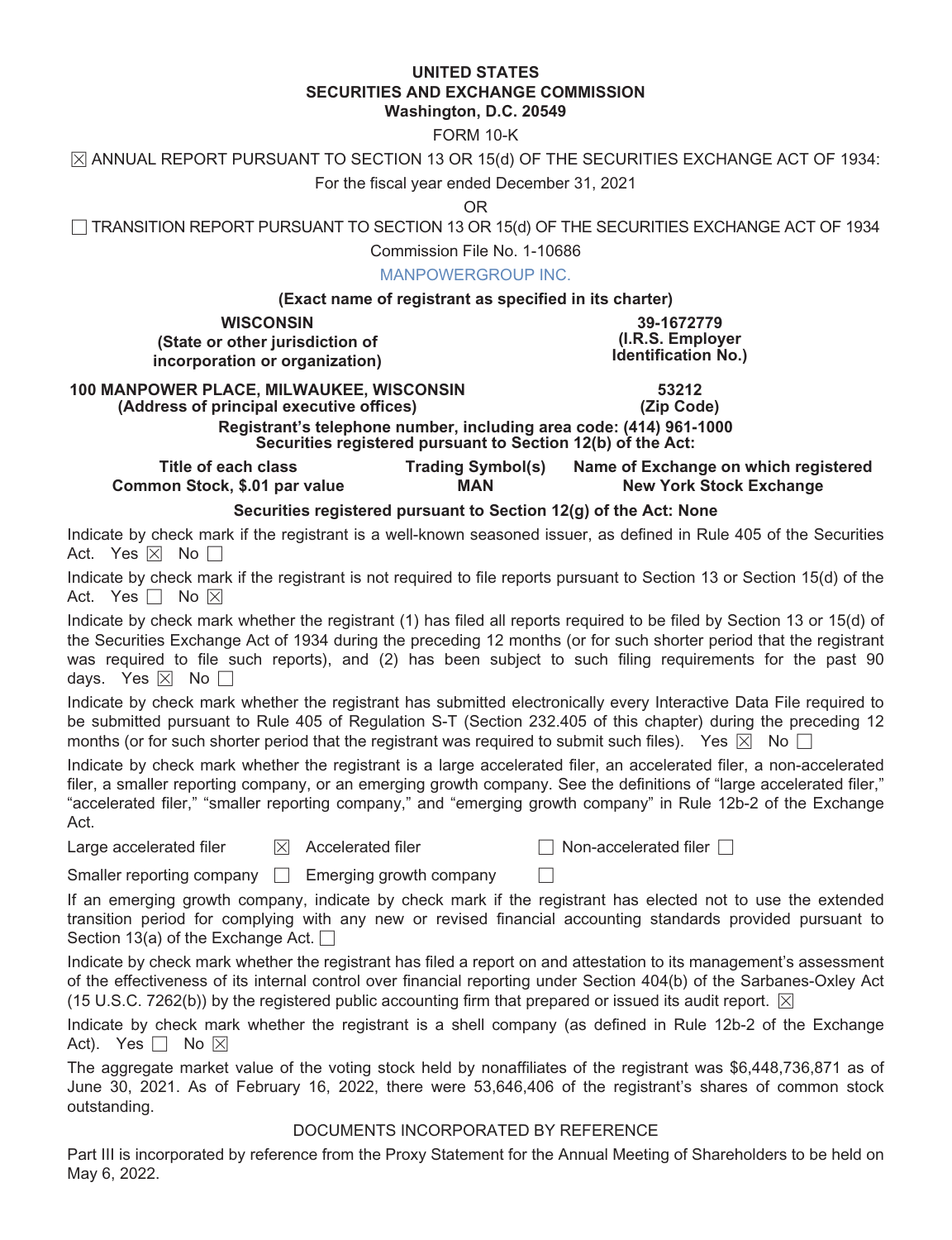**ManpowerGroup Inc. Form 10-K For the Fiscal Year Ended December 31, 2021**

## TABLE OF CONTENTS

|                   |                                                                                                                        | Page<br><b>Number</b> |
|-------------------|------------------------------------------------------------------------------------------------------------------------|-----------------------|
| <b>PART I</b>     |                                                                                                                        |                       |
| Item 1            | <b>Business</b>                                                                                                        | 3                     |
| Item 1A           | <b>Risk Factors</b>                                                                                                    | 11                    |
| Item 1B           | <b>Unresolved Staff Comments</b>                                                                                       | 26                    |
| Item <sub>2</sub> | Properties                                                                                                             | 26                    |
| Item 3            | <b>Legal Proceedings</b>                                                                                               | 26                    |
| Item 4            | Mine Safety Disclosures                                                                                                | 26                    |
|                   | <b>Executive Officers of ManpowerGroup</b>                                                                             | 27                    |
|                   | Other Information                                                                                                      | 28                    |
| <b>PART II</b>    |                                                                                                                        |                       |
| Item 5            | Market for Registrant's Common Equity, Related Shareholder Matters and Issuer Purchases of<br><b>Equity Securities</b> | 29                    |
| Item 6            | [Reserved]                                                                                                             | 30                    |
| Item <sub>7</sub> | Management's Discussion and Analysis of Financial Condition and Results of Operations                                  | 31                    |
| Item 7A           | Quantitative and Qualitative Disclosures About Market Risk                                                             | 48                    |
| Item 8            | Financial Statements and Supplementary Data                                                                            | 50                    |
| Item 9            | Changes in and Disagreements with Accountants on Accounting and Financial Disclosure                                   | 100                   |
| Item 9A           | Controls and Procedures                                                                                                | 100                   |
| Item 9B           | Other Information                                                                                                      | 101                   |
| <b>PART III</b>   |                                                                                                                        |                       |
| Item 10           | Directors, Executive Officers and Corporate Governance                                                                 | 102                   |
| Item 11           | <b>Executive Compensation</b>                                                                                          | 102                   |
| Item 12           | Security Ownership of Certain Beneficial Owners and Management and Related Stockholder<br><b>Matters</b>               | 102                   |
| Item 13           | Certain Relationships and Related Transactions, and Director Independence                                              | 103                   |
| Item 14           | <b>Principal Accounting Fees and Services</b>                                                                          | 103                   |
| <b>PART IV</b>    |                                                                                                                        |                       |
| Item 15           | <b>Exhibits and Financial Statement Schedules</b>                                                                      | 104                   |
| Item 16           | Form 10-K Summary                                                                                                      | 107                   |
| <b>SIGNATURES</b> |                                                                                                                        | 108                   |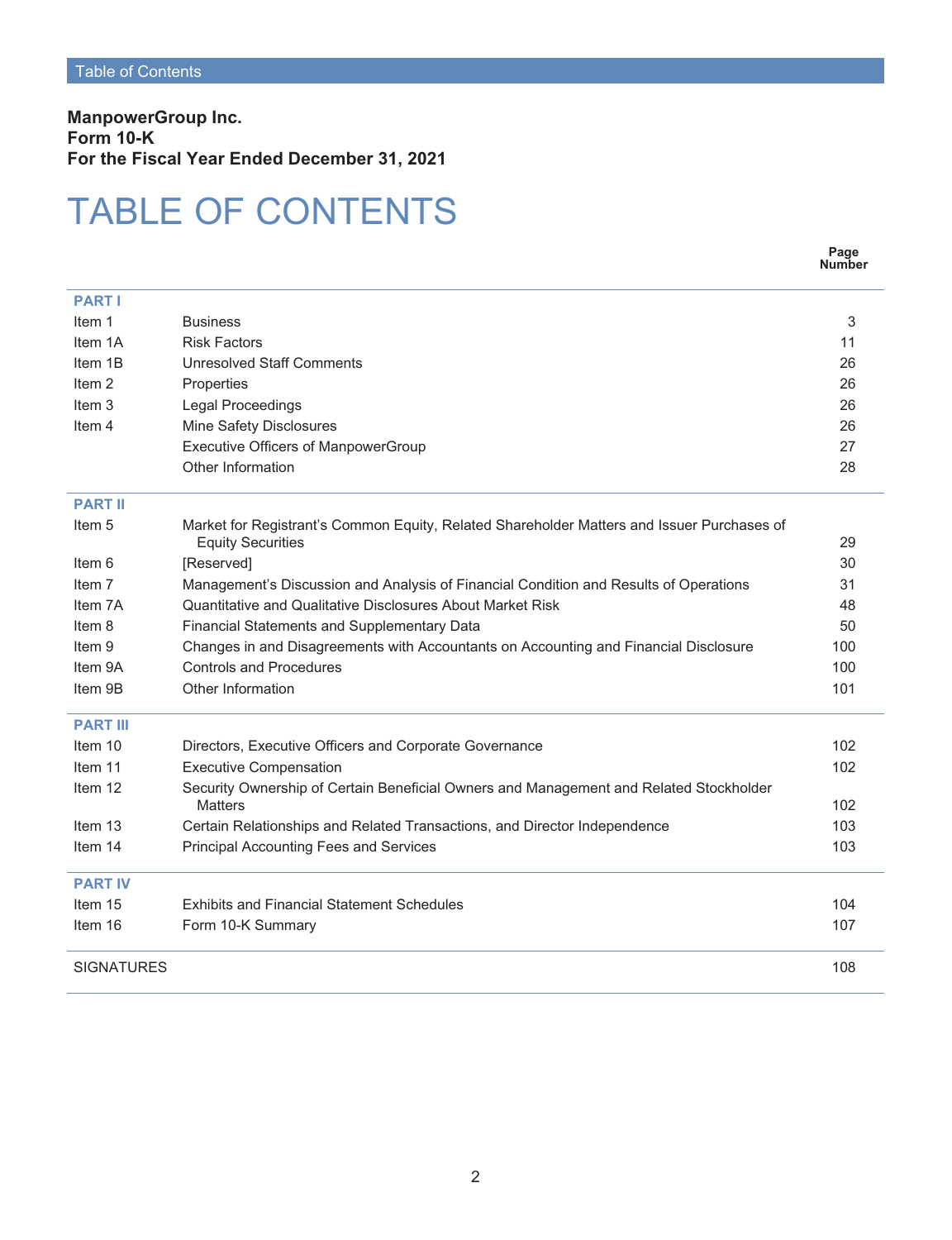# <span id="page-2-0"></span>PART I

<span id="page-2-1"></span>The terms "we," "our," "us," "ManpowerGroup," or "the Company" refer to ManpowerGroup Inc. and its consolidated subsidiaries.

## **Item 1. Business**

#### *Introduction and History*

ManpowerGroup Inc. is a world leader in innovative workforce solutions and services. Through our global network of over 2,200 offices in 75 countries and territories, we put millions of people to work each year with our global, multinational and local clients across all major industry segments. Our strong and connected brands provide innovative solutions that drive organizations forward, accelerate individual success and help build more sustainable communities. We power the future of work.

By offering a comprehensive range of workforce solutions and services, we help companies at varying stages in their evolution increase productivity, improve strategy, quality and efficiency, and reduce costs across their workforce to achieve their business goals. ManpowerGroup's suite of innovative workforce solutions and services includes:

- **Recruitment and Assessment** By leveraging our trusted brands, industry knowledge and expertise, we identify the right talent in the right place to help our clients quickly access the people they need when they need them. Through our industry-leading assessments, we help people and organizations understand their strengths and potential, resulting in better job matches, higher retention and a stronger workforce.
- **Training and Development** Our unique insights into evolving employer needs and our expertise in training and development help us prepare candidates and associates to succeed in today's competitive marketplace. We offer an extensive portfolio of training courses and leadership development solutions that help clients maximize talent and optimize performance.
- **Career Management** We help individuals manage their career journey through outplacement services and targeted skills development. By helping individuals and organizations manage workforce transitions and career changes, we unleash human potential.
- **Outsourcing** We provide clients with outsourcing services related to human resources functions primarily in the areas of large-scale recruiting and workforce-intensive initiatives that are outcome-based, thereby sharing in the risk and reward with our clients.
- Workforce Consulting We help clients create and align their workforce strategy to achieve their business strategy, increase business agility and flexibility, and accelerate personal and business success.

Our family of brands and offerings includes:

- **Manpower** We are a global leader in contingent staffing and permanent recruitment. We provide businesses with rapid access to a highly qualified and productive pool of candidates to give them the flexibility and agility they need to respond to changing business needs. We also offer talent based outsourcing under the Manpower brand.
- **Experis** We are a global leader in professional resourcing and project-based solutions. With operations in 50 countries and territories, we delivered 69 million hours of professional talent in 2021 specializing in Information Technology (IT), Engineering and Finance. Our Proservia brand is a recognized leader within the Digital Services market and IT Infrastructure sector throughout Europe.
- **Talent Solutions** We are a global leader in Workforce Solutions, ensuring organizations have the talent they need to deliver their business strategies. We are a leading Recruitment Process Outsourcing (RPO) firm and our TAPFIN - Managed Service Provider (MSP) business is continually ranked as a top global MSP. Through our Right Management offering, our global career experts provide workforce career management solutions to help organizations and individuals become more agile and market-ready. By leveraging our expertise in assessment, development and coaching, we provide tailored solutions that deliver organizational efficiency, individual development, and career mobility, to increase productivity and optimize business performance. Our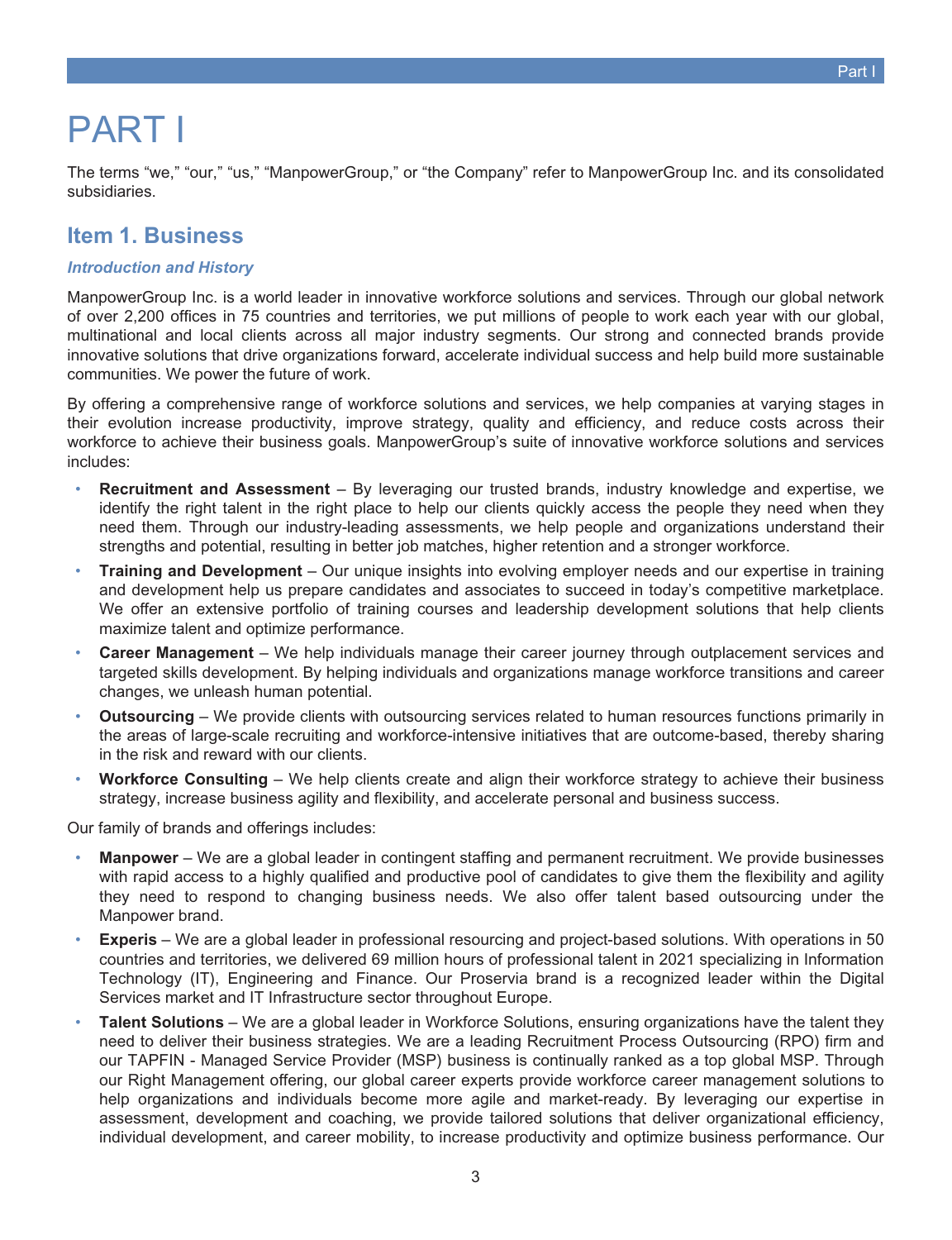Talent Solutions brand leverages our core capabilities to help organizations effectively source, manage and develop talent at scale. Talent Solutions is designed to address client demand for expert offerings, integrated and data driven workforce solutions as well as seamless delivery across multiple countries.

Our leadership position enables us to be a pathway to quality employment opportunities for people at all points in their career paths. Whether it is seasoned professionals, skilled laborers, temporary to permanent, parents returning to work, seniors wanting to supplement pensions, previously unemployed or underemployed youth and disabled individuals, ManpowerGroup has been connecting people to meaningful work for over 70 years. Similarly, governments in the nations in which we operate look to us to help provide employment opportunities and training to assist the unemployed in gaining the skills they need to enter the workforce. We provide a bridge to experience and employment and help to build more sustainable communities.

We, and our predecessors, have been in business since 1948 when we were incorporated as a Wisconsin corporation, and have had our shares listed on the New York Stock Exchange since 1967.

Our Internet address is www.manpowergroup.com. We make available free of charge through our website our annual reports on Form 10-K, quarterly reports on Form 10-Q, current reports on Form 8-K, and amendments to those reports filed or furnished pursuant to Section 13(a) of the Securities Exchange Act of 1934 as soon as reasonably practicable after we electronically file such material with, or furnish it to, the Securities and Exchange Commission. In addition, we also make available through our Internet website:

- our amended and restated articles of incorporation and amended and restated bylaws;
- our ManpowerGroup code of business conduct and ethics;
- our corporate governance guidelines;
- our anti-corruption policy;
- the charters of the Audit, People, Culture and Compensation and Nominating and Sustainability Committees of the Board of Directors;
- our guidelines for selecting board candidates;
- our categorical standards for relationships deemed not to impair independence of non-employee directors;
- our independent auditors' services policy;
- our executive officer stock ownership guidelines;
- our outside director stock ownership guidelines; and
- our regular update on corporate social responsibility.

Documents available on the website are also available in print for any shareholder who requests them. Requests may be made by writing to Richard Buchband, Secretary, ManpowerGroup, 100 Manpower Place, Milwaukee, Wisconsin 53212. We are not including the information contained on or available through our website as a part of, or incorporating such information by reference into, this Annual Report on Form 10-K.

#### *Our Operations*

Client demand for workforce solutions and services is dependent on the overall strength of the labor market and secular trends toward greater workforce flexibility within each of the segments where we operate. Improving economic growth typically results in increasing demand for labor, resulting in greater demand for our staffing services while demand for our outplacement services typically declines. During periods of increasing demand, we are generally able to improve our profitability and operating leverage as our cost base can support some increase in business without a similar increase in selling and administrative expenses.

Correspondingly, during periods of weak economic growth or economic contraction, the demand for our staffing services typically declines, while demand for our outplacement services typically accelerates. When demand drops, our operating profit is typically impacted unfavorably as we experience a deleveraging of our selling and administrative expense base as expenses may not decline at the same pace as revenues. In periods of economic contraction, we may have more significant expense deleveraging, as we believe it is prudent not to reduce selling and administrative expenses to levels that could negatively impact the long-term potential of our branch network and brands.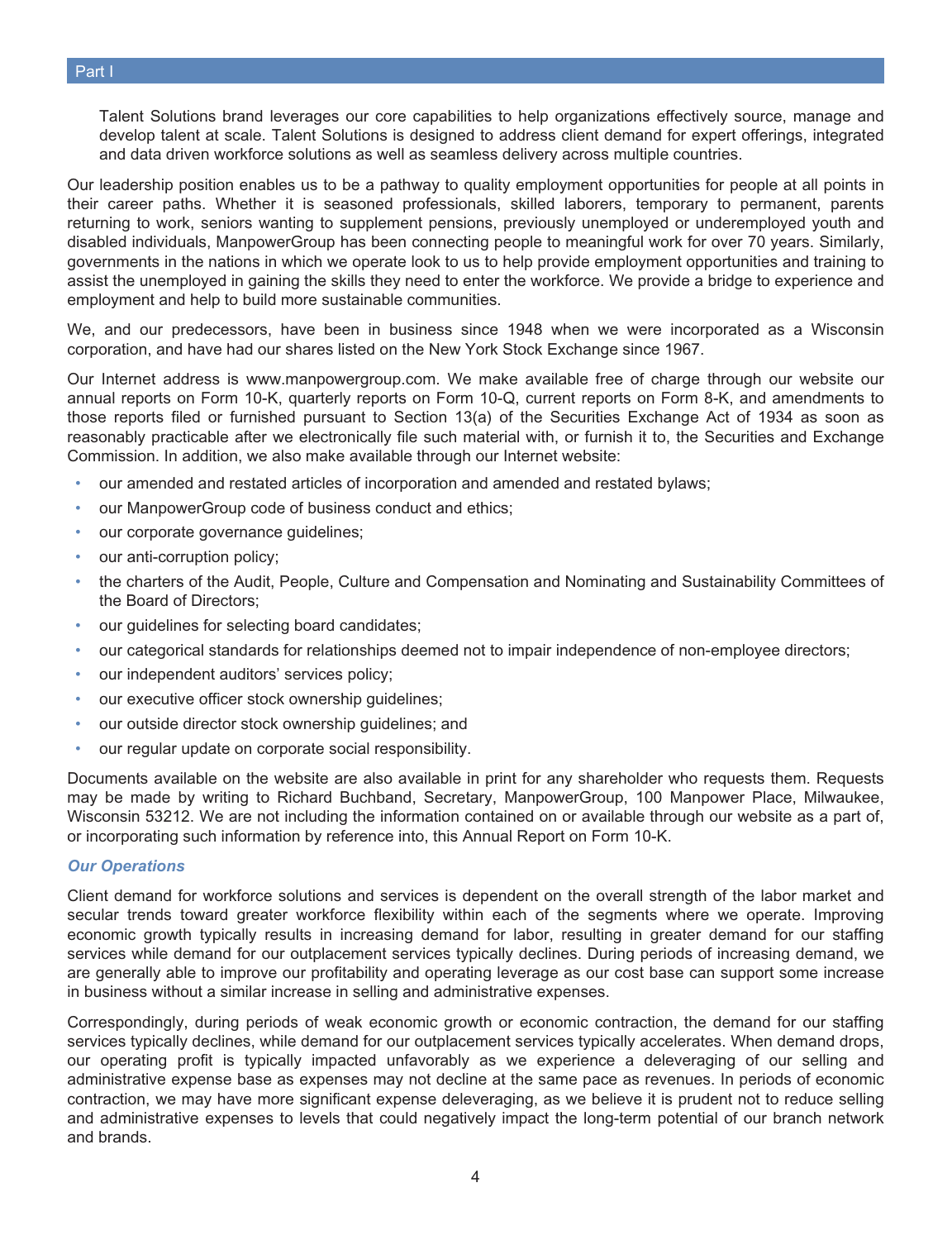The nature of our operations is such that our most significant current asset is accounts receivable, with a days sales outstanding of 55 days as December 31, 2021. Our most significant current liabilities are payroll related costs, which are generally paid either weekly or monthly. As the demand for our services increases, we generally see an increase in our working capital needs, as we continue to pay our associates on a weekly or monthly basis while the related accounts receivable is outstanding for much longer, which may result in a decline in operating cash flows.

Conversely, as the demand for our services declines, we generally see a decrease in our working capital needs, as the existing accounts receivable are collected and not replaced at the same level, resulting in a decline of our accounts receivable balance, with less of an effect on current liabilities due to the shorter cycle time of the payroll related items. This may result in an increase in our operating cash flows; however, any such increase would not be expected to be sustained in the event that an economic downturn continued for an extended period.

Due to our industry's sensitivity to economic factors, the inherent difficulty in forecasting the direction and strength of the economy and the short-term nature of staffing assignments, it is difficult to forecast future demand for our services with certainty. As a result, we monitor a number of economic indicators, as well as recent business trends, to predict future revenue trends for each of the countries and territories where we operate. Based upon these anticipated trends, we determine what level of personnel and office investments are necessary to take full advantage of growth opportunities.

During the last several years, secular trends toward greater workforce flexibility have helped drive demand for our innovative workforce solutions and services around the world. As companies attempt to increase the variability of their cost base, the workforce solutions we provide help them to effectively address the fluctuating demand for their products or services. As the global economy continues to grow and adapt with new technology, we are helping clients manage their workforce transformation and ensure they have the right skills now and in the future. Whether it is through workforce assessments, targeted training or by creating longer-term development paths, we help organizations and candidates adapt their skills to changing workforce needs.

Our portfolio of recruitment services includes permanent, temporary and contract recruitment of professionals, as well as administrative and industrial positions. These services are provided under our Manpower and Experis brands. We have provided services under our core Manpower brand for over 70 years with a primary focus on the areas of office and industrial services and solutions. Our Talent Based Outsourcing offering within our Manpower brand includes outcome-based solutions such as management of financial and administrative processes, including call center and customer service activities.

We provide services under our Experis brand, particularly in the areas of IT, Engineering, and Finance, that include high-impact solutions, and help accelerate organizations' growth by attracting, assessing and placing candidates with specialized expertise to deliver in-demand skills for important positions. Our experience and expertise allow us to accurately assess candidates' workplace potential and technical skills to match them to the needs of our clients. We plan to continue to build our Experis brand and attract the talent our clients need as skills shortages arise or continue. Our Proservia offering within the Experis brand includes outcome-based solutions specializing in infrastructure management and end-user support.

Our Talent Solutions brand specializes in the delivery of customized workforce strategies and new solutions and creating added value that addresses our clients' complex global workforce needs. Through our RPO offering, we manage customized, large-scale recruiting and workforce productivity initiatives for clients through exclusive outsourcing contracts. We can manage a single element or all of a client's permanent recruiting and hiring processes, from job profiling to on-boarding, globally or in a single location. MSP services include overall program management, reporting and tracking, supplier selection and management and order distribution. The MSP and RPO offerings both provide specialty expertise in contingent workforce management and broader administrative functions. Our Right Management offering includes our career management services that have historically been counter-cyclical to our staffing services, which helps to offset the impact of an economic downturn on our overall financial results.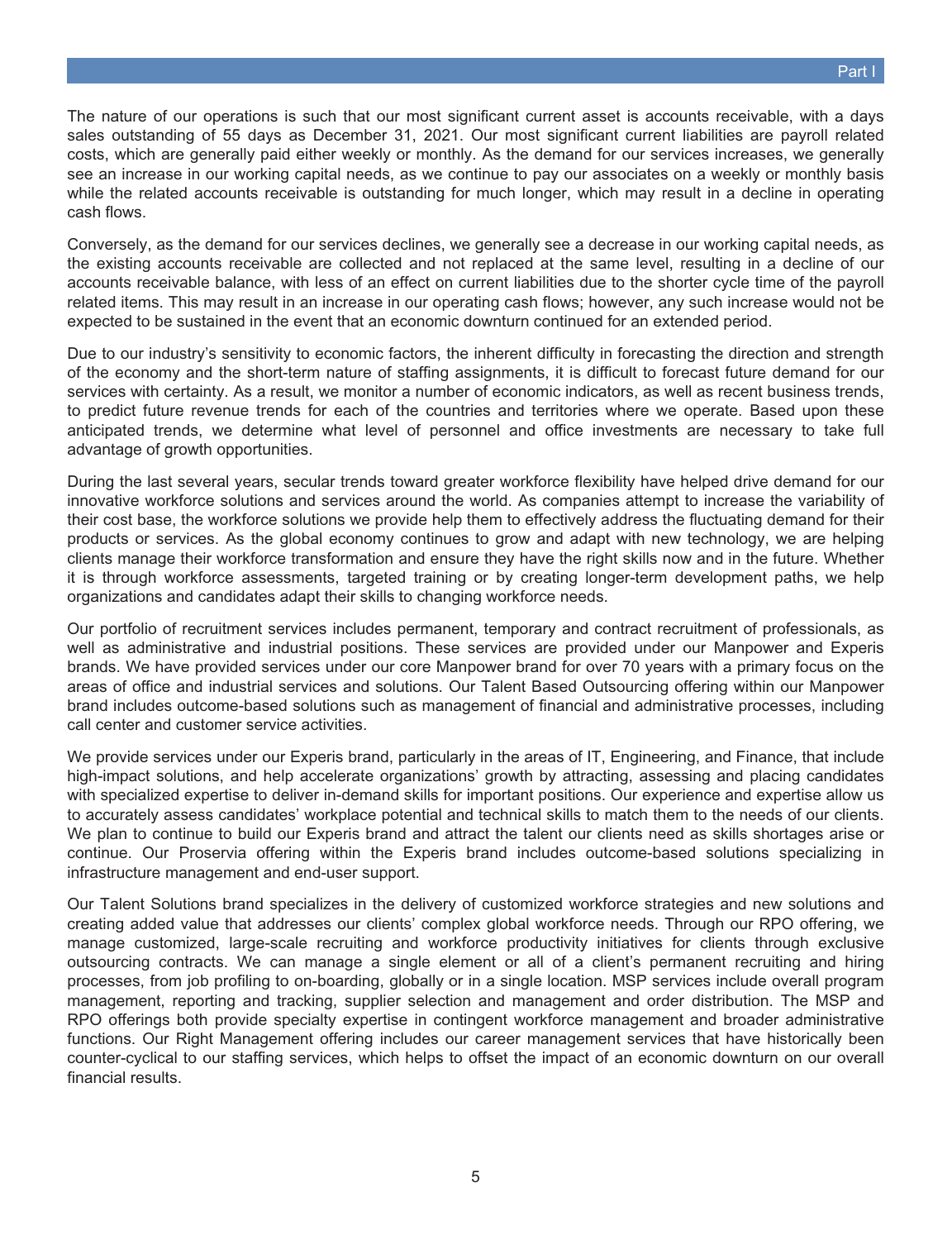#### *Americas*

We provide services as Manpower, Experis and Talent Solutions through both branch and franchise offices. The Americas segment had 481 branch and 182 franchise offices as of December 31, 2021. In the United States, where we realized 62% of the Americas' revenue, we had 314 branch and 175 franchise offices as of December 31, 2021, as well as on-site locations at clients with significant permanent, temporary and contract recruitment requirements. This includes business and personnel we added in connection with the ettain group acquisition in the fourth quarter of 2021. In Other Americas, the largest operations of which include Mexico, Canada and Argentina, we had 172 branch offices and 7 franchise offices as of December 31, 2021. We provide a number of central support services to our branches and franchises, which enable us to maintain consistent service quality throughout the region regardless of whether an office is a branch or franchise.

Our franchise agreements provide the franchisee with the right to use the Manpower<sup>®</sup> service mark in a specifically defined exclusive territory. In the United States, franchise fees generally range from 2% to 3% of franchisee sales. Our franchise agreements provide that in the event of a proposed sale of a franchise to a third party, we have the right to acquire the franchise at the same price and on the same terms as proposed by the third party. We have exercised this right in the past and may do so in the future if opportunities arise.

Our Manpower and Experis operations provide a variety of workforce solutions and services, including permanent, temporary and contract recruitment, assessment and selection, and training. During 2021 in this segment, approximately 35% of temporary and contract recruitment revenues were derived from placing industrial staff, 21% from placing office staff, and 44% from placing professional and technical staff. For our United States operations in 2021, approximately 41% of the temporary and contract recruitment revenues were derived from placing industrial staff, 13% from placing office staff, and 46% from placing professional and technical staff.

Our Talent Solutions operations provide a variety of workforce solutions offerings including RPO, MSP and Right Management.

#### *Southern Europe*

We are a leading provider of permanent, temporary and contract recruitment, assessment and selection, training and outsourcing services throughout Europe. The Southern Europe segment had 1,061 branch offices as of December 31, 2021. Our largest operations in this segment are in France (56% of the segment revenue) and Italy (20% of the segment revenue).

During 2021 for our Southern Europe operations, approximately 74% of temporary and contract recruitment revenues were derived from placing industrial staff, 14% from placing office staff, and 12% from placing professional and technical staff.

We conduct our operations in France as a leading workforce solutions and service provider through 523 branch offices as Manpower, Experis, including our Proservia brand, and Talent Solutions, and 154 branch offices under the name Supplay as of December 31, 2021. The employment services market in France calls for a wide range of our services including permanent, temporary and contract recruitment, assessment and selection, and training. The temporary recruitment market is predominantly focused on recruitment for industrial positions. In 2021, we derived approximately 85% of our temporary recruitment revenues in France from the supply of industrial and construction workers, 14% from the supply of office staff, and 1% from the supply of professional and technical staff.

In Italy, we are a leading workforce solutions and services provider. As of December 31, 2021, ManpowerGroup Italy conducted operations through a network of 206 branch offices. It provides a comprehensive suite of workforce solutions and services offered through Manpower, Experis or Talent Solutions, including permanent, temporary and contract recruitment, assessment and selection, training and outsourcing. In 2021, approximately 67% of our temporary and contract recruitment revenues in Italy were derived from placing industrial staff, 6% from placing office staff, including contact center staff, and 27% from placing professional and technical staff.

#### *Northern Europe*

Our largest operations in Northern Europe are in the United Kingdom, Germany, the Nordics and the Netherlands, providing a comprehensive suite of workforce solutions and services through Manpower, Experis, and Talent Solutions. Collectively, we operate through 350 branch offices in this region.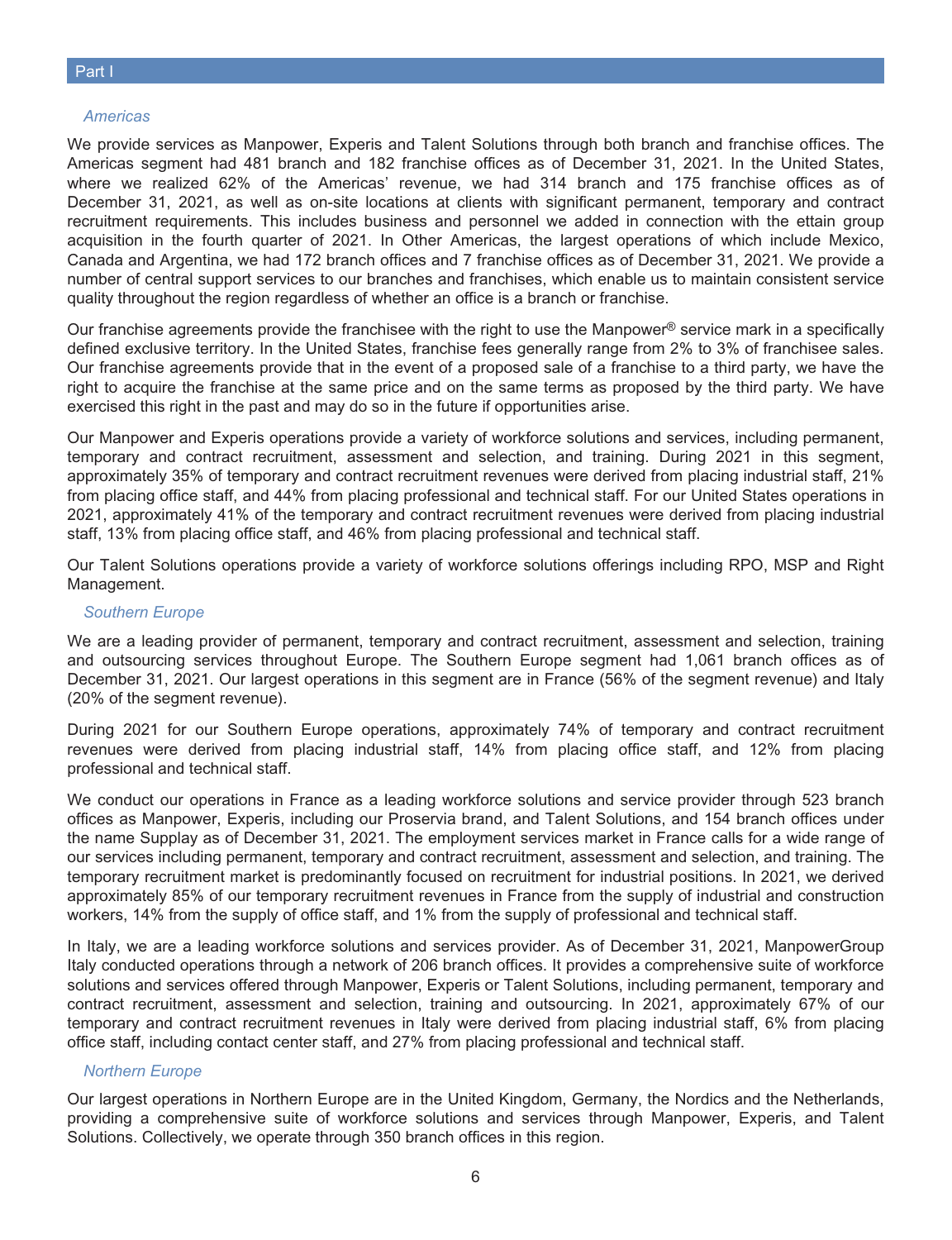During 2021 for our Northern Europe operations, approximately 37% of temporary and contract recruitment revenues were derived from placing industrial staff, 24% from placing office staff, and 39% from placing professional and technical staff.

In the United Kingdom, where we have the largest operation in this segment, we are a leading provider of workforce solutions and services. As of December 31, 2021, we conducted operations in the United Kingdom as Manpower, Experis and Talent Solutions through a network of 58 branch offices and also provided on-site services to clients who have significant permanent, temporary and contract recruitment requirements. During 2021, approximately 27% of our United Kingdom operation's temporary recruitment revenues were derived from the supply of industrial staff, 19% from the supply of office staff, and 54% from the supply of professional and technical staff. In the United Kingdom, we also conduct operations as Brook Street Bureau PLC, or Brook Street. Its core business is secretarial, office and light industrial recruitment. Brook Street operates as a local network of branches and competes primarily with local or regional independents. Brook Street's revenues are comprised of temporary and contract placements as well as permanent recruitment.

#### *APME*

We operate through 132 branch offices in the Asia Pacific Middle East (APME) region. The largest of these operations are located in Japan, Australia, India and Korea, all of which operate through branch offices. Our APME operations provide a variety of workforce solutions and services offered through Manpower, Experis and Talent Solutions, including permanent, temporary and contract recruitment, assessment and selection, training and outsourcing. During 2021, approximately 9% of our APME temporary and contract recruitment revenues were derived from placing industrial staff, 61% from placing office staff, and 30% from placing professional and technical staff.

On July 10, 2019, our joint venture in Greater China, ManpowerGroup Greater China Limited, became listed on the Main Board of the Stock Exchange of Hong Kong Limited through an initial public offering. As a result, we deconsolidated the joint venture as of the listing date and account for our remaining 36.87% interest under the equity method of accounting. (See Note 4 to the Consolidated Financial Statements found in Item 8. "Financial Statements and Supplementary Data" for further information.)

#### *Competition*

We compete in the employment services industry by offering a broad range of services, including permanent, temporary and contract recruitment, project-based workforce solutions, assessment and selection, training, career and talent management, managed service solutions, outsourcing, consulting and professional services.

Our industry is large and fragmented, comprised of thousands of firms employing millions of people and generating billions of United States dollars in annual revenues. In most areas, no single company has a dominant share of the employment services market. In addition to us, the largest publicly owned companies specializing in recruitment services are The Adecco Group and Randstad. We also compete against a variety of regional or specialized companies such as Recruit Holdings, Kelly Services, Robert Half, Kforce, PageGroup, Korn/Ferry International and Alexander Mann. It is a highly competitive industry, reflecting several trends in the global marketplace such as the increasing demand for skilled people, employers' desire for more flexible working models and consolidation among clients and in the employment services industry itself. We manage these trends by leveraging established strengths, including several of the employment services industry's most recognized and respected brands; geographic diversification; size and service scope; an innovative product mix; recruiting and assessment expertise; and a strong client base. While staffing is an important aspect of our business, our strategy is focused on providing both the skilled employees our clients need and high-value workforce management, outsourcing and consulting solutions.

Our client mix consists of both small- and medium-size businesses, and large national and multinational client relationships. Client relationships with small- and medium-size businesses are based on a local or regional relationship, and tend to rely less on longer-term contracts, and the competitors for this business are primarily locally-owned businesses. The large national and multinational clients, on the other hand, will frequently enter into non-exclusive arrangements with several firms, with the ultimate choice among them being left to local managers. As a result, employment services firms with a large network of offices compete most effectively for this business which generally has agreed-upon pricing or mark-up on services performed.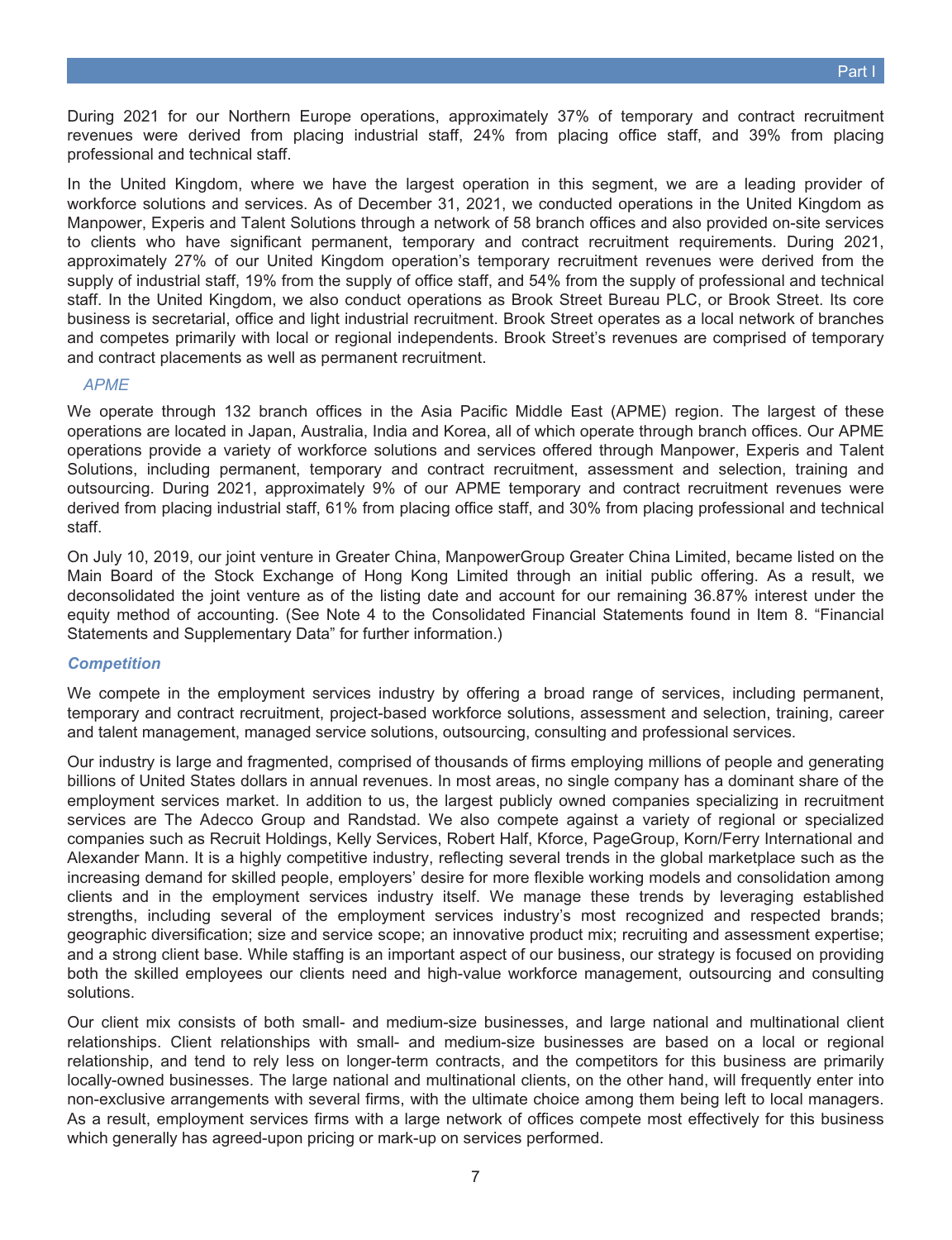#### *Legal Regulations*

The employment services industry is closely regulated in all of the major markets in which we operate, except the United States and Canada. Employment services firms are generally subject to one or more of the following types of government regulation:

- regulation of the employer/employee relationship between the firm and its temporary and contract employees;
- registration, licensing, record keeping and reporting requirements;
- substantive limitations on the operations or the use of temporary and contract employees by clients; and
- regulation that requires new or additional benefits and pay parity for our associates.

In many markets, the existence or absence of collective bargaining agreements with labor organizations has a significant impact on our operations and the ability of clients to use our services. In some markets, labor agreements are structured on an industry-wide, rather than company-by-company, basis. Changes in these collective bargaining agreements have occurred in the past and are expected to occur in the future and may have a material impact on the operations of employment services firms, including us.

In most countries, workforce solutions and services firms are considered the legal employers of temporary and contract workers. Therefore, laws regulating the employer/employee relationship, such as tax withholding or reporting, social security or retirement, health and other benefits, anti-discrimination and workers' compensation, govern the firm.

In many countries, particularly in continental Europe and Asia, entry into the employment services market is restricted by the requirement to register with, or obtain licenses from, a government agency. In addition, a wide variety of ministerial requirements may be imposed, such as record keeping, written contracts and reporting. The United States and Canada do not presently have any form of national registration or licensing requirement.

In addition to licensing or registration requirements, many countries impose substantive restrictions on the use of temporary and contract workers. Such restrictions include regulations affecting the types of work permitted, the maximum length of assignment, wage levels or reasons for which temporary and contract workers may be employed. In some countries, special taxes, fees or costs are imposed in connection with the use of temporary and contract workers. For example, temporary and contract workers in France are entitled to a 10% allowance for the uncertain duration of employment, which is eliminated if a full-time position is offered to them within three days after assignment termination.

Our outplacement and consulting services generally are not subject to governmental regulation in the markets in which we operate.

In the United States, we are subject to various federal and state laws relating to franchising, principally the Federal Trade Commission's Franchise Rules and analogous state laws which impact our agreements with our franchised operations. These laws and related rules and regulations impose specific disclosure requirements. Virtually all states also regulate the termination of franchises.

Changes in applicable laws or regulations have occurred in the past and are expected in the future to affect the extent to which workforce solutions and services firms may operate. These changes could impose additional costs, taxes, record keeping or reporting requirements; restrict the tasks to which contingent workers may be assigned; limit the duration of or otherwise impose restrictions on the nature of the relationship (with us or the client); or otherwise adversely affect the industry.

#### *Trademarks*

We maintain a number of registered trademarks, trade names and service marks in the United States and various other countries and territories. We believe that many of these marks and trade names, including ManpowerGroup®, Manpower®, Experis®, Right Management®, Brook Street®, Proservia®, Jefferson Wells®, Supplay® and MyPath® have significant value and are materially important to our business. In addition, we maintain other intangible property rights. The trademarks have been assigned an indefinite life based on our expectation of renewing the trademarks, as required, without material modifications and at a minimal cost, and our expectation of positive cash flows beyond the foreseeable future.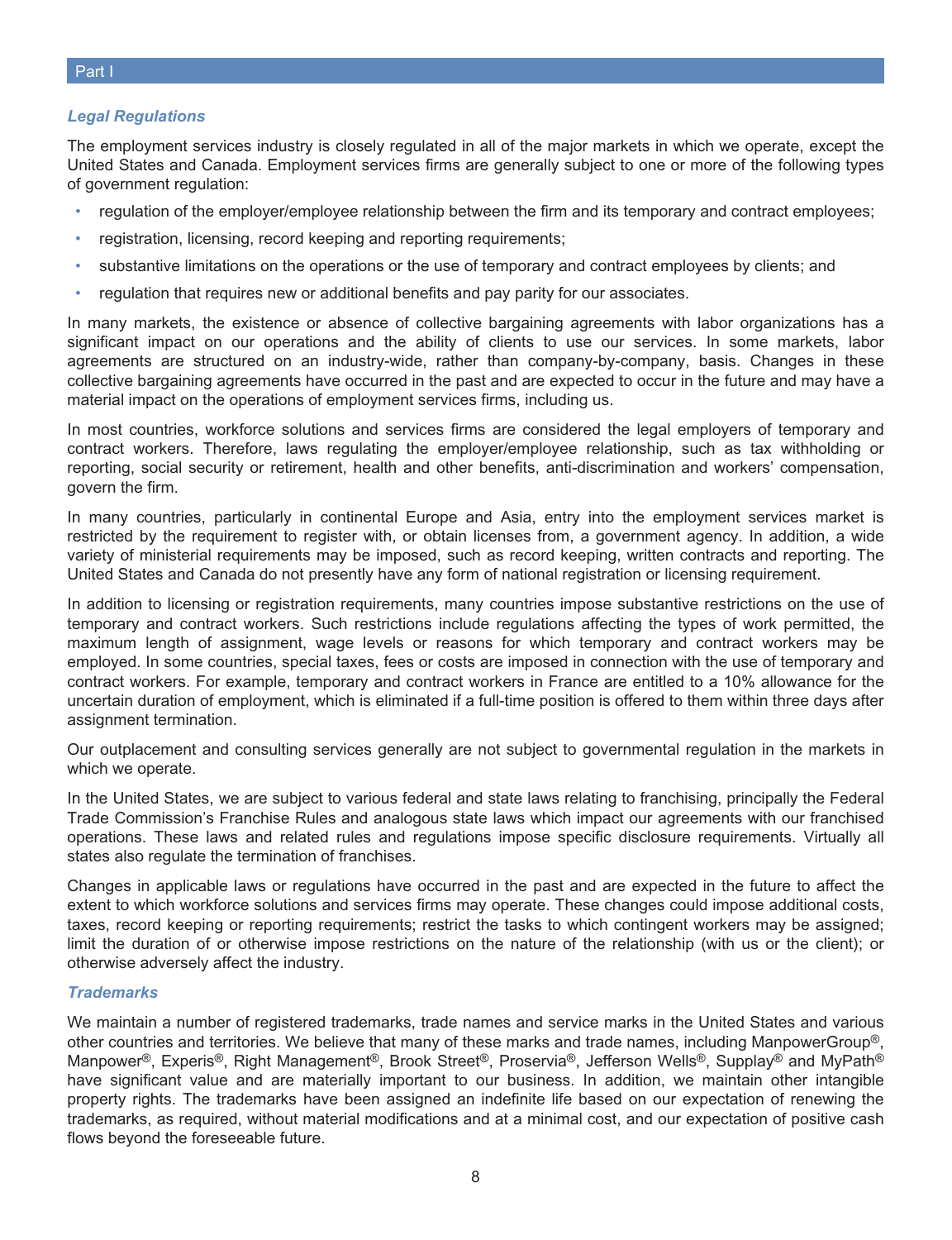#### *Employees*

We had approximately 30,000 full-time equivalent employees as of December 31, 2021. In addition, we recruit millions of permanent, temporary and contract workers on a worldwide basis each year on behalf of our clients.

As described above, in most jurisdictions, we, as the employer of our temporary and contract workers or as otherwise required by applicable law, are responsible for employment administration. This administration includes collection of withholding taxes, employer contributions for social security or its equivalent outside the United States, unemployment tax, workers' compensation and fidelity and liability insurance, and other governmental requirements imposed on employers. In most jurisdictions where such benefits are not legally required, including the United States, we provide health and life insurance, paid holidays and paid vacations to qualifying temporary and contract employees.

#### *Human Capital*

#### *We Are a Workforce Solutions and Human Capital Company.*

Our purpose is to provide meaningful and sustainable jobs and is rooted in our values: People, Knowledge and Innovation. Our almost 30,000 employees, spanning 75 countries and territories, help improve the lives of nearly 600,000 workers daily by providing access to employment and opportunities to reskill or upskill. These efforts support local economies and create economic opportunity for our associates.

#### *We Are Focused on Reskilling and Upskilling Workers and Future Workers.*

Through our partnerships with clients and nongovernmental organizations (e.g. World Economic Forum, World Employment Confederation and Junior Achievement) and our own research and solutions, we are advancing the global discussion around the skills preparedness of today's workers and the definition of required skills for the future. Since 2016, through our Skills Revolution series, we have highlighted how technology and digitization would shift in-demand skills, exacerbate existing talent shortages, and require investments to reskill and upskill workers.

In response to these accelerating trends, we launched MyPath, our global associate upskilling program for our Manpower brand, with the intent of connecting our associates to opportunities that can advance their skills and meet employers' needs. Through this program, ManpowerGroup provides personalized guidance, career development, training and access to jobs especially in growth sectors including advanced manufacturing, information technology, supply chain and customer service. MyPath has impacted 154,000 lives by the end of 2021, and MyPath associates now represent 25% of our associate talent pool in certified markets, across 11,000 clients and 12 countries.

As part of our plans to become creators of talent at scale, we are also innovating around skills development in Experis, through our investment in Experis Academy and tools such as Career Accelerator for our professional consultants. Our goal is for more companies to turn to us for our expertise in finding, retaining and reskilling diverse talent to enable them to accelerate their digital transformation and execute their business strategies.

#### *We Are Focused on Our Diversity, Our People and Our Culture.*

We have a global footprint, though our teams are managed locally: 32% of our people are in the Americas, 30% in Southern Europe, 22% in Northern Europe and 15% in Asia Pacific/Middle East. Collectively, we are focused on advancing diversity, developing our people and assessing our culture to enhance our competitiveness in the marketplace and the workplace.

#### *Advancing Diversity*

Our focus on diversity encompasses four goals: (1) globally, support gender diversity at leadership levels; (2) locally, address a second dimension of diversity based on gaps or opportunities within a country; (3) culturally, foster an inclusive environment that supports our diverse workforce; and (4) societally, advance employment security for workers while promoting upskilling, well-being, flexibility and income opportunity.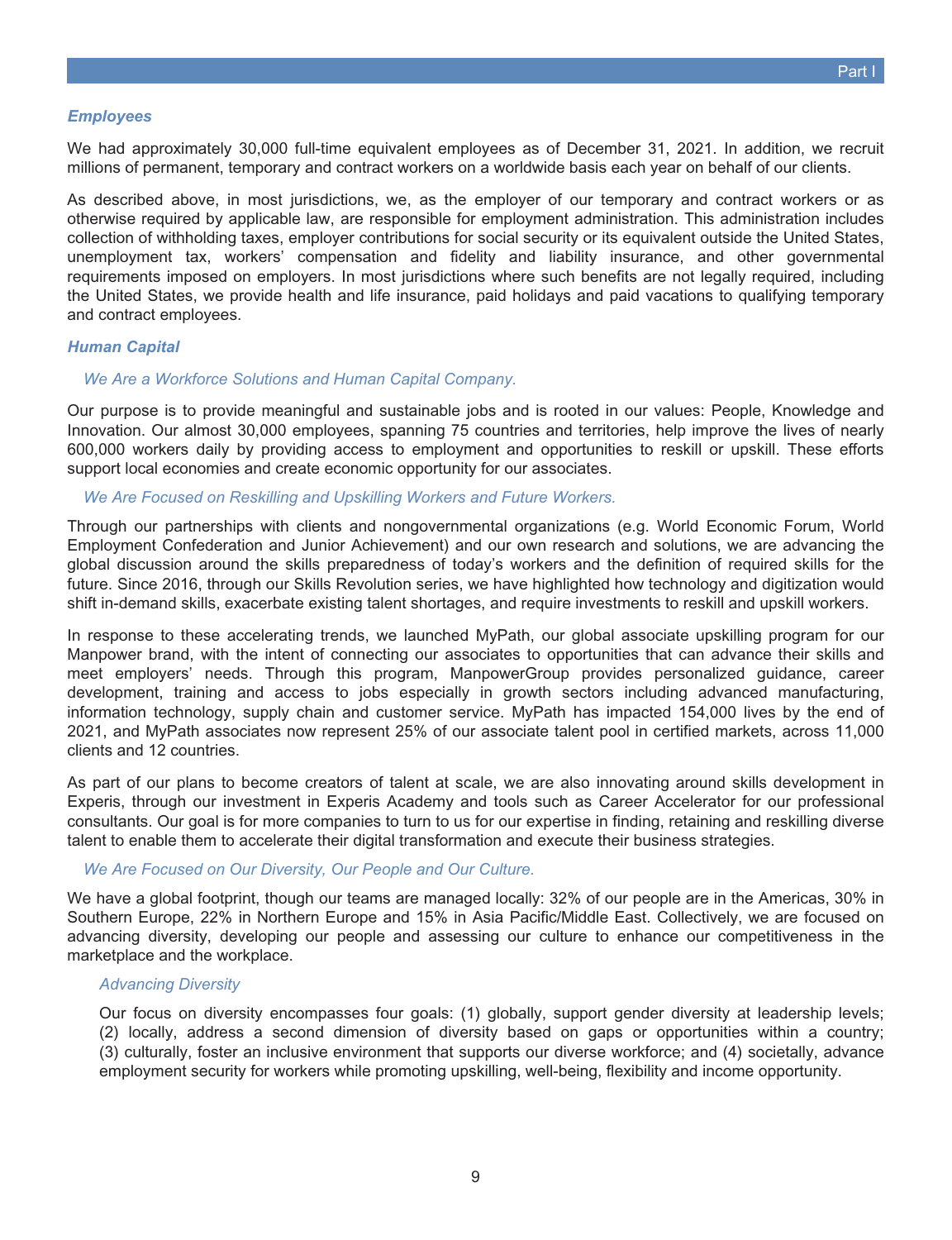We believe that diversity starts at the top. We are proud that our Board of Directors has exceeded 30% gender diversity for nearly 10 years, is 17% racially diverse and 33% non-US born. Our Executive Leadership Team, which reports directly to the CEO, is 27% women, 36% racially diverse and 72% non US-born. Our Global Leadership Team, the top 98 leaders in the company, is 33% women.

For several of our large markets, including the United States, the second diversity dimension is race and ethnicity. Building upon our Courageous Conversations progress in 2020, more than 200 leaders in our North America team completed our INCLUDE training which was developed by our Business Resource Groups with the support and expertise of our Right Management team during 2021. INCLUDE helps leaders to remove barriers to inclusion in the workplace by helping them to (1) value the unique identity of others, (2) create psychological safety and (3) enable belonging. Additionally, our North American team achieved our current leadership goal of 40% gender diversity ahead of goal by more than one year. This inspired us to expand our goal to 50% gender diversity at the global level by 2025.

#### *Developing our People*

We believe that our future success is contingent upon the development of our next generation of leaders. We are investing in our people to support both our strategic ambitions and their personal goals. In 2021, we continued the expansion and revamping of our leadership development programs, even while the challenges of the pandemic continued. These advancements and investments are intended to develop the capabilities of our leaders at a time when leadership is increasingly complex. Our learning and development programming now includes segments extending to Accelerated Leadership, Strategic Leadership and our Future Leaders high-potential program as well as continued development of our current leaders. On completion of our leadership programs, the majority of participants make positive career moves – 60% after one year and 68% within two years.

In 2021, we also increased our focus on learning through investment in the development of our Sales Academies and our Talent Agent program, training more than 3,700 recruiters and over 2,000 salespeople, while curating new online micro-courses for all employees.

#### *Evolving our Culture*

Through our listening strategy, we are committed to hearing the voice of our people more than ever. We continue to track engagement and leadership effectiveness through our ManpowerGroup Annual People Survey (MAPS) and have seen year over year improvements in both response and overall favorability ratings.

In 2021, we launched our Culture Matters initiative. In this initiative, we are focused on corporate culture as an enabler of our strategy. We believe that further enhancing our employees' engagement will enhance our business performance, will enable us to achieve strategic growth, and will benefit the communities in which we operate. As part of this initiative, we have reaffirmed our core values of People, Knowledge and Innovation, which we believe are important to our workforce. We continue to commit to our PeopleFirst approach, which we believe has been a distinguishing feature of our company since its founding.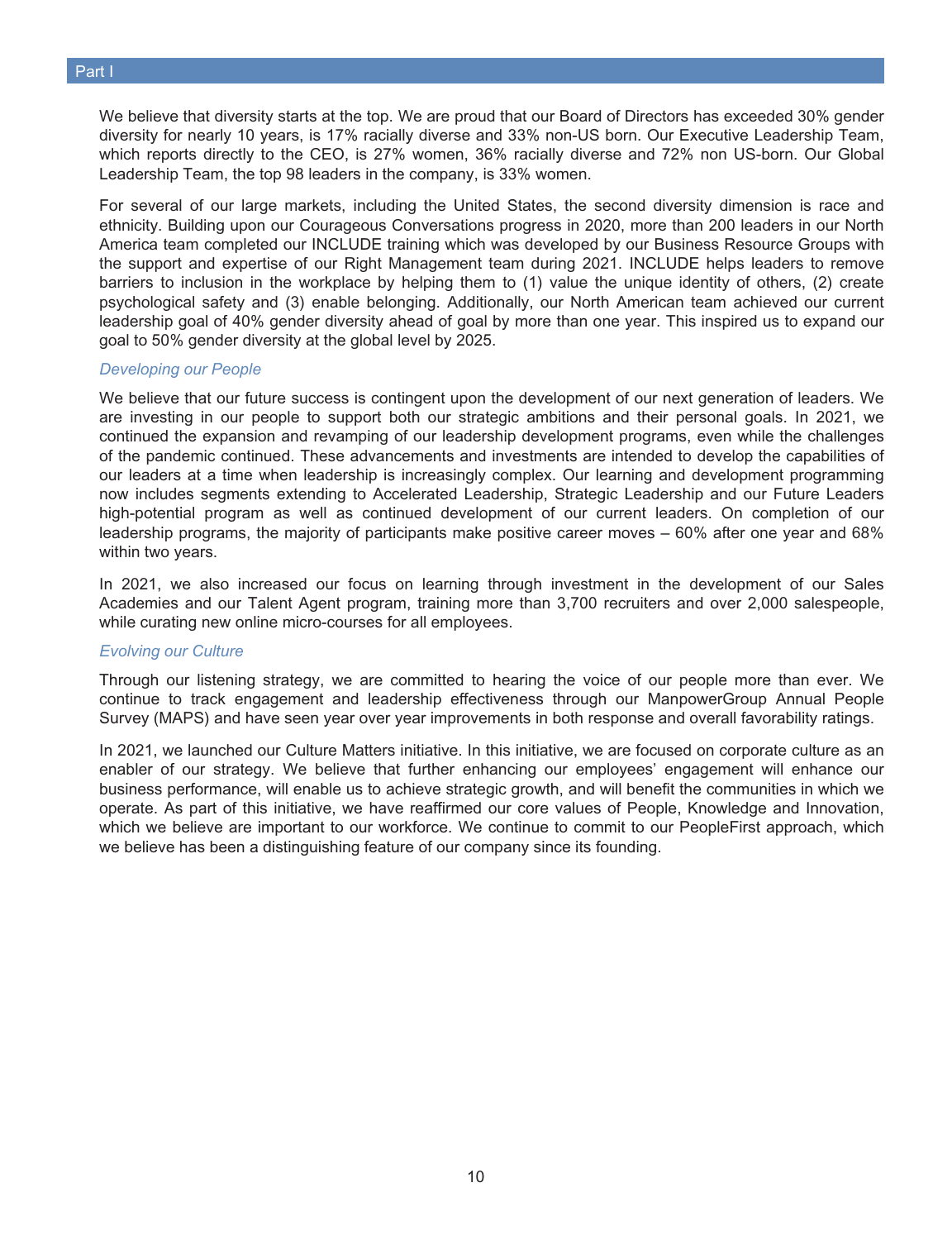## <span id="page-10-0"></span>**Item 1A. Risk Factors**

#### *FORWARD-LOOKING STATEMENTS*

Statements made in this report that are not statements of historical fact are forward-looking statements. In addition, from time to time, we and our representatives may make statements that are forward-looking. All forward-looking statements involve risks and uncertainties. This section provides you with cautionary statements identifying, for purposes of the safe harbor provisions of the Private Securities Litigation Reform Act of 1995, important factors that could cause our actual results to differ materially from those contained in forward-looking statements made in this report or otherwise made by us or on our behalf. You can identify these forward-looking statements by forwardlooking words such as "expect", "anticipate", "intend", "plan", "may", "will", "believe", "seek", "estimate", and similar expressions. You are cautioned not to place undue reliance on these forward-looking statements. We caution that any forward-looking statement reflects only our belief at the time the statement is made. We undertake no obligation to update any forward-looking statements to reflect subsequent events or circumstances.

The following are some of the factors that could cause actual results to differ materially from estimates contained in our forward-looking statements:

#### *Risks Related to COVID-19 Pandemic*

• impact of the coronavirus pandemic on our business and financial results may be difficult to predict.

#### *Company and Operational Risks*

- volatile, negative, or uncertain economic conditions;
- any economic recovery may be short-lived and uneven, and may not result in increased demand for our services;
- inability to timely respond to the needs of our clients;
- competition in the worldwide employment services industry limiting our ability to maintain or increase market share or profitability;
- cyberattack or improper disclosure or loss of sensitive or confidential company, employee, associate or client data, including personal data;
- disruption, increased costs, and reputational risk from outsourcing various aspects of our business;
- a loss or reduction in revenues from one or more large clients;
- loss of key personnel;
- competition in labor markets limiting our ability to attract, train and retain the personnel necessary to meet our clients' staffing needs;
- political unrest, natural disasters, health crises, infrastructure disruptions, and other risks beyond our control;
- our ability to preserve our reputation in the marketplace;
- changes in client attitudes toward the use of our services; and
- limited ability to protect our thought leadership and other intellectual property.

#### *Strategic Risks*

- inability to effectively implement our business strategy or achieve our objectives;
- failure to keep pace with technological change and marketplace demand in the development and implementation of our services and solutions;
- failure to implement strategic technology investments;
- costs or disruptions resulting from acquisitions we complete; and
- risks related to dispositions we may undertake via sales, franchises, joint ventures or other exit activities.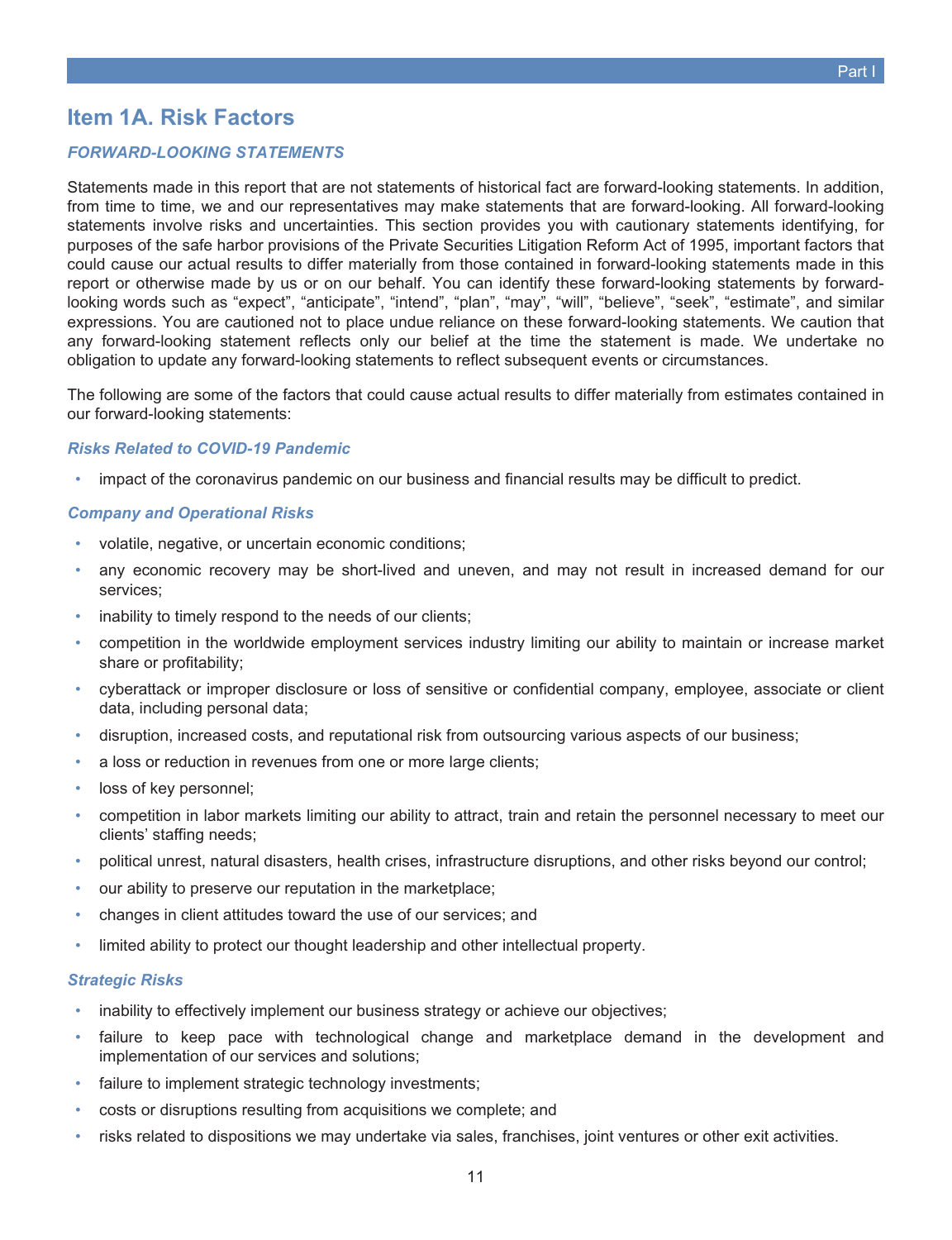#### *Financial and Market Risks*

- foreign currency fluctuations;
- inability to meet our working capital needs;
- inability to maintain effective internal controls;
- material adverse effects on our operating flexibility resulting from our debt levels;
- failure to comply with restrictive covenants under our revolving credit facilities and other debt instruments;
- inability to obtain credit on terms acceptable to us or at all;
- the performance of our subsidiaries and their ability to distribute cash to our parent company, ManpowerGroup, may vary;
- inability to secure guarantees or letters of credit on acceptable terms;
- changes in tax legislation; and
- fluctuation of our stock price.

#### *Regulatory and Legal Risks*

- challenges meeting contractual obligations if we or third parties fail to deliver on performance commitments;
- failure to comply with the legal regulations in places we do business or the regulatory prohibition or restriction of employment services or the imposition of additional licensing or tax requirements;
- failure to comply with anti-corruption and bribery laws;
- legal claims, including employment-related claims, from clients or third parties;
- liability resulting from competition law;
- provisions under Wisconsin law and our articles of incorporation and bylaws could make the takeover of our Company more difficult;
- the risk factors disclosed below; and
- other factors that may be disclosed from time to time in our SEC filings or otherwise.

Some or all of these factors may be beyond our control. We caution you that any forward-looking statement reflects only our belief at the time the statement is made. We undertake no obligation to update any forward-looking statement to reflect events or circumstances after the date on which the statement is made.

#### *RISK FACTORS*

In addition to the other information set forth in this report, you should carefully consider the following factors which could materially adversely affect our business, financial condition, results of operations (including revenues and profitability) or stock price. Our business is also subject to general risks and uncertainties that may broadly affect companies. Additional risks and uncertainties not currently known to us or that we currently deem to be immaterial also could materially adversely affect our business, financial condition, results of operations or stock price.

#### *Risks Related to COVID-19 Pandemic*

*Our business, results of operations and financial condition have been adversely impacted by the coronavirus pandemic. The extent to which we will continue to be adversely impacted could be material and difficult to predict.*

The coronavirus pandemic ("COVID-19") and the actions taken by businesses, including our clients, as well as by governments and individuals in response to COVID-19 have adversely impacted our business, operations and financials result.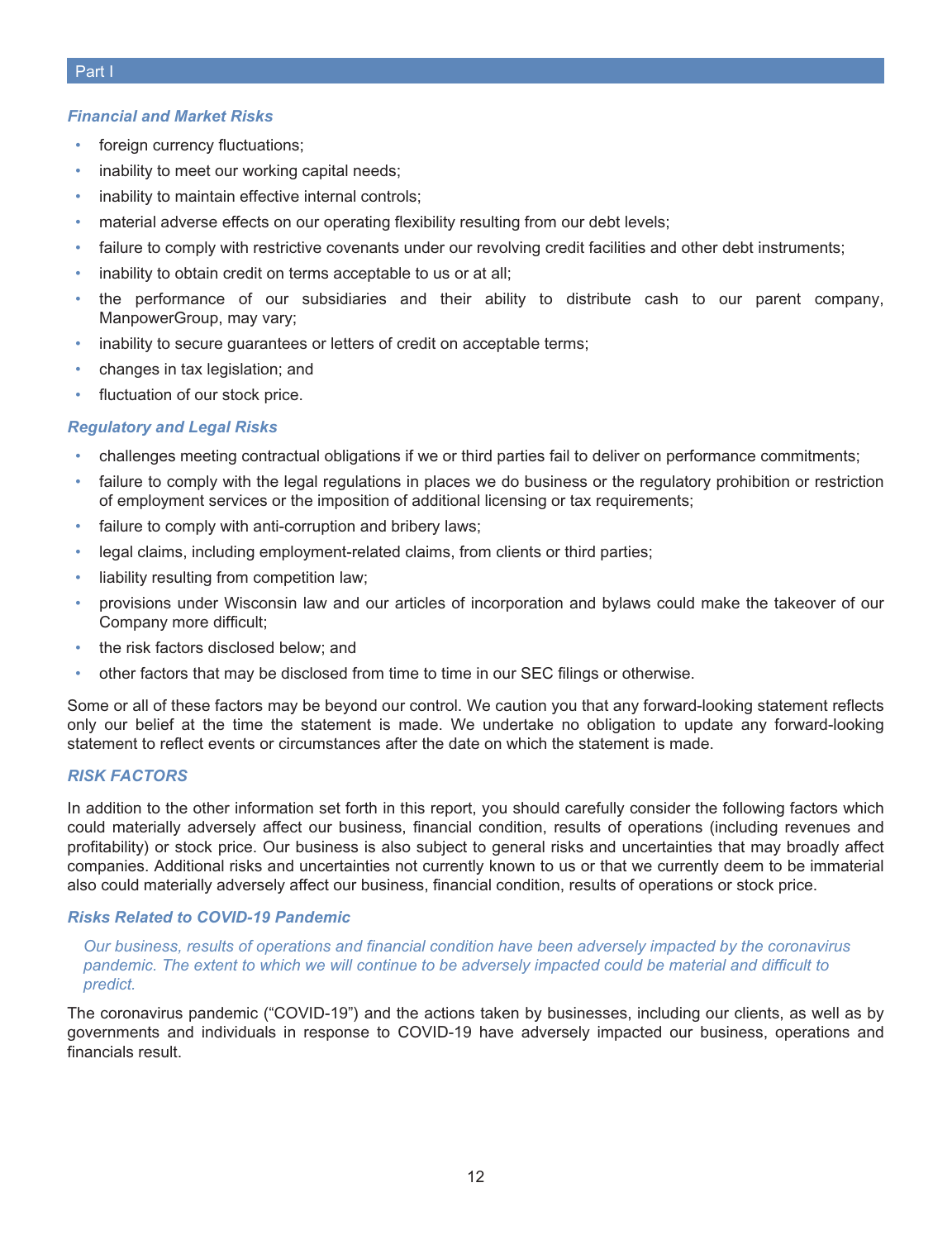We expect that our business, operations and financial results will continue to be adversely impacted by COVID-19. We cannot predict the extent or nature of these effects, which are dependent on numerous factors that are continuing to evolve. These include: the emergence of the highly-transmissible Omicron variant; the potential that Omicron or new variants will result in additional outbreaks that could be severe; the availability and effectiveness of vaccines and booster shot protocols and the willingness of individuals to become and remain fully vaccinated; the development and effectiveness of treatments for COVID-19; the actions or inactions of governments in response to COVID-19 and the effectiveness of the policies they adopt, which may continue to include declared states of emergency and quarantine, and "shelter in place" or similar lockdown orders; the effect COVID-19 will have on our clients and their demand for our services, including full or partial closure of client facilities; and a decline in our productivity and our ability to provide our services to our clients if COVID-19 outbreaks continue to result in some workers being unable or unwilling to perform their jobs because of illness, positive test results, fear of infection, family responsibilities or for other reasons. In addition, COVID-19, and the related transition to remote work for many of our employees at the onset of the pandemic, has resulted in a significant change in their work and social environment. There is a risk that this, as well as other sources of disruption or stress, including those related to individual financial and family situations, may adversely affect our employees' productivity, engagement, retention and personal well-being.

We cannot accurately predict the ultimate effects of COVID-19 on our business, operations and financial results, which may be material.

Any of the effects resulting from COVID-19 could also cause, contribute to or magnify the other risks and uncertainties described below.

#### *Company and Operational Risks*

#### *Our results of operations have been and may in the future be materially adversely affected by volatile, negative, or uncertain economic conditions.*

Our business is sensitive to changes in global macroeconomic conditions. We have at times experienced uncertainty and volatility in global economic conditions, including in rates of growth or decline in the markets we serve. Our operating countries and regions, which are increasingly interdependent, have experienced periods of volatile growth patterns or declines, and we expect that global conditions will continue to be characterized by instability and unpredictability. Such conditions have and may continue to cause our clients to reduce or defer their spending on new projects that require our solutions which could decrease demand for our various staffing services. While we experienced some recovery from COVID-19 related economic declines in many of our markets in 2021, the economic impact of COVID-19 continues to be uncertain and unpredictable, and there can be no assurances when and whether growth rates would return to pre-pandemic levels. If growth is slow, as a result of the pandemic or otherwise, or if it contracts for an extended period of time, this could have a material adverse effect on our business and results of operations.

Our profitability is sensitive to decreases in demand. When demand drops or remains low, our operating profit is impacted unfavorably as we experience a deleveraging of our selling and administrative expense base as expenses do not decline as quickly as revenues. In periods of decline, we may not be able to reduce selling and administrative expenses without negatively impacting the long-term potential of our branch network and brands. Additionally, some clients may slow the rate at which they pay us, or become unable to pay their obligations and our cash flow and profitability may suffer.

Economic conditions in the countries and territories where we do business may be affected by recent or emerging events, such as the rise of populism, political volatility, civil violence and unrest, election results or other changes in ruling parties or governmental leadership, trade disputes, protectionism or changes in global trade policies, the global refugee crisis, social justice movements, COVID-19 and other global health crises, changes in immigration policy, the impact of supply chain challenges on our clients, changes in employment policy, rising interest rates, inflation, the impact of terrorist activity, or by other political or economic developments. In addition, there is a risk the current inflationary environment could have an impact on the countries and territories where we do business. We are particularly susceptible to changes in demand patterns and economic conditions in Europe, which represents two of our operating segments and 68% of our revenue.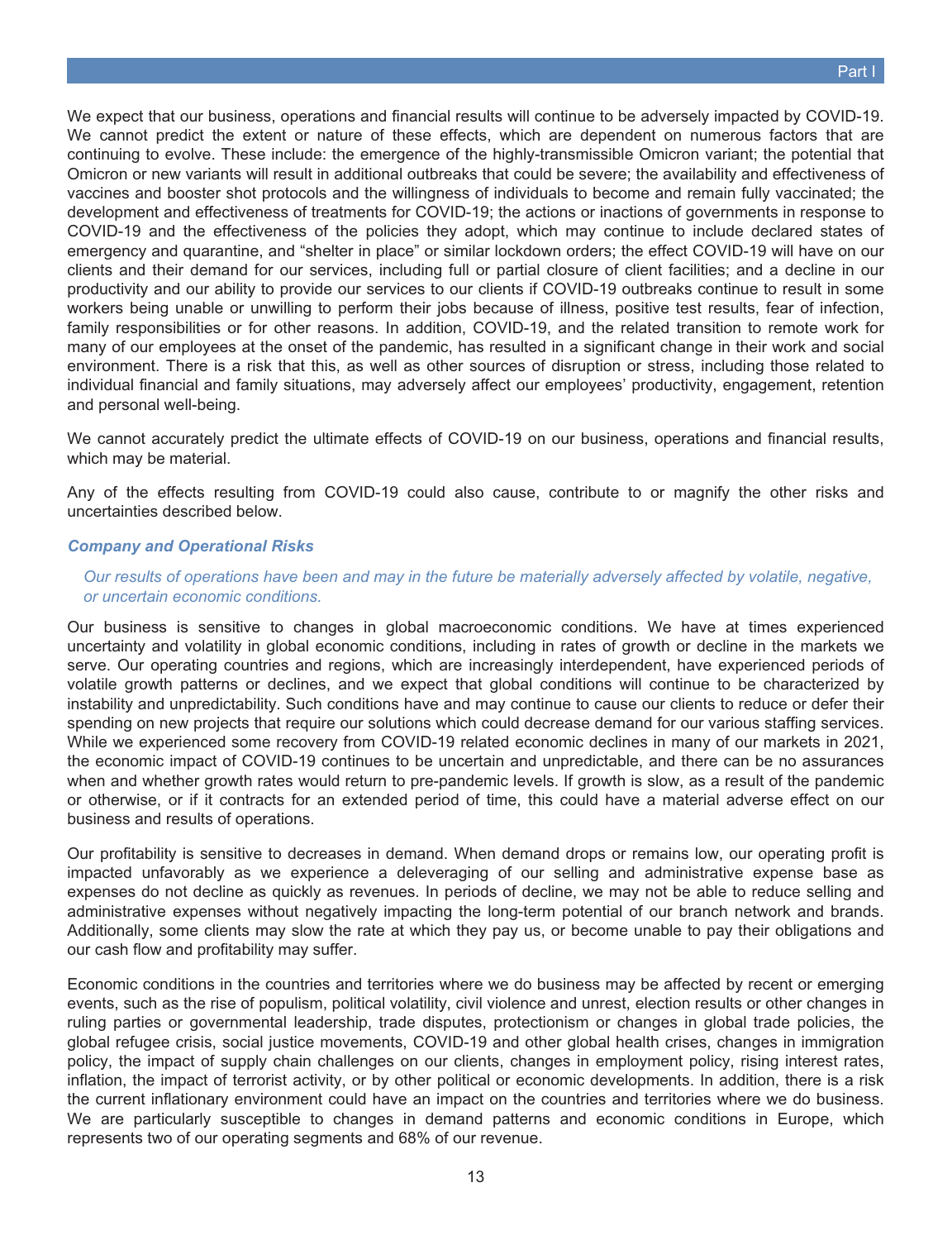There is a risk that economic conditions in European markets may continue to be negatively impacted by events in recent years which, in addition to COVID-19, have included labor unrest, civil protest, heightened trade tensions, and uncertainty around the impacts of the exit of the United Kingdom from the European Union. Any of these events or trends could have a material adverse effect on our business and operating results.

There is a risk that even when overall global economic conditions are positive, we could experience declines in all, or in portions, of our business. During past periods of recovery, we have experienced inconsistent results, with some geographical regions, or countries within a region, suffering declines or weakness in economic activity while others improve. Differing economic conditions and patterns of economic growth or contraction may affect demand for our solutions and services, and there is a risk that, even during times of strengthening global economic conditions, we may not experience uniform, or any, increases in demand for our solutions and services within the markets where our business is concentrated.

Even without uncertainty and volatility, it is difficult for us to forecast future demand for our services due to the inherent difficulty in forecasting the direction and strength of economic cycles, and the short-term nature of many of our staffing assignments. When it is difficult for us to accurately forecast future demand, we may not be able to determine the optimal level of personnel and office investments necessary to profitably operate our business or take advantage of growth opportunities.

#### *We may lack the speed and agility to respond to the needs of our clients.*

There is a risk we may not be able to respond with sufficient speed and agility to the needs of our diverse clients, which span all industries and whose needs may change rapidly as their businesses and industries evolve. The size and breadth of our organization, comprising approximately 30,000 employees based out of over 2,200 offices in 75 countries and territories, may make it difficult for us to effectively manage our resources, to maintain our corporate culture throughout the organization, to drive service improvements and to provide coordinated solutions to our clients who require our services in multiple locations. For example, client demands for uniform service across borders may be difficult to satisfy because of variation in local laws and customs. We see a trend in more multicountry and enterprise-level relationships, and we may have difficulty in profitably managing and delivering projects involving multiple countries. Also, our size and organizational structure may make it difficult to develop and implement new processes and tools across the enterprise in a consistent manner. If we are not effective at anticipating or meeting the widely ranging needs of our current and prospective clients, or our competitors are more agile or effective at doing so, our business and financial results could be materially adversely affected.

#### *The worldwide employment services industry is highly competitive with limited barriers to entry, which could limit our ability to maintain or increase our market share or profitability.*

The worldwide employment services industry is highly competitive with limited barriers to entry, and in recent years has undergone significant consolidation. We compete in markets throughout the world with full-service and specialized employment services agencies. Several of our global competitors, including The Adecco Group and Randstad, have very substantial marketing and financial resources, and may be better positioned in certain markets. Portions of our industry may become increasingly commoditized, with the result that competition in key areas could become more focused on pricing. We expect that we will continue to experience pressure on price from competitors and clients. There is a risk that we will not compete effectively, including on price, which could limit our ability to maintain or increase our market share and could materially adversely affect our financial results. This may worsen as clients increasingly take advantage of low-cost alternatives including using their own in-house resources rather than engaging a third party.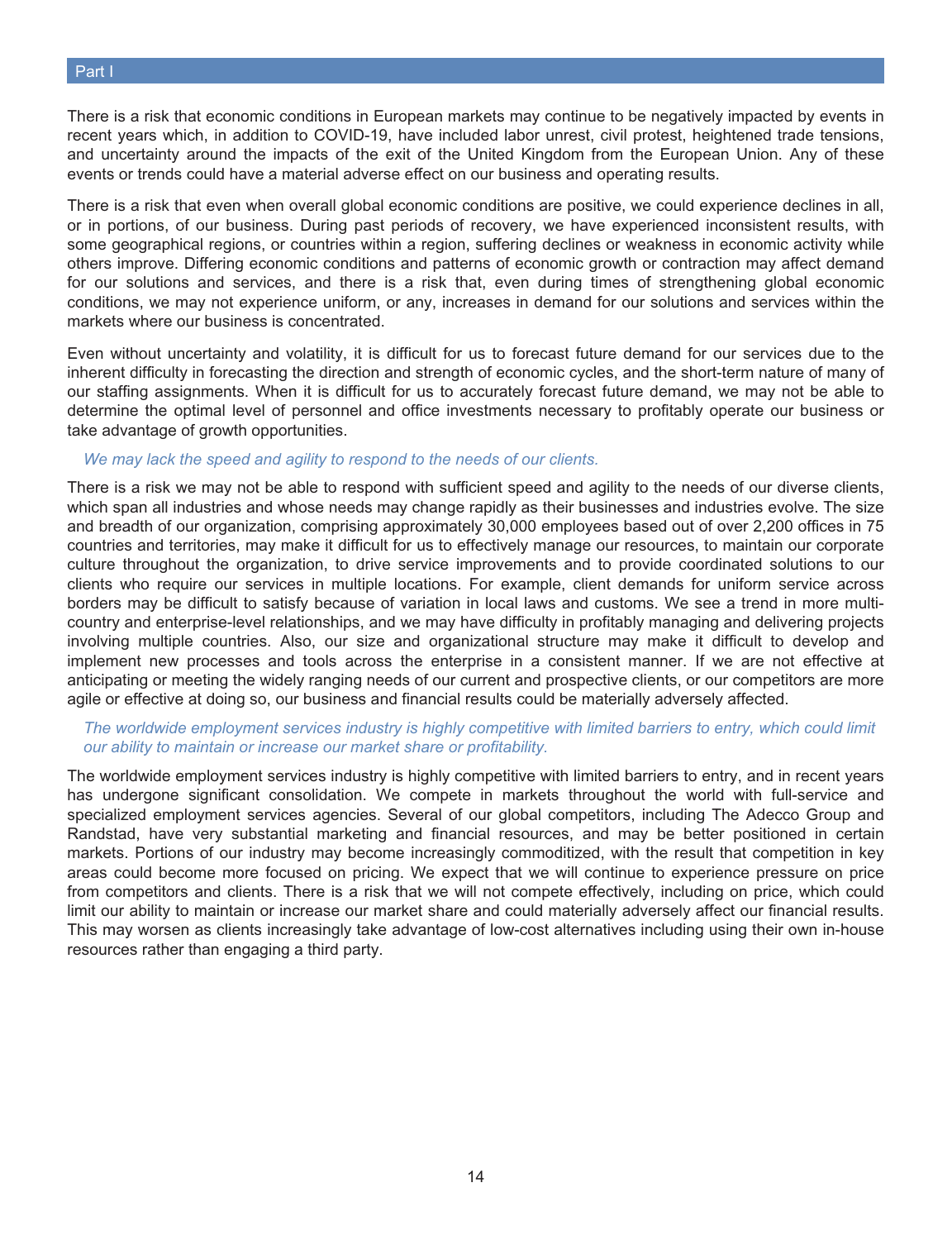*We could incur liabilities or suffer reputational damage from a cyberattack or improper disclosure or loss of personal or confidential data, and our use of data is subject to complex and ever-changing privacy and cybersecurity legal requirements that could negatively impact our business or subject us to claims and/or fines for non-compliance.*

In connection with the operation of our business, we store, process and transmit a large amount of data, including personnel and payment data, about our employees, clients, associates and candidates, a portion of which is personal data and/or confidential data. We expect our use of data to increase, including through the use of analytics, artificial intelligence (AI) and machine learning (ML). In engaging in these data-related activities, we rely on our own technology systems and software, and those of third-party vendors we use for a variety of processes, including, but not limited to cloud-based technology and systems, mobile technologies and social media. Unauthorized access to, disclosure, modification, use or loss of personal data and/or confidential data may occur through a variety of methods. These include, but are not limited to, ransomware, systems failure, employee negligence or malfeasance, fraud or misappropriation, or unauthorized access to or through our information systems, whether by our employees, vendors or third parties, including a cyberattack by hackers, members of organized crime and/or state-sponsored organizations, who may develop and deploy supply chain interruptions, social engineering attacks, viruses, worms or other malicious software programs, or obtain credentials to our systems through other unrelated cyberattacks.

An incident involving disclosure, system failure, data modification, loss or security breach could harm our reputation and subject us to significant monetary damages or losses, litigation, negative publicity, regulatory enforcement actions, fines, criminal prosecution, as well as liability under our contracts and laws that protect personal and/or confidential data, resulting in increased costs or loss of revenues. Cybersecurity threats continue to increase in frequency and sophistication, thereby increasing the difficulty of detecting and defending against them. In the past, we have experienced data security breaches resulting from unauthorized access to our systems and other fraudulent activities, such as social engineering, which to date have not had a material impact on our operations or financial results. We regularly engage an independent external security firm to assess our defenses to a potential cyberattack, and these assessments may uncover new or additional vulnerabilities and weaknesses that could lead to a compromise of our systems and/or a loss of personal data. In a recent evaluation, vulnerabilities were identified that could facilitate or contribute to a security incident involving personal data. The assessment firm was able to penetrate defensive protections adopted by us, as well as protections that we obtain from third party providers. We are prioritizing the resolution of security gaps that could lead to a loss of personal data or to other damage. Despite our efforts to identify and address vulnerabilities in our systems, vulnerabilities in software products used by us are disclosed by our software providers on a daily basis, and attackers grow continuously more sophisticated in their attack methods, making it impossible to give assurance that our cybersecurity efforts will be successful.

There is a risk that our and our third-party vendors' preventative security controls and practices will be inadequate to prevent unauthorized access to, disclosure of, or loss of personal and/or confidential data, or fraudulent activity, especially given that third party attacks have become more common. In the past, our data has been exposed due to data security breaches at our third party vendors, but to date none of these incidents have had a material impact on our operations or financial results. Any such future events, such as unauthorized access or fraudulent activity with our third parties could have a material adverse effect on our business and financial results.

As a result of the COVID-19 pandemic, more of our employees are working from their homes or other remote locations than at any other time in our history. This transition, which occurred quickly beginning in March 2020, makes it more difficult for us to monitor their activities, the security of their work locations, insider threats, and data exfiltration. This has increased the risk of security incidents, which could include unauthorized access to, disclosure of, or loss of personal and/or confidential data, as well as other types of fraudulent activity. Any such unauthorized access or fraudulent activity could have a material adverse effect on our business and financial results.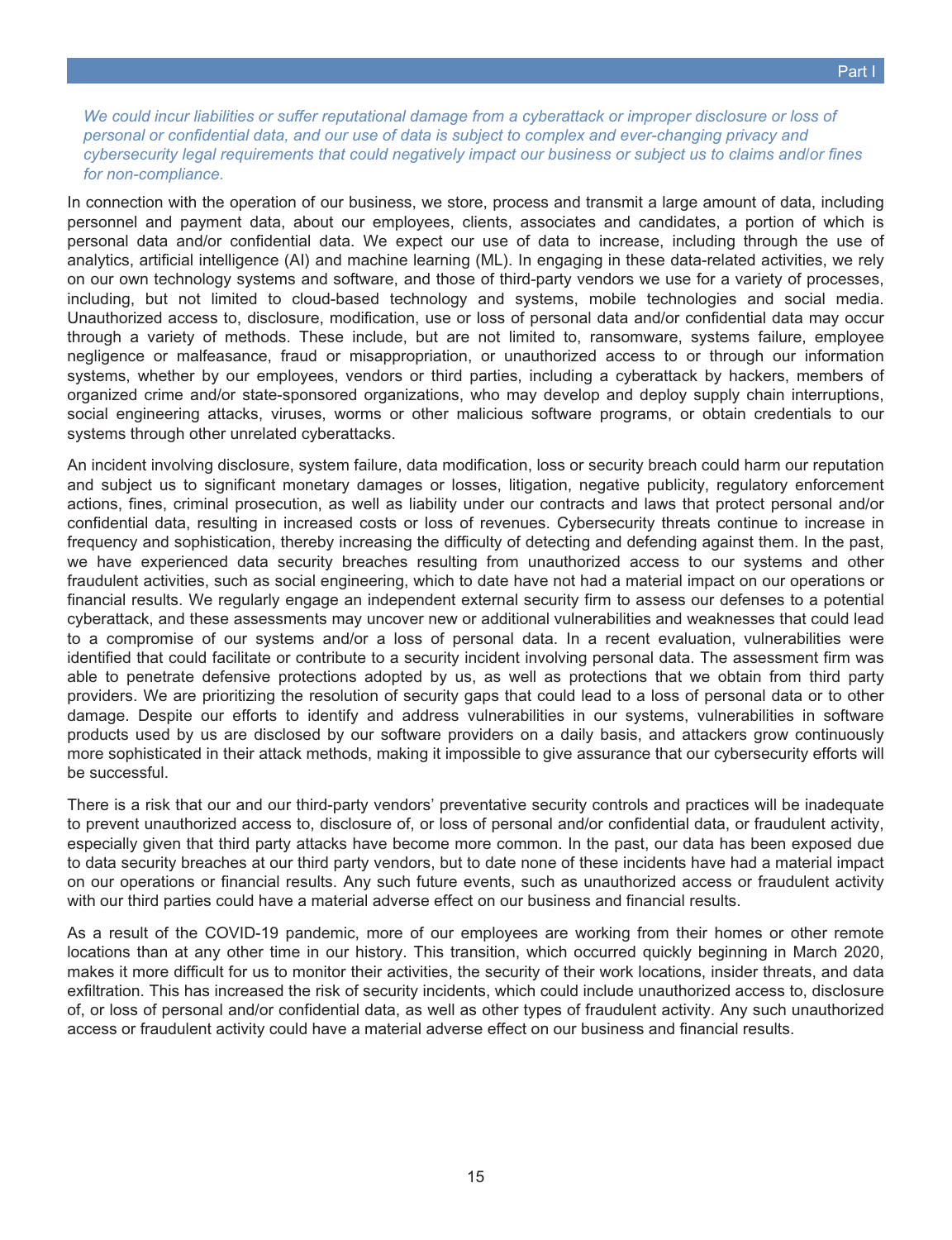#### Part I

The potential risk of security breaches, fraud and cyberattacks may increase as we continue to introduce services and offerings, whether mobile, cloud, or otherwise. Any additional services and offerings inevitably increase the potential for a cyberattack against us. Further, data privacy and cybersecurity are subject to frequently changing laws and regulations, including the European Union's General Data Protection Regulation (the "GDPR"), the EU Court of Justice's opinion in the "Schrems II" decision (which invalidated the EU-US Privacy Shield) and the California Privacy Rights Act (the "CPRA"), as well as additional legislation in place, or expected to become effective, in various U.S. states and other countries. These laws and regulations are increasing in number, complexity, burden and potential financial penalties, and are often inconsistent among the various jurisdictions and countries in which we provide services. For example, the GDPR and the CPRA impose significant compliance obligations that add costs and operational burdens to our business with respect to our collection, use, storage and retention of personal data. Compliance with these obligations could reduce operational efficiency and increase our regulatory compliance costs, and failure to satisfy these requirements may lead to significant regulatory enforcement actions and/or large private litigation in the event of a security breach or other violation. Under the GDPR, the maximum fine can be up to 4% of a company's global revenue, and there is no maximum penalty under the CPRA. In addition, our liability insurance might not be sufficient in scope or amount to cover us against claims and losses related to violations of data privacy and cybersecurity laws or security breaches, social engineering, cyberattacks and other related data disclosure, loss or breach.

#### *We have outsourced aspects of our business, which could result in disruption, increased costs, and reputational risk.*

We have increasingly outsourced important processes of our business to third party vendors, which exposes us to other risks, including increased costs, supply chain interruptions, potential disruptions to our business operations, and reputational risk. For example, we rely on third parties to host, manage and secure certain aspects of our data center information and technology infrastructure, to develop and maintain new technology for attracting, onboarding, managing, and analyzing our workforce, and to provide important back-office support. We have increasingly centralized our vendor profile so that we are reliant on a small number of vendors for highly critical corporate and technology functions. While we believe these third-party vendors provide greater efficiency and expertise, our dependence on a small number of vendors increases the risk that our business will be adversely affected if our vendors are unable to provide these services consistent with our needs. Similarly, our business continuity and our margins could be adversely affected if we needed to replace one of our critical vendors for performance or economic reasons.

Our operations also depend significantly upon these vendors' and our ability to protect our data and to ensure the availability of our servers, software applications and websites. Despite our and our third-party vendors' implementation of security measures, our systems remain susceptible to system failures, computer viruses, natural disasters, unauthorized access, cyberattacks and other similar incidents, any of which could result in disruptions to our operations. A successful breach of the security of our technology systems could result in the theft of confidential, personally identifiable, or other sensitive data, including data about our employees and/or associates, or our human resources operations, any of which could damage our reputation in the market. If we are not able to realize the savings associated with outsourcing services or if there is a disruption or security breach of our outsourced services that results in a loss or damage to our data, or in an inappropriate disclosure of confidential, personally identifiable, or sensitive data, our business and financial results could be materially adversely affected.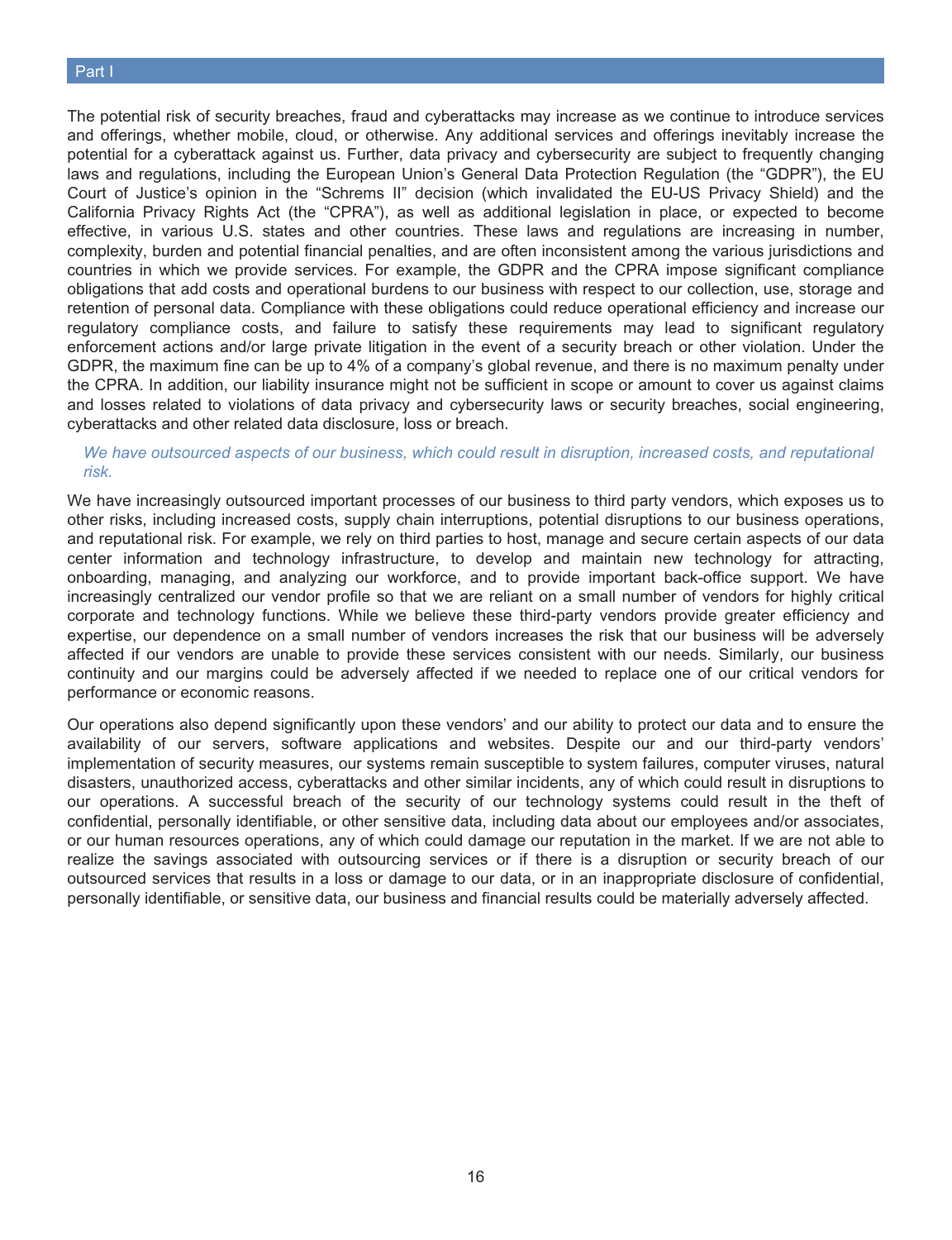#### *A loss or reduction in revenues from large client accounts could have a material adverse effect on our business.*

Our client mix consists of both small- and medium-size businesses, which are based upon a local or regional relationship with our presence in each market, and large national and multinational client relationships. These large national and multinational clients will frequently enter into non-exclusive arrangements with several firms, and the client is generally able to terminate their contract with us on short notice without penalty. The deterioration of the financial condition or business prospects of one or more large national and/or multinational clients, or a change in their strategy around the use of our services, could reduce their need for our services and result in a significant decrease in the revenues and earnings we derive from them. A loss or reduction in revenues from our large national and multinational clients could have a material adverse effect on our business.

#### *If we lose our key personnel, then our business may suffer.*

Our operations are dependent on the continued efforts of our officers and executive management and the performance and productivity of headquarters management and staff, our local managers and field personnel. Our ability to attract and retain business is significantly affected by local relationships and the quality of service rendered. If we were to lose key personnel who have acquired significant experience in managing our business or managing companies on a global basis or in key markets, it could have a significant impact on our operations.

#### *Intense competition may limit our ability to attract, train and retain the qualified personnel necessary for us to meet our clients' staffing needs.*

Our business depends on our ability to attract and retain qualified associates who possess the skills and experience necessary to meet the requirements of our clients. In many markets, we have been experiencing an unusually tight labor market, with historically low levels of unemployment, and there is a risk that we may be unable to meet our clients' requirements in identifying an adequate number of associates. These labor shortages have been exacerbated by the COVID-19 pandemic, which has led to large numbers of employees and potential employees leaving the labor market due to burn-out, resignation, early retirement, immigration challenges, workplace safety concerns, vaccine mandates, and childcare responsibilities. Workers have also impacted the labor market through increasing demands for change in employment conditions, such as demands for higher wages, remote work, and additional flexibility in work schedule. We must continually evaluate and upgrade our base of available qualified personnel through recruiting and training programs to keep pace with changing client needs and emerging technologies. This is especially acute for individuals with IT and other technology skills, as competition for such individuals with proven professional skills is intense, and we expect demand for such individuals to remain very strong for the foreseeable future. Qualified personnel may not be available to us in sufficient numbers and on terms of employment acceptable to us. Additionally, our clients may look to us for assistance in identifying and integrating into their organizations workers from diverse backgrounds, and who may represent different generations, geographical regions, and skillsets. These needs may change due to business requirements, or in response to geopolitical and societal trends. There is a risk that we may not be able to identify workers with the required attributes, or that our training programs may not succeed in developing effective or adequate skills. If we fail to recruit, train and retain qualified associates who meet the needs of our clients, our reputation, business and financial results could be materially adversely affected.

#### *Our global operations subject us to certain risks beyond our control.*

With operations in 75 countries and territories around the world, we are subject to numerous risks outside of our control, including risks arising from political unrest and other political events, regional and international hostilities and international responses to these hostilities, strikes and other worker unrest, natural disasters, the impact of global climate change, acts of war, terrorism, international conflict, severe weather conditions, pandemics, including COVID-19, and other global health emergencies, disruptions of infrastructure and utilities, cyberattacks, and other events beyond our control.

Although it is not possible to predict such events or their consequences, these events could materially adversely affect our reputation, business and financial results.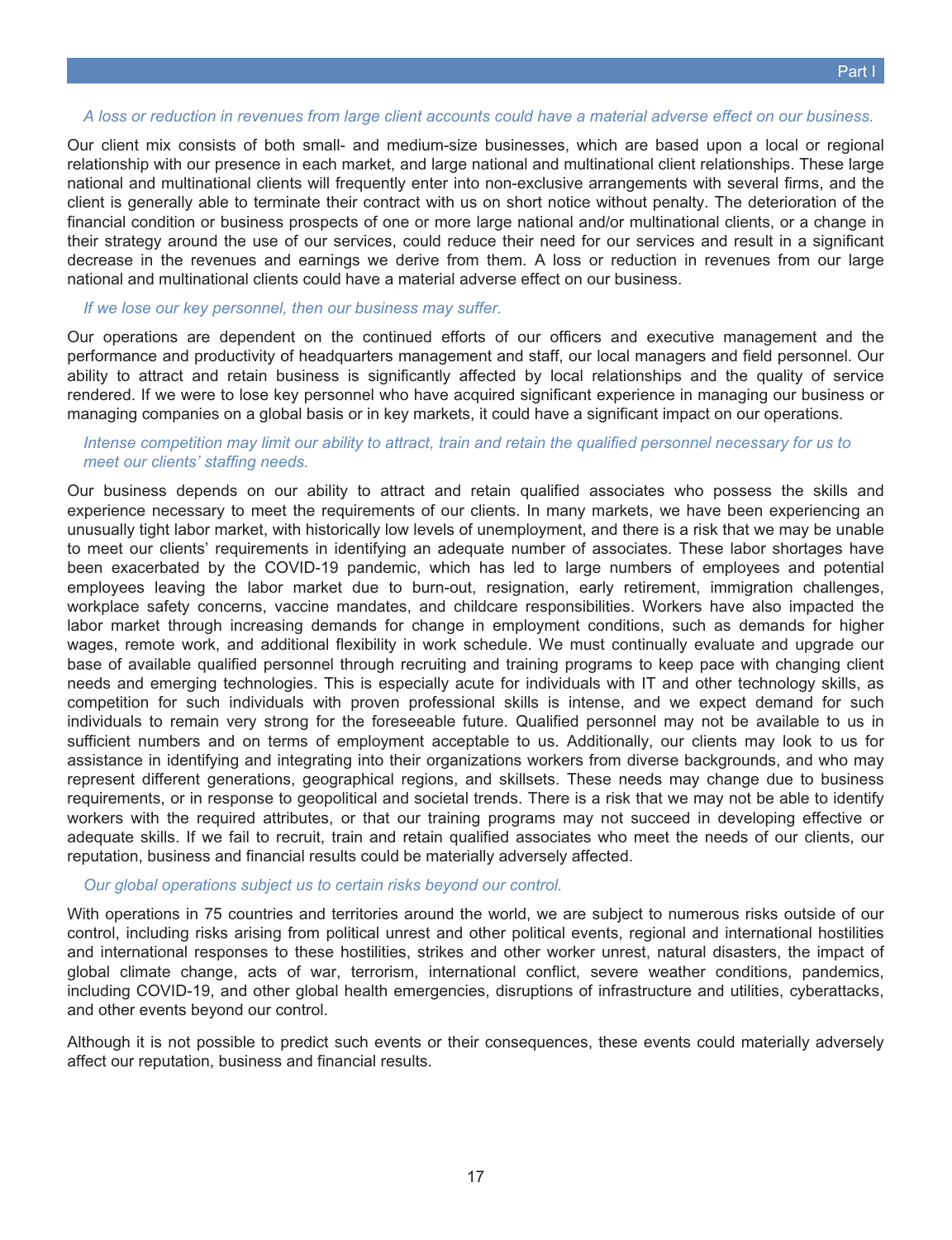#### *Our ability to attract and retain business and employees may depend on our reputation in the marketplace.*

We believe our reputation, along with our brand equity in the ManpowerGroup name and our various other brands, are important corporate resources that help distinguish our services from those of competitors and also contribute to our efforts to recruit and retain talented employees. However, our corporate reputation is potentially susceptible to material damage by events such as disputes with clients, information technology security breaches, internal control deficiencies, delivery failures or compliance violations. Similarly, our reputation could be damaged by actions or statements of current or former clients, employees, competitors, vendors, franchisees and other thirdparty brand licensees, adversaries in legal proceedings, government regulators, as well as members of the investment community or the media. There is a risk that negative information about ManpowerGroup, even if based on rumor or misunderstanding, could materially adversely affect our business. Damage to our reputation could be difficult, expensive and time-consuming to repair, could make potential or existing clients reluctant to select us for new engagements, resulting in a loss of business, and could materially adversely affect our recruitment and retention efforts. Damage to our reputation could also reduce the value and effectiveness of the ManpowerGroup name and our other brand names, and could reduce investor confidence in us, materially adversely affecting our share price.

For example, our brand and reputation could be associated with our position (either public commitment or silence) regarding various corporate environmental, social and governance (ESG) initiatives, including our goals for sustainability, diversity, equity, and inclusion. Our positions and disclosures on these matters, or failure to achieve our commitments, could harm our reputation and adversely affect our relationship with certain groups of current or potential clients and employees. Reputation concerns could cause us to examine our relationships with certain clients and vendors, and choose not to conduct business with certain partners, which could negatively affect our performance or operational efficiency.

#### *Changes in sentiment toward the staffing industry could affect the marketplace for our services.*

From time to time, the staffing industry has come under criticism from unions, works councils, regulatory agencies and other constituents that maintain that labor and employment protections, such as wage and benefits regulations, are subverted when clients use contingent staffing services. Our business is dependent on the continued acceptance of contingent staffing arrangements as a source of flexible labor for our clients. If attitudes or business practices in some locations change due to pressure from organized labor, political groups or regulatory agencies, it could have a material adverse effect on our business, results of operations and financial condition.

#### *We have only a limited ability to protect our thought leadership and other intellectual property, which is important to our success.*

Our success depends, in part, upon our ability to protect our proprietary methodologies and other intellectual property including the value of our brands. Existing laws of the various countries in which we provide services or solutions may offer only limited protection. We rely upon a combination of trade secrets, confidentiality, license and other contractual agreements, and patent, copyright, and trademark laws to protect our intellectual property rights. We cannot be certain that the legal steps we are taking around the world are sufficient to protect our intellectual property rights and may not be adequate to prevent or deter infringement or other misappropriation of our intellectual property by competitors, former employees or other third parties. In addition, our intellectual property rights may not prevent competitors from independently developing products, services and solutions similar to ours. Failure to adequately protect our intellectual property rights, or changes in law that diminish or remove our current legal protections could have a material adverse impact on our business and financial results.

In addition, we cannot be sure that our services and solutions do not infringe on the intellectual property rights of third parties, and these third parties could claim that we or our clients are infringing upon their intellectual property rights. These claims could harm our reputation, cause us to incur substantial costs or prevent us from offering some services or solutions in the future.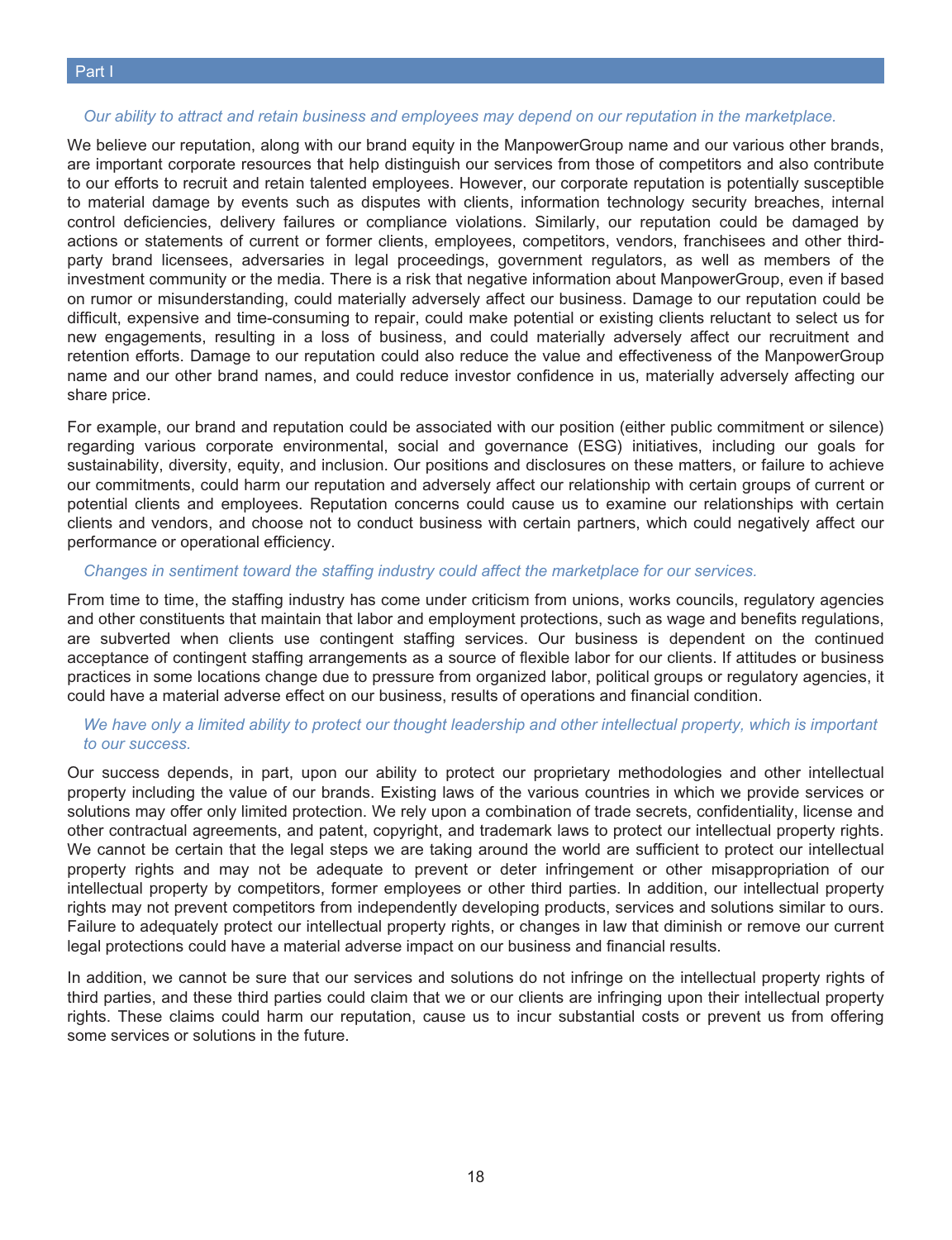*We may be unable to effectively implement our business strategy, and there can be no assurance that we will achieve our objectives.*

Our business strategy focuses on growing revenues while improving our operating profits. An important element of our strategy is our effort to diversify our revenues beyond our core staffing and employment services. This includes expanding our sales in higher margin professional resourcing, such as our Experis brand in IT recruitment. There is a risk that our growth strategy in Experis may be impeded due to the scarcity of talent in the IT field, which is particularly in demand, and which may restrict our ability to fulfill customer requirements. Similarly, another aspect of our strategy to expand beyond our core staffing and employment services is through the sale of innovative workforce solutions designed to achieve higher operating margins. Our higher-margin Right Management career management services have historically performed well in periods of downturn, and it is part of our business strategy that this counter-cyclical effect would help cushion our results in the event of a future period of decline. However, in the event of a downturn, there can be no assurances that the margin contribution from Right Management would increase, or that it would significantly offset other declines we might experience in the business. Additionally, our workforce solutions are often unique, non-repeatable and tailored to a client's needs, and present costs, risks and complexity that may be difficult to calculate. These solutions may be unprofitable if we are not able to accurately anticipate these costs and risks in our pricing for these solutions. For example, we may fail to structure and price our solutions in a manner that properly compensates us to create an adequate delivery model, to adequately manage new solutions, or to obtain adequate insurance coverage in amount or scope to cover potential risks arising from such solutions.

Our business strategy also includes continuing efforts to transform how we use personnel and technology to enhance our delivery of services. Our goal is to become a more agile and effective competitor, to reduce the cost of operating our business and to increase our operating profit and operating profit margin. These efforts to transform how we do business may not be successful, and we may not succeed at reducing our operating costs or preventing the return of any costs that are eliminated. Additionally, reductions in personnel and other changes could materially adversely affect our ability to effectively operate our business. If, for these or other reasons, we are not successful in implementing our business strategy or achieving the anticipated results, our business, financial condition and results of operations could be materially adversely affected.

#### *Our results of operations and ability to grow could be materially negatively affected if we cannot successfully keep pace with technological changes in the development and implementation of our services and solutions.*

Our success depends on our ability to keep pace with rapid technological changes in the development and implementation of our services and solutions. For example, rapid changes in the use of artificial intelligence and robotics are having a significant impact on some of the industries we serve and could have significant and unforeseen consequences for the workforce services industry and for our business. There is a risk that these, or other developments, could result in significant rapid disruption to our business model, and that we will be unprepared to compete effectively.

Additionally, our business is reliant on a variety of technologies, including those which support applicant on-boarding and tracking systems, order management, billing, payroll, and client data analytics. There is a risk we will not sufficiently invest in technology or industry developments, or evolve our business with the right strategic investments, or at sufficient speed and scale, to adapt to changes in our marketplace. Similarly, from time to time we make strategic commitments to particular technologies to recruit, manage or analyze our workforce or support our business, and there is a risk they will be unsuccessful. These and similar risks could have a negative effect on our services and solutions, our results of operations, and our ability to develop and maintain a competitive advantage in the marketplace.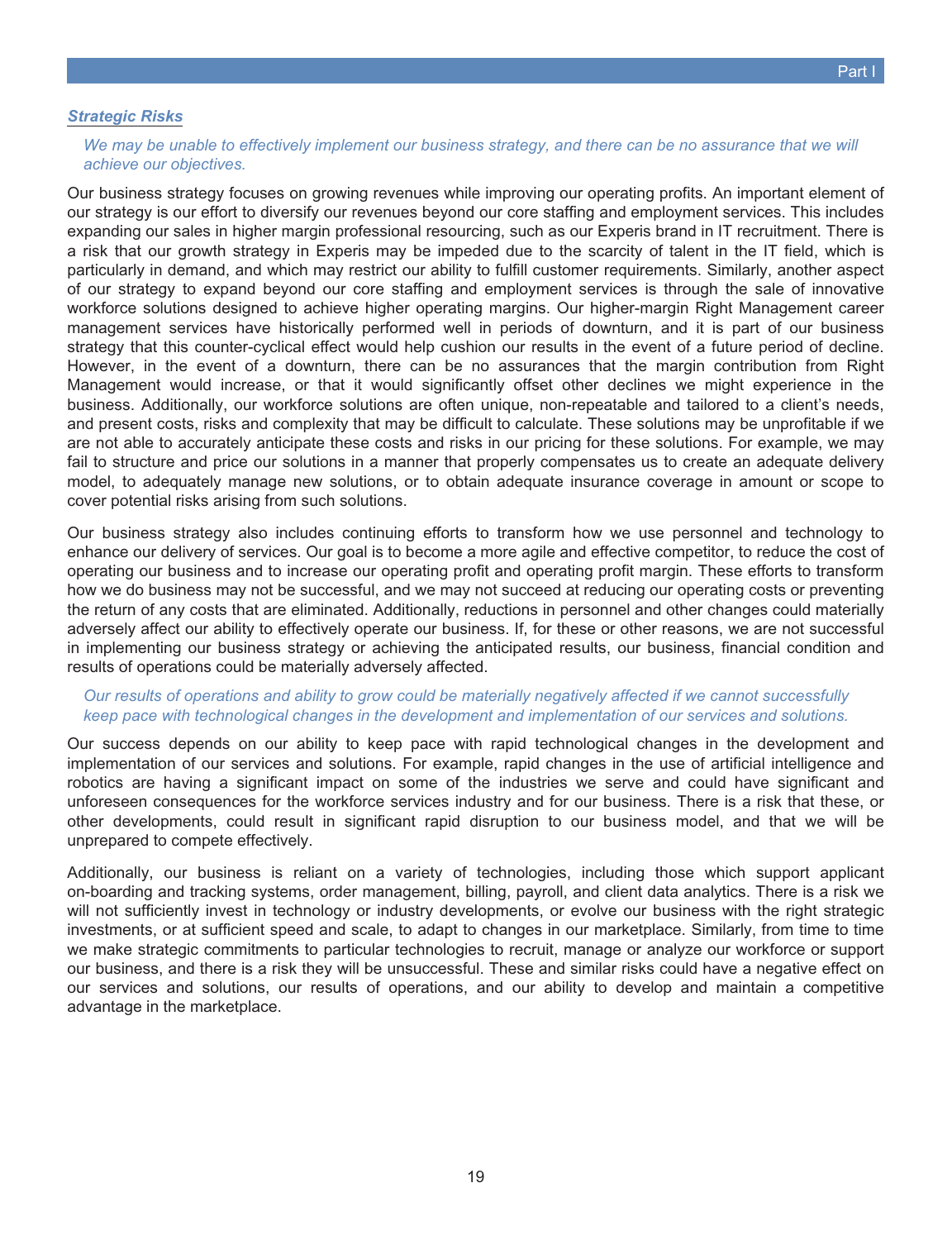#### *Our acquisition strategy may be unsuccessful and may introduce unexpected costs.*

From time to time, we make acquisitions of other companies or operating assets, including, in 2021, a significant acquisition of ettain group. These activities involve significant strategic and operational risks, including:

- they may fail to achieve our strategic objectives or fail to meet our performance expectations, including as a result of challenges integrating the acquired company and assimilating their corporate culture;
- over-valuation by us of any companies or assets that we acquire;
- we may have difficulties integrating the operations, leadership, personnel, financial reporting, services or other functions of acquired companies;
- we may experience disputes that arise with the sellers;
- we may fail to effectively monitor compliance with corporate policies as well as regulatory requirements;
- we may face unanticipated risks and liabilities in connection with the acquired company's operations;
- we may obtain insufficient indemnification from the selling parties for liabilities incurred by the acquired companies prior to the acquisitions; and
- acquisition transactions, and the integration of acquired entities, may result in a diversion of our management's attention from other business concerns.

These risks could have a material adverse effect on our business because they may result in substantial costs to us and disrupt our business. The integration of prior acquisitions, including ettain group, as well as entry into future acquisition transactions, could materially adversely affect our business, financial condition, results of operations and liquidity. We could also incur impairment losses on goodwill and intangible assets with an indefinite life or restructuring charges as a result of acquisitions we make.

#### *From time to time, we undertake dispositions via sales, franchises, joint ventures or other exit activities, and we may face risks related to such transactions.*

Occasionally, we dispose of parts of our operations in order to optimize our global strategic and geographic footprint and synergies. We have engaged in such dispositions in the past, including our recent disposition of Russia in 2022, and we expect that we will continue to dispose of portions of our business that are not meeting our performance or strategic objectives. Among other alternatives, this could take the form of a closure of a business, the contribution of the business to a joint venture, or an exit by means of a sale to, or a franchise arrangement with, a third party. There are risks and costs associated with any exit activities, which could include difficulties in the separation of operations, services or personnel, the diversion of management attention, and the disruption of our business. Any such transactions may require regulatory or governmental approvals, which could impede the transaction. Divestitures may also involve continued financial involvement in, or liability with respect to, the divested businesses. As a result of divestiture transactions, we could incur severance charges for personnel and payments for lease and other commitments, charges from the impairment or write-off of assets, and other financial loss due to the transaction. Furthermore, there is the risk that we might lose customers, in particular multinational clients with operations in the exited countries or operations. Additionally, if we choose to enter into a franchise arrangement for a third party to operate our business in the exited region using our trademarks and other licensed assets, we face potential counterparty and reputational risks arising from the franchisee's operation of the business. The reputational risks include the risk that marketplace participants, including clients, candidates and the media, may believe that we continue to control the operations of a divested or franchised business that operates utilizing our name or other trademarks.

#### *Financial and Market Risks*

#### *Foreign currency fluctuations may have a material adverse effect on our operating results.*

Although we report our results of operations in United States dollars, the majority of our revenues and expenses are denominated in currencies other than the United States dollar, and unfavorable fluctuations in foreign currency exchange rates could have a material adverse effect on our reported financial results. Highly inflationary economies of certain foreign countries, such as Argentina in 2018, can result in foreign currency devaluation, which may also negatively impact our reported financial results.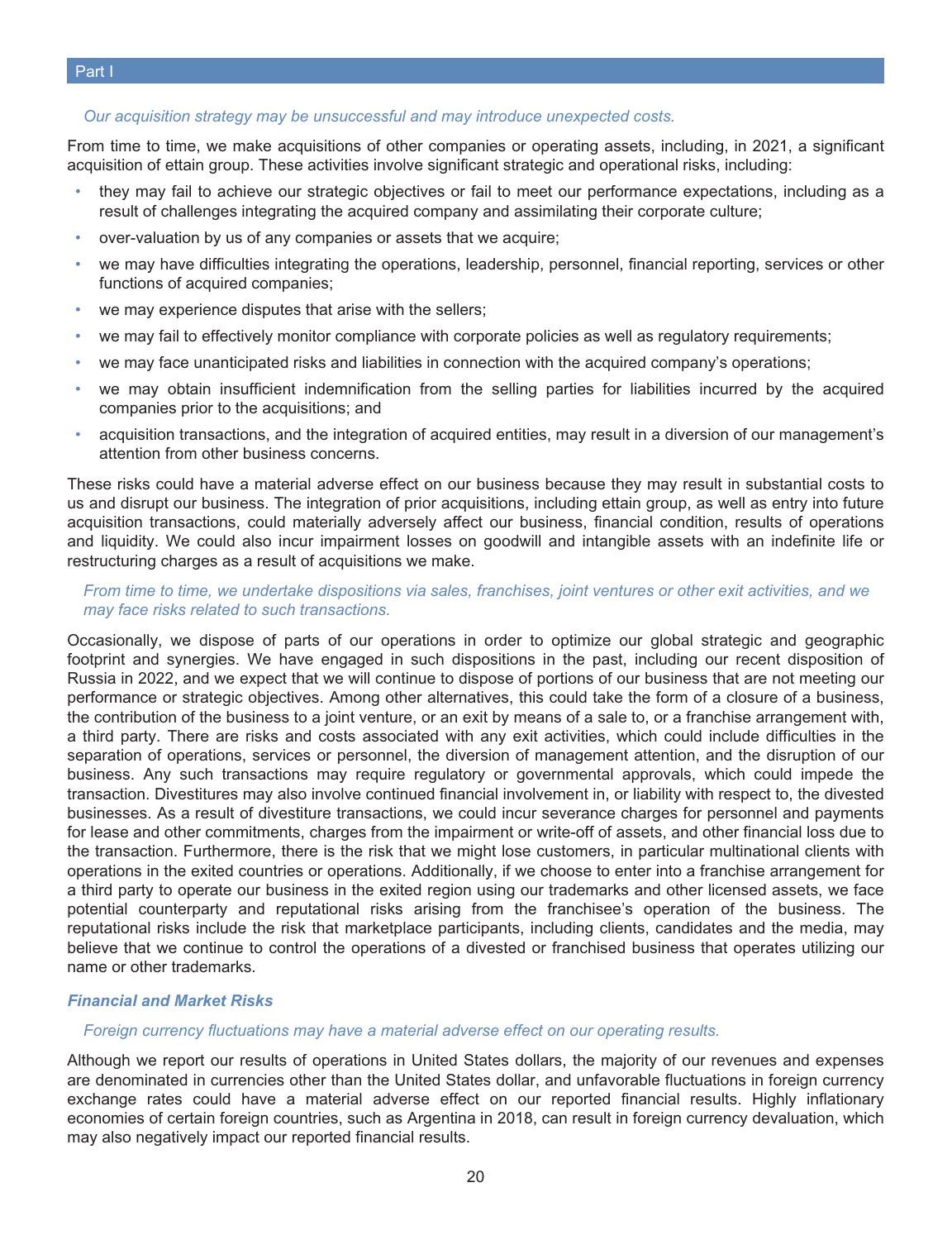During 2021, approximately 87% of our revenues were generated outside of the United States, the majority of which were generated in Europe. Furthermore, \$1,043.3 million of our outstanding indebtedness as of December 31, 2021, was denominated in foreign currencies, including \$1,019.6 million related to our Eurodenominated notes (€900.0 million). Increases or decreases in the value of the United States dollar against other major currencies, or the imposition of limitations on conversion of foreign currencies into United States dollars, could affect our revenues, operating profit and the value of balance sheet items denominated in foreign currencies. Our exposure to foreign currencies, in particular the Euro, could have a material adverse effect on our reported results and shareholders' equity, however, such fluctuations generally do not affect our cash flow or result in actual economic gains or losses unless we repatriate funds. Furthermore, the volatility of currencies may make year-overyear comparability of our financial results difficult.

We seek to mitigate our exposure to foreign currency fluctuations by utilizing net investment hedges and, from time to time, foreign currency forward exchange contracts and cross-currency swaps. A portion of our Eurodenominated notes has been designated as a hedge of our net investment in subsidiaries with a Euro-functional currency as of December 31, 2021, to mitigate our Euro currency translation exposure. The effectiveness of this hedge in part depends on our ability to accurately forecast future cash flows, which is particularly difficult during periods of uncertain or uneven demand for our services and highly volatile exchange rates. Further, hedging activities may only offset a portion, or none at all, of the material adverse financial effects of unfavorable fluctuations in foreign exchange rates over the time the hedge is in place or effective.

#### *Our liquidity could be adversely impacted by economic conditions affecting our clients.*

Our working capital is primarily in the form of trade receivables which generally increase as sales increase. One of the ways in which we measure our working capital is in terms of working capital as a percent of revenue with a focus on Days Sales Outstanding ("DSO"). During periods of decline or uncertainty, our clients may slow the rate at which they pay their vendors, or they may become unable to pay their obligations. In addition, some clients have begun to impose more challenging billing terms, which increases the length of time before we receive payment for services. If our clients become unable to pay amounts owed to us, or pay us more slowly, then our DSO will increase, and our cash flow, liquidity, and profitability may suffer.

#### *Our results of operations and share price could be materially adversely affected if we are unable to maintain effective internal controls.*

The accuracy of our financial reporting is dependent on the effectiveness of our internal controls. We are required to provide a report from management to our shareholders on our internal control over financial reporting that includes an assessment of the effectiveness of these controls. Internal control over financial reporting has inherent limitations, including human error, the possibility that controls could be circumvented or become inadequate because of changed conditions, and fraud. Because of these inherent limitations, internal control over financial reporting might not prevent or detect all misstatements or fraud. If we cannot maintain and execute adequate internal control over financial reporting or implement required new or improved controls that provide reasonable assurance of the reliability of the financial reporting and preparation of our financial statements for external use, we could suffer harm to our reputation, fail to meet our public reporting requirements timely, be unable to properly report on our business and our results of operations, or be required to restate our financial statements. If any of these were to occur, the market price of our securities and our ability to obtain new business could be materially adversely affected.

#### *Our debt levels could materially adversely affect our operating flexibility and put us at a competitive disadvantage.*

As of December 31, 2021, we had \$1,118.3 million of total debt. Our level of debt and the limitations imposed on us by our credit agreements could have important consequences for investors, including the following:

- we may not be able to obtain additional debt financing for future working capital, capital expenditures, significant acquisition opportunities, or other corporate purposes or may have to pay more for such financing;
- borrowings under our revolving credit facilities are at a variable interest rate, making us more vulnerable to increases in interest rates; and
- we could be less able to take advantage of significant business opportunities and to react to changes in market or industry conditions.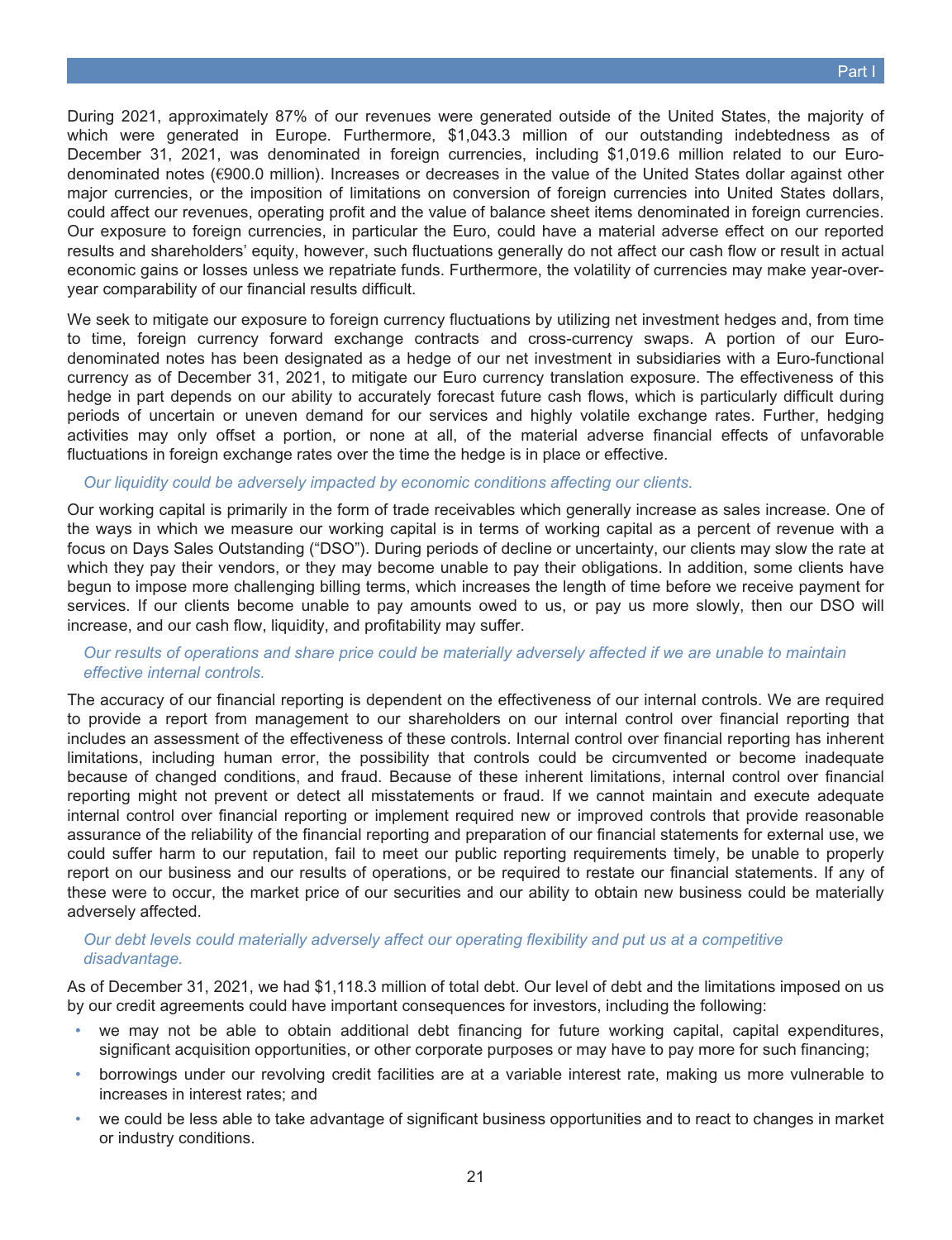*Our failure to comply with restrictive covenants under our revolving credit facilities and other debt instruments could trigger prepayment obligations.*

Our failure to comply with the restrictive covenants under our revolving credit facilities and other debt instruments could result in an event of default, which, if not cured or waived, could result in us being required to repay these borrowings before their due date. If we are forced to refinance these borrowings on less favorable terms, our results of operations and financial condition could be materially adversely affected by increased costs and rates.

#### *The lenders under our and our subsidiaries' credit facilities may be unwilling or unable to extend credit to us on acceptable terms or at all.*

If our liquidity needs increase, we would expect to use our revolving credit facility, which is provided by a syndicate of banks. Each bank in the syndicate is responsible on a several, but not joint, basis for providing a portion of the loans under the facility. If any of the participants in the syndicate fails to satisfy its obligations to extend credit under the facility, the other participants refuse or are unable to assume its obligations and we are unable to find an alternative source of funding at comparable rates, our liquidity may be materially adversely affected, or our interest expense may increase substantially.

Furthermore, a number of our subsidiaries maintain uncommitted lines of credit with various banks. Under the terms of these lines of credit, the bank is not obligated to make loans to the subsidiary or to make loans to the subsidiary at a particular interest rate. If any of these banks cancel these lines of credit or otherwise refuse to extend credit on acceptable terms, we may need to extend credit to those subsidiaries, or the liquidity of our subsidiaries may be materially adversely affected.

#### *The performance of our subsidiaries and their ability to distribute cash to our parent company may vary, negatively affecting our ability to service our debt at the parent company level or in other subsidiaries.*

Since we conduct a significant portion of our operations through our subsidiaries, our cash flow and our consequent ability to service our debt depends in part upon the earnings of our subsidiaries and the distribution of those earnings to our parent company, or upon loans or other payments of funds by those subsidiaries to our parent company or to other subsidiaries. The payment of such dividends and the making of such loans and advances by our subsidiaries may be subject to legal or contractual restrictions, depend upon the earnings of those subsidiaries and working capital requirements, and be subject to various business considerations, including the ability of such subsidiaries to pay such dividends or make such loans and advances.

#### *Our inability to secure guarantees or letters of credit on acceptable terms may substantially increase our cost of doing business in various countries.*

In a number of countries and territories in which we conduct business we are obligated to provide guarantees or letters of credit to secure licenses, lease space or for insurance coverage. We typically receive these guarantees and letters of credit from a number of financial institutions around the world. In the event that we are unable to secure these arrangements from a bank, lender or other third party on acceptable terms, our liquidity may be materially adversely affected, there could be a disruption to our business or there could be a substantial increase in cost for our business.

#### *We could be subject to changes in tax rates, adoption of new United States or international tax legislation or tax audits that could result in additional income tax liabilities.*

We are subject to income and other taxes in the United States and international jurisdictions where we have operations. The tax bases and rates of these respective tax jurisdictions change from time to time due to economic and political conditions. Our effective income tax rate is affected by changes in earnings in countries with differing tax rates, changes in valuation of deferred tax assets and liabilities or changes in the respective tax laws. Our other taxes are impacted by changes in local tax laws or changes in our business.

In addition, tax accounting involves complex matters and requires our judgment to determine our worldwide provision for income and other taxes and tax assets and liabilities. These complex matters include transfer pricing and reporting related to intercompany transactions. We are routinely subject to tax examinations by the United States Internal Revenue Service and other tax authorities. Tax authorities have disagreed, and may disagree in the future, with our judgments. Many taxing authorities are taking increasingly aggressive positions opposing the judgments we make, including with respect to our intercompany transactions. We regularly assess the likely outcomes of our audits and tax proceedings to determine the appropriateness of our tax liabilities. However, our judgments might not be sustained as a result of these audits and tax proceedings, and the amounts ultimately paid could be materially different from the amounts previously recorded.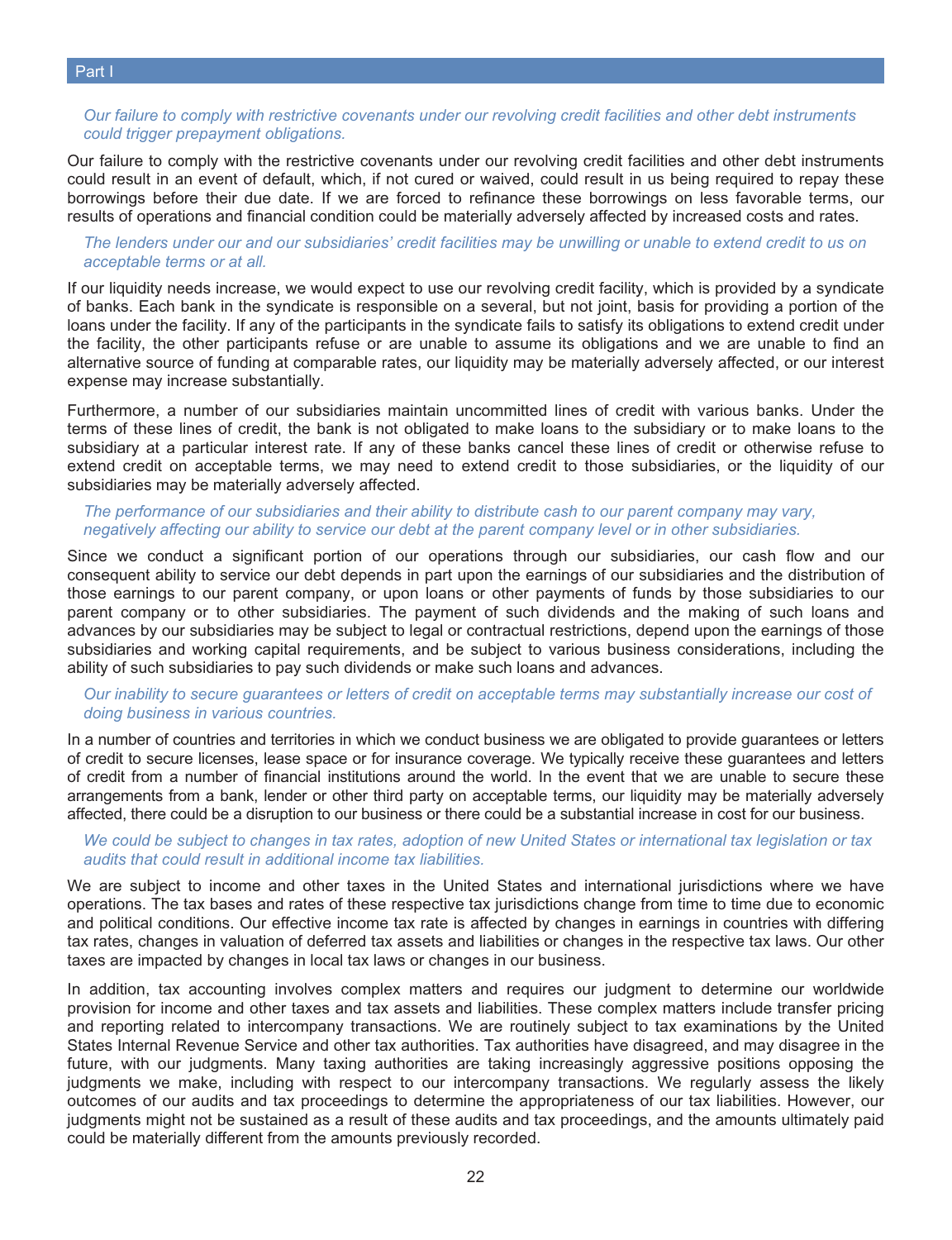In addition, changes in tax laws, treaties or regulations, or their interpretation or enforcement, have become more unpredictable and may become more stringent, which could materially adversely affect our tax position. A number of countries where we do business, including the United States and many countries in the European Union, have implemented, and are considering implementing, changes in relevant tax, accounting and other laws, regulations and interpretations. The overall tax environment has made it increasingly challenging for multinational corporations to operate with certainty about taxation in many jurisdictions. For example, the Organization for Economic Co-operation and Development ("OECD"), which represents a coalition of member countries, recently released the so-called Pillar One and Pillar Two proposals which includes a global minimum tax mechanism. It is not yet known when or how these proposals may be implemented. The United States was also considering significant corporate tax changes in the proposed Build Back Better legislation, and it is unclear whether these tax law changes will be adopted in future legislation. These possible changes in tax laws, treaties or regulations, or their interpretation or enforcement, could have an adverse impact on our current or future tax positions.

*The price of our common stock may fluctuate significantly, which may result in losses for investors.*

The market price for our common stock may be subject to significant volatility. For example, during 2021, the price of our common stock as reported on the New York Stock Exchange ranged from a high of \$125.07 to a low of \$85.97. Our stock price can fluctuate as a result of a variety of factors, including factors listed in these "Risk Factors" and others, many of which are beyond our control. These factors include:

- changes in general economic conditions;
- actual or anticipated variations in our quarterly operating results;
- announcement of new services by us or our competitors;
- announcements relating to strategic relationships or acquisitions;
- changes in financial estimates or other statements by securities analysts; and
- changes in investor sentiment regarding the company arising from these or other events, or the economy in general.

#### *Regulatory and Legal Risks*

#### *Our performance on contracts may be materially adversely affected if we or third parties fail to deliver on commitments.*

Our contracts are increasingly complex and, in most instances, require that we partner with other parties or subcontractors to provide the workforce solutions required by our clients. Our clients have become more sophisticated in their contractual negotiation process and more detailed in defining their operational requirements, including requirements to use the client's form of agreement. Our ability to deliver these solutions and provide the services required by our clients is dependent on our and our partners' ability to meet our clients' delivery requirements and schedules. If we or our partners fail to deliver services on time and in accordance with contractual performance obligations, including as a result of delivery challenges arising from the COVID-19 pandemic, then our ability to successfully complete our contracts may be affected, which may have a material and adverse impact on our client relations, revenues and profitability. Additionally, we may incur liability for the actions or omissions of our partners, subcontractors or vendors and we may face challenges or be unable to enforce these obligations against those partners.

#### *Government regulations may result in prohibition or restriction of certain types of employment services or the imposition of additional licensing or tax requirements that may reduce our future earnings.*

In many jurisdictions in which we operate, such as France, Italy, Germany, Japan and Mexico the employment services industry is heavily regulated and scrutinized. For example, in April 2021, new legislation was adopted in Mexico that affects many types of temporary placements under the country's labor laws. The new law broadly prohibits the provision of our traditional temporary staffing services, only allowing outsourced worker assignments for special, deliverables-based projects outside of the client's core business activity. This has had a material adverse impact on our business in Mexico. In Europe, governmental regulations in Germany restrict the length of contracts and the industries in which our associates may be used. In some countries, special taxes, fees or costs are imposed in connection with the use of our associates. Additionally, in some countries, trade unions have used the political process to target our industry in an effort to increase the regulatory burden and expense associated with offering or utilizing contingent workforce solutions. Moreover, many countries, including the Netherlands and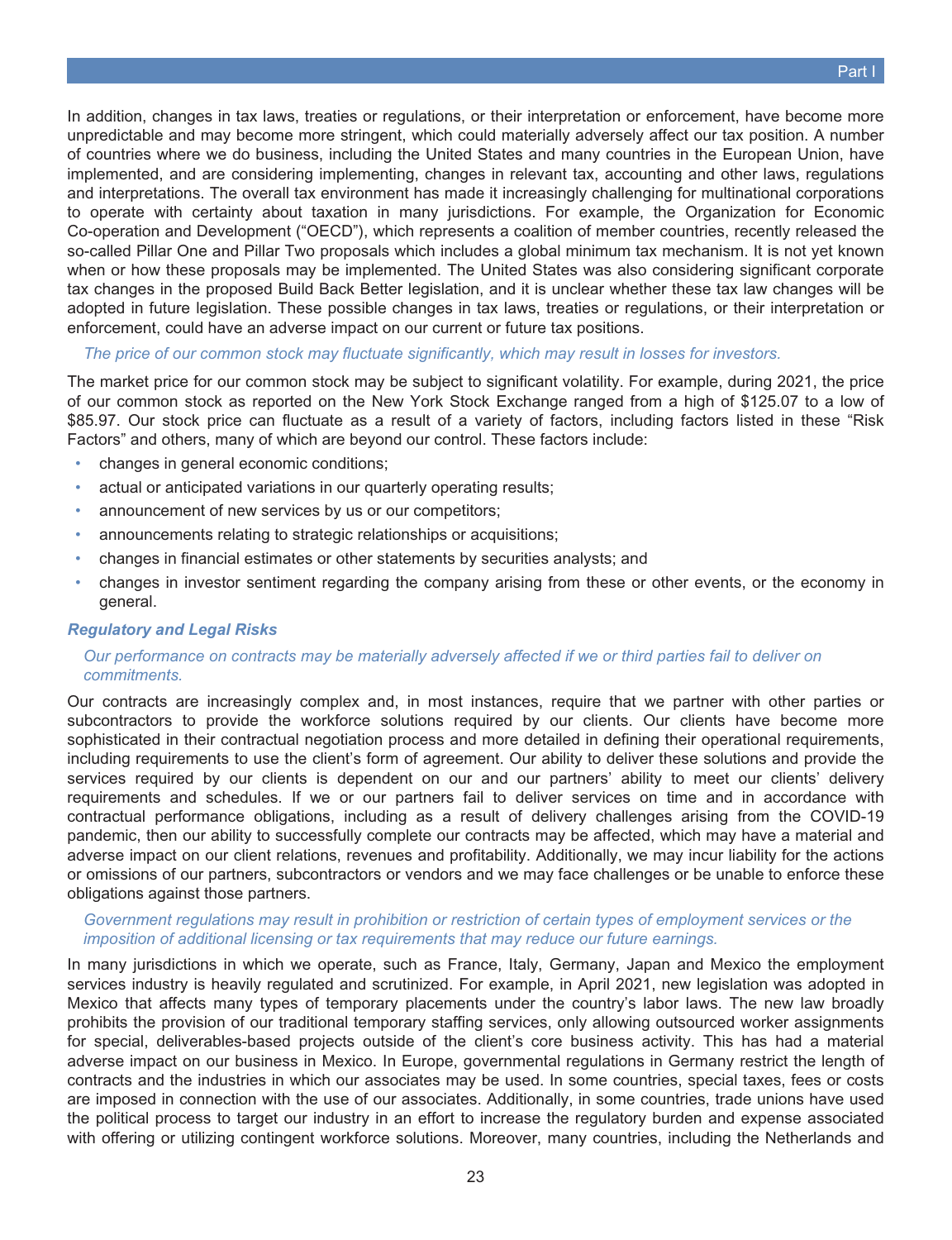Japan, have established regulations that require equal-pay for equal-work for temporary workers and fixed term employees. Furthermore, some countries are adopting more restrictive immigration regulations, which may lead to greater expense or inability to fulfill client demand, particularly in our cross-border talent solutions business. All of these continuously-evolving regulations could have a significant impact to our revenues, costs, and operating margins as we and customers adjust to these new regulations.

The countries and territories in which we operate may, among other things:

- create additional regulations that prohibit or restrict the types of employment services or categories of job roles that we may provide;
- require new or additional benefits be paid to our associates;
- require pay parity for our associates or impose mandatory thresholds for employee diversity;
- regulate the period of time for which we may or may not employ our workers, including maximum term limits or minimum time requirements for associates on assignment at our clients;
- adopt COVID-19 regulations that impact our business;
- require us to obtain additional licensing to provide employment services; or
- increase taxes, such as sales or value-added taxes.

Other types of future regulation may have a material adverse effect on our business and financial results by making it more difficult or expensive for us to continue to provide employment services, particularly if we cannot pass along increases in costs to our clients.

#### *Failure to comply with antibribery and corruption laws could materially adversely affect our business.*

We are additionally subject to numerous legal and regulatory requirements that prohibit bribery and corrupt acts. These include the Foreign Corrupt Practices Act and the UK Bribery Act 2010, as well as similar legislation in many of the countries and territories in which we operate. Our employees (but not our temporary associates) are required to participate in a global anticorruption compliance training program designed to ensure compliance with these laws and regulations. However, there are no assurances this program will be effective. In many countries where we operate, practices in the local business community may not conform to international business standards and could violate anticorruption law or regulations. Furthermore, we remain subject to the risk that one of our employees (or one of our associates on a temporary or contract-based assignment) could engage in business practices that are prohibited by our policies and these laws and regulations. Any such violations could materially adversely affect our business.

#### *We may be exposed to legal claims, including employment-related claims that could materially adversely affect our business, financial condition and results of operations.*

We are subject to a wide variety of potential litigation and other legal claims that arise in the ordinary course of our business. The results of litigation and other legal proceedings are inherently uncertain, and adverse judgments or settlements in some, or all of these legal disputes may result in materially adverse monetary damages, fines, penalties or injunctive relief against us.

For example, through our direct interaction with our clients' businesses and facilities, including functions and systems that are sensitive or critical to their core businesses, we may be exposed to operational, regulatory, reputational and other risks specific to their business, including data security risks. These risks may be reduced through contractual provisions that limit damages or mitigate our responsibility for losses caused by our assigned workers; but these types of contractual protections are not always possible because we may perceive an important economic opportunity, because of the contracting practices of our industry competitors or because our personnel did not adequately follow our contracting guidelines. In addition, as we expand our services and solutions into new areas, we may be exposed to additional and evolving risks specific to these new areas.

We are in the business of employing people and placing them in the workplaces of other businesses. Risks relating to these activities could include possible claims of or relating to:

- discrimination or harassment;
- employee pay, including wage and hour requirements;
- wrongful termination or retaliation;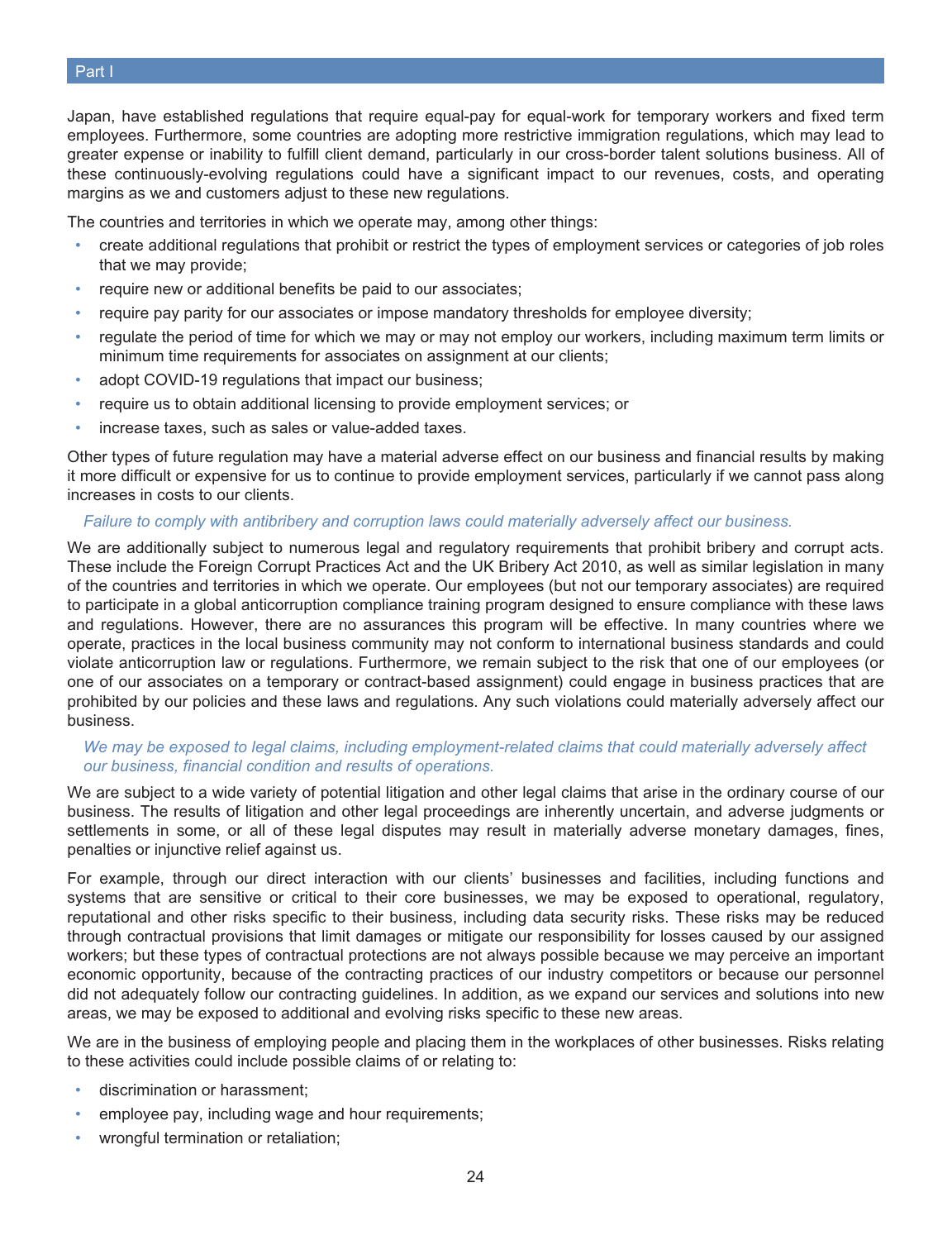- actions or inactions of our workers, including matters for which we may have to indemnify a client;
- laws governing employment screening and privacy;
- classification of workers as employees or independent contractors;
- employment of undocumented or illegal workers;
- issues relating to health and safety, including workers' compensation;
- employee benefits, including leave and healthcare coverage;
- errors and omissions relating to the performance of professional roles such as IT professionals, accountants, engineers and the like; and
- our workers' misuse of proprietary information, misappropriation of funds, other criminal activity or torts or other similar claims.

We may incur fines and other losses or negative publicity with respect to the above risks. In addition, some or all of these claims may give rise to litigation, which could be time-consuming to our management team and costly and could have a negative impact on our business regardless of the merits of the claim. For example, in the past, we have devoted considerable time and expense to resolve several California-based "wage and hour" claims that asserted deficiencies in our payroll practices, and we are often sued by plaintiffs in various other employmentrelated matters, including those seeking class action status in the US. It is likely we will continue to experience similar claims in the future, which may increase in number as a result of remote working assignments during the COVID-19 pandemic as well as increasing employment regulation at the state and local level.

We cannot be certain our insurance will be sufficient in amount or scope to cover all claims that may be asserted against us. Should the ultimate judgments or settlements exceed our insurance coverage, they could have a material effect on our results of operations, financial position and cash flows. We cannot be certain we will be able to obtain appropriate types or levels of insurance in the future, that adequate replacement policies will be available on acceptable terms, if at all, or that the companies from which we have obtained insurance will be able to pay claims we make under such policies.

#### *Our business exposes us to competition law risk.*

We are subject to antitrust and competition law in the United States, the European Union, and many other regions in which we operate. Some of our business models may carry a heightened risk of regulatory inquiry under relevant competition laws. Although we have put in place safeguards designed to maintain compliance with applicable competition laws, there can be no assurance these protections will be adequate. Competition law authorities have investigated our business practices in the past in France and in other countries, and there continues to be a risk of such inquiries in the future. There is no assurance we would successfully defend against any such regulatory inquiries, and they could consume substantial amounts of our financial and managerial resources, remain outstanding for a significant duration, and result in adverse publicity, even if successfully resolved. An unfavorable outcome could result in liabilities that have a material adverse effect upon our business, financial condition or results of operations.

#### *Wisconsin law and our articles of incorporation and bylaws contain provisions that could make the takeover of our company more difficult.*

Certain provisions of Wisconsin law and our articles of incorporation and bylaws could have the effect of delaying or preventing a third party from acquiring us, even if a change in control would be beneficial to our shareholders. These provisions of our articles of incorporation and bylaws currently include:

- permitting removal of directors only for cause;
- providing that vacancies on the board of directors will be filled by the remaining directors then in office; and
- requiring advance notice for shareholder proposals and director nominees.

In addition, the Wisconsin control share acquisition statute and Wisconsin's "fair price" and "business combination" provisions, in addition to other provisions of Wisconsin law, limit the ability of an acquiring person to engage in certain transactions or to exercise the full voting power of acquired shares under certain circumstances. As a result, offers to acquire us, which may represent a premium over the available market price of our common stock, may be withdrawn or otherwise fail to be realized. The provisions described above could cause our stock price to decline.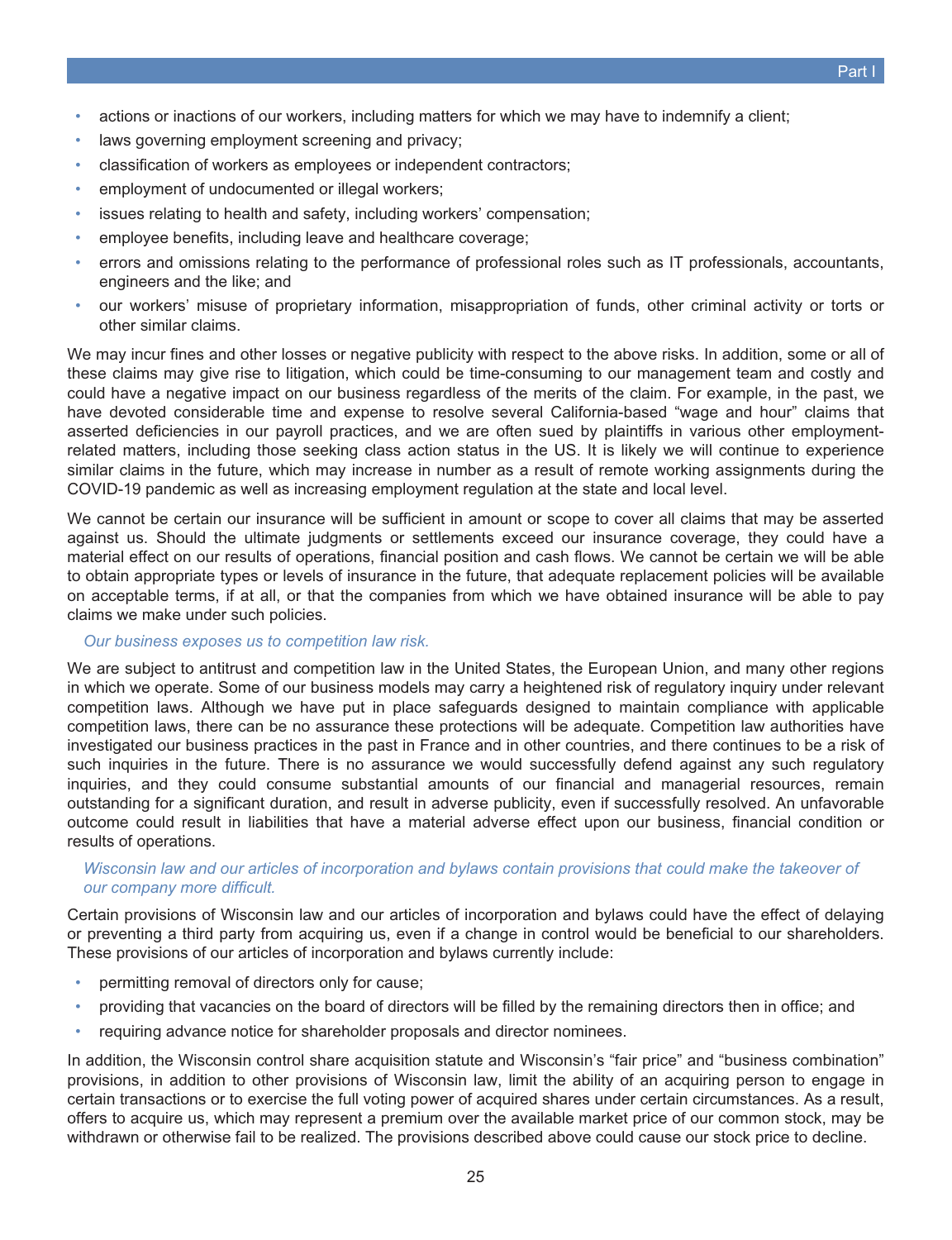## <span id="page-25-0"></span>**Item 1B. Unresolved Staff Comments**

<span id="page-25-1"></span>Not applicable.

### **Item 2. Properties**

We own properties at various locations worldwide, none of which are material. Most of our operations are conducted from leased premises and we do not anticipate any difficulty in renewing these leases or in finding alternative sites in the ordinary course of business.

## <span id="page-25-2"></span>**Item 3. Legal Proceedings**

We are involved in litigation of a routine nature and various legal matters, which are being defended and handled in the ordinary course of business.

## <span id="page-25-3"></span>**Item 4. Mine Safety Disclosures**

Not applicable.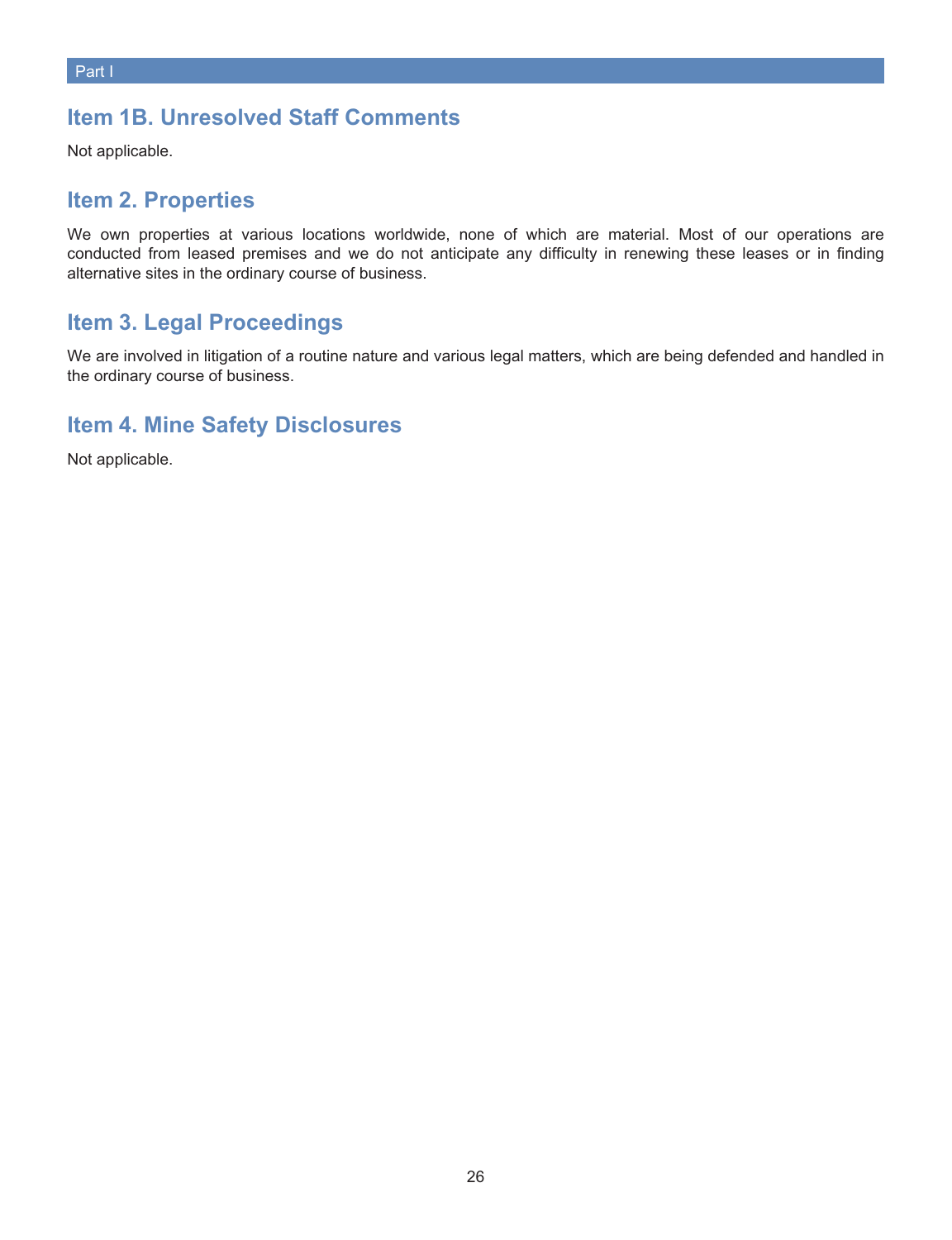## <span id="page-26-0"></span>**EXECUTIVE OFFICERS OF MANPOWERGROUP (as of February 16, 2022)**

| <b>Name of Officer</b>        | <b>Office</b>                                                                                                                                                                                                                                                                                                                                                                                                                                                                                                                                             |
|-------------------------------|-----------------------------------------------------------------------------------------------------------------------------------------------------------------------------------------------------------------------------------------------------------------------------------------------------------------------------------------------------------------------------------------------------------------------------------------------------------------------------------------------------------------------------------------------------------|
| Jonas Prising<br>Age 57       | Chairman of ManpowerGroup as of December 31, 2015. Chief Executive Officer of<br>ManpowerGroup since May 2014. ManpowerGroup President from November 2012 to<br>May 2014. Executive Vice President, President of ManpowerGroup - the Americas from<br>January 2009 to October 2012. Executive Vice President, President - United States and<br>Canadian Operations from January 2006 to December 2008. A director of<br>ManpowerGroup since May 2014. An employee of ManpowerGroup since May 1999. A<br>director of Kohl's Corporation since August 2015. |
| John T. McGinnis<br>Age 55    | Executive Vice President, Chief Financial Officer of ManpowerGroup since February<br>2016. Global Controller of Morgan Stanley from January 2014 to February 2016. Chief<br>Financial Officer, HSBC North America from July 2012 to January 2014. Chief Financial<br>Officer, HSBC Bank USA from July 2010 to January 2014. An employee of<br>ManpowerGroup since February 2016.                                                                                                                                                                          |
| Michelle S. Nettles<br>Age 50 | Chief People and Culture Officer since July 2019. Chief People and Diversity Officer of<br>Molson Coors Brewing Company from October 2016 to July 2019. Chief Human<br>Resources Officer of MillerCoors from October 2014 to October 2016. Prior thereto held<br>other positions at MillerCoors since 2009. An employee of ManpowerGroup since July<br>2019.                                                                                                                                                                                              |
| Richard D. Buchband<br>Age 58 | Senior Vice President, General Counsel and Secretary of ManpowerGroup since January<br>2013. Partner and Associate General Counsel for Accenture plc from 2006 to 2011. An<br>employee of ManpowerGroup since January 2013.                                                                                                                                                                                                                                                                                                                               |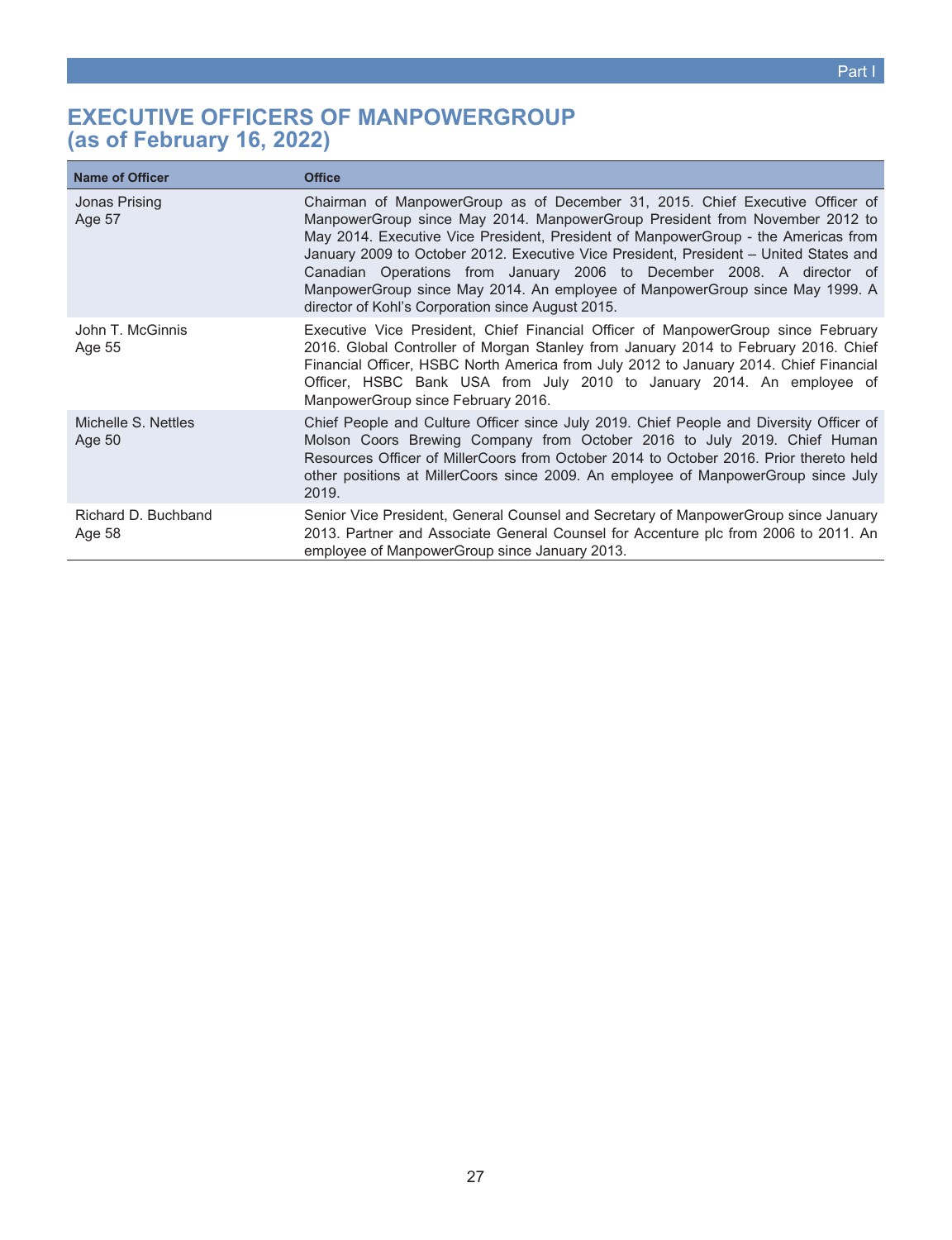## <span id="page-27-0"></span>**OTHER INFORMATION**

#### *Audit Committee Approval of Audit-Related and Non-Audit Services*

The Audit Committee of our Board of Directors has approved the following audit-related and non-audit services performed or to be performed for us by our independent registered public accounting firm, Deloitte & Touche LLP and Affiliates, in 2021:

- (a) preparation and/or review of tax returns, including sales and use tax, excise tax, income tax, local tax, property tax, and value-added tax;
- (b) advice and assistance with respect to transfer pricing matters, as well as communicating with various taxing authorities regarding the requirements associated with royalties and inter-company pricing, and tax audits; and
- (c) audit services with respect to certain procedures and certifications where required.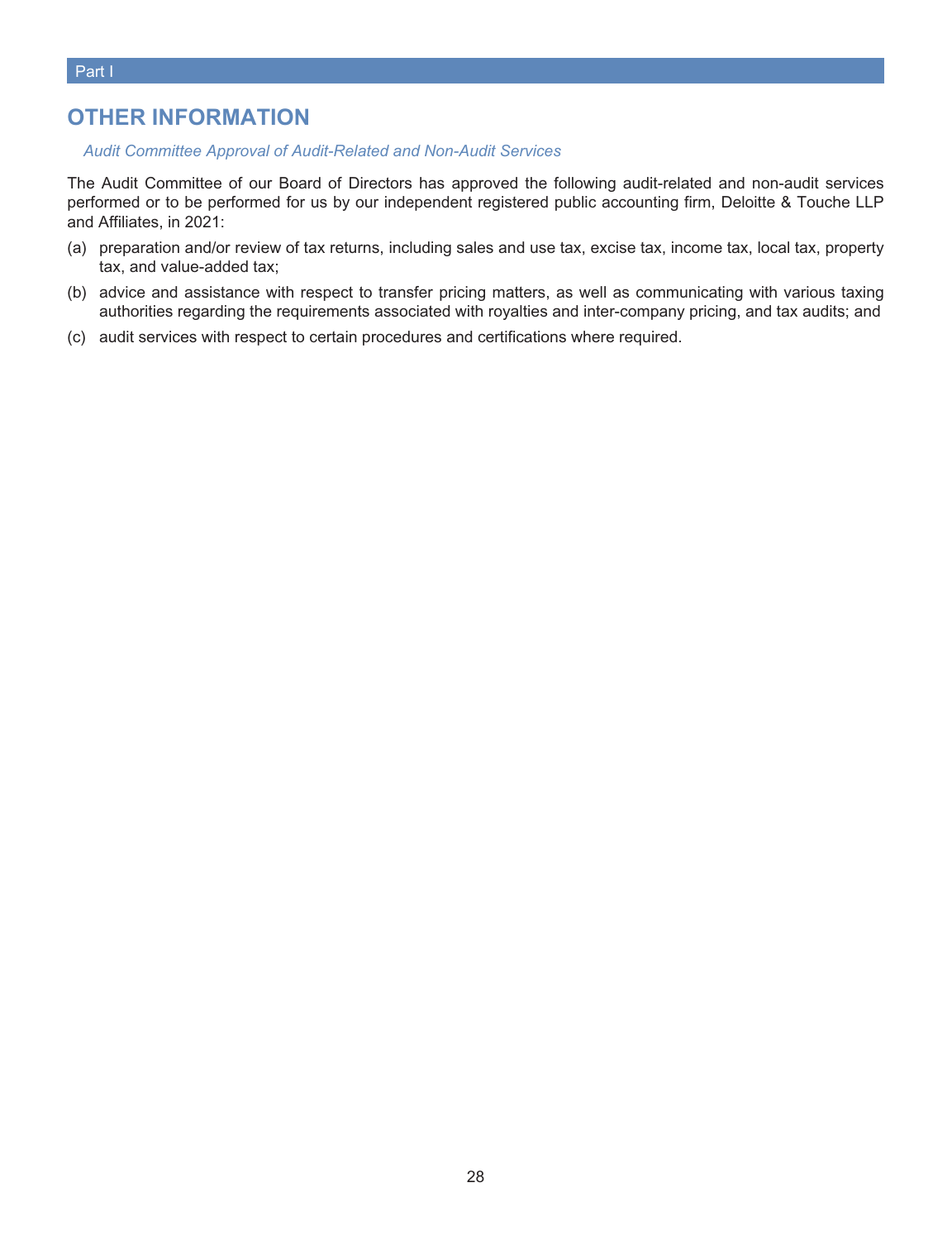# <span id="page-28-1"></span><span id="page-28-0"></span>PART II

## **Item 5. Market for Registrant's Common Equity, Related Shareholder Matters and Issuer Purchases of Equity Securities**

#### *Common Stock Listing and Trading*

The Company's common stock is listed for trading on the New York Stock Exchange under the symbol MAN.

#### *Shareholders of Record*

As of February 16, 2022, the Company's common stock was held by approximately 2,700 record holders.

#### *Dividend Policy*

While we currently expect that future semi-annual dividends will continue to be paid, our dividend policy is subject to review and change at the discretion of our Board of Directors and may depend upon, among other factors, earnings, financial condition, and other requirements.

#### *Issuer Purchases of Equity Securities*

In August 2021, the Board of Directors authorized the repurchase of 4.0 million shares of our common stock. This authorization is in addition to the August 2019 Board authorizations to repurchase 6.0 million shares of our common stock. We conduct share repurchases from time to time through a variety of methods, including open market purchases, block transactions, privately negotiated transactions or similar facilities. The following table shows the total number of shares repurchased during the fourth quarter of 2021. As of December 31, 2021, there were 4.0 million and 1.9 million shares remaining authorized for repurchase under the 2021 authorization and 2019 authorization, respectively.

|                       | <b>Total number of</b><br>shares purchased | Average<br>price paid<br>per share | <b>Total number of</b><br>shares purchased<br>as part of publicly<br>announced plan or<br>programs | <b>Maximum number</b><br>of shares that may<br>yet be purchased<br>under the plan or<br>programs |
|-----------------------|--------------------------------------------|------------------------------------|----------------------------------------------------------------------------------------------------|--------------------------------------------------------------------------------------------------|
| October 1 - 31, 2021  | 1,385(1)                                   | \$                                 |                                                                                                    | 5,865,738                                                                                        |
| November 1 - 30, 2021 |                                            |                                    |                                                                                                    | 5,865,738                                                                                        |
| December 1 - 31, 2021 | 643.098                                    | 93.29                              | 643,098                                                                                            | 5,222,640                                                                                        |
| Total                 | 644.483                                    | \$93.29                            | 643,098                                                                                            | 5,222,640                                                                                        |

(1) Represents shares of common stock withheld by ManpowerGroup to satisfy tax withholding obligations on shares acquired by certain officers in settlement of restricted stock.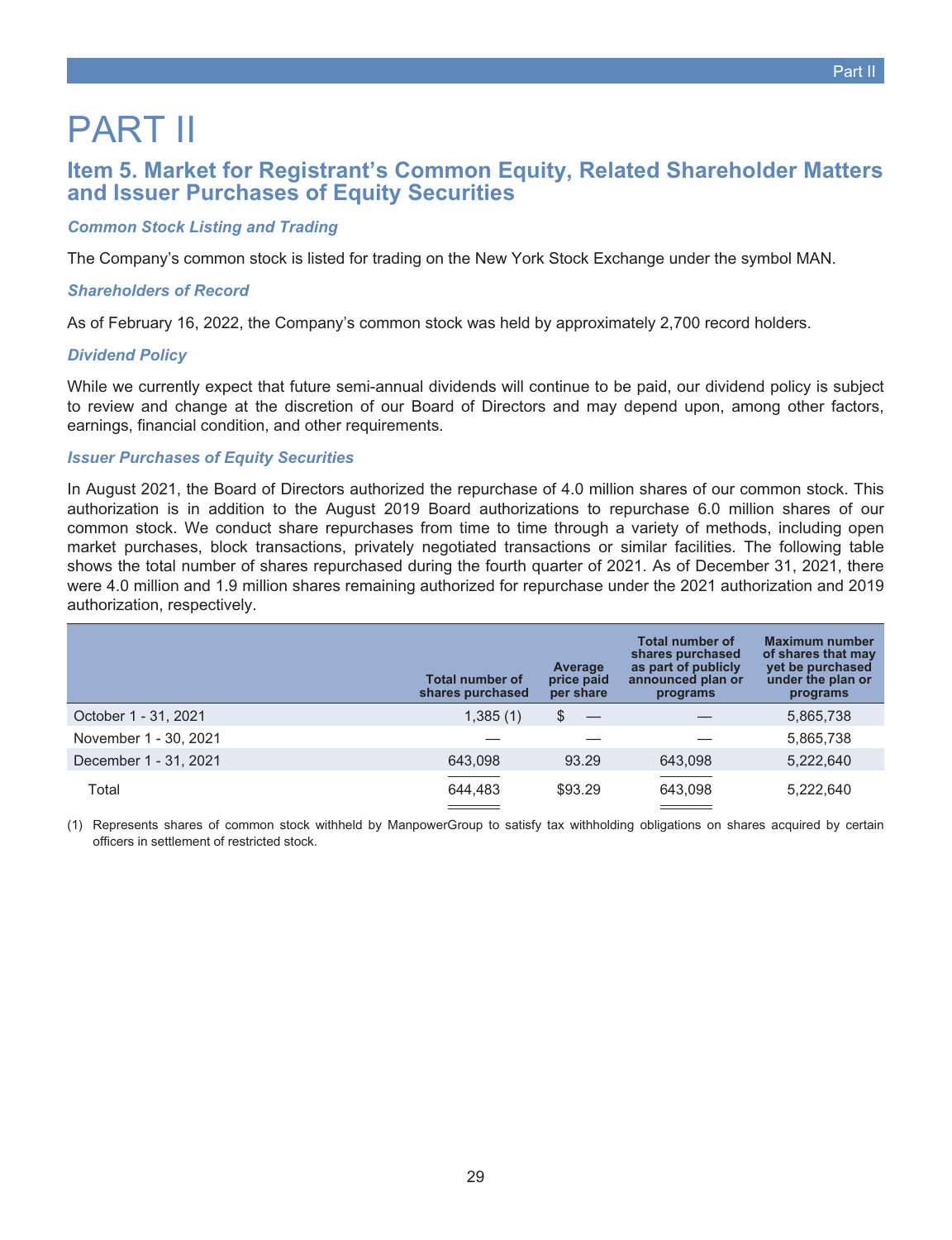## **Performance Graph**

Set forth below is a graph for the periods ending December 31, 2016-2021 comparing the cumulative total shareholder return on our common stock with the cumulative total return of companies in the Standard & Poor's 400 Midcap Stock Index and the Standard & Poor's Supercomposite Human Resources and Employment Services Index. We are included in the Standard & Poor's Supercomposite Human Resources and Employment Services Index and we estimate that we constituted approximately 15% of the total market capitalization of the companies included in the index. The graph assumes a \$100 investment on December 31, 2016 in our common stock, the Standard & Poor's 400 Midcap Stock Index and the Standard & Poor's Supercomposite Human Resources and Employment Services Index and assumes the reinvestment of all dividends.



| December 31                                                      | 2016 | 2017 | 2018 | 2019 | 2020                               | 2021  |
|------------------------------------------------------------------|------|------|------|------|------------------------------------|-------|
| ManpowerGroup                                                    |      |      |      |      | \$100 \$142 \$73 \$109 \$101 \$110 |       |
| S&P 400 Midcap Stock Index                                       | 100- | 114  | 100  | 124  | 139                                | - 171 |
| S&P Supercomposite Human Resources and Employment Services Index | 100  | 126  | 104  | 126  | 125                                | 186   |

## <span id="page-29-0"></span>**Item 6. [Reserved]**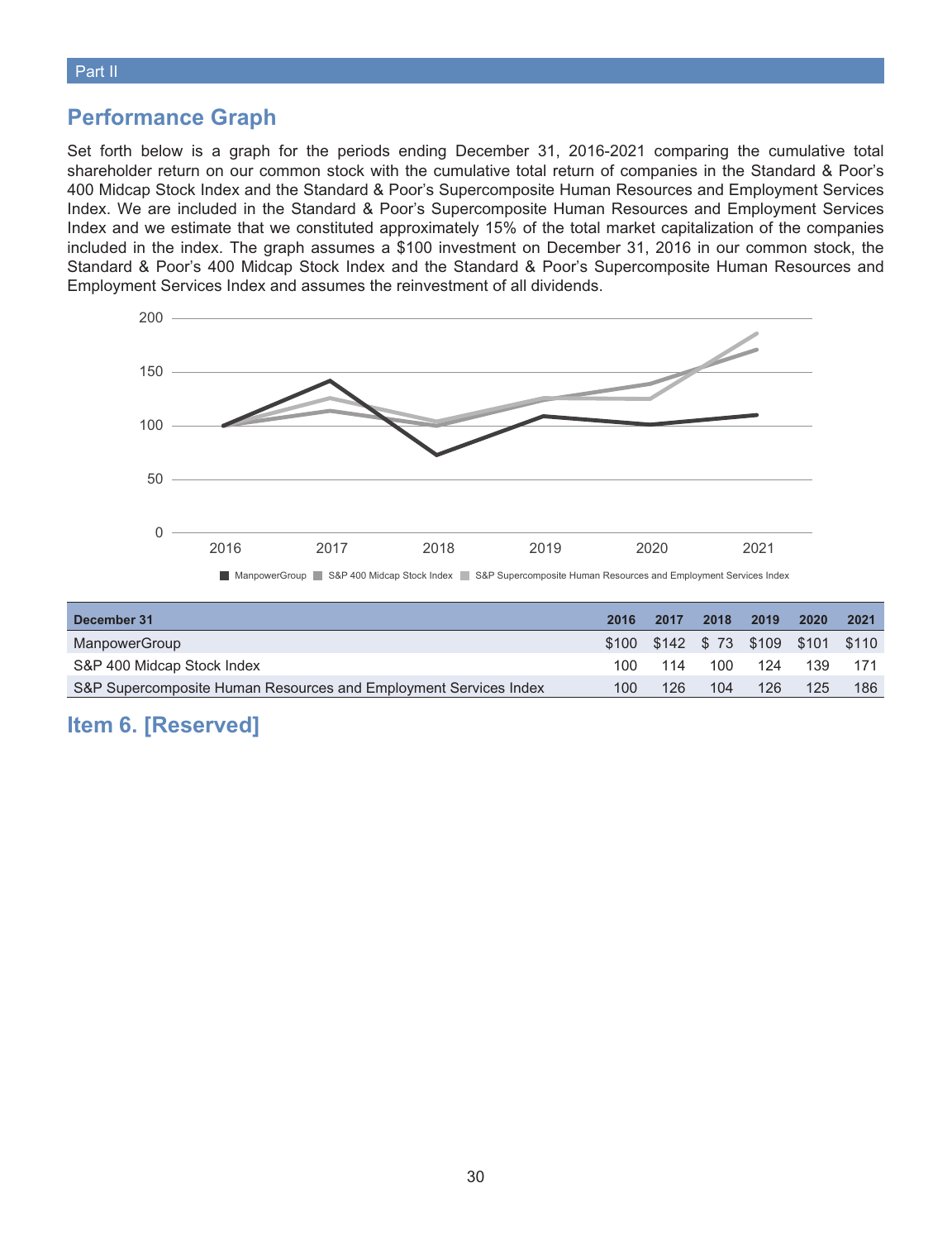## <span id="page-30-0"></span>**Item 7. Management's Discussion and Analysis of Financial Condition and Results of Operations**

#### *Financial Measures — Constant Currency And Organic Constant Currency*

Changes in our financial results include the impact of changes in foreign currency exchange rates, acquisitions and dispositions. We provide "constant currency" and "organic constant currency" calculations in this report to remove the impact of these items. We express year-over-year variances that are calculated in constant currency and organic constant currency as a percentage.

When we use the term "constant currency," it means that we have translated financial data for a period into United States dollars using the same foreign currency exchange rates that we used to translate financial data for the previous period. We believe that this calculation is a useful measure, indicating the actual growth of our operations. We use constant currency results in our analysis of subsidiary or segment performance. We also use constant currency when analyzing our performance against that of our competitors. Substantially all of our subsidiaries derive revenues and incur expenses within a single country and, consequently, do not generally incur currency risks in connection with the conduct of their normal business operations. Changes in foreign currency exchange rates primarily impact reported earnings and not our actual cash flow unless earnings are repatriated.

When we use the term "organic constant currency," it means that we have further removed the impact of acquisitions in the current period and dispositions from the prior period from our constant currency calculation. We believe that this calculation is useful because it allows us to show the actual growth of our ongoing business.

The constant currency and organic constant currency financial measures are used to supplement those measures that are in accordance with United States Generally Accepted Accounting Principles ("GAAP"). These Non-GAAP financial measures may not provide information that is directly comparable to that provided by other companies in our industry, as other companies may calculate such financial results differently. These Non-GAAP financial measures are not measurements of financial performance under GAAP, and should not be considered as alternatives to measures presented in accordance with GAAP.

Constant currency and organic constant currency percent variances, along with a reconciliation of these amounts to certain of our reported results, see the Financial Measures section found in Item 7. "Management's Discussion and Analysis of Financial Condition and Results of Operations."

#### *Results of Operations — For Years of Operation Ending December 31, 2021 and 2020*

The financial discussion that follows focuses on 2021 results compared to 2020. For a discussion of 2020 results compared to 2019, see the company's Annual Report on Form 10-K for the year ended December 31, 2020.

During 2021, we experienced recovery in the majority of our markets as we anniversaried the COVID-19 related declines in our results that occurred in 2020. Revenues increased 15.1% in 2021 compared to 2020. Our 2021 results reflected the global economic recovery with strong hiring demand from our clients due to vaccine rollouts throughout the year and the easing of pandemic-related restrictions in many countries resulting in increased demand for our services in most of our key markets. However, this recovery we experienced was not uniform, with some markets, particularly in Europe, continuing to experience COVID-19 related challenges. These challenges included the imposition of additional or extended lockdowns or other restrictions, mostly occurring during the first and second quarters, which impaired the rate of recovery. During the second half of 2021, we experienced a slowing rate of recovery, particularly in Europe, that was not only impacted by COVID-19 related challenges but also included additional challenges that impacted client demand for our services. These additional challenges included supply chain issues as well as labor shortages. We believe certain parts of the workforce did not return to the labor market in many industries and markets over concerns about the COVID-19 Delta and Omicron variants. Although we experienced strengthening demand across most geographies and industries during 2021 compared to 2020, uncertainty remains as to the future impact of the pandemic on global and local economies. See Part 1, Item 1A, of this Annual Report on Form 10-K for an additional discussion of risks related to COVID-19.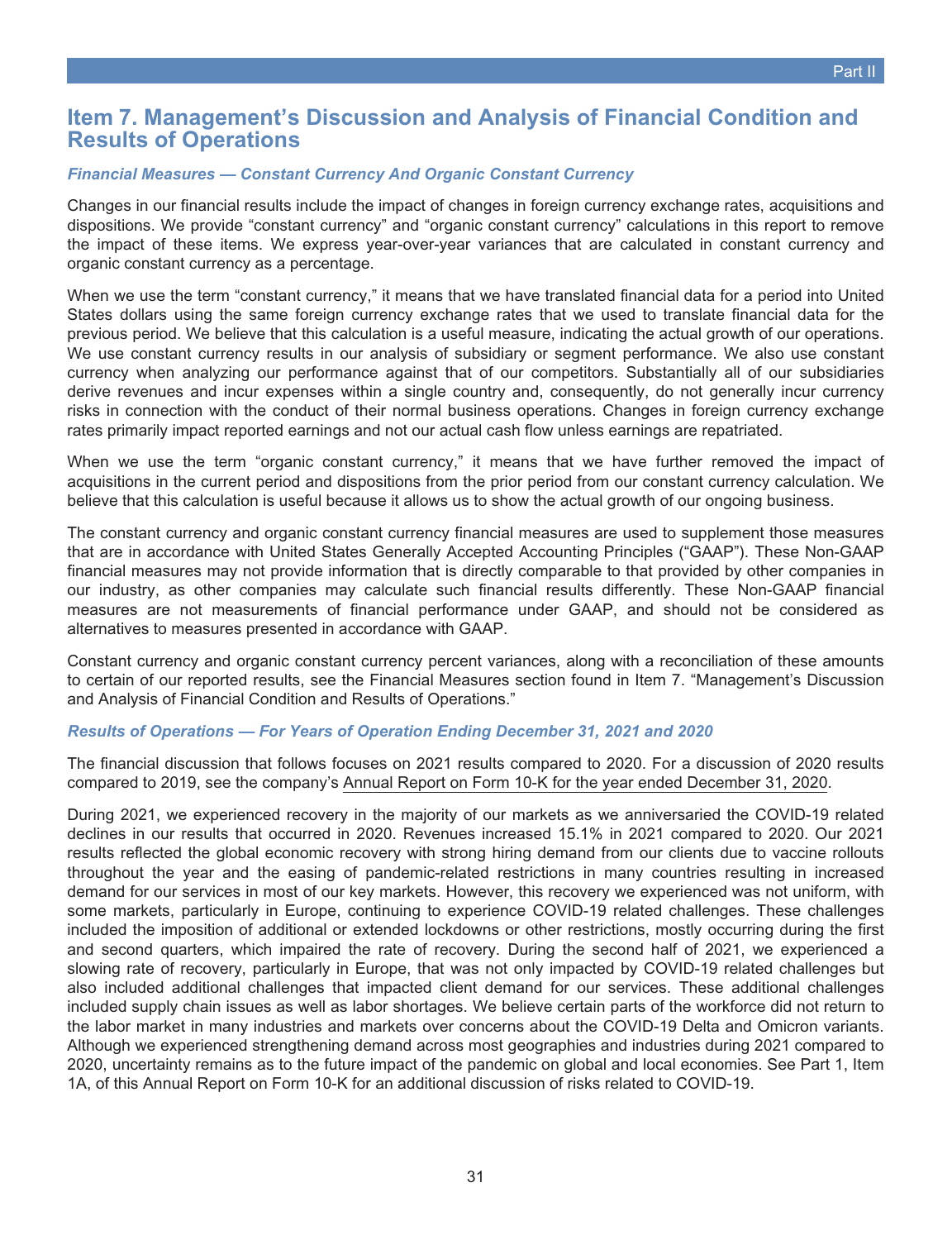In addition to the impact from COVID-19 discussed above, results for the year were impacted by currency. During 2021, the United States dollar was weaker, on average, relative to the currencies in our European markets, which therefore had a favorable impact on our reported results. The changes in the foreign currency exchange rates had a 3.0% favorable impact on revenues from services and an approximately \$0.17 per share favorable impact on net earnings per share – diluted in 2021. Substantially all of our subsidiaries derive revenues from services and incur expenses within the same currency and generally do not have cross-currency transactions, and therefore, changes in foreign currency exchange rates primarily impact reported earnings and not our actual cash flow unless earnings are repatriated. To understand the performance of our underlying business, we utilize constant currency or organic constant currency variances for our consolidated and segment results.

During 2021, we experienced the following quarterly changes to our consolidated revenues compared to 2020: first quarter revenue increase of 6.6% reflecting recovery in the majority of our markets as we began to anniversary the significant COVID-19 related declines in our results that occurred during the last two weeks of the first quarter of 2020; a significant revenue increase of 41.0% in the second quarter as COVID-19 had a significant impact on the entire second quarter of 2020, especially in April and May; 12.1% increase in revenues in the third quarter reflecting a slowing in the rate of recovery in a number of key markets compared to the second quarter; and ending the year with a 6.5% revenue increase in the fourth quarter of 2021 reflecting the further slowing of our recovery rate primarily due to the anniversary of significant revenue recovery in the prior year quarter and ongoing COVID-19 uncertainty.

During 2021 compared to 2020, most of our markets experienced revenue increases as the global recovery continued and as we anniversaried the revenue declines due to the COVID-19 crisis. We experienced a 19.0% revenue increase in Southern Europe, mainly driven by the increased demand in France and Italy. We experienced a 17.4% revenue increase in Northern Europe primarily due to the increased demand for our staffing/interim services, mostly in the United Kingdom and the Nordics. Revenues increased 12.4% in the Americas driven primarily by the increase in demand for our staffing/interim services, increased demand for our RPO and MSP offerings in the United States and the additional revenues as result of the acquisition of ettain group in October 2021. We experienced a 4.4% revenue increase in APME primarily due to the increase in our Experis business.

From a brand perspective, we experienced revenue increases in all of our brands during 2021 compared to 2020. The revenue increase in our Manpower brand was primarily due to improved demand for our staffing services and an increase in our permanent recruitment business. In our Experis brand, the revenue increase was primarily due to the improved demand for our interim services, an increase in our permanent recruitment business and increased demand for our managed services, primarily in Southern Europe, and the additional revenues as a result of the acquisition of ettain group. On an overall basis, the revenue increase in our Talent Solutions brand, which includes Recruitment Process Outsourcing (RPO), TAPFIN – Managed Service Provider (MSP) and our Right Management offerings, was driven mostly by increased demand for our RPO and MSP services, partially offset by the decline in our Right Management career transition business. As workplaces reopened across our geographies and workers returned in phased approaches, we saw increased client demand for our HR skills within our RPO business due to significant hiring activity. Our MSP business has remained resilient during the pandemic and we experienced growth during 2021 as we assisted more clients to develop customized workforce solutions.

Our gross profit margin improved in 2021 compared to 2020 primarily due to a favorable change in business mix as our higher-margin permanent recruitment business, which experienced a 45.5% increase (41.7% in constant currency and 41.4% in organic constant currency) during 2021 as a result of stronger hiring activity, represented a higher percentage of the revenue mix in our largest markets during 2021 compared to 2020. The increase was also due to the improvement in our staffing/interim margins in the Americas, Southern Europe and APME, margin improvement in our Experis managed services business in Europe, and a higher percentage of revenue mix coming from our higher-margin consulting and MSP services. These increases were partially offset a lower mix of revenues coming from our higher-margin Right Management career transition business.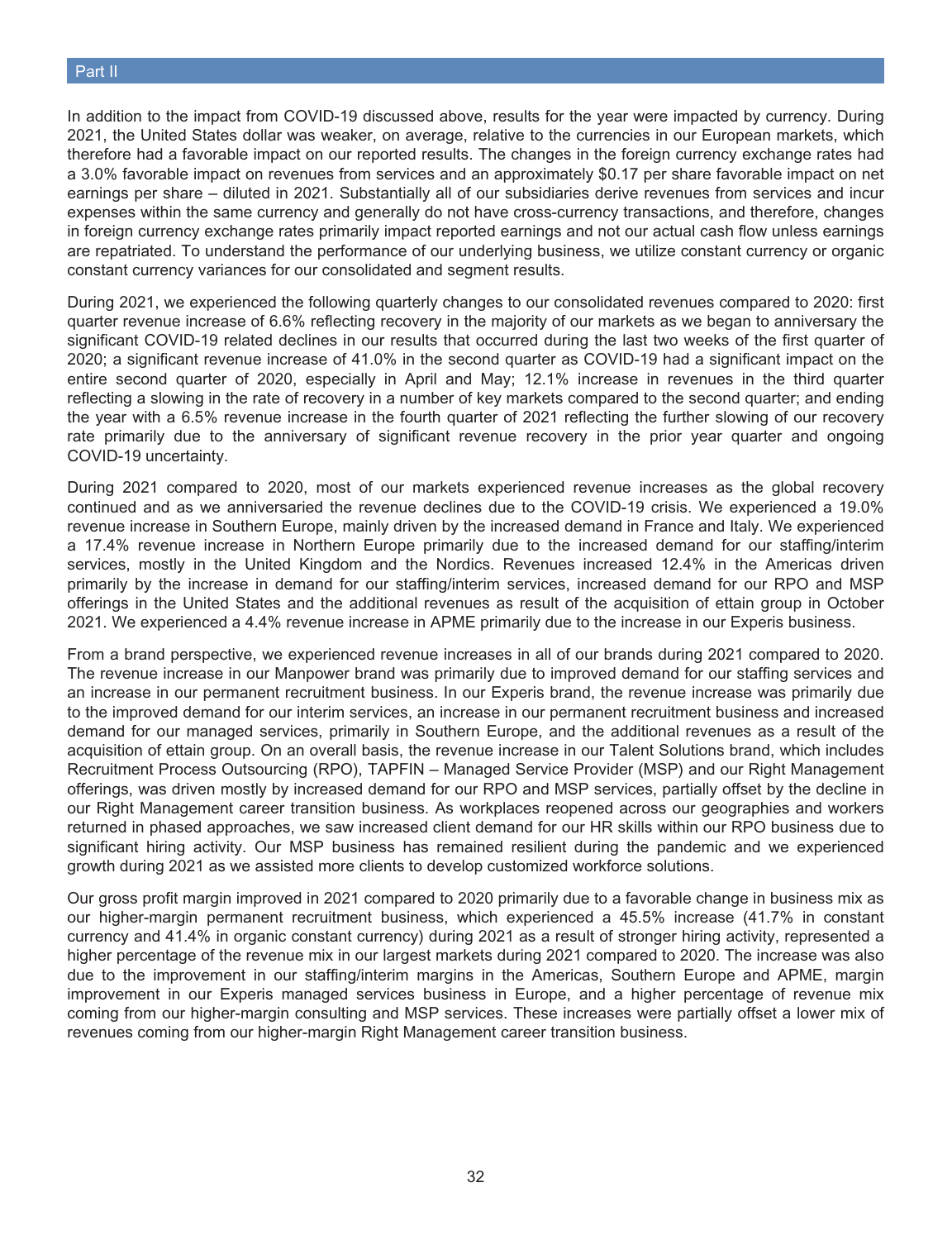We recorded transaction and integration costs of \$18.8 million in 2021 relating to our acquisition of ettain group in the fourth quarter of 2021. We recorded restructuring costs of \$15.2 million in 2021 related to the Americas and Northern Europe. We also recognized a one-time gain of \$10.0 million related to a long-term obligation in Northern Europe.

Our operating profit margin increased 212.0% in 2021 while our operating profit margin increased 180 basis points compared to 2020. Excluding acquisition transaction and integration costs incurred in 2021, the one-time gain related to a Northern Europe long-term obligation, restructuring costs incurred in 2021 of \$15.2 million and \$110.7 million in 2020, \$72.8 million of goodwill and other impairment charges incurred in 2020, and a loss of \$5.8 million from the disposition of subsidiaries incurred in 2020, our operating profit was up 61.7% while operating profit margin was up 80 basis points compared to 2020. The operating profit margin increased mostly due to the improvement in our gross profit margin and our ability to support an increase in revenues without a similar increase in selling and administrative expenses.

We continue to monitor expenses closely to ensure we maintain the benefit of our efforts to optimize our organizational and cost structures, while investing appropriately to support the ability of the business to grow in the future and enhance our productivity, technology and digital capabilities. We are focused on managing costs as efficiently as possible in the short-term while continuing to progress transformational actions aligned with our strategic priorities.

#### *Consolidated Results — 2021 compared to 2020*

The following table presents selected consolidated financial data for 2021 as compared to 2020.

| (in millions, except per share data)                                          | 2021        | 2020       | <b>Reported</b><br><b>Variance</b> | Variance in<br><b>Constant</b><br><b>Currency</b> | Variance in<br><b>Organic</b><br><b>Constant</b><br><b>Currency</b> |
|-------------------------------------------------------------------------------|-------------|------------|------------------------------------|---------------------------------------------------|---------------------------------------------------------------------|
| Revenues from services                                                        | \$20,724.4  | \$18,001.0 | 15.1%                              | 12.1%                                             | 11.3%                                                               |
| Cost of services                                                              | 17,316.9    | 15,176.3   | 14.1                               | 11.1                                              |                                                                     |
| Gross profit                                                                  | 3,407.5     | 2,824.7    | 20.6                               | 17.9                                              | 16.5                                                                |
| Gross profit margin                                                           | 16.4%       | 15.7%      |                                    |                                                   |                                                                     |
| Selling and administrative expenses, excluding goodwill<br>impairment charges | 2,822.1     | 2,570.3    | 9.8                                | 7.2                                               |                                                                     |
| Goodwill impairment charges                                                   |             | 66.8       |                                    |                                                   |                                                                     |
| Selling and administrative expenses                                           | 2,822.1     | 2,637.1    | 7.0                                | 4.5                                               | 3.7                                                                 |
| Selling and administrative expenses as a % of revenues                        | 13.6%       | 14.6%      |                                    |                                                   |                                                                     |
| Operating profit                                                              | 585.4       | 187.6      | 212.0                              | 205.5                                             | 190.4                                                               |
| Operating profit margin                                                       | 2.8%        | 1.0%       |                                    |                                                   |                                                                     |
| Net interest expense                                                          | 26.8        | 30.2       |                                    |                                                   |                                                                     |
| Other expenses (income), net                                                  | (9.5)       | 9.7        |                                    |                                                   |                                                                     |
| Earnings before income taxes                                                  | 568.1       | 147.7      | 284.6                              | 275.2                                             |                                                                     |
| Provision for income taxes                                                    | 185.7       | 123.9      | 49.9                               |                                                   |                                                                     |
| Effective income tax rate                                                     | 32.7%       | 83.9%      |                                    |                                                   |                                                                     |
| Net earnings                                                                  | \$<br>382.4 | \$<br>23.8 | 1,504.6                            | 1,465.2                                           |                                                                     |
| Net earnings per share - diluted                                              | \$<br>6.91  | \$<br>0.41 | 1,585.4                            | 1,543.9                                           |                                                                     |
| Weighted average shares - diluted                                             | 55.4        | 58.3       | (5.0)%                             |                                                   |                                                                     |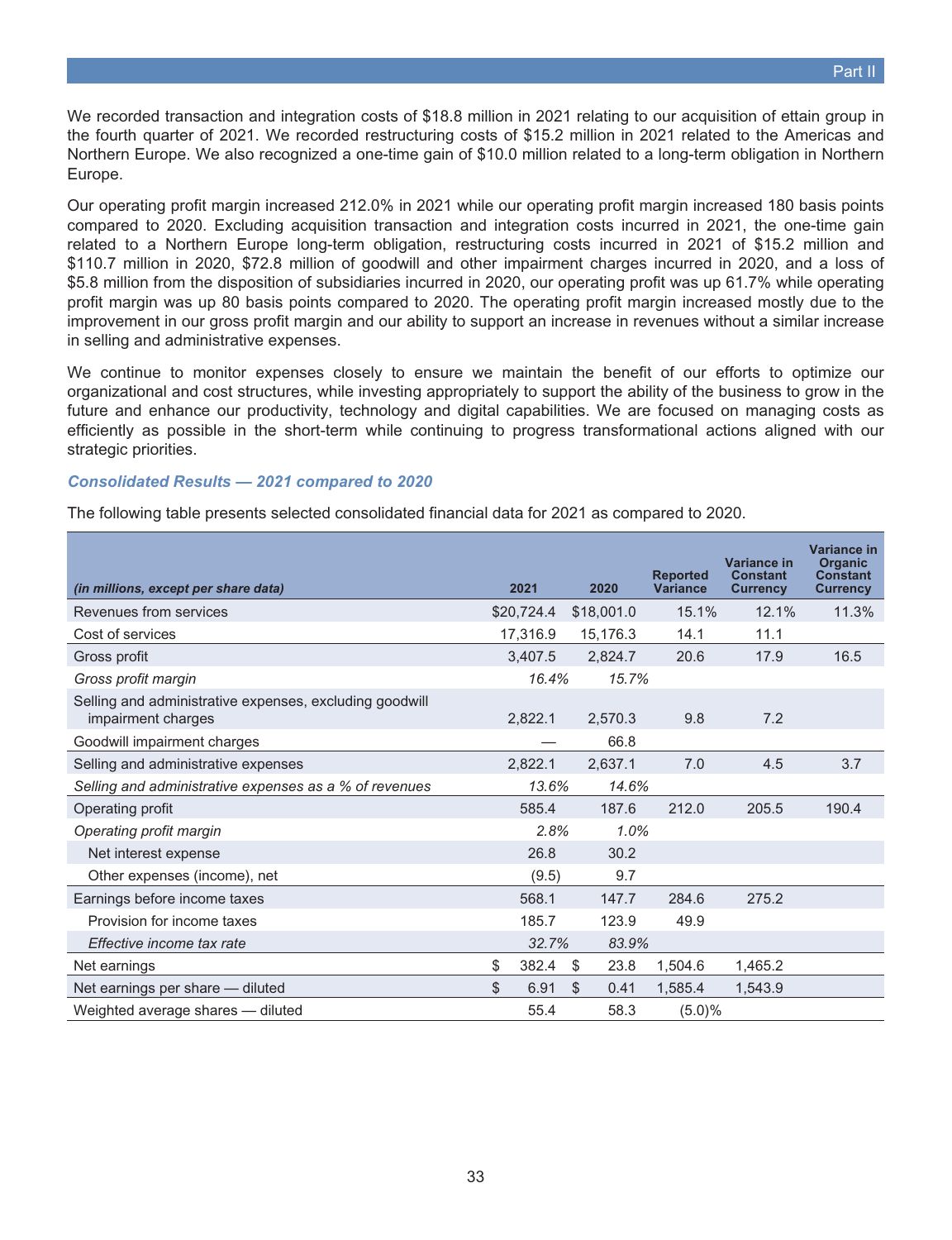#### Part II

The year-over-year increase in revenues from services of 15.1% (12.1% in constant currency and 11.3% in organic constant currency) was attributed to:

- a revenue increase in Southern Europe of 19.0% (15.0% in constant currency). France, the largest market in Southern Europe, experienced a revenue increase of 19.2% (15.3% in constant currency), which was primarily due to the increased demand for our Manpower staffing services, a 34.2% increase (29.2% in constant currency) in the permanent recruitment business and the favorable impact of changes in currency exchange rates. Italy, also part of Southern Europe, experienced a revenue increase of 31.0% (26.7% in constant currency), which was primarily due to the increased demand for our Manpower staffing services, a 69.2% increase (63.9% in constant currency) in the permanent recruitment business and the favorable impact of changes in currency exchange rates;
- a revenue increase in Northern Europe of 17.4% (11.4% in constant currency), primarily due to the increased demand for our Manpower staffing services, the 45.5% increase (38.7% in constant currency) in the permanent recruitment business and the favorable impact of changes in currency exchange rates. We experienced revenue increases in the United Kingdom, the Nordics, Germany, the Netherlands and Belgium of 23.5%, 20.9%, 6.1%, 4.5% and 9.6%, respectively (15.2%, 12.4%, 2.4%, 0.9% and 6.2%, respectively, in constant currency);
- a revenue increase in the United States of 17.9% (9.3% on an organic basis) primarily driven by increased demand for our Manpower staffing services, an increase in our permanent recruitment business of 67.6% (63.5% on an organic basis), including our RPO offering, increased demand for our MSP offering and the ettain group acquisition;
- a revenue increase in APME of 4.4% (4.2% in constant currency) primarily due to the increase in our Experis business, the 19.3% increase (14.1% in constant currency) in the permanent recruitment business and the favorable impact of changes in currency exchange rates; and
- a 3.0% increase due to the impact of changes in currency exchange rates in markets within Europe and APME.

The year-over-year 70 basis point increase in gross profit margin was primarily attributed to:

- a 50 basis point favorable change in business mix as the higher-margin permanent recruitment business represented a higher percentage of the revenue mix;
- a 30 basis point favorable impact from the improvement in the staffing/interim margins in the Americas, Southern Europe and APME;
- a 10 basis point favorable impact from the margin improvement in our Experis managed services business in Europe; and
- a 10 basis point favorable change in business mix as our higher-margin consulting and MSP services represented a higher percentage of the revenue mix; partially offset by
- a 20 basis point unfavorable change in business mix as the higher-margin Right Management career transition business represented a lower percentage of the revenue mix; and
- a 10 basis point unfavorable impact from changes in currency exchange rates.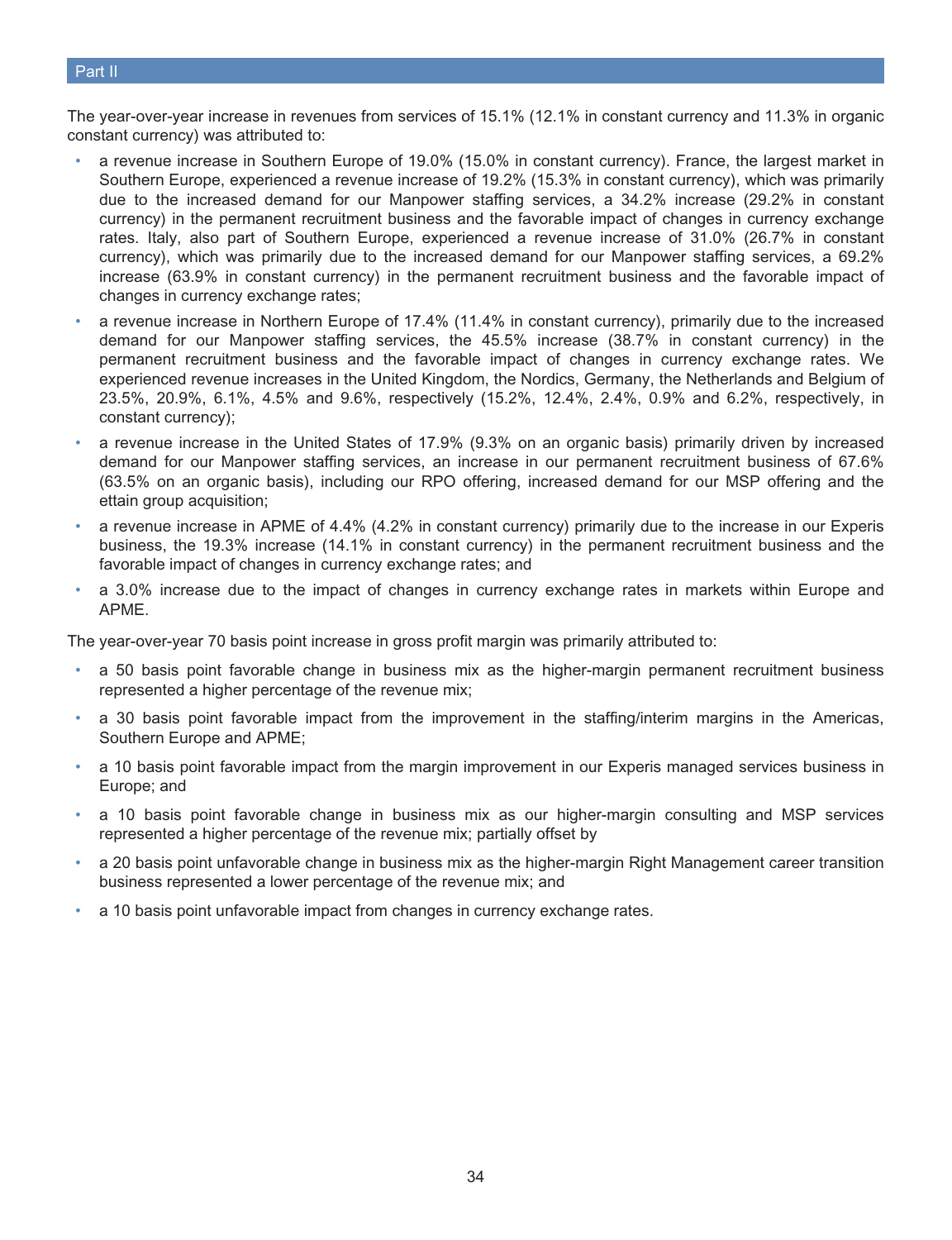The 7.0% increase in selling and administrative expenses in the year ended December 31, 2021 (4.5% in constant currency; 3.7% in organic constant currency) was primarily attributed to:

- a 17.7% increase (15.0% in constant currency and 13.9% in organic constant currency) in personnel costs due to the increase in salary costs related to additional headcount as we invested in incremental recruiters and sales talent based on increased market activity. The increase in salary costs was also due to an increase in variable incentive costs as a result of increased profitability in most markets and the decrease in benefits related to the transition of employees onto government temporary unemployment programs that occurred in the year ended December 31, 2020;
- a 3.9% increase (6.2% in constant currency and 6.0% in organic constant currency) in non-personnel related costs, excluding acquisition transaction and integration costs, restructuring costs, goodwill and other impairment charges, loss on disposition of subsidiaries and a gain related to a long-term obligation in Northern Europe primarily to support the increase in revenues;
- the \$18.8 million of acquisition transaction and integration costs incurred in the year ended December 31, 2021;
- a 2.5% increase due to the impact of changes in currency exchange rates in markets within Europe and APME; partially offset by
- a decrease in restructuring costs to \$15.2 million incurred in the year ended December 31, 2021 from \$110.7 million in the year ended December 31, 2020;
- the goodwill and other impairment charges of \$72.8 million incurred in the year ended December 31, 2020; the gain of \$10.0 million related to a long-term obligation in Northern Europe; and
- the \$5.8 million loss on the disposition of subsidiaries incurred in the year ended December 31, 2020.

Selling and administrative expenses as a percent of revenues decreased 100 basis points in the year ended December 31, 2021 compared to the year ended December 31, 2020 due primarily to:

- a 40 basis point favorable impact as a result of the decrease in goodwill and other impairment charges;
- a 60 basis point favorable impact as a result of the decrease in restructuring costs in the year ended December 31, 2021 compared to the year ended December 31, 2020; and
- a 20 basis point favorable impact as we were able to support an increase in revenues without a similar increase in non-personnel related costs, excluding acquisition transaction and integration costs, restructuring costs and goodwill and other impairment charges; partially offset by
- a 10 basis point unfavorable impact from the acquisition and integration costs incurred in the year ended December 31, 2021; and
- a 10 basis point unfavorable impact from changes in currency exchange rates.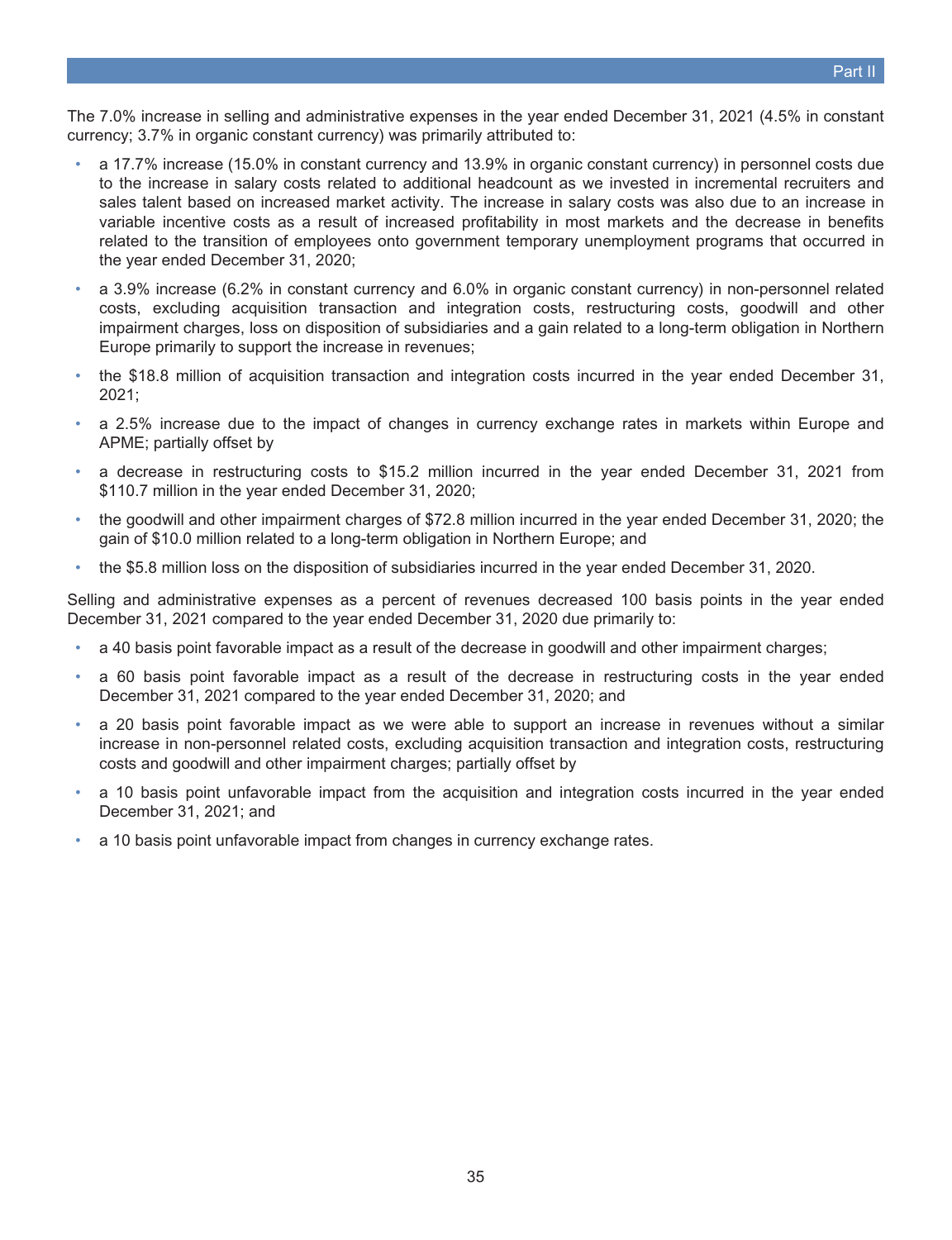Interest and other expenses, net is comprised of interest, foreign exchange gains and losses and other miscellaneous non-operating income and expenses, including noncontrolling interests. Interest and other expenses, net was \$17.3 million in 2021 compared to \$39.9 million in 2020. Miscellaneous income was \$14.7 million in 2021 compared to miscellaneous expense of \$4.8 million in 2020. The change is primarily due to the pension settlement expenses of \$10.2 million recorded in 2020 related to the settlement of our United States qualified retirement plan liability and the increase in income from our equity investment in ManpowerGroup Greater China Limited.

We recorded income tax expense at an effective rate of 32.7% for 2021, as compared to an effective rate of 83.9% for 2020. The 2021 rate was favorably impacted by the scheduled reduction in the French corporate tax rate to 27.5%, the enacted 50% reduction in the French business tax rate, and a higher level of pre-tax earnings. The 32.7% effective tax rate for 2021 was higher than the United States Federal statutory rate of 21% primarily due to the French business tax, tax losses in certain countries for which we did not recognize a corresponding tax benefit due to valuation allowances, and the overall mix of earnings. The 2020 rate was unfavorably impacted by the relatively low level and mix of pre-tax earnings, the recognition of discrete valuation allowances in Germany and the Netherlands, the non-deductible goodwill impairment charge in Germany and the French business tax. The French business tax had a more significant unfavorable impact in 2020 due to French pre-tax earnings decreasing at a greater rate than revenues, which is the primary basis for the tax calculation.

Net earnings per share – diluted was earnings of \$6.91 in 2021 compared to \$0.41 in 2020. Foreign currency exchange rates favorably impacted net earnings per share – diluted by approximately \$0.17 per share in 2021. Restructuring costs recorded in 2021 and 2020 negatively impacted net earnings per share – diluted by approximately \$0.07 and \$1.56 per share, net of tax, in 2021 and 2020, respectively. The acquisition transaction and integration costs in 2021 negatively impacted net earnings per share – diluted by approximately \$0.27, net of tax, in 2021. Goodwill and other impairment charges recorded in 2020 negatively impacted net loss per share – diluted by approximately \$1.14 in 2020. The pension settlement expense recorded in 2020 negatively impacted net loss per share – diluted by approximately \$0.11, net of tax, in 2020. The loss from the disposition of subsidiaries in 2020 negatively impacted net loss per share – diluted by approximately \$0.09, net of tax, in 2020.

Weighted average shares – diluted decreased to 55.4 million in 2021 from 58.3 million in 2020. This decrease was due to the impact of share repurchases completed since 2020 and the full weighting of the repurchases completed in 2020, partially offset by shares issued as a result of exercises and vesting of share-based awards since 2020. . .

#### *Segment Results*

We evaluate performance based on operating unit profit ("OUP"), which is equal to segment revenues less direct costs and branch and national headquarters operating costs. This profit measure does not include goodwill and intangible asset impairment charges or amortization of intangible assets related to acquisitions, corporate expenses, interest and other income and expense amounts or income taxes.

#### *Americas*

In the Americas, revenues from services increased 12.4% (13.0% in constant currency and 7.8% in organic constant currency) in 2021 compared to 2020. In the United States, revenues from services increased 17.9% (9.3% on an organic basis) in 2021 compared to 2020, primarily driven by increased demand for our Manpower staffing services, an increase in our permanent recruitment business of 67.6% (63.5% on an organic basis), including our RPO offering, and increased demand for our MSP offering, partially offset by the unfavorable impact of one fewer billing day. In Other Americas, revenues from services increased 3.8% (5.3% in constant currency) in 2021 compared to 2020 primarily due to increased demand for our staffing/interim services, an increase in our permanent recruitment business of 95.9% (103.2% in constant currency), partially offset by the unfavorable impact of four fewer billing days. This improvement was driven by increases in Canada, Argentina, Colombia, Peru and Brazil of 22.0%, 31.1%, 16.9%, 6.6% and 6.6%, respectively (14.1%, 76.7%, 19.0%, 18.4% and 13.1%, respectively, in constant currency), with the increase in Argentina being primarily due to inflation. The increases were partially offset by a decrease in Mexico of 22.2% (26.5% in constant currency) primarily due to the new labor legislation, implemented in July 2021, that prohibits the provision of traditional temporary staffing services, only allowing outsourced worker assignments for specialized services outside of the client's core business activity. Although we believe the new labor legislation will result in significant revenue reductions in Mexico over the next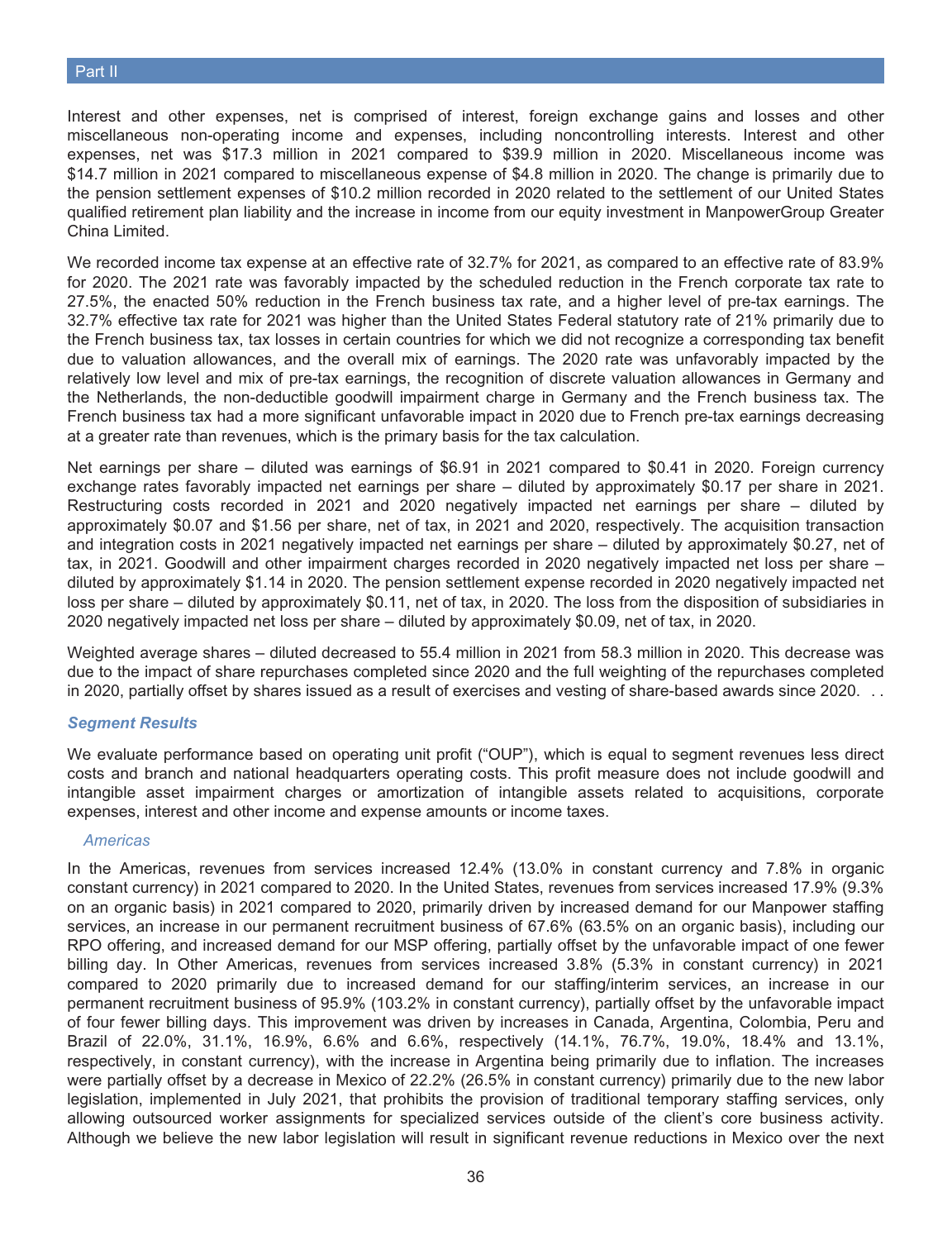few quarters, we believe the mix shift towards more specialized staffing will improve the margins of our Mexico business over time. Our Mexico operations generated approximately 1.9% and 2.8% of our consolidated global revenues for the years ended December 31, 2021 and 2020, respectively.

Gross profit margin increased in 2021 compared to 2020 primarily due to the improvements in the staffing/interim margins, which were partly due to favorable direct cost adjustments incurred in 2021 in a market within Other Americas. The improvements were also due to the increases in our permanent recruitment business, and increases in revenues from our higher-margin MSP and RPO offerings in the United States. These improvements were partially offset by the unfavorable changes in business mix as the higher-margin Right Management career transition business represented a lower percentage of the revenue mix.

In 2021, selling and administrative expenses increased 11.3% (11.7% in constant currency and 7.9% in organic constant currency), primarily due to the increase in salary-related costs due to higher headcount to support an increase in revenues in 2021 and an increase in variable incentive costs as a result of an increase in profitability in certain markets. The increase was also due to acquisition transaction and integration costs of \$18.8 million incurred in 2021 and an increase in consulting costs related to certain technology initiatives. The increases were partially offset by the decrease in restructuring costs to \$5.2 million in 2021 compared to \$29.5 million in 2020, the decrease in software impairment charges and a decline in office-related expenses driven by a decrease in the number of offices.

Operating Unit Profit ("OUP") margin in the Americas was 4.6% and 3.1% for 2021 and 2020, respectively. In the United States, OUP margin increased to 5.0% in 2021 from 2.6% in 2020 primarily due to decrease in restructuring costs, the decrease in software impairment charges, our ability to increase revenues without a similar increase in expenses, and an increase in the gross profit margin. The increase was partially offset by the acquisition transaction and integration costs incurred in 2021. Other Americas OUP margin increased to 3.9% in 2021 from 3.8% in 2020 primarily due to the gross profit margin improvement, partially offset by an increase in restructuring costs.

### *Southern Europe*

In Southern Europe, which includes operations in France and Italy, revenues from services increased 19.0% (15.0% in constant currency and 15.6% in organic constant currency) in 2021 compared to 2020. In 2021, revenues from services increased 19.2% (15.3% in constant currency) in France and increased 31.0% (26.7% in constant currency) in Italy. The increase in France is primarily due to the increased demand for our Manpower staffing services, a 34.2% increase (29.2% in constant currency) in the permanent recruitment business and the favorable impact of changes in currency exchange rates. The increase in Italy was primarily due to the increased demand for our Manpower staffing services, a 69.2% increase (63.9% in constant currency) in the permanent recruitment business and the favorable impact of changes in currency exchange rates. In Other Southern Europe, revenues from services increased 10.9% (7.1% in constant currency and 9.2% in organic constant currency) during 2021 compared to 2020, due to increased demand for our Manpower staffing services and an increase in our permanent recruitment business of 33.0% (28.7% in constant currency and 34.4% in organic constant currency), partially offset by the disposition of subsidiaries in Other Southern Europe in 2020.

Gross profit margin increased in 2021 compared to 2020. The increases were primarily due to the increases of 42.7% (37.8% in constant currency) in the permanent recruitment business. The increase in 2021 compared to 2020 was partially offset by the decrease in the Manpower staffing margin as lower margin enterprise clients represented a larger percentage of revenues during 2021 compared to 2020.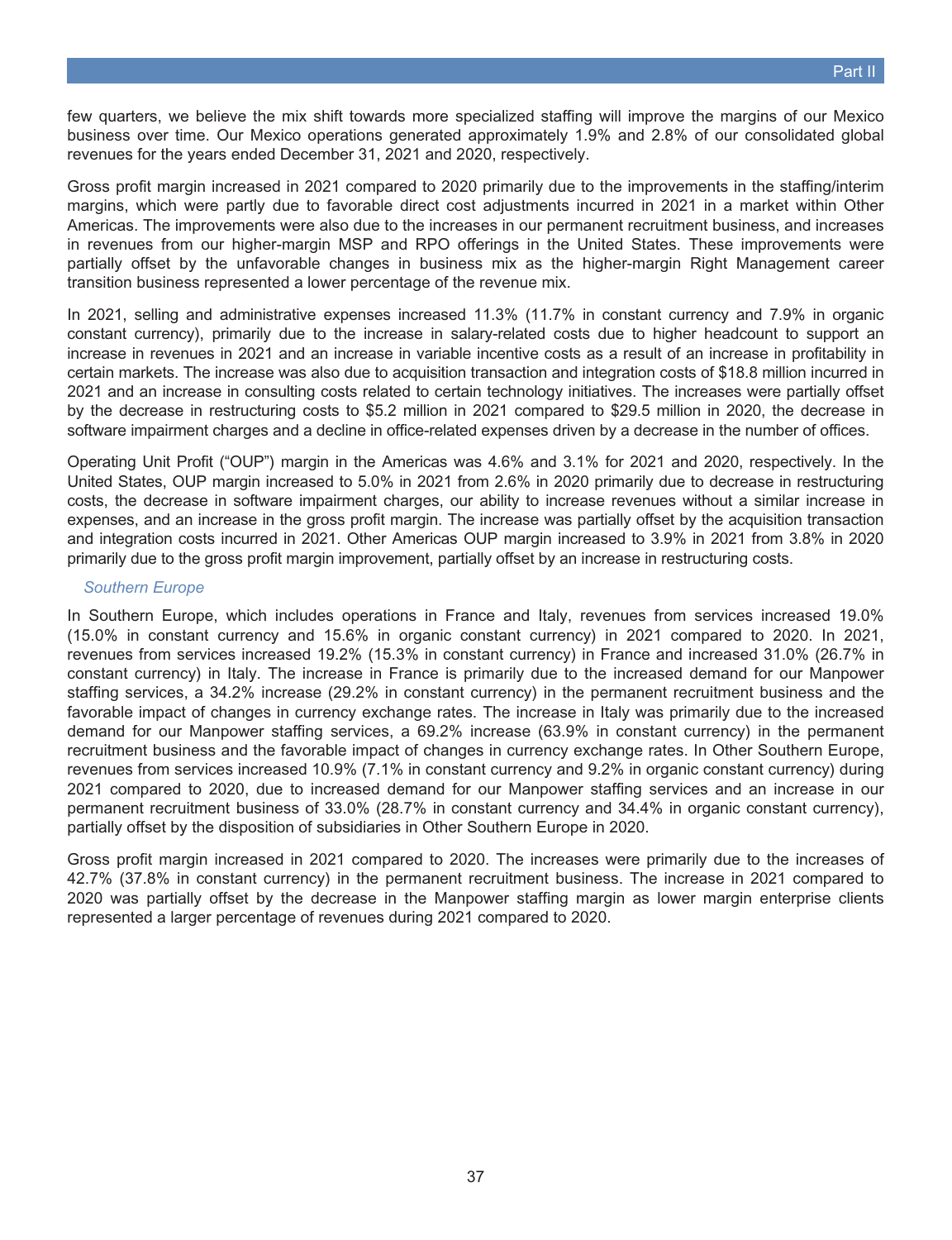### Part II

Selling and administrative expenses increased 8.4% (4.6% in constant currency) during 2021 compared to 2020 primarily due to the increase in salary-related costs due to higher headcount to support an increase in revenues in the quarter, an increase in variable incentive costs as a result of increased profitability in certain markets, and the decrease in benefits related to the transition of full-time equivalent employees onto government temporary unemployment programs that occurred in 2020. The increase was also due to the unfavorable impact of changes in currency exchange rates. These increases were partially offset by the decrease in restructuring costs to zero in 2021 from \$24.5 million in 2020.

OUP margin in Southern Europe was 4.5% for 2021 compared to 3.0% for 2020. In France, the OUP margin increased to 4.5% for 2021 from 3.4% in 2020 primarily due to our ability to increase revenues without a similar increase in expenses and the increase in the gross profit margin. In Italy, the OUP margin increased to 6.4% for 2021 from 4.7% for 2020 primarily due to the decrease in restructuring costs to zero in 2021 from \$3.4 million in 2020, our ability to increase revenues without a similar increase in expenses and the increase in the gross profit margin. Other Southern Europe's OUP margin increased to 2.8% in 2021 from 1.1% in 2020, primarily due to the decrease in restructuring costs to zero in 2021 from \$17.3 million in 2020, our ability to increase revenues without a similar increase in expenses, the increase in the gross profit margin and the loss on disposition of subsidiaries incurred in 2020.

#### *Northern Europe*

In Northern Europe, which includes operations in the United Kingdom, the Nordics, Germany, the Netherlands and Belgium (comprising 37%, 22%, 14%, 10%, and 7%, respectively, of Northern Europe's revenues), revenues from services increased 17.4% (11.4% in constant currency) in 2021 compared to 2020. We experienced revenue increases in the United Kingdom, the Nordics, Germany, the Netherlands and Belgium of 23.5%, 20.9%, 6.1%, 4.5% and 9.6%, respectively (15.2%, 12.4%, 2.4%, 0.9% and 6.2%, respectively, in constant currency). The revenue increase in Northern Europe was primarily due to the increased demand for our Manpower staffing services, the 45.5% increase (38.7% in constant currency) in the permanent recruitment business and the favorable impact of changes in currency exchange rates, partially offset by the unfavorable impact of approximately one fewer billing day.

Gross profit margin increased in 2021 compared to 2020 due to the increases in our permanent recruitment business, partially offset by the declines in the Manpower staffing margin due to client mix changes, as a higher percentage of revenues consisted of revenues from our lower-margin enterprise clients.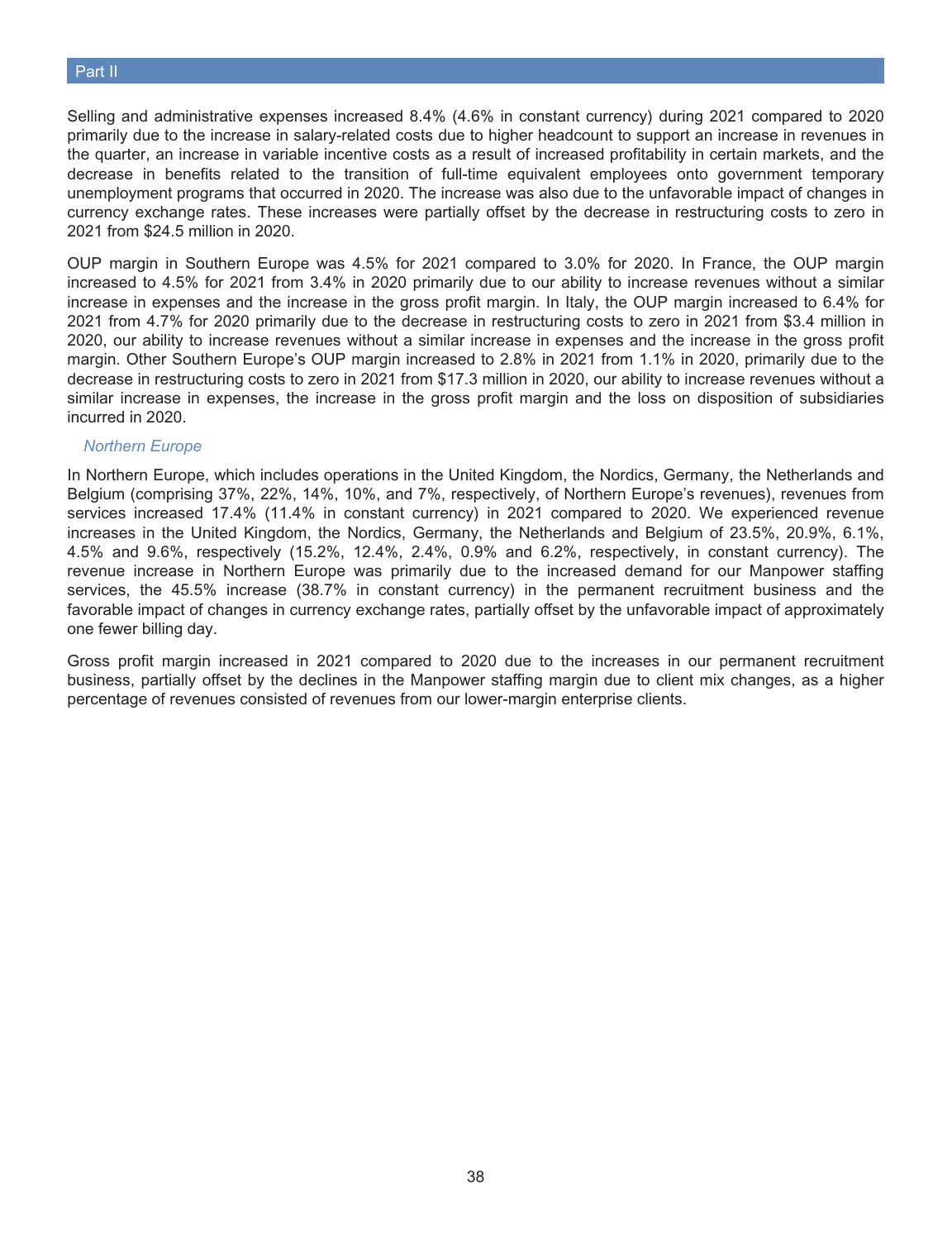Selling and administrative expenses increased 5.6% (0.5% in constant currency) in 2021 compared to 2020. The increases are primarily due to the increases in salary-related costs due to higher headcount to support increases in revenues and increases in variable incentive costs as a result of increases in profitability in certain markets. The increases were also due to the increases in non-personnel related costs to support the increases in revenues, and the decrease in benefits related to the transition of full-time equivalent employees onto government temporary unemployment programs that occurred in 2020. The increases were partially offset by the decrease in restructuring costs to \$10.0 million in 2021 from \$52.4 million in 2020 and a one-time gain of \$10.0 million incurred in 2021 related to a long-term obligation.

OUP margin for Northern Europe was 1.5% in 2021 compared to an operating unit loss margin of (0.7%) in 2020. The increases were primarily due to our ability to increase revenues without a similar increase in expenses, increases in the gross profit margin and the decreases in restructuring costs.

### *APME*

Revenues from services increased 4.4% (4.2% in constant currency) in 2021 compared to 2020. In Japan (which represents 47% of APME's revenues), revenues from services increased 8.7% (12.0% in constant currency) due to the increase in our Experis business, increased demand for our Manpower staffing services, the 19.3% increase (14.1% in constant currency) in our permanent recruitment business and the favorable impact of approximately one additional billing day. In Australia (which represents 14% of APME's revenues), revenues from services decreased 11.4% (19.6% in constant currency) due to the decreased demand for our Manpower staffing services and the unfavorable impact of approximately seven fewer billing days, partially offset by the 13.2% increase (3.9% in constant currency) in our permanent recruitment business and the favorable impact of changes in currency exchange rates. The revenue increase in the remaining markets in APME is due to the increase in demand for our Talent-Based Outsourcing services within our Manpower business, the 51.9% increase (50.5% in constant currency) in our permanent recruitment business and the favorable impact of changes in currency exchange rates, partially offset by the unfavorable impact of one fewer billing day.

Gross profit margin increased in 2021 compared to 2020 primarily due to the increases in our staffing/interim margins and the increases of 8.4% and 19.3%, respectively, (9.6% and 14.1% in constant currency, respectively) in our permanent recruitment business.

Selling and administrative expenses increased 11.2% (9.7% in constant currency) in 2021 compared to 2020. The increases are primarily due to the increases in salary-related costs due to higher headcount to support an increase in revenues and increases in variable incentive costs as a result of increases in profitability in certain markets, and the increases in non-personnel related costs to support the increases in revenues. The increase for 2021 compared to 2020 was also due to the unfavorable impact of changes in currency exchange rates. The increases were partially offset by the decreases in restructuring costs to zero in 2021 from \$4.1 million in 2020.

OUP margin increased to 3.4% in 2021 from 2.9% in 2020 due to the improvements in the gross profit margins and decreases in restructuring costs.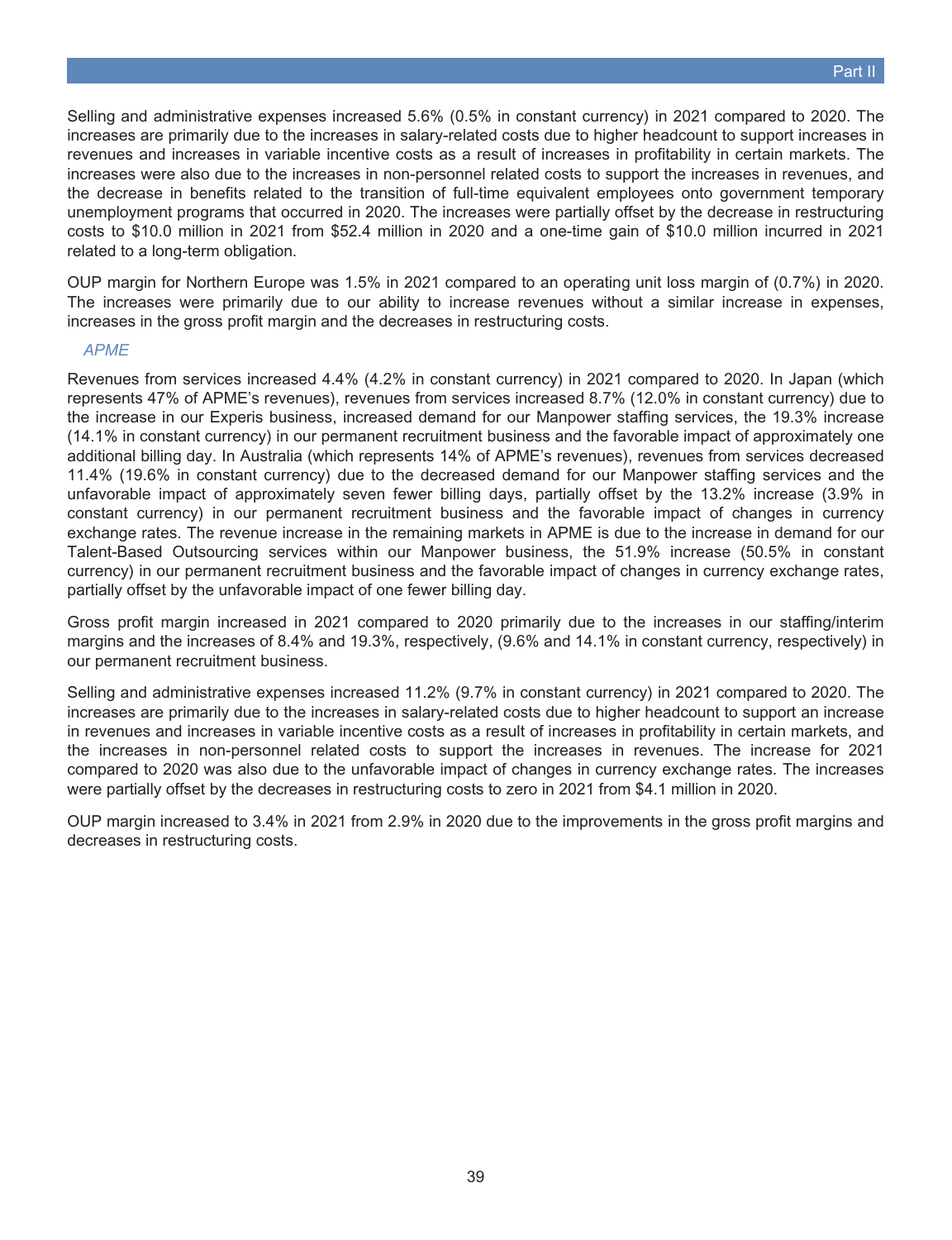### *Financial Measures*

### *Constant Currency And Organic Constant Currency Reconciliation*

Certain constant currency and organic constant currency percent variances are discussed throughout this report. A reconciliation of these Non-GAAP percent variances to the percent variances calculated based on our annual GAAP financial results is provided below. (See Constant Currency and Organic Constant Currency on page 31 for information.)

| <b>Amounts represent 2021</b><br>Percentages represent 2021 compared to 2020 | <b>Reported</b><br><b>Amount</b><br>(in millions) | <b>Reported</b><br><b>Variance</b> | Impact of<br><b>Currency</b> | Variance in<br><b>Constant</b><br><b>Currency</b> | Impact of<br><b>Acquisitions and</b><br><b>Dispositions</b><br>(in Constant)<br>Currency) | <b>Organic</b><br><b>Constant</b><br><b>Currency</b><br>Variance |
|------------------------------------------------------------------------------|---------------------------------------------------|------------------------------------|------------------------------|---------------------------------------------------|-------------------------------------------------------------------------------------------|------------------------------------------------------------------|
| <b>Revenues from Services</b>                                                |                                                   |                                    |                              |                                                   |                                                                                           |                                                                  |
| Americas:                                                                    |                                                   |                                    |                              |                                                   |                                                                                           |                                                                  |
| <b>United States</b>                                                         | \$2,743.3                                         | 17.9%                              | $-$ %                        | 17.9%                                             | 8.6%                                                                                      | 9.3%                                                             |
| <b>Other Americas</b>                                                        | 1,520.4                                           | 3.8                                | (1.5)                        | 5.3                                               |                                                                                           | 5.3                                                              |
|                                                                              | 4,263.7                                           | 12.4                               | (0.6)                        | 13.0                                              | 5.2                                                                                       | 7.8                                                              |
| Southern Europe:                                                             |                                                   |                                    |                              |                                                   |                                                                                           |                                                                  |
| France                                                                       | 5,171.3                                           | 19.2                               | 3.9                          | 15.3                                              |                                                                                           | 15.3                                                             |
| Italy                                                                        | 1,795.4                                           | 31.0                               | 4.3                          | 26.7                                              |                                                                                           | 26.7                                                             |
| Other Southern Europe                                                        | 2,380.1                                           | 10.9                               | 3.8                          | 7.1                                               | (2.1)                                                                                     | 9.2                                                              |
|                                                                              | 9,346.8                                           | 19.0                               | 4.0                          | 15.0                                              | (0.6)                                                                                     | 15.6                                                             |
| Northern Europe                                                              | 4,670.5                                           | 17.4                               | 6.0                          | 11.4                                              |                                                                                           | 11.4                                                             |
| <b>APME</b>                                                                  | 2,481.1                                           | 4.4                                | 0.2                          | 4.2                                               |                                                                                           | 4.2                                                              |
|                                                                              | 20,762.1                                          |                                    |                              |                                                   |                                                                                           |                                                                  |
| Intercompany Eliminations                                                    | (37.7)                                            |                                    |                              |                                                   |                                                                                           |                                                                  |
| ManpowerGroup                                                                | \$20,724.4                                        | 15.1%                              | 3.0%                         | 12.1%                                             | 0.8%                                                                                      | 11.3%                                                            |
| <b>Gross Profit - ManpowerGroup</b>                                          | \$3,407.5                                         | 20.6%                              | 2.7%                         | 17.9%                                             | 1.4%                                                                                      | 16.5%                                                            |
| <b>Operating Unit Profit (Loss)</b>                                          |                                                   |                                    |                              |                                                   |                                                                                           |                                                                  |
| Americas:                                                                    |                                                   |                                    |                              |                                                   |                                                                                           |                                                                  |
| <b>United States</b>                                                         | \$<br>136.0                                       | 123.3%                             | $-$ %                        | 123.3%                                            | 32.2%                                                                                     | 91.1%                                                            |
| <b>Other Americas</b>                                                        | 59.2                                              | 7.5                                | (4.0)                        | 11.5                                              |                                                                                           | 11.5                                                             |
|                                                                              | 195.2                                             | 68.2                               | (2.0)                        | 70.2                                              | 16.8                                                                                      | 53.4                                                             |
| Southern Europe:                                                             |                                                   |                                    |                              |                                                   |                                                                                           |                                                                  |
| France                                                                       | 233.5                                             | 56.7                               | 4.7                          | 52.0                                              |                                                                                           | 52.0                                                             |
| Italy                                                                        | 115.3                                             | 79.7                               | 5.0                          | 74.7                                              |                                                                                           | 74.7                                                             |
| Other Southern Europe                                                        | 67.5                                              | 183.5                              | 7.9                          | 175.6                                             | 43.4                                                                                      | 132.2                                                            |
|                                                                              | 416.3                                             | 75.7                               | 5.1                          | 70.6                                              | 3.2                                                                                       | 67.4                                                             |
| Northern Europe                                                              | 67.8                                              | N/A                                | N/A                          | N/A                                               | N/A                                                                                       | N/A                                                              |
| <b>APME</b>                                                                  | 84.6                                              | 20.9                               | (1.9)                        | 22.8                                              |                                                                                           | 22.8                                                             |
| <b>Operating Profit - ManpowerGroup</b>                                      | \$<br>763.9                                       | 212.0%                             | 6.5%                         | 205.5%                                            | 15.1%                                                                                     | 190.4%                                                           |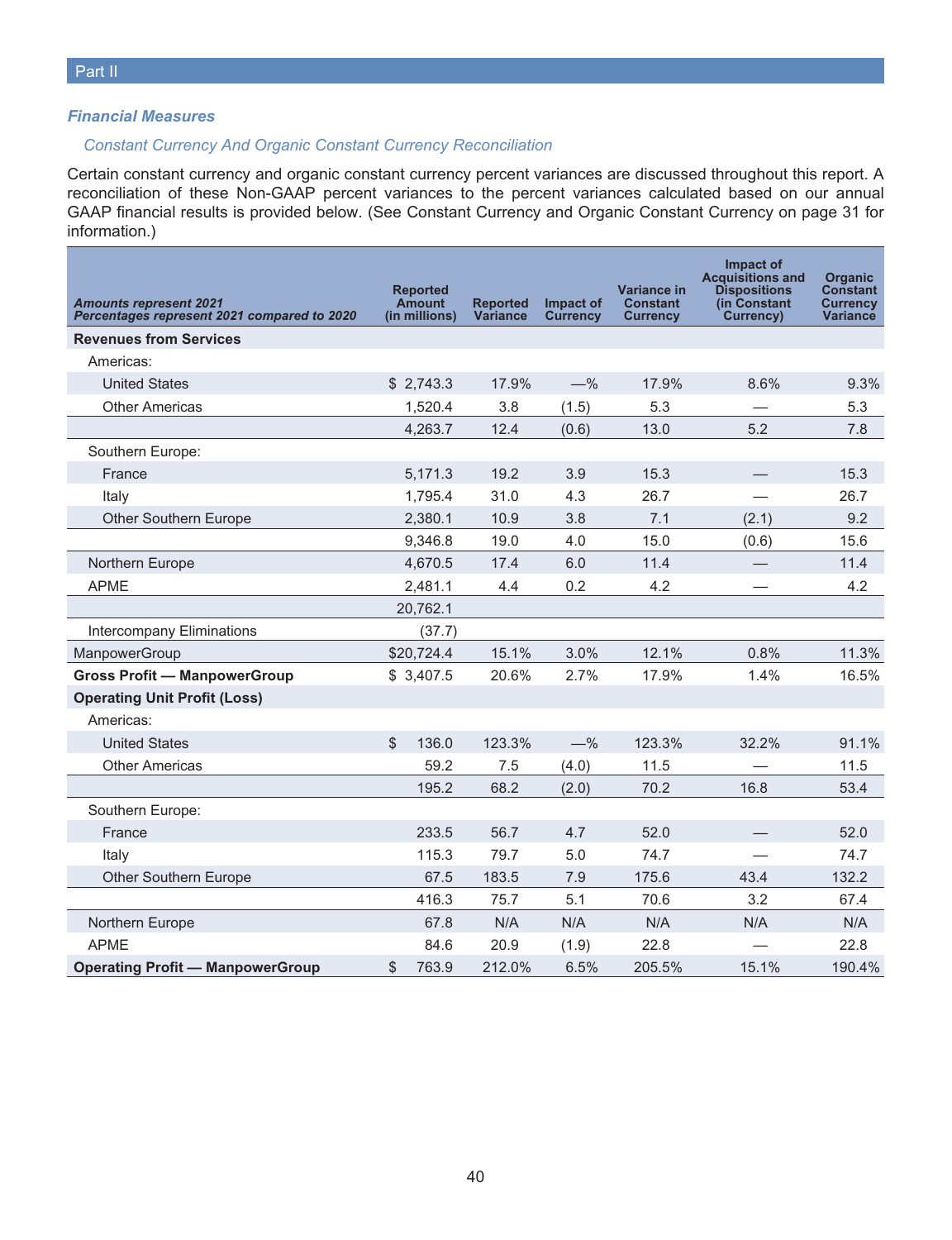#### *Cash Sources and Uses*

Cash used to fund our operations is primarily generated through operating activities and provided by our existing credit facilities. We believe our available cash and existing credit facilities are sufficient to cover our cash needs for the foreseeable future. We assess and monitor our liquidity and capital resources globally. We use a global cash pooling arrangement, intercompany lending, and some local credit lines to meet funding needs and allocate our capital resources among our various entities. As of December 31, 2021, we had \$769.4 million of cash held by foreign subsidiaries. We have historically made and anticipate future cash repatriations to the United States from certain foreign subsidiaries to fund corporate activities. As of December 31, 2021, deferred taxes related to non-United States withholding and other taxes were provided on \$1,473.3 million of unremitted earnings of non-United States subsidiaries that may be remitted to the United States. As of December 31, 2021 and 2020, we have recorded a deferred tax liability of \$16.1 million and \$10.0 million, respectively, related to these non-United States earnings that may be remitted. As of December 31, 2021, we had an additional \$343.8 million of unremitted earnings of non-United States subsidiaries for which we have not currently provided deferred taxes as amounts are deemed indefinitely reinvested. We have not estimated the deferred tax liability on these earnings as such estimation is not practicable to determine or immaterial to the financial statements.

Our principal ongoing cash needs are to finance working capital, capital expenditures, debt payments, interest expense, dividends, share repurchases and acquisitions. Working capital is primarily in the form of trade receivables, which generally increase as revenues increase. The amount of financing necessary to support revenue growth depends on receivables turnover, which differs in each market where we operate.

Cash provided by operating activities was \$644.8 million, \$936.4 million and \$814.4 million for 2021, 2020 and 2019, respectively. Changes in operating assets and liabilities generated \$135.6 million, \$703.6 million and \$313.2 million of cash in 2021, 2020 and 2019, respectively. The change in 2021 from 2020 was primarily attributable to an increase in accounts receivable due to the stronger market environment as the impact of the COVID-19 crisis has stabilized in many parts of the world, offset by an increase in accounts payable due to timing. The change in 2020 from 2019 was primarily attributable to a decrease in accounts receivable, due to collections and the receivables not being replaced at the same level as a result of a decrease in demand for our services, and the benefit of certain government payment deferral measures introduced as part of the COVID-19 crisis. These improvements in our cash flows were partially offset by the decrease in our payroll-related liabilities due to lower activity.

The CICE payroll tax credits are creditable against our current French income tax payable, with any remaining amount being paid after three years. In April 2019, we sold a portion of our CICE earned in 2018 for net proceeds of \$103.5 million (€92.0 million) with the remaining amount to be used against future tax payments. We derecognized these receivables upon the sale as the terms of the agreement are such that the transaction qualifies for sale treatment according to the accounting guidance on the transfer and servicing of assets. The discount on the sale of these receivables was recorded as a reduction of the payroll tax credits earned in the respective years in cost of services.

Accounts receivable increased to \$5,448.2 million as of December 31, 2021 from \$4,912.4 million as of December 31, 2020. This increase was partially offset by the impact of changes in currency exchange rates. Days Sales Outstanding ("DSO") increased by one day from December 31, 2020 to 55 days as of December 31, 2021 due to unfavorable mix changes, with higher growth in countries with a higher average DSO.

Capital expenditures were \$64.2 million, \$50.7 million and \$52.9 million during 2021, 2020 and 2019, respectively. These expenditures were primarily comprised of purchases of computer equipment, office furniture and other costs related to office openings and refurbishments, as well as capitalized software costs of \$26.9 million in 2021, \$14.0 million in 2020 and \$2.0 million in 2019. The higher expenditures in 2021 compared to 2020 was primarily due to additional technology investment and the timing of capital expenditures. The lower expenditures in 2020 compared to 2019 are primarily due to overall scale-back of activities in 2020 due to the COVID-19 crisis, completion of a software development project in 2019, and the timing of capital expenditures, partially offset by additional technology investments.

Net debt borrowings were \$70.3 million in 2021 as compared to net debt payments of \$38.5 million in 2020 and net debt borrowings of \$19.5 million in 2019. We drew \$150.0 million as of October 1, 2021 in conjunction with the funding of the ettain group acquisition and \$75.0 million remains outstanding as of December 31, 2021. We intend to repay the outstanding balance during 2022.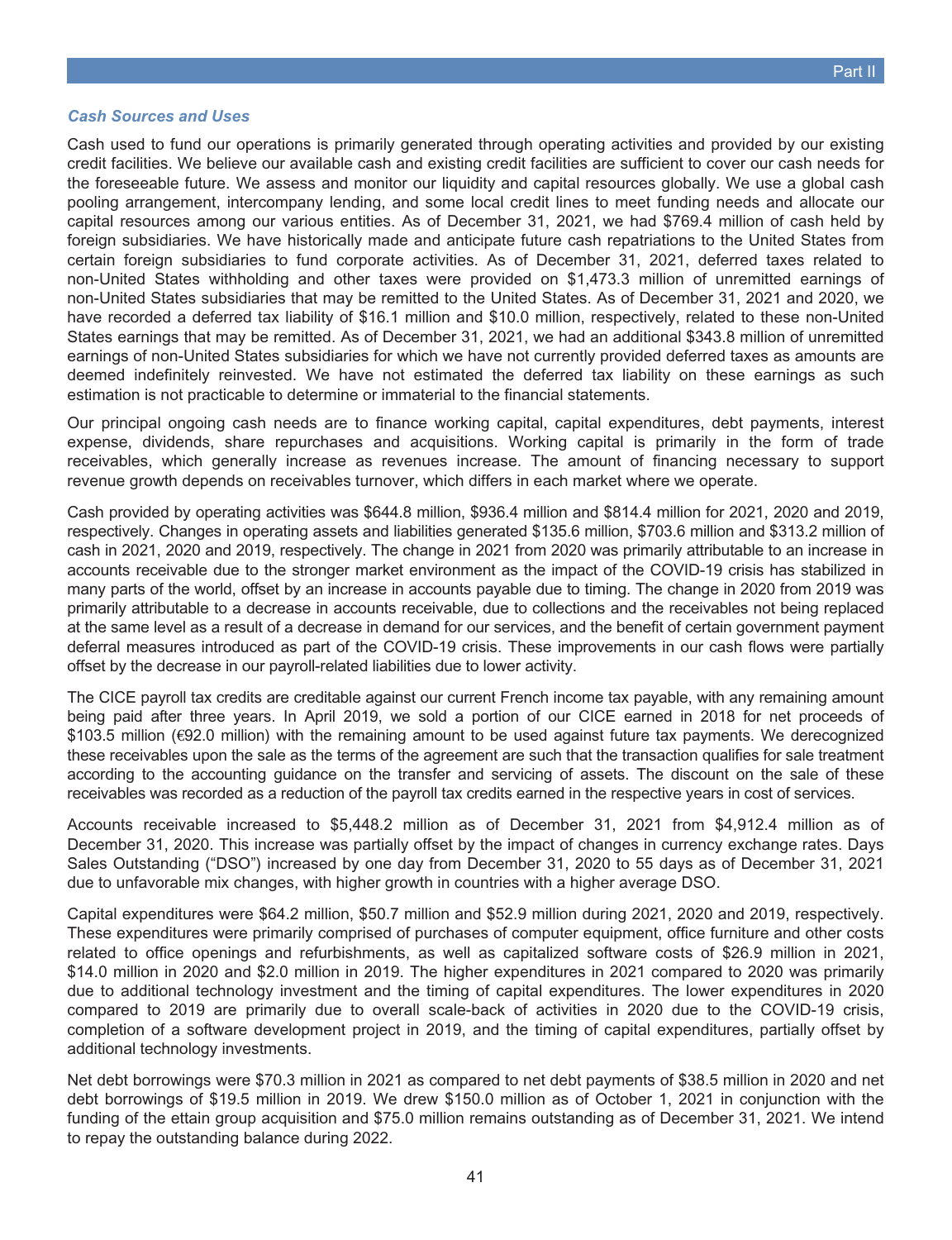The Board of Directors authorized the repurchase of 4.0 million, 6.0 million and 6.0 million shares of our common stock in August 2021, August 2019 and August 2018. Share repurchases may be made from time to time through a variety of methods, including open market purchases, block transactions, privately negotiated transactions or similar facilities. In 2021, we repurchased a total of 2.1 million shares under the 2019 authorization at a total cost of \$210.0 million. In 2020, we repurchased a total of 3.4 million shares comprised of 0.8 million shares under the 2018 authorization and 2.6 million shares under the 2019 authorization, at a total cost of \$264.7 million. In 2019, we repurchased a total of 2.4 million shares at a total cost of \$203.0 million under the 2018 authorization. As of December 31, 2021, there were 4.0 million and 1.2 million shares remaining authorized for repurchase under the 2021 authorization and 2019 authorization, respectively, and no shares remaining authorized for repurchase under the 2018 authorization.

During 2021, 2020 and 2019, the Board of Directors declared total cash dividends of \$2.52, \$2.26 and \$2.18 per share, respectively, resulting in total dividend payments of \$136.6 million, \$129.1 million and \$129.3 million, respectively.

We have aggregate commitments of \$2,100.0 million related to debt, operating leases, severances and office closure costs, transition tax resulting from the Tax Act and certain other commitments, as follows:

| (in millions)                             | <b>Total</b> | 2022    | 2023-2024 | 2025-2026 | <b>Thereafter</b> |
|-------------------------------------------|--------------|---------|-----------|-----------|-------------------|
| Long-term debt including interest         | \$1,077.7    | \$472.9 | \$19.8    | \$585.0   | S                 |
| Short-term borrowings                     | 98.2         | 98.2    |           |           |                   |
| Operating leases                          | 416.7        | 119.0   | 156.6     | 73.4      | 67.7              |
| Severance and other costs                 | 23.3         | 19.9    | 3.3       | 0.1       |                   |
| Transition tax resulting from the Tax Act | 101.2        | 11.9    | 52.1      | 37.2      |                   |
| Other                                     | 383.0        | 190.7   | 135.6     | 13.3      | 43.4              |
|                                           | \$2.100.1    | \$912.6 | \$367.4   | \$709.0   | \$111.1           |

Our liability for unrecognized tax benefits, including related interest and penalties, of \$56.6 million is excluded from the commitments above as we cannot determine the years in which these positions might ultimately be settled.

We recorded net restructuring costs of \$15.2 million, \$110.7 million and \$42.0 million during 2021, 2020 and 2019, respectively, in selling and administrative expenses, primarily related to severances and office closures and consolidations in multiple countries and territories. As a result of the adoption of the new accounting guidance on leases as of January 1, 2019, the office closure costs of \$27.3 million during 2020 were recorded as an impairment to the operating lease right-of-use asset and, thus, are not included in the restructuring reserve balance as of December 31, 2020. The costs paid or utilized out of our restructuring reserve were \$38.0 million during 2021.

We have entered into guarantee contracts and stand-by letters of credit that total \$769.3 million as of December 31, 2021 (\$717.7 million for guarantees and \$51.6 million for stand-by letters of credit). The guarantees primarily relate to staffing license requirements, operating leases and indebtedness. The stand-by letters of credit mainly relate to workers' compensation in the United States. If certain conditions were met under these arrangements, we would be required to satisfy our obligation in cash. Due to the nature of these arrangements and our historical experience, we do not expect to make any significant payments under these arrangements. Therefore, they have been excluded from our aggregate commitments identified above. The cost of these guarantees and letters of credit was \$1.8 million for 2021.

Total capitalization as of December 31, 2021 was \$3,650.0 million, comprised of \$1,118.3 million in debt and \$2,531.7 million in equity. Debt as a percentage of total capitalization was 31%, 31% and 28% as of December 31, 2021, 2020 and 2019, respectively.

#### *Acquisitions*

On October 1, 2021, we acquired ettain group, one of the largest privately held IT resourcing and services providers in North America. Effective that date, ettain group became part of our Experis business in the Americas segment. The acquisition is intended to accelerate our strategy of diversifying our business mix into higher growth and higher value services. The aggregate cash consideration paid was \$930.9 million. Of the total consideration paid, \$925.0 million was for the acquired interests and the remaining \$5.9 million was for excess working capital and cash. The transaction was funded through cash on hand and a \$150.0 million draw on our revolving debt facility on October 1, 2021. We expect to finalize the net working capital adjustments in 2022.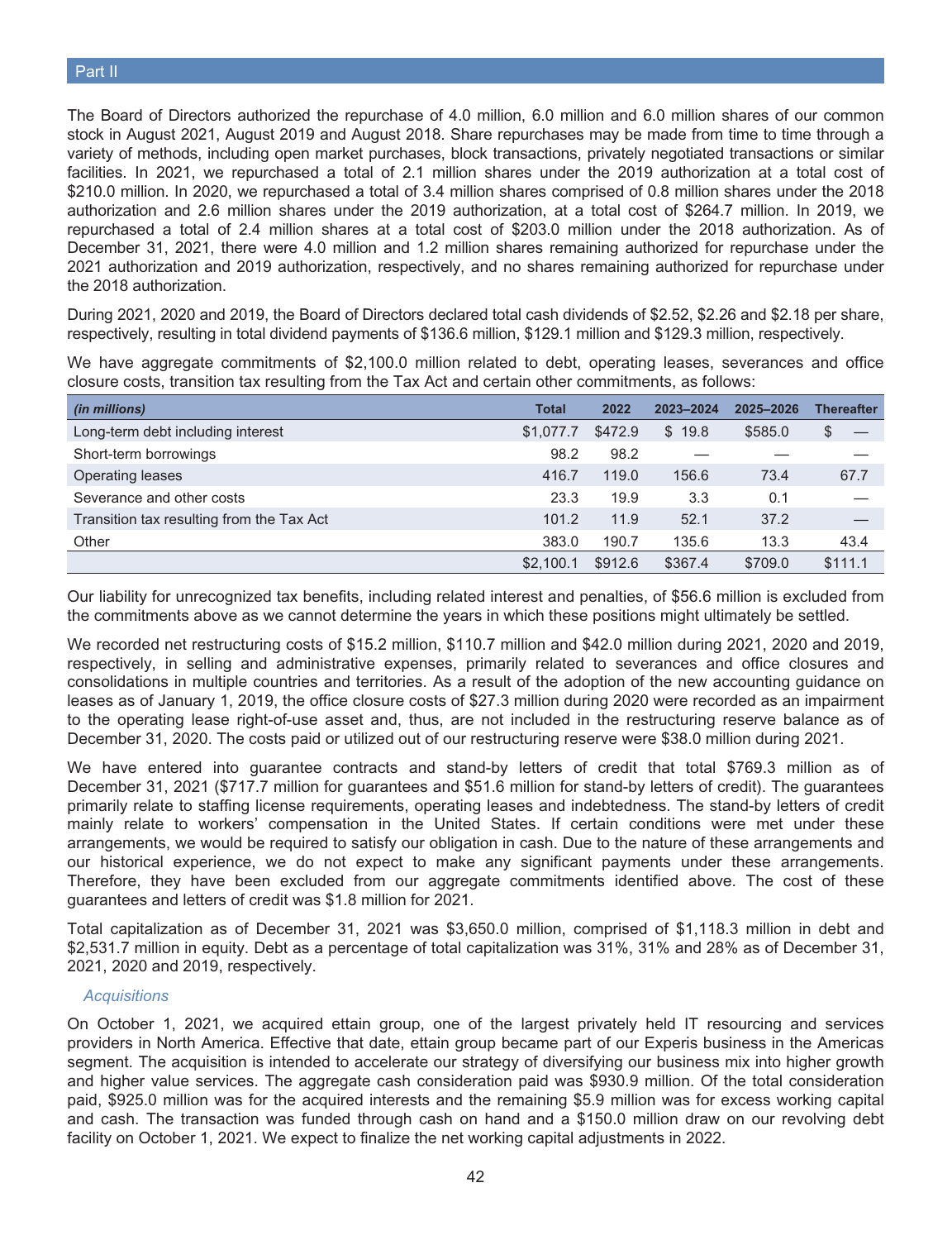The acquisition of ettain group was accounted for as a business combination, and the assets and liabilities of ettain group were included in the Consolidated Balance Sheets as of the acquisition date and the results of its operations have been included in the Consolidated Statements of Operations subsequent to the acquisition date. The customer relationship intangible asset will be amortized over a 15 year useful life. The customer relationship intangible asset and goodwill from the acquisition are partially deductible for income tax purposes. As of December 31, 2021, the carrying value of intangible assets and goodwill was \$354.0 million and \$519.6 million, respectively.

On April 3, 2019, we acquired the remaining 51% controlling interest in our Swiss franchise ("Manpower Switzerland") to obtain full ownership of the entity. Additionally, as part of the purchase agreement we acquired the remaining 20% interest in Experis AG. Manpower Switzerland provides contingent staffing services under our Manpower brand in the four main language regions in Switzerland. Both Manpower Switzerland and Experis AG are reported in our Southern Europe segment. The aggregate cash consideration paid was \$219.5 million and was funded through cash on hand. Of the total consideration paid, \$58.3 million was for the acquired interests and the remaining \$161.2 million was for cash and cash equivalents. The aggregate cash consideration paid reflects a post-closing settlement of net debt and net working capital adjustments of \$6.8 million, which we paid out during the third quarter of 2019. The acquisition of the remaining interest of Experis AG was accounted for as an equity transaction as we previously consolidated the entity.

Our investment in Manpower Switzerland prior to the acquisition was accounted for under the equity method of accounting and we recorded our share of equity income or loss in interest and other expenses (income), net on the Consolidated Statements of Operations. The acquisition of the remaining controlling interest in Manpower Switzerland was accounted for as a business combination, and the assets and liabilities of Manpower Switzerland were included in the Consolidated Balance Sheets as of the acquisition date and the results of its operations have been included in the Consolidated Statements of Operations subsequent to the acquisition date.

The aggregate of the consideration paid and the fair value of previously held equity interest totaled \$415.1 million, or \$97.6 million net of cash acquired. In connection with the business combination, we recognized a one-time, non-cash gain on the disposition of our previously held equity interest in Manpower Switzerland of \$80.4 million, which is included within interest and other expenses (income), net on the Consolidated Statements of Operations. Of the \$80.4 million, \$32.5 million represented the reclassification of foreign currency translation adjustments related to the previously held equity interest, from accumulated other comprehensive loss. As of December 31, 2019, the carrying value of intangible assets and goodwill resulting from the Manpower Switzerland acquisition was \$44.5 million and \$34.2 million, respectively.

From time to time, we acquire and invest in companies throughout the world, including franchises. The total cash consideration paid for acquisitions excluding ettain group, Manpower Switzerland and Experis AG, net of cash acquired, for the years ended December 31, 2021, 2020 and 2019 was \$8.1 million, \$2.6 million and \$47.7 million, respectively. The 2021, 2020 and 2019 balances include consideration payments for franchises in the United States and contingent consideration payments related to previous acquisitions, of which \$6.3 million, \$1.9 million and \$13.0 million, respectively, had been recognized as a liability at the acquisition date.

As of December 31, 2021, goodwill and intangible assets resulting from the 2021 acquisitions, excluding ettain group, were \$3.1 million and \$0.6 million, respectively. No goodwill and intangible assets resulted from acquisitions in 2020. As of December 31, 2019, goodwill and intangible assets resulting from the 2019 acquisitions, excluding Manpower Switzerland, were \$14.2 million and \$9.0 million, respectively.

### *Dispositions*

Occasionally, we dispose of parts of our operations to optimize our global strategic and geographic footprint and synergies. On January 17, 2022, we disposed of our Russia business in our Northern Europe segment for \$4.0 million, consisting of upfront cash proceeds received of \$3.2 million and \$0.8 million of deferred consideration. We simultaneously entered into a franchise agreement with the new ownership of the Russia business. In connection with the disposition, we anticipate recognizing a one-time loss on disposition of approximately \$8.0 million during the first quarter of 2022. We will finalize our accounting for the disposition during the first quarter of 2022.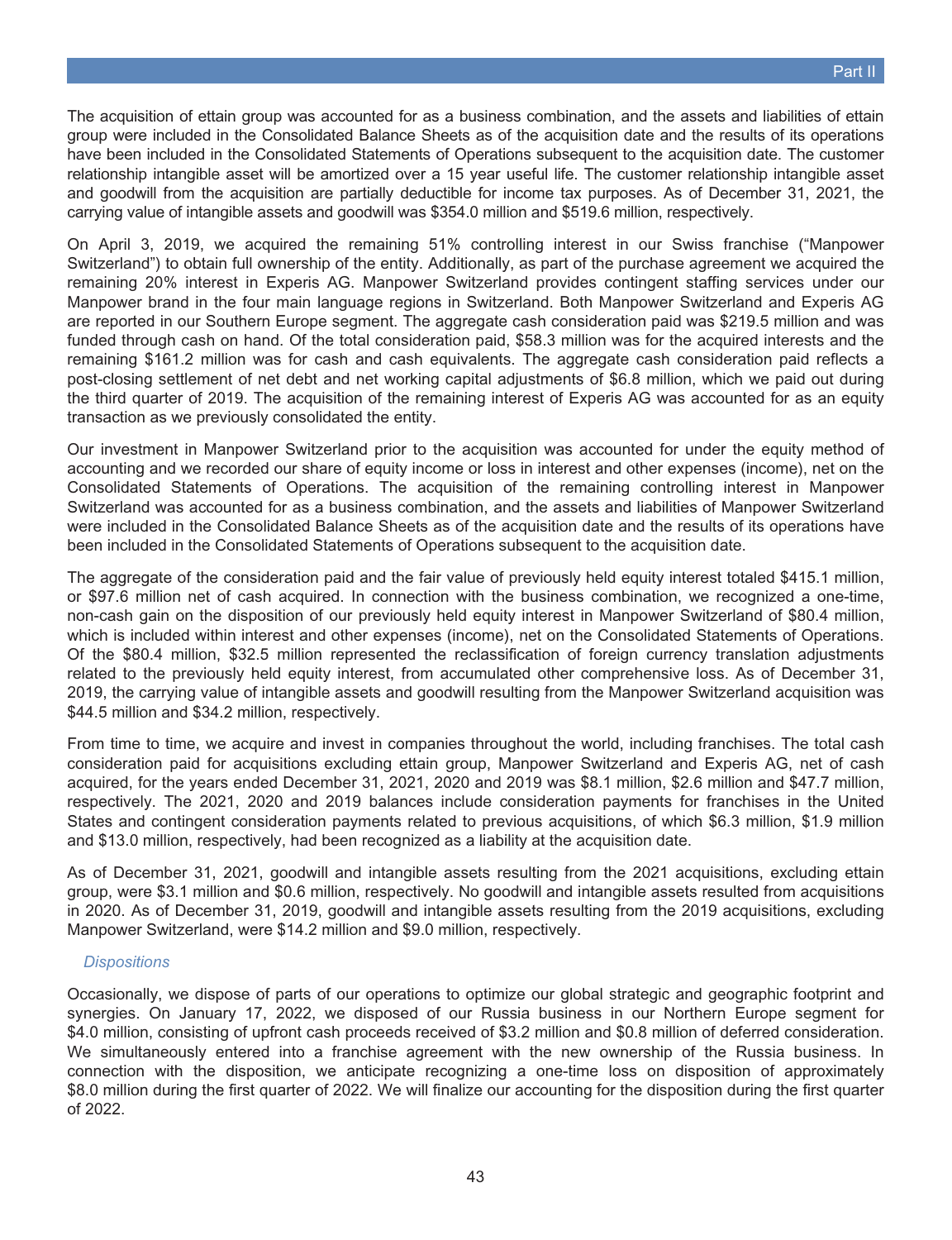In November 2021, we disposed of our Tunisia business in our Southern Europe segment and recognized a one-time loss on disposition of \$1.2 million, which was included in selling and administrative expenses in the Consolidated Statements of Operations in the year ended December 31, 2021.

On September 30, 2020, we disposed of four businesses (Serbia, Croatia, Slovenia, Bulgaria) in our Southern Europe segment for \$5.8 million, subject to normal post close working capital adjustments, and simultaneously entered into franchise agreements with the new ownership of these businesses. In connection with the disposition, we recognized a one-time loss on disposition of \$5.8 million, which was included in the selling and administrative expenses in the Consolidated Statements of Operations for the year ended December 31, 2020.

On July 10, 2019, our joint venture in Greater China, ManpowerGroup Greater China Limited, became listed on the Main Board of the Stock Exchange of Hong Kong Limited through an initial public offering. Prior to the initial public offering, we owned a 51% controlling interest in the joint venture and consolidated the financial position and results of its operations into our Consolidated Financial Statements as part of our APME segment. As a result of the offering, in which ManpowerGroup Greater China Limited issued new shares representing 25% of the equity of the company, our ownership interest was diluted to 38.25%, and then further diluted to 36.87% as the underwriters exercised their overallotment option in full on August 7, 2019. As a result, we deconsolidated the joint venture as of the listing date and account for our remaining interest under the equity method of accounting and record our share of equity income or loss in interest and other expenses (income), net in the Consolidated Statements of Operations. In connection with the deconsolidation of the joint venture, we recognized a one-time non-cash gain of \$30.4 million, which was included in selling and administrative expenses in the Consolidated Statements of Operations in the year ended December 31, 2019. Included in the \$30.4 million was foreign currency translation adjustment losses of \$6.2 million related to the joint venture from accumulated other comprehensive loss.

### *Euro Notes*

On June 22, 2018, we offered and sold €500.0 million aggregate principal amount of the Company's 1.750% notes due June 22, 2026 (the "€500.0 million notes"). The net proceeds from the €500.0 million notes of €495.7 million were used to repay our €350.0 million notes due June 22, 2018, with the remaining balance used for general corporate purposes, which included share repurchases. The  $\epsilon$ 500.0 million notes were issued at a price of 99.564% to yield an effective interest rate of 1.809%. Interest on the €500.0 million notes is payable in arrears on June 22 of each year. The €500.0 million notes are unsecured senior obligations and rank equally with all of the Company's existing and future senior unsecured debt and other liabilities.

Our €400.0 million aggregate principal amount 1.875% notes (the "€400.0 million notes") are due September 2022. When the notes mature, we plan to repay the amounts with available cash, borrowings under our \$600.0 million revolving credit facility or a new borrowing. The credit terms, including interest rate and facility fees, of any replacement borrowings will be dependent upon the condition of the credit markets at that time. We currently do not anticipate any problems accessing the credit markets upon replacement of either the €500.0 million notes or the €400.0 million notes.

Both the €500.0 million notes and €400.0 million notes contain certain customary non-financial restrictive covenants and events of default and are unsecured senior obligations and rank equally with all of our existing and future senior unsecured debt and other liabilities. A portion of these notes has been designated as a hedge of our net investment in our foreign subsidiaries with Euro-functional currency as of December 31, 2021. For this portion of the Euro-denominated notes, since our net investment in these subsidiaries exceeds the respective amount of the designated borrowings, both net of taxes, the related translation gains or losses are included as a component of accumulated other comprehensive loss. (See the Significant Matters Affecting Results of Operations section and Notes 8 and 12 to the Consolidated Financial Statements found in Item 8. "Financial Statements and Supplementary Data" for further information.)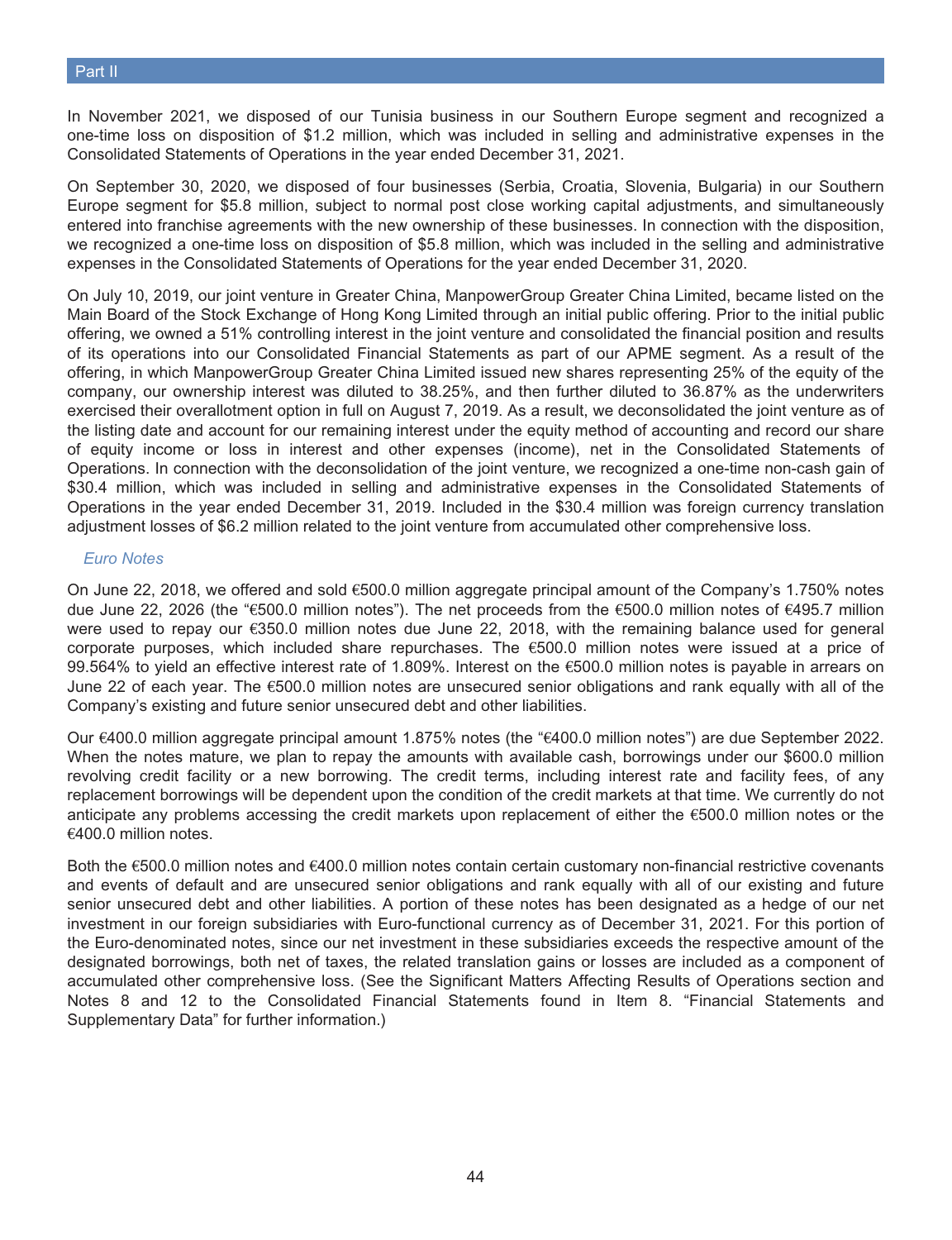### *Revolving Credit Agreement*

We have a Five-Year Credit Agreement with a syndicate of commercial banks through June 18, 2023. The Credit Agreement allows for borrowing of \$600.0 million in various currencies, and up to \$150.0 million may be used for the issuance of stand-by letters of credit, with an option to request an increase to the total availability by an additional \$200.0 million and each lender may participate in the requested increase at their discretion. We had \$75.0 million borrowed under this facility as of December 31, 2021, and no borrowings as of December 31, 2020. Outstanding letters of credit issued under the Credit Agreement totaled \$0.5 million as of both December 31, 2021 and 2020. Additional borrowings of \$524.5 million and \$599.5 million were available to us under the facility as of December 31, 2021 and 2020, respectively.

Under the Credit Agreement, a credit ratings-based pricing grid determines the facility fee and the credit spread that we add to the applicable interbank borrowing rate on all borrowings. At our current credit rating, the annual facility fee is 12.5 basis points paid on the entire facility and the credit spread is 100.0 basis points on any borrowings. A downgrade from both credit agencies would unfavorably impact our interest and facility fees and result in additional costs ranging from approximately \$0.3 million to \$1.2 million annually.

The Credit Agreement contains customary restrictive covenants pertaining to our management and operations, including limitations on the amount of subsidiary debt that we may incur and limitations on our ability to pledge assets, as well as financial covenants requiring, among other things, that we comply with a leverage ratio (Net Debt-to-Net Earnings before interest and other expenses, provision for income taxes, intangible asset amortization expense, depreciation and amortization expense ("EBITDA")) of not greater than 3.5 to 1 and a fixed charge coverage ratio of not less than 1.5 to 1. In the Credit Agreement, Net Debt is defined as total debt less cash in excess of \$400.0 million. The Credit Agreement also contains customary events of default, including, among others, payment defaults, material inaccuracy of representations and warranties, covenant defaults, bankruptcy or involuntary proceedings, certain monetary and non-monetary judgments, change of control and customary ERISA defaults.

As defined in the Credit Agreement, we had a net Debt-to-EBITDA ratio of 0.97 to 1 (compared to the maximum allowable ratio of 3.5 to 1) and a Fixed Charge Coverage ratio of 5.12 to 1 (compared to the minimum required ratio of 1.5 to 1) as of December 31, 2021.

### *Other*

In addition to the previously mentioned facilities, we maintain separate bank credit lines with financial institutions to meet working capital needs of our subsidiary operations. As of December 31, 2021, such uncommitted credit lines totaled \$338.6 million, of which \$314.9 million was unused. Under the Credit Agreement, total subsidiary borrowings cannot exceed \$300.0 million in the first, second and fourth quarters, and \$600.0 million in the third quarter of each year. Due to these limitations, additional borrowings of \$276.3 million could have been made under these lines as of December 31, 2021.

Our long-term debt has a rating of Baa1 from Moody's Investor Services and BBB from Standard and Poor's, both with a stable outlook. Both of the credit ratings are investment grade. Rating agencies use proprietary methodology in determining their ratings and outlook which includes, among other things, financial ratios based upon debt levels and earnings performance.

### *COVID-19*

We have assessed what impact the COVID-19 crisis has had or may have on our liquidity position as of December 31, 2021 and for the near future. As of December 31, 2021, our cash and cash equivalents balance was \$847.8 million. We also have access to the previously mentioned revolving credit facility that could immediately provide us with up to \$600.0 million of additional cash, of which just \$75.0 million was used as of December 31, 2021, and we have an option to request an increase to the total availability under the revolving credit facility by an additional \$200.0 million and each lender may participate in the requested increase at their discretion. In addition, we have access to the previously mentioned credit lines of up to \$300.0 million (\$600.0 million in the third quarter) to meet the working capital needs of our subsidiaries, of which \$276.3 million was available to use as of December 31, 2021. Our €500.0 million notes and €400.0 million notes that total \$1,019.6 million as of December 31, 2021 mature in June 2026 and September 2022, and we plan to refinance the €400.0 million note in 2022; thus, there will be no payments due in the very near term except for annual interest payments. Based on the above, notwithstanding the cash used to fund the ettain group acquisition on October 1, 2021, we believe we have sufficient liquidity and capital resources to satisfy future requirements and meet our obligations currently and in the near future should the COVID-19 crisis cause any additional cash flow needs.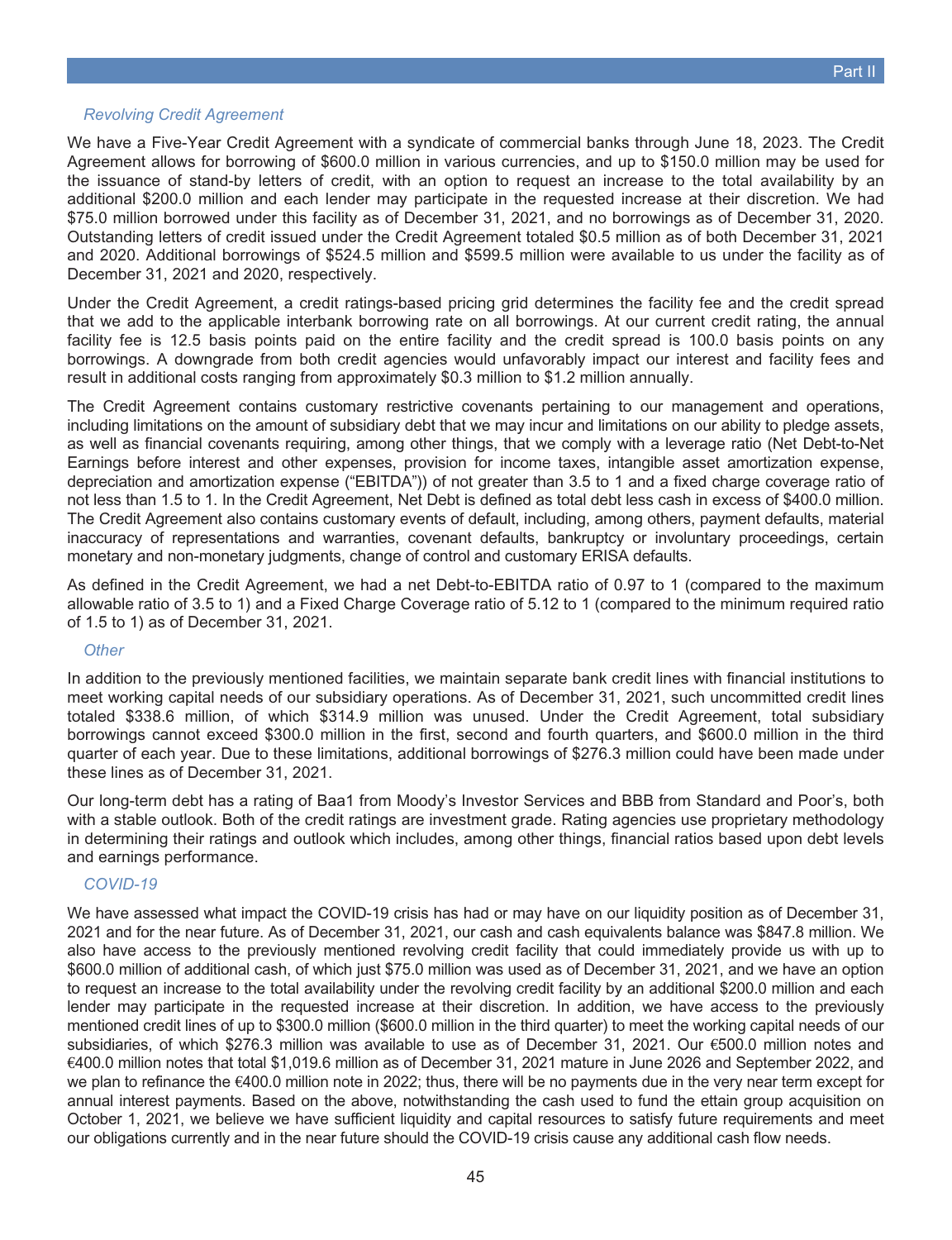### *Application of Critical Accounting Policies*

The preparation of our financial statements in conformity with accounting principles generally accepted in the United States requires us to make estimates and assumptions that affect the reported amounts. A discussion of the more significant estimates follows. Management has discussed the development, selection and disclosure of these estimates and assumptions with the Audit Committee of our Board of Directors.

### *Business Combinations*

Assets acquired and liabilities assumed as part of a business acquisition are generally recorded at their fair value at the date of acquisition. The excess of purchase price over the fair value of assets acquired and liabilities assumed is recorded as goodwill. Determining fair value of identifiable assets, particularly intangibles, requires management to make estimates, which are based on all available information and in some cases assumptions with respect to the timing and amount of future revenues and expenses associated with an asset. On October 1, 2021, we acquired ettain group (see Note 4 to the Consolidated Financial Statements for further information). As part of the accounting for the acquisition, we identified and recorded a customer relationship intangible asset of \$360.0 million which will be amortized over a 15 year useful life. We utilized the discounted cash flow method to estimate the fair value of the customer relationship asset, which required management to make significant assumptions in the model, but was calculated based on the historical customer sales of the acquired company. A change in the customer attrition rate of 250 basis points would result in a decrease of \$66.0 million or an increase of \$87.0 million in intangible assets, respectively, but would not result in a material change to future amortization expense

### *Defined Benefit Pension Plans*

We sponsor several qualified and nonqualified pension plans covering permanent employees. The most significant plans are located in Switzerland, the United Kingdom, the Netherlands, Germany and France. Annual expense relating to these plans was \$22.2 million, \$34.1 million and \$17.2 million in 2021, 2020 and 2019, respectively. The decrease in 2021 pension expense is primarily due to the settlement of a U.S. pension plan in the first quarter of 2020. Pension expense is estimated to be approximately \$17.0 million in 2022.

The calculations of annual pension expense and the pension liability required at year-end include various actuarial assumptions such as discount rates, expected rate of return on plan assets, compensation increases and employee turnover rates. We review the actuarial assumptions on an annual basis and make modifications to the assumptions as necessary. We review market data and historical rates, on a country-by-country basis, to check for reasonableness in setting both the discount rate and the expected return on plan assets. We determine the discount rate based on an index of high-quality corporate bond yields and matched-funding yield curve analysis as of the end of each fiscal year. The expected return on plan assets is determined based on the expected returns of the various investment asset classes held in the plans. We estimate compensation increases and employee turnover rates for each plan based on the historical rates and the expected future rates for each respective country. Changes to any of these assumptions will impact annual expense recorded related to the plans.

In determining the estimated 2022 pension expense for non-United States plans, we used a weighted-average discount rate of 1.0% compared to 0.6% for 2021, reflecting the current interest rate environment. We have selected a weighted-average expected return on plan assets of 1.7% for the non-United States plans in determining the 2022 estimated pension expense compared to 1.5% used for the calculation of the 2021 pension expense. Absent any other changes, a 25 basis point increase and decrease in the weighted-average discount rate would decrease or increase our 2022 consolidated pension expense by \$0.6 million. Absent any other changes, a 25 basis point increase or decrease in the weighted-average expected return on plan assets would decrease or increase our 2022 consolidated pension expense by \$1.8 million. Changes to these assumptions have historically not been significant in any jurisdiction for any reporting period, and no significant adjustments to the amounts recorded have been required in the past or are expected in the future. (See Note 9 to the Consolidated Financial Statements found in Item 8. "Financial Statements and Supplementary Data" for further information.)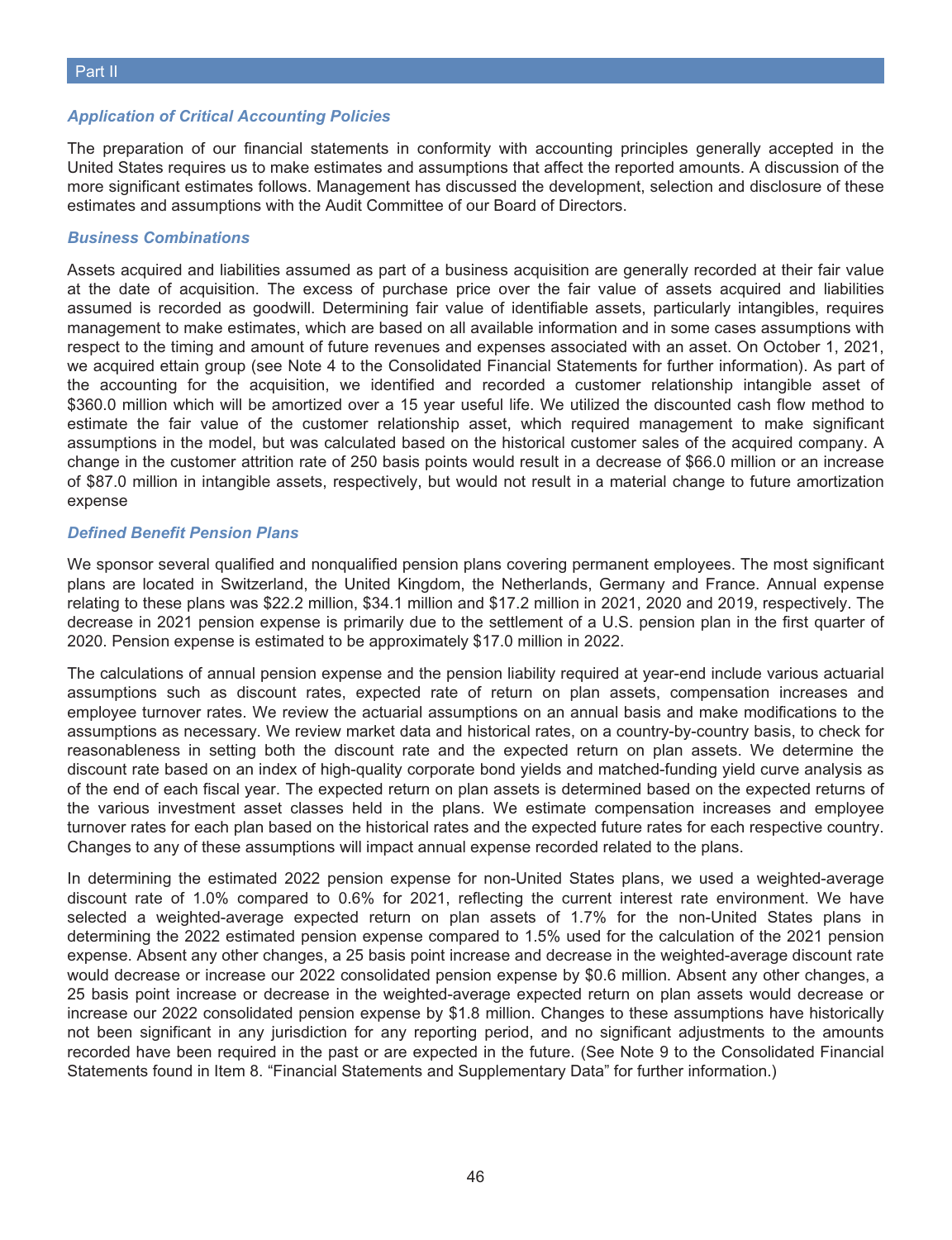### *Income Taxes*

The accounting guidance related to uncertain tax positions requires an evaluation process for all tax positions taken that involves a review of probability for sustaining a tax position. If the probability for sustaining a tax position is more likely than not, which is a 50% threshold, then the tax position is warranted and the largest amount, based on cumulative probability, that is greater than 50% likely of being realized upon settlement is recognized. An uncertain tax position, one which does not exceed the 50% threshold, will not be recognized in the financial statements.

We provide for income taxes on a quarterly basis based on an estimated annual tax rate. In determining this rate, we make estimates about taxable income for each of our largest locations worldwide, as well as the tax rate that will be in effect for each location. To the extent these estimates change during the year, or actual results differ from these estimates, our estimated annual tax rate may change between quarterly periods and may differ from the actual effective tax rate for the year.

### *Goodwill Impairment*

We perform an annual impairment test of goodwill at our reporting unit level during the third quarter, or more frequently if events or circumstances change that would more likely than not reduce the fair value of our reporting units below their carrying value.

We evaluate the recoverability of goodwill utilizing an income approach that estimates the fair value of the future discounted cash flows to which the goodwill relates. This approach reflects management's internal outlook of the reporting units, which is believed to be the best determination of value due to management's insight and experience with the reporting units. Significant assumptions used in our goodwill impairment tests include: expected future revenue growth rates, operating unit profit margins, working capital levels, discount rates, and a terminal value multiple.

We performed our annual impairment test of our goodwill during the third quarter of 2021 and determined that there was no impairment.

The table below provides our reporting units' estimated fair values and carrying values, determined as part of our annual goodwill impairment test performed in the third quarter, representing approximately 80% of our consolidated goodwill balance as of September 30, 2021.

| (in millions)                | <b>France</b> | <b>United States</b> | <b>United</b><br>Kingdom | Canada  | Sweden  | <b>Netherlands</b> |
|------------------------------|---------------|----------------------|--------------------------|---------|---------|--------------------|
| <b>Estimated fair values</b> | \$3,130.8     | \$1.480.2            | \$412.0                  | \$203.5 | \$150.1 | \$130.5            |
| Carrying values              | 1.358.2       | 912.4                | 335.4                    | 103.9   | 85.4    | 123.7              |

As of July 1, 2021, the fair value of each reporting unit was at least 20% in excess of the respective reporting unit's carrying value with the exception of the Netherlands reporting unit, which is part of the Northern Europe segment. The Netherlands reporting unit had a fair value that exceeded its carrying value by approximately 5.5%. Key assumptions included in the Netherlands discounted cash flow valuation performed during the third quarter of 2021 were a discount rate of 10.4%, revenue growth for the next three years ranging from 3.0%-5.0%, a terminal value revenue growth rate of 2.0%, and a terminal value OUP margin of 3.5%. If the Netherlands reporting cannot meet its operating targets and/or recover from the deteriorated macroeconomic, industry, and market conditions, it may not achieve the growth and margin assumptions noted above and some or all of the recorded goodwill for the Netherlands reporting unit, which was \$112.2 million as of December 31, 2021, could be subject to impairment.

While our other reporting units' fair values exceeded 20% or more of their respective carrying values, given the uncertainty of the financial impacts from the COVID-19 pandemic, there could be significant further decreases in the operating results of our reporting units for a sustained period, which may result in a recognition of goodwill impairment that could be material to the Consolidated Financial Statements.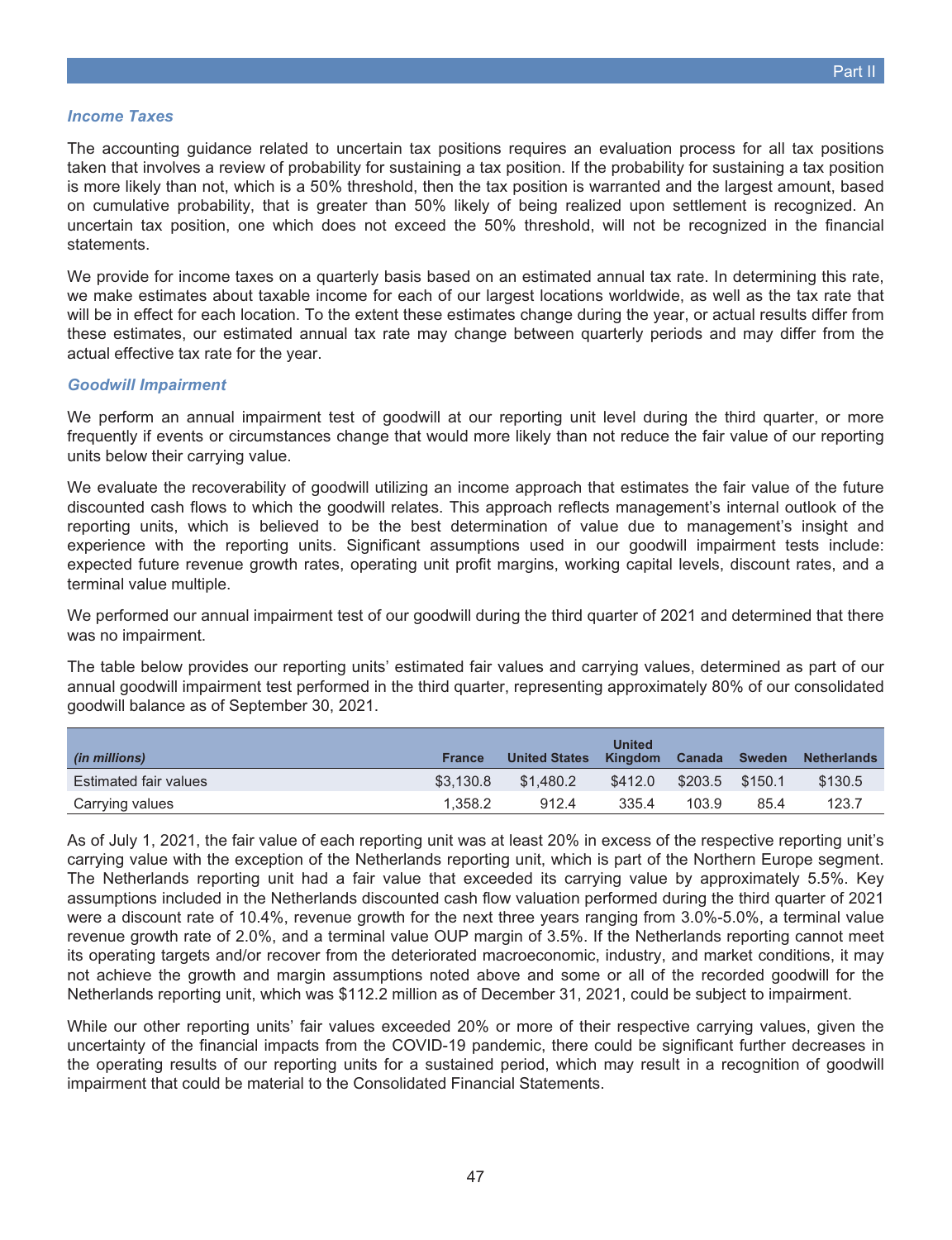### **Item 7A. Quantitative and Qualitative Disclosures about Market Risk**

### *Significant Matters Affecting Results of Operations*

### *Market Risks*

We are exposed to the impact of foreign currency exchange rate fluctuations and interest rate changes.

### *Exchange Rates*

Our exposure to foreign currency exchange rates relates primarily to our foreign subsidiaries and our Eurodenominated borrowings. For our foreign subsidiaries, exchange rates impact the United States dollar value of our reported earnings, our investments in the subsidiaries and the intercompany transactions with the subsidiaries.

Approximately 87% of our revenues and profits are generated outside of the United States, with 47% generated from our European operations with a Euro-functional currency. As a result, fluctuations in the value of foreign currencies against the United States dollar, particularly the Euro, may have a significant impact on our reported results. Revenues and expenses denominated in foreign currencies are translated into United States dollars at the average exchange rates each month. Consequently, as the value of the United States dollar changes relative to the currencies of our major markets, our reported results vary.

The United States dollar weakened in 2021 on average, whereas it strengthened in the first half of 2020 and weakened in the second half of 2020 against many of the currencies of our major markets. Revenues from services in constant currency were 3.0% and 0.2% lower than reported revenues in 2021 and 2020, respectively. A change in the strength of the United States dollar by an additional 10% would have impacted our revenues from services by approximately 8.7% from the amounts reported in both 2021 and 2020.

Fluctuations in currency exchange rates also impact the United States dollar amount of our shareholders' equity. The assets and liabilities of our non-United States subsidiaries are translated into United States dollars at the exchange rates in effect at year-end. The resulting translation adjustments are recorded in shareholders' equity as a component of accumulated other comprehensive loss. The United States dollar strengthened relative to many foreign currencies as of December 31, 2021 compared to December 31, 2020, particularly in Euro- and GBP-functional currencies. Consequently, shareholders' equity decreased by \$46.9 million as a result of the foreign currency translation as of December 31, 2021. If the United States dollar had strengthened an additional 10% as of December 31, 2021, resulting translation adjustments recorded in shareholders' equity would have decreased by approximately \$80.0 million from the amounts reported.

As of December 31, 2020, the United States dollar weakened relative to many foreign currencies compared to December 31, 2019, particularly in Euro- and GBP-functional currencies. Consequently, shareholders' equity increased by \$82.3 million as a result of the foreign currency translation as of December 31, 2020. If the United States dollar had weakened an additional 10% as of December 31, 2020, resulting translation adjustments recorded in shareholders' equity would have increased by approximately \$124.0 million from the amounts reported.

Although currency fluctuations impact our reported results and shareholders' equity, such fluctuations generally do not affect our cash flow or result in actual economic gains or losses. Substantially all of our subsidiaries derive revenues and incur expenses within a single country and, consequently, do not generally incur currency risks in connection with the conduct of their normal business operations. We generally have few cross-border transfers of funds, except for transfers to the United States for payment of license fees and interest expense on intercompany loans, working capital loans made between the United States and our foreign subsidiaries, dividends from our foreign subsidiaries, and payments between certain countries and territories for services provided. To reduce the currency risk related to these transactions, we may borrow funds in the relevant foreign currency under our revolving credit agreement or we may enter into a forward contract to hedge the transfer.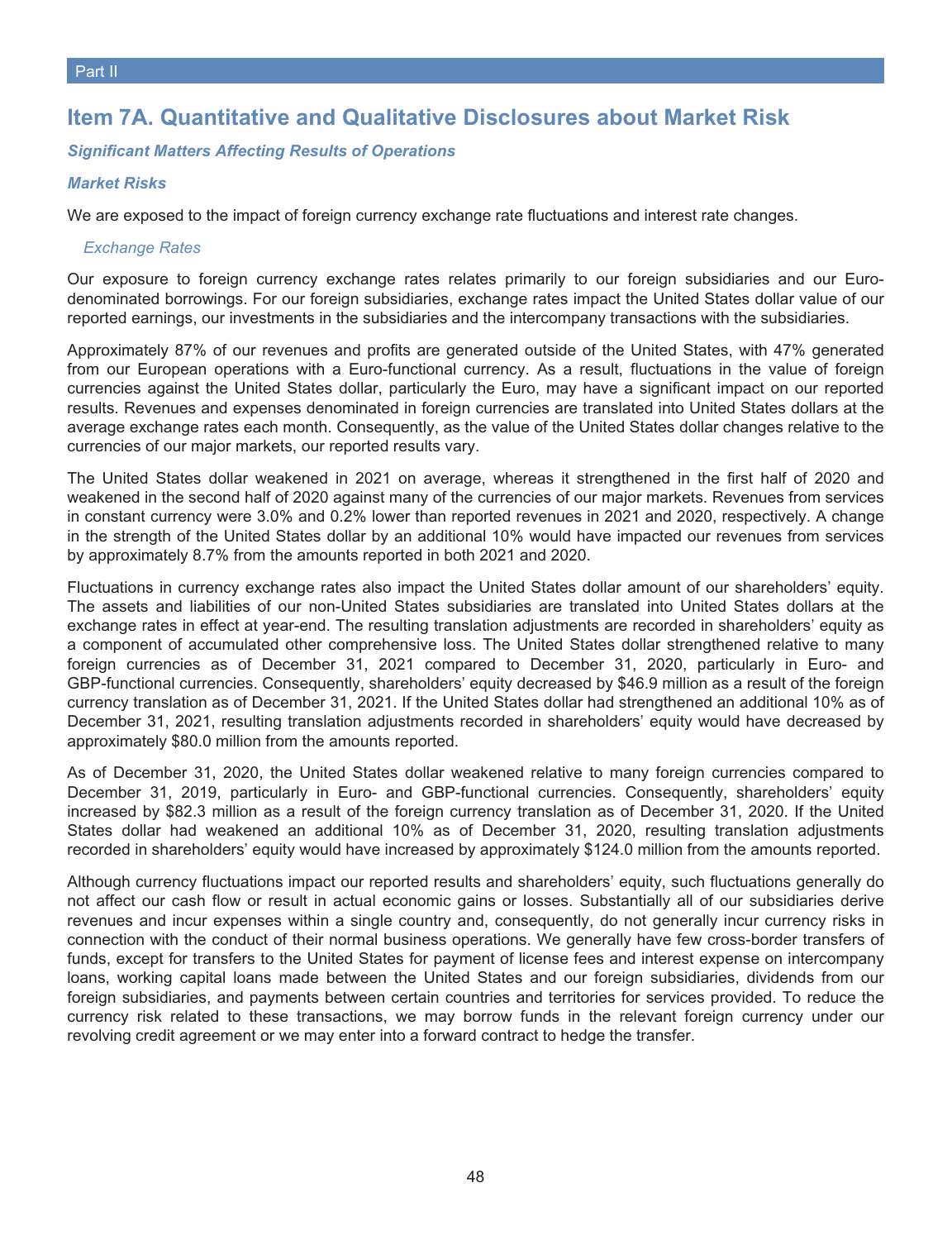Part II

As of December 31, 2021, we had outstanding \$1,019.6 million in principal amount of Euro-denominated notes (€900.0 million). These notes have been designated as a hedge of our net investment in subsidiaries with a Eurofunctional currency as of December 31, 2021. Since our net investment in these subsidiaries exceeds the respective amount of the designated borrowings, both net of tax, the related translation gains or losses are included as a component of accumulated other comprehensive loss. Shareholders' equity increased by \$59.0 million, net of tax, due to changes in accumulated other comprehensive loss during 2021, due to the currency impact on these designated borrowings.

The hypothetical impact of the stated change in rates on 2021 total other comprehensive income (loss) for the Euro Notes and forward contracts is as follows:

| 2021 (in millions)<br><b>Market Sensitive Instrument</b> | <b>10% Depreciation in</b><br><b>Exchange Rates</b> | 10% Appreciation in<br><b>Exchange Rates</b> |
|----------------------------------------------------------|-----------------------------------------------------|----------------------------------------------|
| <b>Euro Notes:</b>                                       |                                                     |                                              |
| €500.0, 1.81% Notes due June 2026                        | \$56.8                                              | \$(56.8)                                     |
| €400.0, 1.91% Notes due September 2022                   | 45.5                                                | (45.5)                                       |
| <b>Forward contracts:</b>                                |                                                     |                                              |
| £(5.7) to $$(7.8)$                                       | \$0.8                                               | \$ (0.8)                                     |
| €(147.3) to \$(174.2)                                    | 16.9                                                | (16.9)                                       |
| ¥228.0 to \$2.0                                          | (0.2)                                               | 0.2                                          |

### *Interest Rates*

Our exposure to market risk for changes in interest rates relates primarily to our variable rate long-term debt obligations. We have historically managed interest rates through the use of a combination of fixed- and variablerate borrowings. As of December 31, 2021, we had the following fixed- and variable-rate borrowings:

| (in millions)            | <b>Amount</b> | <b>Weighted-</b><br>Average<br>Interest Rate(1) |
|--------------------------|---------------|-------------------------------------------------|
| Variable-rate borrowings | S.<br>16.8    | 7.6%                                            |
| Fixed-rate borrowings    | 1.101.5       | 1.8%                                            |
| Total debt               | \$1,118.3     |                                                 |

(1) The rates are impacted by currency exchange rate movements.

### *Impact of Economic Conditions*

One of the principal attractions of using workforce solutions and service providers is to maintain a flexible supply of labor to meet changing economic conditions. Therefore, the industry has been and remains sensitive to economic cycles. To help minimize the effects of these economic cycles, we offer clients a continuum of services to meet their needs throughout the business cycle. We believe that the breadth of our operations and the diversity of our service mix cushion us against the impact of an adverse economic cycle in any single country or industry. However, adverse economic conditions in any of our largest markets, or in several markets simultaneously, would have a material impact on our consolidated financial results.

### *Recently Issued Accounting Standards*

See Note 1 to the Consolidated Financial Statements found in Item 8. "Financial Statements and Supplementary Data."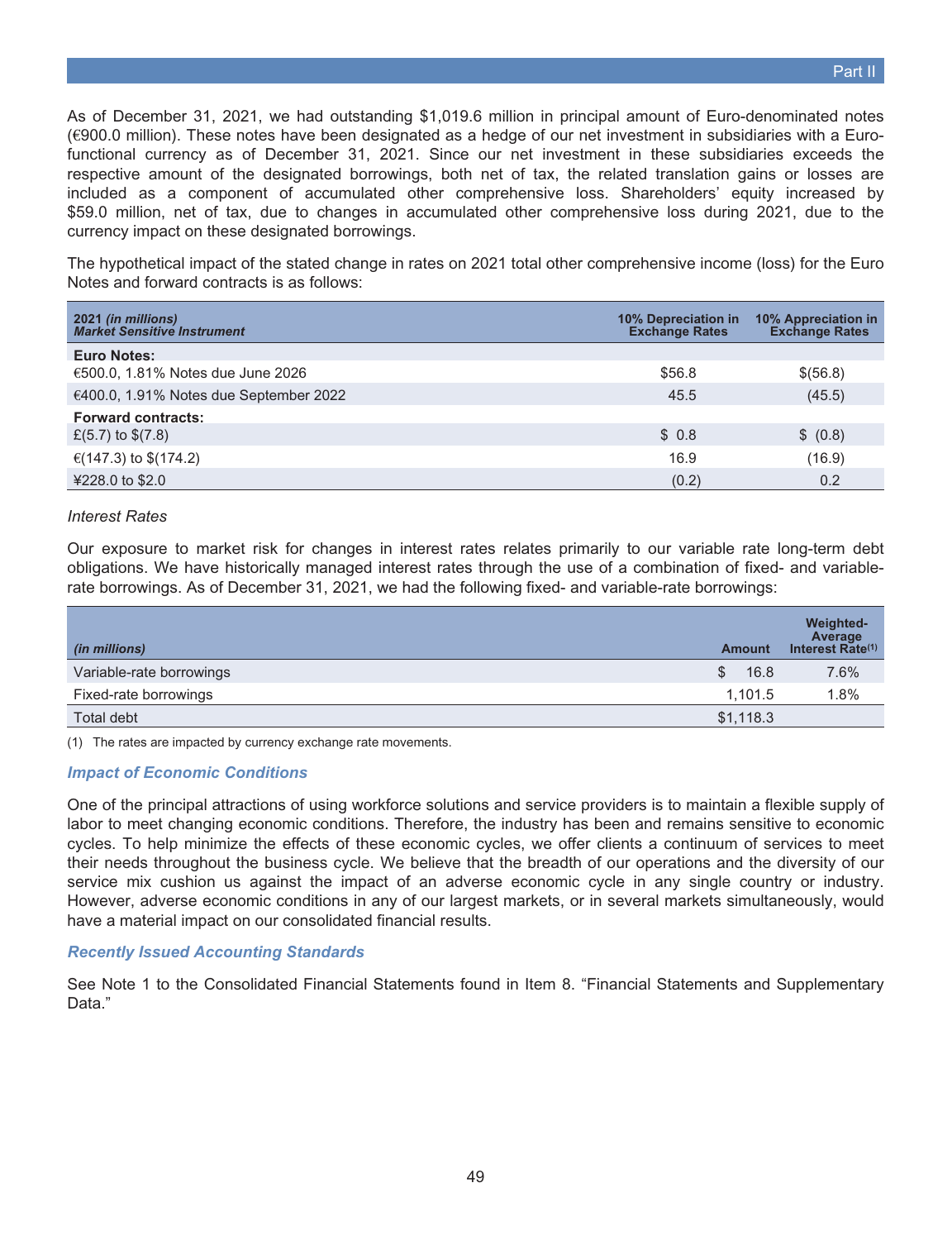# **Item 8. Financial Statements and Supplementary Data**

|                                                                                                                                                                                               | Page<br>Number |
|-----------------------------------------------------------------------------------------------------------------------------------------------------------------------------------------------|----------------|
| Index to Consolidated Financial Statements:                                                                                                                                                   |                |
| Report of Independent Registered Public Accounting Firm                                                                                                                                       | 51             |
| Consolidated Statements of Operations for the years ended December 31, 2021, 2020 and 2019                                                                                                    | 55             |
| Consolidated Statements of Comprehensive Income for the years ended December 31, 2021, 2020<br>and 2019                                                                                       | 55             |
| Consolidated Balance Sheets as of December 31, 2021 and 2020                                                                                                                                  | 56             |
| Consolidated Statements of Cash Flows for the years ended December 31, 2021, 2020 and 2019<br>Consolidated Statements of Shareholders' Equity for the years ended December 31, 2021, 2020 and | 57             |
| 2019                                                                                                                                                                                          | 58             |
| Notes to Consolidated Financial Statements                                                                                                                                                    | 59             |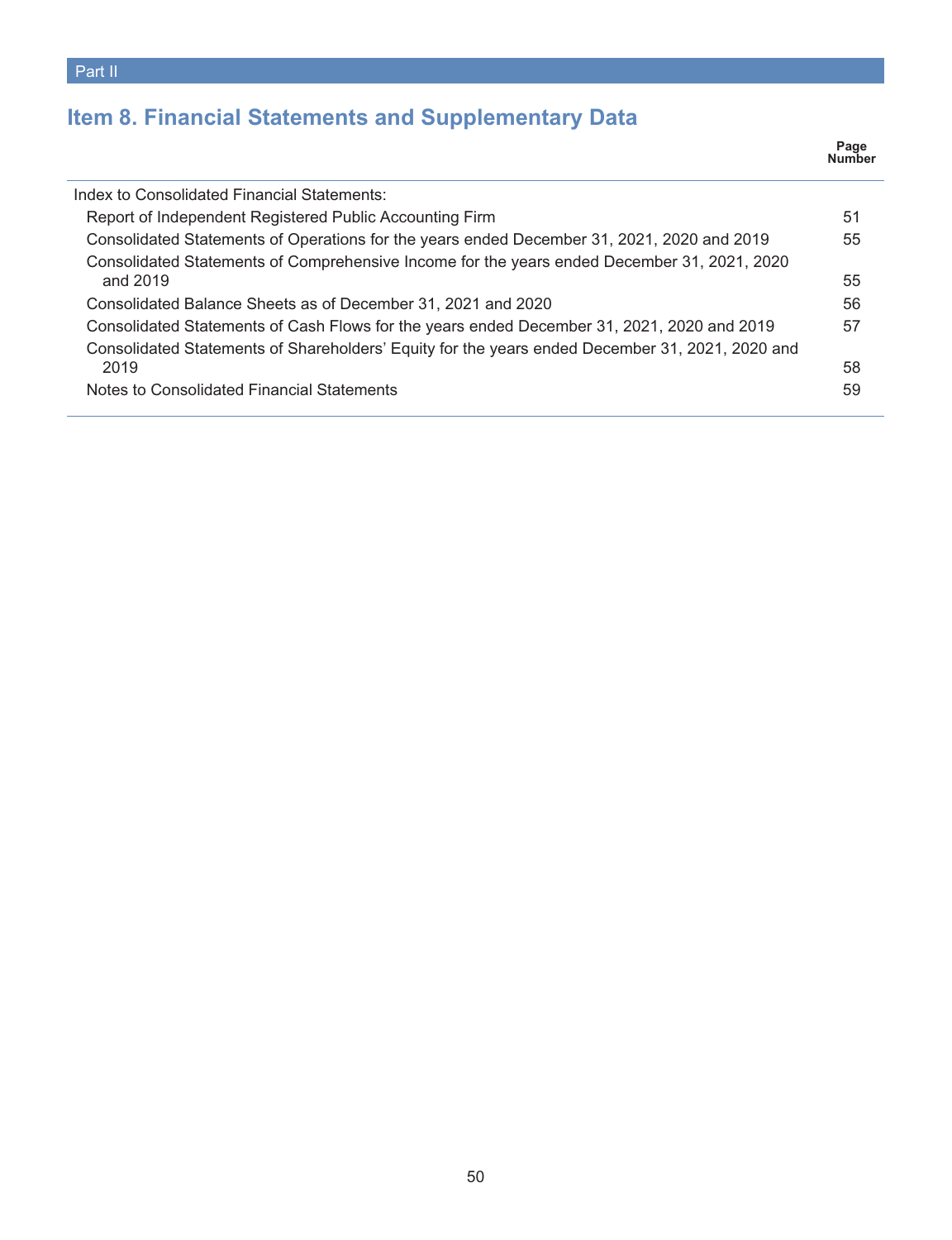<span id="page-50-0"></span>To the shareholders and the Board of Directors of ManpowerGroup Inc.

### *Opinion on Internal Control over Financial Reporting*

We have audited the internal control over financial reporting of ManpowerGroup Inc. and subsidiaries (the "Company") as of December 31, 2021, based on criteria established in I*nternal Control — Integrated Framework (2013)* issued by the Committee of Sponsoring Organizations of the Treadway Commission (COSO). In our opinion, the Company maintained, in all material respects, effective internal control over financial reporting as of December 31, 2021, based on criteria established in Internal Control — Integrated Framework (2013) issued by COSO.

As described in Management's Report on Internal Control over Financial Reporting, management excluded from its assessment the internal control over financial reporting at ettain group, which was acquired on October 1, 2021, and whose financial statements constitute 10% of total assets and 1% of revenues of the financial statements amounts as of and for the year ended December 31, 2021. Accordingly, our audit did not include the internal control over financial reporting at ettain group.

We have also audited, in accordance with the standards of the Public Company Accounting Oversight Board (United States) (PCAOB), the consolidated financial statements as of and for the year ended December 31, 2021, of the Company and our report dated February 18, 2022, expressed an unqualified opinion on those financial statements.

### *Basis for Opinion*

The Company's management is responsible for maintaining effective internal control over financial reporting and for its assessment of the effectiveness of internal control over financial reporting, included in the accompanying Management Report on Internal Control over Financial Reporting. Our responsibility is to express an opinion on the Company's internal control over financial reporting based on our audit. We are a public accounting firm registered with the PCAOB and are required to be independent with respect to the Company in accordance with the U.S. federal securities laws and the applicable rules and regulations of the Securities and Exchange Commission and the PCAOB.

We conducted our audit in accordance with the standards of the PCAOB. Those standards require that we plan and perform the audit to obtain reasonable assurance about whether effective internal control over financial reporting was maintained in all material respects. Our audit included obtaining an understanding of internal control over financial reporting, assessing the risk that a material weakness exists, testing and evaluating the design and operating effectiveness of internal control based on the assessed risk, and performing such other procedures as we considered necessary in the circumstances. We believe that our audit provides a reasonable basis for our opinion.

### *Definition and Limitations of Internal Control over Financial Reporting*

A company's internal control over financial reporting is a process designed to provide reasonable assurance regarding the reliability of financial reporting and the preparation of financial statements for external purposes in accordance with generally accepted accounting principles. A company's internal control over financial reporting includes those policies and procedures that (1) pertain to the maintenance of records that, in reasonable detail, accurately and fairly reflect the transactions and dispositions of the assets of the company; (2) provide reasonable assurance that transactions are recorded as necessary to permit preparation of financial statements in accordance with generally accepted accounting principles, and that receipts and expenditures of the company are being made only in accordance with authorizations of management and directors of the company; and (3) provide reasonable assurance regarding prevention or timely detection of unauthorized acquisition, use, or disposition of the company's assets that could have a material effect on the financial statements.

Because of its inherent limitations, internal control over financial reporting may not prevent or detect misstatements. Also, projections of any evaluation of effectiveness to future periods are subject to the risk that controls may become inadequate because of changes in conditions, or that the degree of compliance with the policies or procedures may deteriorate.

/s/ Deloitte & Touche LLP

Milwaukee, Wisconsin February 18, 2022

Part II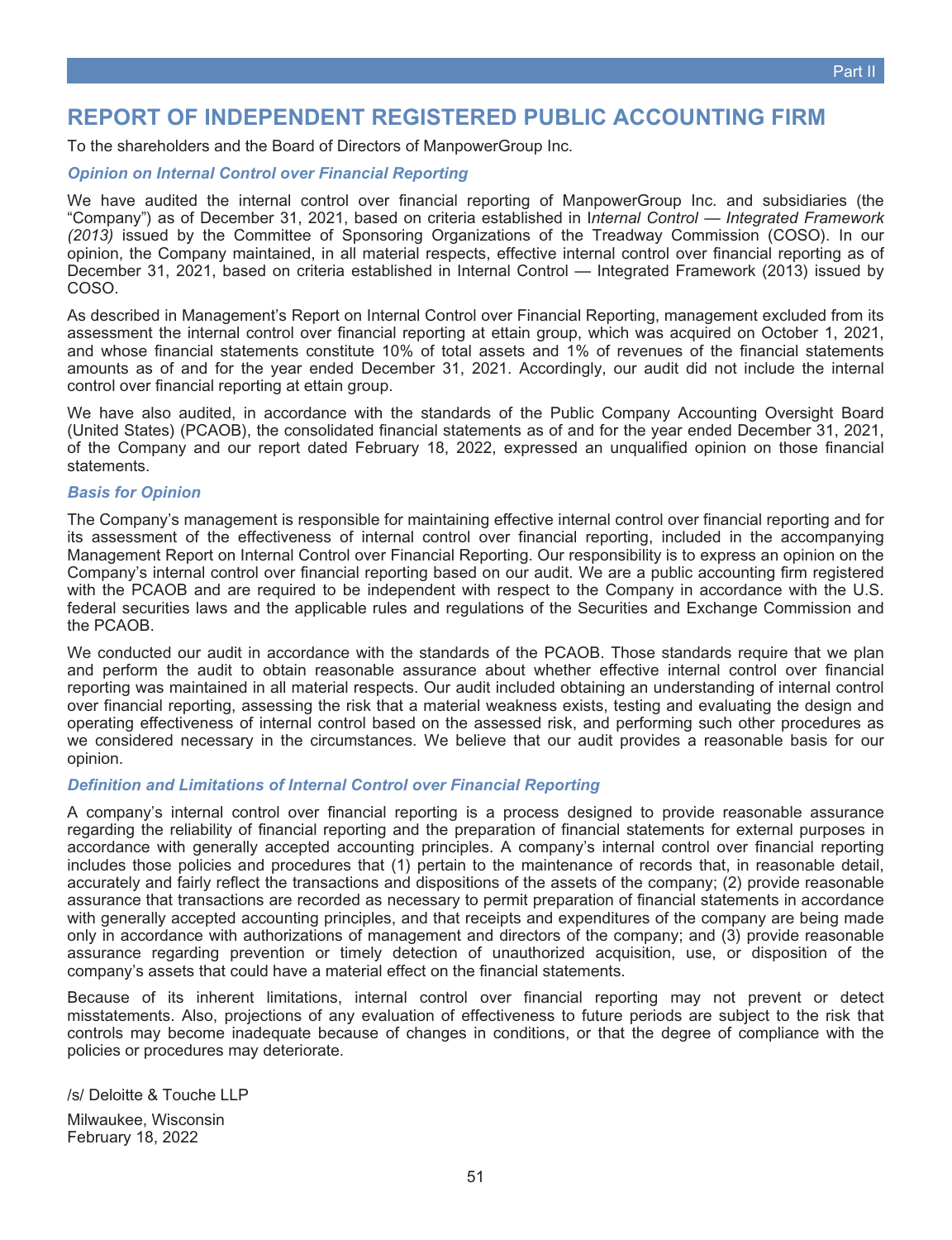### **REPORT OF INDEPENDENT REGISTERED PUBLIC ACCOUNTING FIRM**

To the shareholders and the Board of Directors of ManpowerGroup Inc.

### *Opinion on the Financial Statements*

We have audited the accompanying consolidated balance sheets of ManpowerGroup Inc. and subsidiaries (the "Company") as of December 31, 2021 and December 31, 2020, the related consolidated statements of operations, comprehensive income, shareholders' equity, and cash flows for each of the three years in the period ended December 31, 2021, and the related notes and the schedule listed in the Index at Item 15(a)(2) (collectively referred to as the "financial statements"). In our opinion, the financial statements present fairly, in all material respects, the financial position of the Company as of December 31, 2021 and December 31, 2020, and the results of its operations and its cash flows for each of the three years in the period ended December 31, 2021, in conformity with accounting principles generally accepted in the United States of America.

We have also audited, in accordance with the standards of the Public Company Accounting Oversight Board (United States) (PCAOB), the Company's internal control over financial reporting as of December 31, 2021, based on criteria established in Internal Control — Integrated Framework (2013) issued by the Committee of Sponsoring Organizations of the Treadway Commission and our report dated February 18, 2022, expressed an unqualified opinion on the Company's internal control over financial reporting.

### *Basis for Opinion*

These financial statements are the responsibility of the Company's management. Our responsibility is to express an opinion on the Company's financial statements based on our audits. We are a public accounting firm registered with the PCAOB and are required to be independent with respect to the Company in accordance with the U.S. federal securities laws and the applicable rules and regulations of the Securities and Exchange Commission and the PCAOB.

We conducted our audits in accordance with the standards of the PCAOB. Those standards require that we plan and perform the audit to obtain reasonable assurance about whether the financial statements are free of material misstatement, whether due to error or fraud. Our audits included performing procedures to assess the risks of material misstatement of the financial statements, whether due to error or fraud, and performing procedures that respond to those risks. Such procedures included examining, on a test basis, evidence regarding the amounts and disclosures in the financial statements. Our audits also included evaluating the accounting principles used and significant estimates made by management, as well as evaluating the overall presentation of the financial statements. We believe that our audits provide a reasonable basis for our opinion.

### *Critical Audit Matter*

The critical audit matters communicated below are matters arising from the current-period audit of the financial statements that were communicated or required to be communicated to the audit committee and that (1) relate to accounts or disclosures that are material to the financial statements and (2) involved our especially challenging, subjective, or complex judgments. The communication of critical audit matters does not alter in any way our opinion on the financial statements, taken as a whole, and we are not, by communicating the critical audit matter below, providing separate opinions on the critical audit matters or on the accounts or disclosures to which they relate.

### *Goodwill - United Kingdom and Netherlands Reporting Units – Refer to Notes 1 and 7 to the financial statements*

### *Critical Audit Matter Description*

The Company's evaluation of goodwill for impairment involves the comparison of the estimated fair value of each reporting unit to its carrying value. The annual impairment test of goodwill at a reporting unit level is performed annually during the third quarter, or more frequently if events or circumstances indicate the fair value of a reporting unit may be below its respective carrying value. The Company used the discounted cash flow model to estimate fair value, which requires management to make significant estimates and assumptions related to discount rates and forecasts of future revenues and operating unit profit margins. Changes in these assumptions could have a significant impact on either the fair value, the amount of any goodwill impairment charge, or both.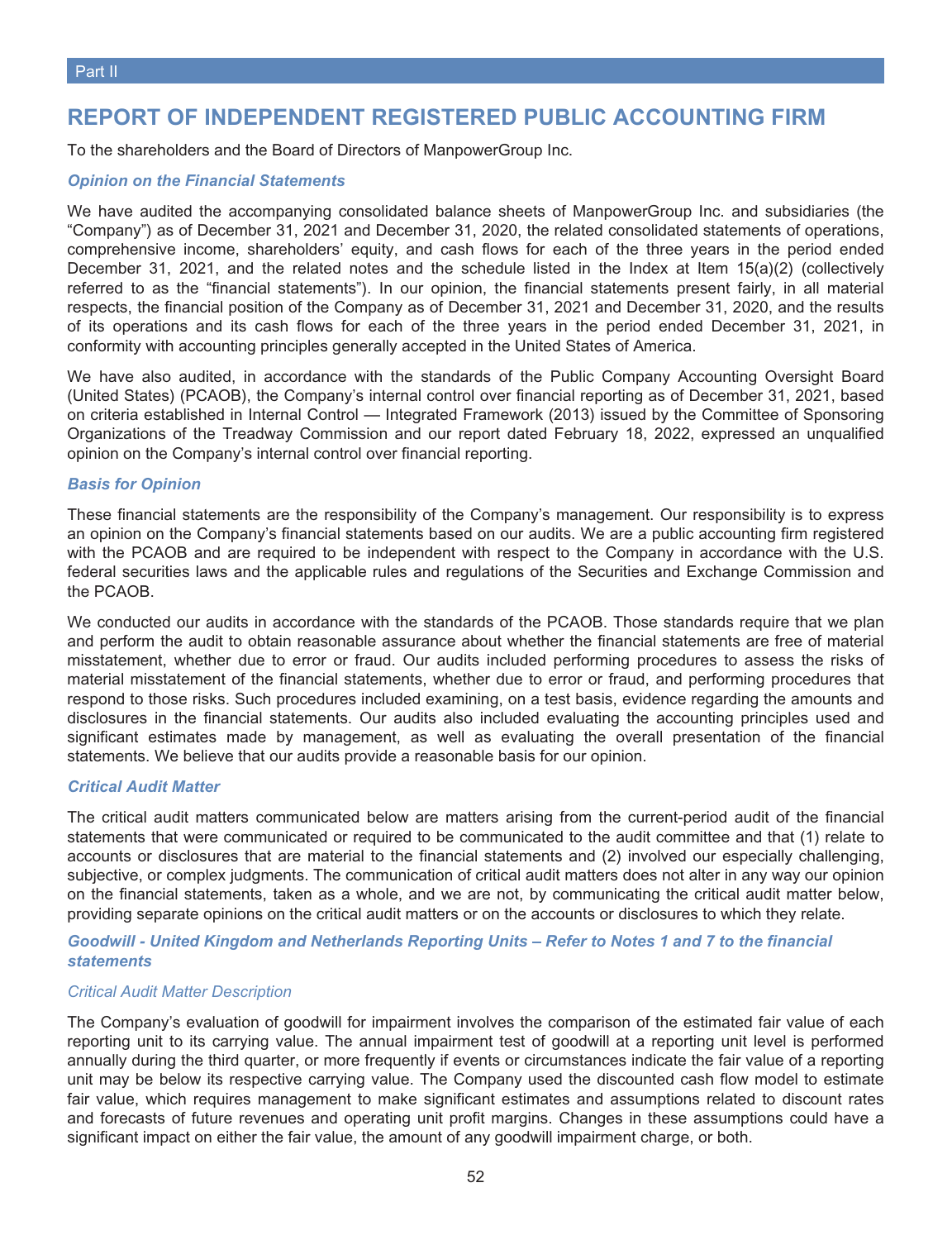Given that forecasted revenues and operating unit profit margins for the Netherlands and United Kingdom reporting units are highly sensitive to changes in demand and efficiency of operations, and considering the low excess fair value of these reporting units, auditing these estimates and assumptions including the selected discount rates involved especially subjective judgment. As a result, we identified the Company's evaluation of goodwill impairment for the Netherlands and United Kingdom reporting units as a critical audit matter due to the high degree of auditor judgment and the increased extent of effort that was required when performing audit procedures to evaluate the reasonableness of management's significant estimates and assumptions, including the need to involve our fair value specialists.

### *How the Critical Audit Matter Was Addressed in the Audit*

Our audit procedures related to forecasts of future revenues and operating unit profit margins, and the selection of discount rates for the Netherlands and United Kingdom reporting units included the following, among others:

- We tested the effectiveness of controls over goodwill, including controls over the forecasts related to revenue and operating unit profit margin and selection of discount rates.
- We evaluated management's ability to accurately forecast revenue and operating unit margins by performing a retrospective comparison of prior forecasts to actual results.
- We evaluated the reasonableness of management's current revenue and operating unit margin forecasts by comparing the forecasts to (1) historical results (2) internal communications to management and the Board of Directors, and (3) forecasted information included in Company press releases, analyst and industry reports of the Company and companies in its peer group.
- With the assistance of our fair value specialists, we evaluated the reasonableness of management's fair value estimate by:
	- Developing an independent range of fair values based on market multiples of similar companies and comparing this to the company's estimated fair values.
	- Testing the source information underlying the determination of the discount rate and the mathematical accuracy of the calculation.
	- Developing a range of independent estimates of discount rates and comparing those to the discount rates selected by management.

### *Acquisitions - ettain Group (Valuation of Customer Relationship Intangible Asset) – Refer to Note 4 to the financial statements*

### *Critical Audit Matter Description*

In October 2021, the Company completed the acquisition of ettain group. The Company accounted for the acquisition under the acquisition method of accounting for business combinations. Accordingly, the purchase price was allocated to the assets acquired and liabilities assumed based on their respective fair values, including identified intangible assets of \$360 million, all of which related to a customer relationship asset. The Company used the discounted cash flow method to estimate the fair value of the customer relationship asset, which required management to make significant estimates and assumptions in developing forecasted cash flows attributable to the existing customers, the customer attrition rate, and discount rate.

We identified the fair value of the customer relationship intangible asset on the acquisition date as a critical audit matter due to the high degree of auditor judgment required to evaluate the significant estimates made in determining fair value, including the need to involve our fair value specialists, when performing audit procedures to evaluate the reasonableness of management's key assumptions and estimates related to the customer attrition rate and discount rate.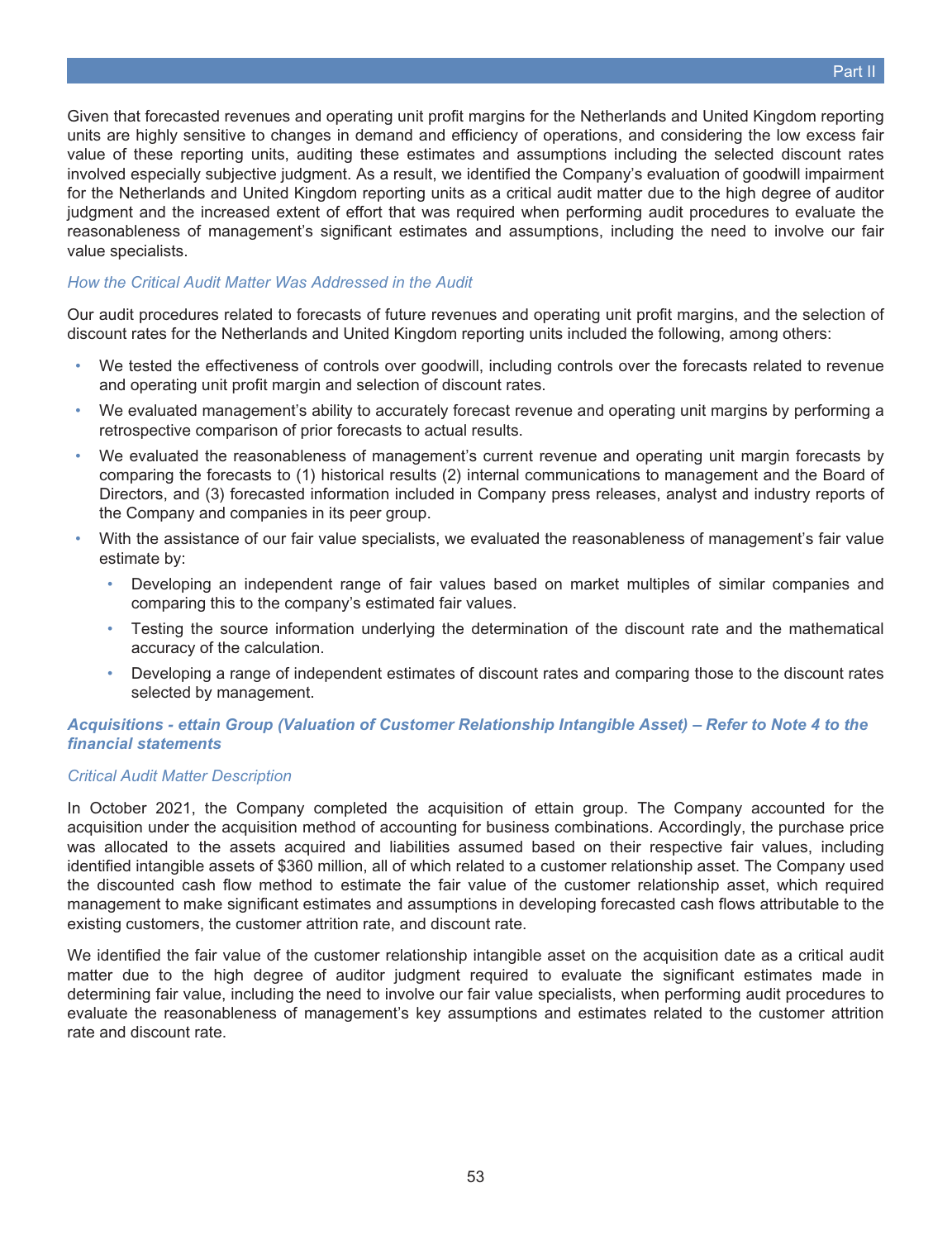### *How the Critical Audit Matter was Addressed in the Audit*

Our audit procedures related to the fair value of the customer relationship intangible asset for ettain group included the following, among others:

- We tested the effectiveness of controls over the valuation of the customer relationship intangible asset, including management's controls over the key judgements in developing forecasts of future cash flows attributable to existing customers, the customer attrition rate, and discount rate.
- We assessed the reasonableness of management's forecasts of future cash flows attributable to existing customers by comparing the projections to (1) historical results, (2) industry data, and (3) certain peer companies.
- With the assistance of our fair value specialists, we:
	- Evaluated the reasonableness of the selected valuation methodology for the customer relationship.
	- Evaluated the reasonableness of the customer attrition rate by testing the mathematical accuracy of the calculation of the rate used, as well as the mathematical accuracy of its application in the valuation of the customer relationship intangible; and testing the completeness and accuracy of the underlying data supporting the attrition rate assumption.
	- Evaluated the reasonableness of the discount rate, which included testing the source information underlying the determination of the discount rate, testing the mathematical accuracy of the calculations, and developing a range of independent estimates and comparing those to the discount rate selected by management.

/s/ Deloitte & Touche LLP

Milwaukee, Wisconsin February 18, 2022

We have served as the Company's auditor since 2005.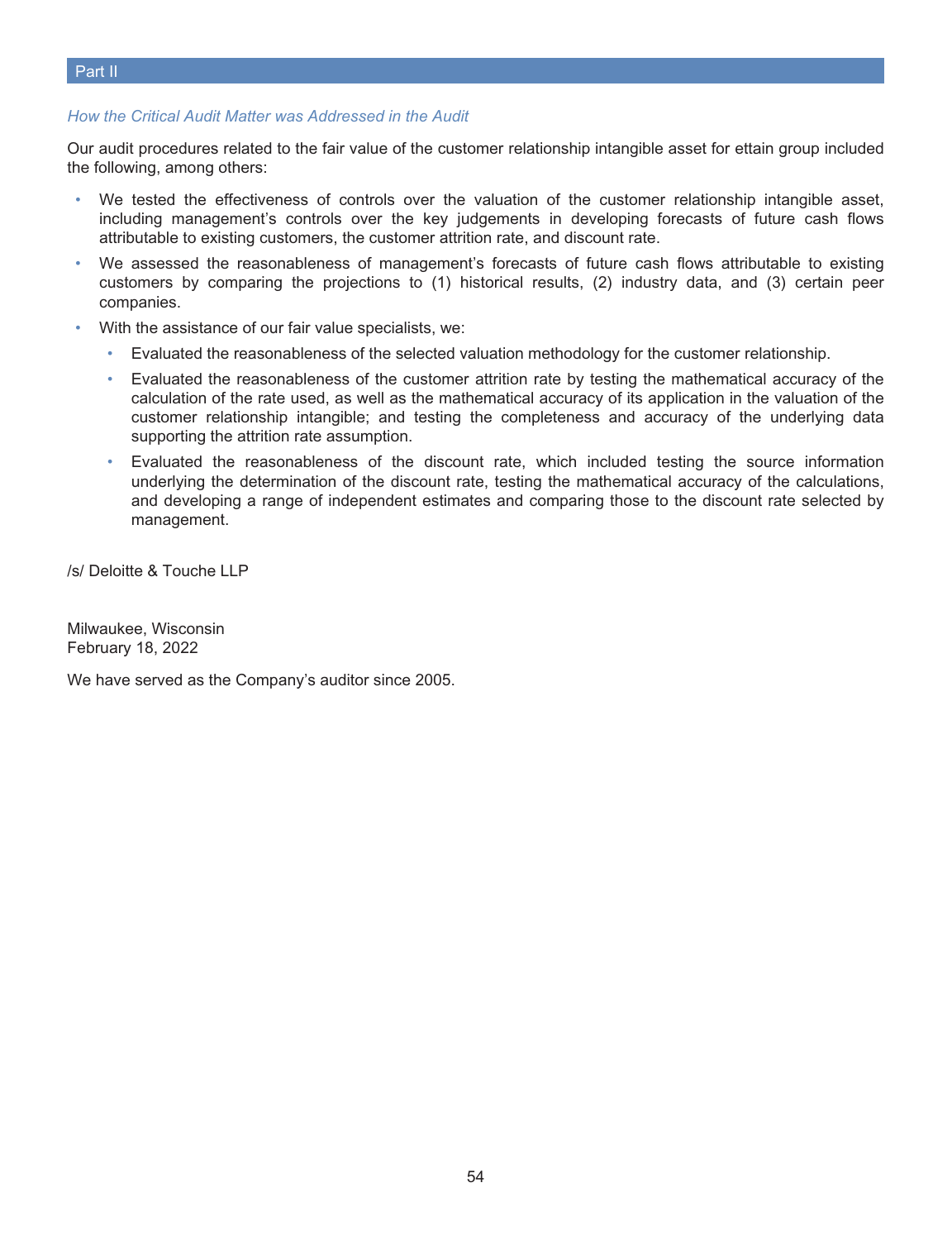# <span id="page-54-0"></span>**CONSOLIDATED STATEMENTS OF OPERATIONS**

*in millions, except per share data*

| <b>Year Ended December 31</b>                                              | 2021        | 2020       | 2019        |
|----------------------------------------------------------------------------|-------------|------------|-------------|
| Revenues from services                                                     | \$20,724.4  | \$18,001.0 | \$20,863.5  |
| Cost of services                                                           | 17,316.9    | 15,176.3   | 17,488.4    |
| Gross profit                                                               | 3,407.5     | 2,824.7    | 3,375.1     |
| Selling and administrative expenses, excluding goodwill impairment charges | 2,822.1     | 2,570.3    | 2,666.2     |
| Goodwill impairment charges                                                |             | 66.8       | 64.0        |
| Selling and administrative expenses                                        | 2,822.1     | 2,637.1    | 2,730.2     |
| Operating profit                                                           | 585.4       | 187.6      | 644.9       |
| Interest and other expenses (income), net                                  | 17.3        | 39.9       | (40.6)      |
| Earnings before income taxes                                               | 568.1       | 147.7      | 685.5       |
| Provision for income taxes                                                 | 185.7       | 123.9      | 219.8       |
| Net earnings                                                               | \$<br>382.4 | \$<br>23.8 | \$<br>465.7 |
| Net earnings per share - basic                                             | \$<br>7.01  | \$<br>0.41 | \$<br>7.78  |
| Net earnings per share - diluted                                           | \$<br>6.91  | \$<br>0.41 | \$<br>7.72  |
| Weighted average shares - basic                                            | 54.5        | 58.0       | 59.9        |
| Weighted average shares - diluted                                          | 55.4        | 58.3       | 60.3        |

<span id="page-54-1"></span>The accompanying Notes to Consolidated Financial Statements are an integral part of these statements.

### **CONSOLIDATED STATEMENTS OF COMPREHENSIVE INCOME** *in millions*

| <b>Year Ended December 31</b>                                                                                                                                              | 2021      | 2020    | 2019      |
|----------------------------------------------------------------------------------------------------------------------------------------------------------------------------|-----------|---------|-----------|
| Net earnings                                                                                                                                                               | \$382.4   | \$23.8  | \$465.7   |
| Other comprehensive income (loss):                                                                                                                                         |           |         |           |
| Foreign currency translation                                                                                                                                               | (108.7)   | 188.4   | (11.0)    |
| Translation adjustments on derivative instruments, net of income taxes of \$18.5, \$(25.8) and<br>\$3.8, respectively                                                      | 62.8      | (94.3)  | 17.8      |
| Reclassification of currency translation adjustment to income related to disposition of<br>Manpower Switzerland partially held equity interest (see Note 4)                |           |         | (32.5)    |
| Reclassification of currency translation adjustment to income related to disposition of<br>ManpowerGroup Greater China Limited partially held equity interest (see Note 4) |           |         | 6.2       |
| Translation adjustments on long-term intercompany loans                                                                                                                    | (0.3)     | (11.8)  | 15.7      |
| Defined benefit pension plans and retiree health care plan, net of income taxes of \$15.2,<br>$$(11.6)$ and $$(8.1)$ , respectively                                        | 53.1      | (47.9)  | (37.4)    |
| Pension settlements, net of taxes of \$4.5 in 2020                                                                                                                         | 1.0       | 9.3     |           |
| Total other comprehensive income (loss)                                                                                                                                    | \$<br>7.9 | \$43.7  | \$ (41.2) |
| Comprehensive income                                                                                                                                                       | \$390.3   | \$ 67.5 | \$424.5   |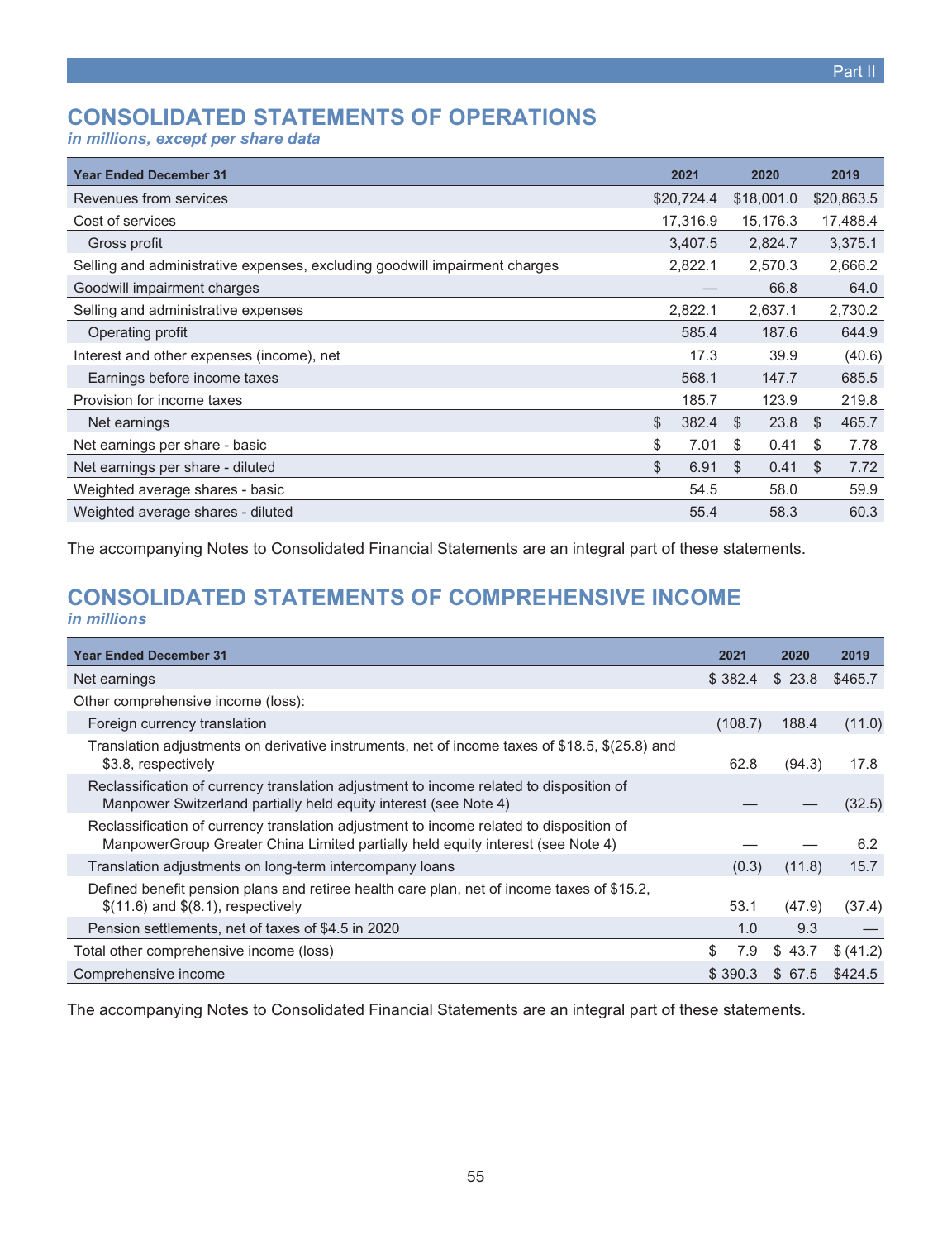# <span id="page-55-0"></span>**CONSOLIDATED BALANCE SHEETS**

*in millions, except share and per share data*

| December 31                                                                                                              | 2021        | 2020      |
|--------------------------------------------------------------------------------------------------------------------------|-------------|-----------|
| <b>ASSETS</b>                                                                                                            |             |           |
| <b>Current Assets</b>                                                                                                    |             |           |
| Cash and cash equivalents                                                                                                | \$<br>847.8 | \$1,567.1 |
| Accounts receivable, less allowance for doubtful accounts of \$121.6 and \$128.1, respectively                           | 5,448.2     | 4,912.4   |
| Prepaid expenses and other assets                                                                                        | 126.7       | 186.9     |
| Total current assets                                                                                                     | 6,422.7     | 6,666.4   |
| <b>Other Assets</b>                                                                                                      |             |           |
| Goodwill                                                                                                                 | 1,722.2     | 1,225.8   |
| Intangible assets, less accumulated amortization of \$441.3 and \$425.4, respectively                                    | 583.6       | 248.6     |
| Operating lease right-of-use asset                                                                                       | 373.4       | 400.7     |
| Other assets                                                                                                             | 610.2       | 651.6     |
| Total other assets                                                                                                       | 3,289.4     | 2,526.7   |
| Property and Equipment                                                                                                   |             |           |
| Land, buildings, leasehold improvements and equipment                                                                    | 594.9       | 614.7     |
| Less: accumulated depreciation and amortization                                                                          | 478.1       | 479.6     |
| Net property and equipment                                                                                               | 116.8       | 135.1     |
| <b>Total assets</b>                                                                                                      | \$9,828.9   | \$9,328.2 |
| <b>LIABILITIES AND SHAREHOLDERS' EQUITY</b>                                                                              |             |           |
| <b>Current Liabilities</b>                                                                                               |             |           |
| Accounts payable                                                                                                         | \$3,039.2   | \$2,527.4 |
| Employee compensation payable                                                                                            | 299.4       | 231.8     |
| <b>Accrued liabilities</b>                                                                                               | 584.7       | 602.1     |
| Accrued payroll taxes and insurance                                                                                      | 789.1       | 752.0     |
| Value added taxes payable                                                                                                | 515.5       | 551.1     |
| Short-term borrowings and current maturities of long-term debt                                                           | 552.6       | 20.4      |
| <b>Total current liabilities</b>                                                                                         | 5,780.5     | 4,684.8   |
| <b>Other liabilities</b>                                                                                                 |             |           |
| Long-term debt                                                                                                           | 565.7       | 1,103.5   |
| Long-term operating lease liability                                                                                      | 275.8       | 305.1     |
| Other long-term liabilities                                                                                              | 675.2       | 781.2     |
| <b>Total other liabilities</b>                                                                                           | 1,516.7     | 2,189.8   |
| Shareholders' Equity                                                                                                     |             |           |
| Preferred stock, \$.01 par value, authorized 25,000,000 shares, none issued                                              |             |           |
| Common stock, \$.01 par value, authorized 125,000,000 shares, issued 117,762,065 and<br>117,555,991 shares, respectively | 1.2         | 1.2       |
| Capital in excess of par value                                                                                           | 3,444.7     | 3,402.5   |
| Retained earnings                                                                                                        | 3,634.6     | 3,388.8   |
| Accumulated other comprehensive loss                                                                                     | (389.4)     | (397.3)   |
| Treasury stock at cost, 64, 165, 136 and 61, 990, 021 shares, respectively                                               | (4, 169.4)  | (3,954.2) |
| Total ManpowerGroup shareholders' equity                                                                                 | 2,521.7     | 2,441.0   |
| Noncontrolling interests                                                                                                 | 10.0        | 12.6      |
| Total shareholders' equity                                                                                               | 2,531.7     | 2,453.6   |
| Total liabilities and shareholders' equity                                                                               | \$9,828.9   | \$9,328.2 |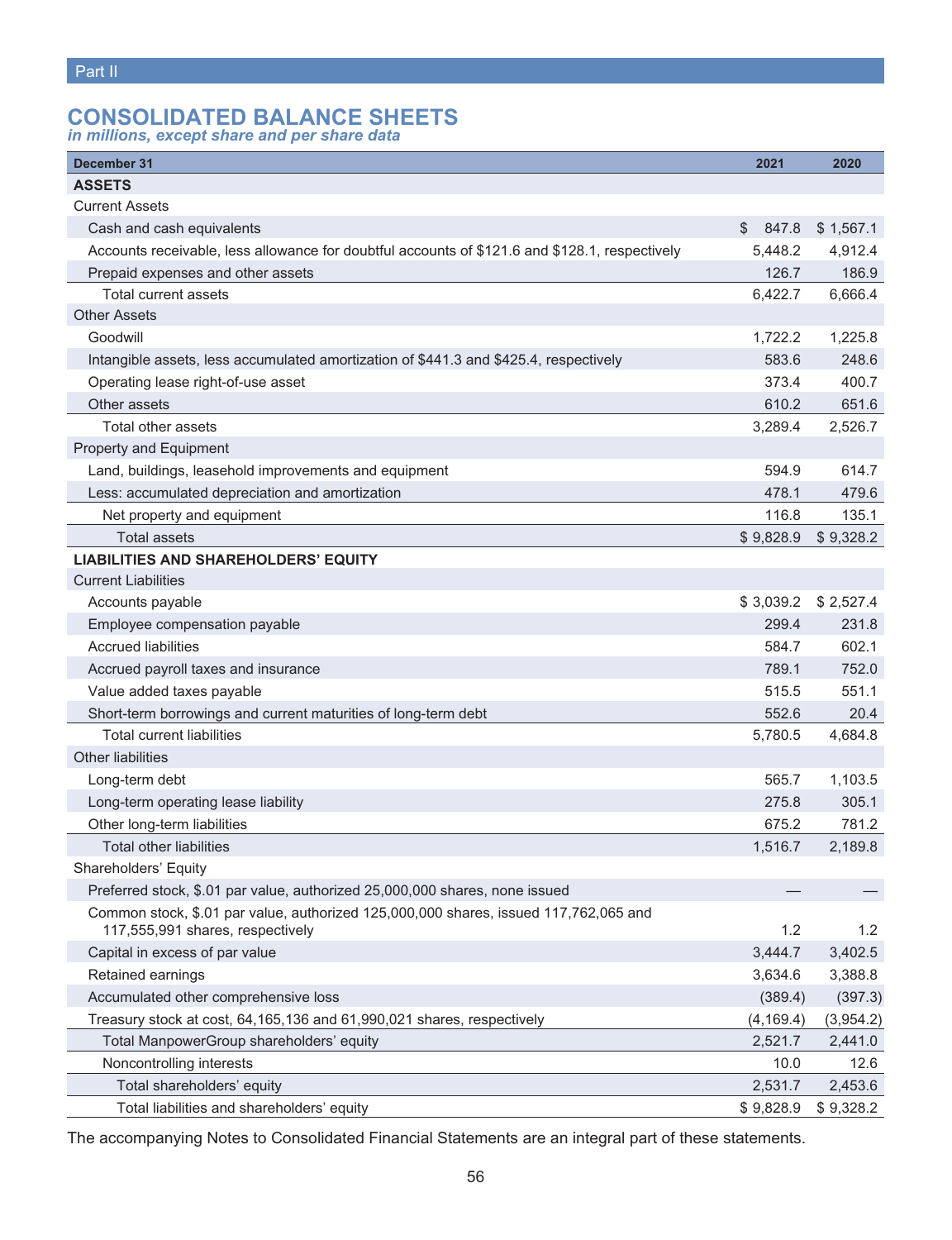# <span id="page-56-0"></span>**CONSOLIDATED STATEMENTS OF CASH FLOWS**

| <i>in millions</i> |  |
|--------------------|--|
|                    |  |
|                    |  |
|                    |  |

| <b>Year Ended December 31</b>                                                       | 2021                     |               | 2020      | 2019        |
|-------------------------------------------------------------------------------------|--------------------------|---------------|-----------|-------------|
| <b>Cash Flows from Operating Activities</b>                                         |                          |               |           |             |
| Net earnings                                                                        | \$<br>382.4              | \$            | 23.8      | \$<br>465.7 |
| Adjustments to reconcile net earnings to net cash provided by operating activities: |                          |               |           |             |
| Depreciation and amortization                                                       | 73.4                     |               | 76.3      | 77.2        |
| Non-cash gain on disposition of previously held equity interest                     |                          |               |           | (80.4)      |
| Non-cash gain on disposition of previously held controlling interest                |                          |               |           | (30.4)      |
| Non-cash goodwill and other impairment charges                                      |                          |               | 71.3      | 64.0        |
| Non-cash operating lease right-of-use assets impairment                             | $\overline{\phantom{0}}$ |               | 27.3      |             |
| Deferred income taxes                                                               | (1.3)                    |               | (10.4)    | (43.0)      |
| Provision for doubtful accounts                                                     | 17.9                     |               | 20.3      | 21.8        |
| Share-based compensation                                                            | 36.8                     |               | 24.2      | 26.3        |
| Change in operating assets and liabilities, excluding the impact of acquisitions:   |                          |               |           |             |
| Accounts receivable                                                                 | (640.9)                  |               | 586.9     | (80.2)      |
| Other assets                                                                        | 79.0                     |               | 29.9      | 122.3       |
| Other liabilities                                                                   | 697.5                    |               | 86.8      | 271.1       |
| Cash provided by operating activities                                               | 644.8                    |               | 936.4     | 814.4       |
| <b>Cash Flows from Investing Activities</b>                                         |                          |               |           |             |
| Capital expenditures                                                                | (64.2)                   |               | (50.7)    | (52.9)      |
| Acquisitions of businesses, net of cash acquired                                    | (924.4)                  |               | (0.7)     | 77.8        |
| Impact to cash resulting from deconsolidation of subsidiaries                       |                          |               |           | (57.9)      |
| Proceeds from the sale of subsidiaries, investments, property and equipment         | 1.6                      |               | 9.0       | 16.8        |
| Cash used in investing activities                                                   | (987.0)                  |               | (42.4)    | (16.2)      |
| <b>Cash Flows from Financing Activities</b>                                         |                          |               |           |             |
| Net change in short-term borrowings                                                 | (3.0)                    |               | (40.8)    | 11.2        |
| Net proceeds of revolving debt facility                                             | 75.0                     |               |           |             |
| Proceeds from long-term debt                                                        | 0.5                      |               | 2.7       | 9.6         |
| Repayments of long-term debt                                                        | (2.2)                    |               | (0.4)     | (1.3)       |
| Payments of contingent consideration for acquisitions                               | (6.3)                    |               | (1.9)     | (22.8)      |
| Proceeds from share-based awards and sale of subsidiaries                           | 5.1                      |               | 7.4       | 7.5         |
| Payments to noncontrolling interests                                                | (1.2)                    |               | (0.8)     | (2.1)       |
| Other share-based award transactions                                                | (5.0)                    |               | (7.6)     | (7.2)       |
| Repurchases of common stock                                                         | (210.0)                  |               | (264.7)   | (203.0)     |
| Dividends paid                                                                      | (136.6)                  |               | (129.1)   | (129.3)     |
| Cash used in financing activities                                                   | (283.7)                  |               | (435.2)   | (337.4)     |
| Effect of exchange rate changes on cash                                             | (93.4)                   |               | 82.5      | (26.9)      |
| Change in cash and cash equivalents                                                 | (719.3)                  |               | 541.3     | 433.9       |
| Cash and cash equivalents, beginning of year                                        | 1,567.1                  |               | 1,025.8   | 591.9       |
| Cash and cash equivalents, end of year                                              | \$847.8                  |               | \$1,567.1 | \$1,025.8   |
| <b>Supplemental Cash Flow Information</b>                                           |                          |               |           |             |
| Cash paid during the period for:                                                    |                          |               |           |             |
| Interest                                                                            | \$<br>37.0               | $\frac{1}{2}$ | 40.8      | \$<br>42.4  |
| Income taxes, net                                                                   | \$<br>139.7              | \$            | 149.8     | \$<br>179.2 |
| <b>Operating lease liabilities</b>                                                  | \$<br>139.6              | \$            | 142.0     | \$<br>150.1 |
| Non-cash operating activity:                                                        |                          |               |           |             |
| Right-of-use assets obtained in exchange for new operating lease liabilities        | \$<br>70.2               | \$            | 63.6      | \$<br>129.3 |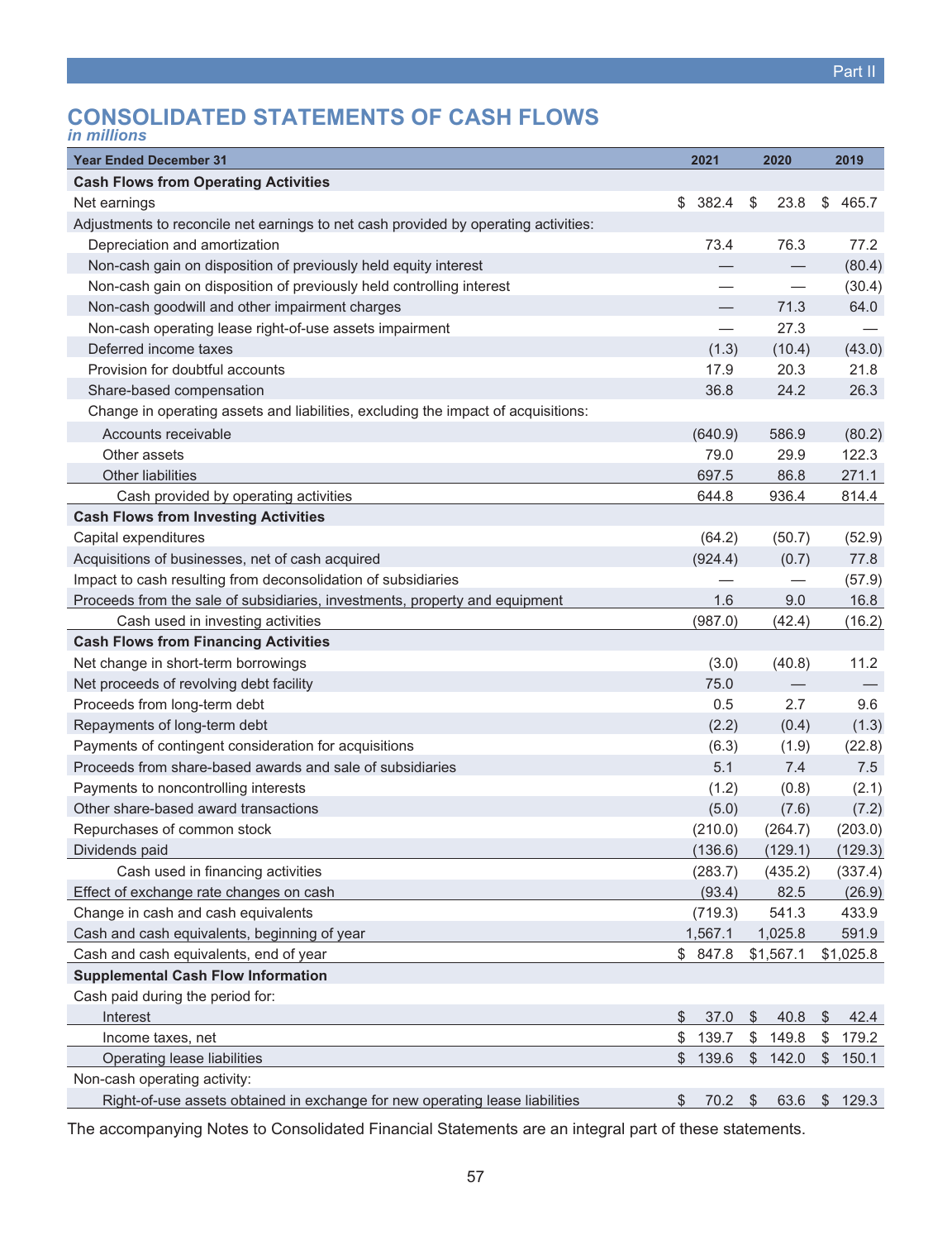# <span id="page-57-0"></span>**CONSOLIDATED STATEMENTS OF SHAREHOLDERS' EQUITY**

*in millions, except share and per share data*

| <b>ManpowerGroup Shareholders</b>       |                                |                  |                                                           |                             |                                                       |                                 |                                         |              |
|-----------------------------------------|--------------------------------|------------------|-----------------------------------------------------------|-----------------------------|-------------------------------------------------------|---------------------------------|-----------------------------------------|--------------|
|                                         | <b>Common Stock</b>            |                  |                                                           |                             | <b>Accumulated</b>                                    |                                 |                                         |              |
|                                         | <b>Shares</b><br><b>Issued</b> | <b>Par Value</b> | <b>Capital in</b><br><b>Excess of</b><br><b>Par Value</b> | <b>Retained</b><br>Earnings | <b>Other</b><br><b>Comprehensive</b><br>(Loss) Income | <b>Treasury</b><br><b>Stock</b> | Non-<br>controlling<br><b>Interests</b> | <b>Total</b> |
| Balance, January 1, 2019                | 116,795,899                    | \$1.2            | \$3,337.5                                                 | \$3,157.7                   | \$(399.8)                                             | \$(3,471.7)                     | \$73.6                                  | \$2,698.5    |
| Net earnings                            |                                |                  |                                                           | 465.7                       |                                                       |                                 |                                         | 465.7        |
| Other comprehensive<br>loss             |                                |                  |                                                           |                             | (41.2)                                                |                                 |                                         | (41.2)       |
| Issuances under equity<br>plans         | 394,984                        |                  | 7.0                                                       |                             |                                                       | (7.2)                           |                                         | (0.2)        |
| Share-based<br>compensation<br>expense  |                                |                  | 26.3                                                      |                             |                                                       |                                 |                                         | 26.3         |
| Dividends (\$2.18 per<br>share)         |                                |                  |                                                           | (129.3)                     |                                                       |                                 |                                         | (129.3)      |
| Repurchases of<br>common stock          |                                |                  |                                                           |                             |                                                       | (203.0)                         |                                         | (203.0)      |
| Noncontrolling interest<br>transactions |                                |                  | (0.2)                                                     |                             |                                                       |                                 | (55.1)                                  | (55.3)       |
| Balance, December 31,<br>2019           | 117,190,883                    | 1.2              | 3,370.6                                                   | 3,494.1                     | (441.0)                                               | (3,681.9)                       | 18.5                                    | 2,761.5      |
| Net earnings                            |                                |                  |                                                           | 23.8                        |                                                       |                                 |                                         | 23.8         |
| Other comprehensive<br>gain             |                                |                  |                                                           |                             | 43.7                                                  |                                 |                                         | 43.7         |
| Issuances under equity<br>plans         | 365,108                        |                  | 7.7                                                       |                             |                                                       | (7.6)                           |                                         | 0.1          |
| Share-based<br>compensation<br>expense  |                                |                  | 24.2                                                      |                             |                                                       |                                 |                                         | 24.2         |
| Dividends (\$2.26 per<br>share)         |                                |                  |                                                           | (129.1)                     |                                                       |                                 |                                         | (129.1)      |
| Repurchases of<br>common stock          |                                |                  |                                                           |                             |                                                       | (264.7)                         |                                         | (264.7)      |
| Noncontrolling interest<br>transactions |                                |                  |                                                           |                             |                                                       |                                 | (5.9)                                   | (5.9)        |
| Balance, December 31,<br>2020           | 117,555,991                    | 1.2              | 3,402.5                                                   | 3,388.8                     | (397.3)                                               | (3,954.2)                       | 12.6                                    | 2,453.6      |
| Net earnings                            |                                |                  |                                                           | 382.4                       |                                                       |                                 |                                         | 382.4        |
| Other comprehensive<br>gain             |                                |                  |                                                           |                             | 7.9                                                   |                                 |                                         | 7.9          |
| Issuances under equity<br>plans         | 206,074                        |                  | 5.4                                                       |                             |                                                       | (5.2)                           |                                         | 0.2          |
| Share-based<br>compensation<br>expense  |                                |                  | 36.8                                                      |                             |                                                       |                                 |                                         | 36.8         |
| Dividends (\$2.52 per<br>share)         |                                |                  |                                                           | (136.6)                     |                                                       |                                 |                                         | (136.6)      |
| Repurchases of<br>common stock          |                                |                  |                                                           |                             |                                                       | (210.0)                         |                                         | (210.0)      |
| Noncontrolling interest<br>transactions |                                |                  |                                                           |                             |                                                       |                                 | (2.6)                                   | (2.6)        |
| Balance, December 31,<br>2021           | 117,762,065                    | \$1.2            | \$3,444.7                                                 | \$3,634.6                   | \$(389.4)                                             | \$(4, 169.4)                    | \$10.0                                  | \$2,531.7    |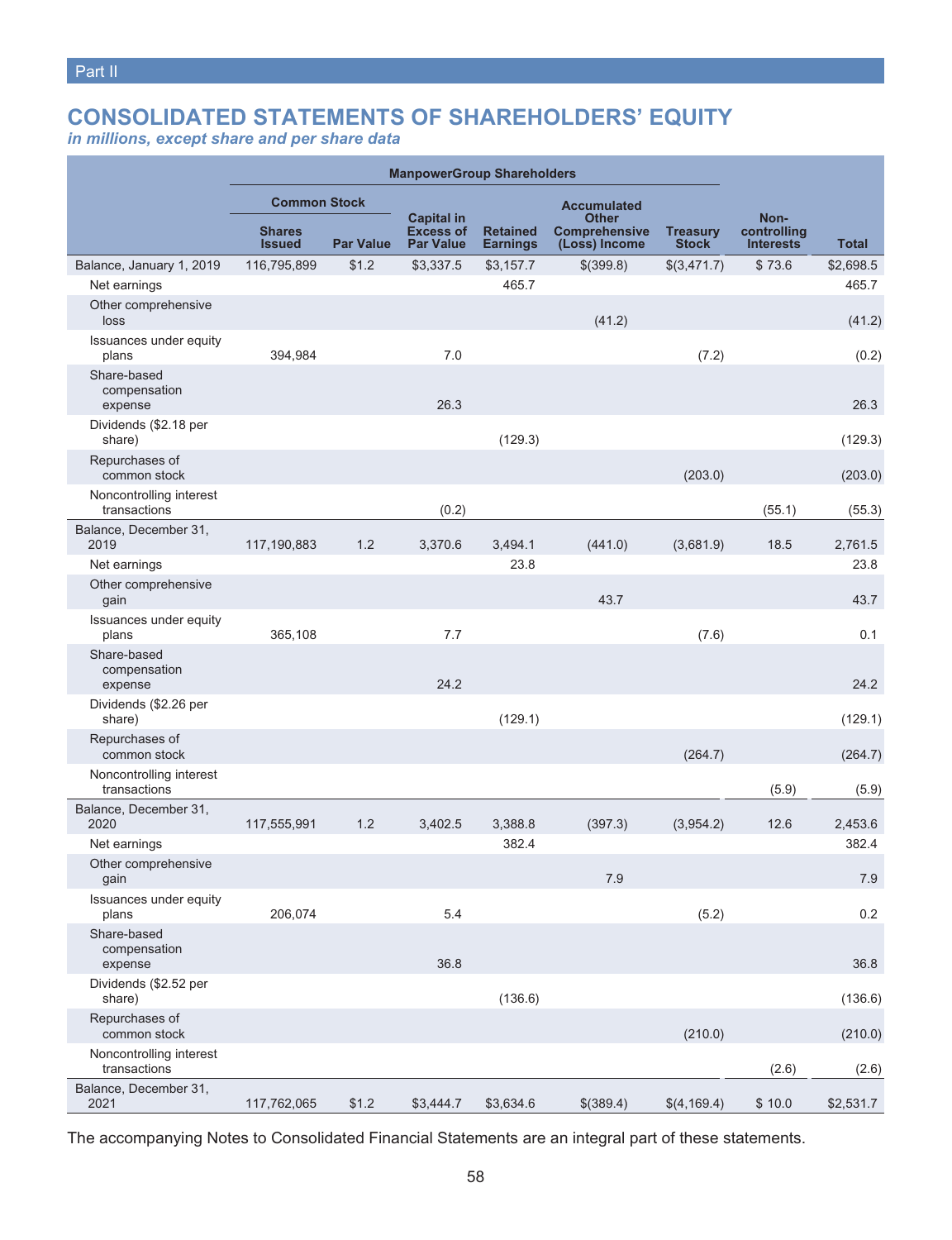# <span id="page-58-0"></span>NOTES TO CONSOLIDATED FINANCIAL **STATEMENTS**

*in millions, except share and per share data*

### **(1) Summary of Significant Accounting Policies**

### *Nature of Operations*

ManpowerGroup Inc. is a world leader in the innovative workforce solutions and services industry. Our global network of over 2,200 offices in 75 countries and territories allows us to meet the needs of our global, multinational and local clients across all major industry segments. Our largest operations, based on revenues, are located in France, the United States, the United Kingdom and Italy. We specialize in permanent, temporary and contract recruitment and assessment; training and development; outsourcing; career management and workforce consulting services. We provide services to a wide variety of clients, none of which individually comprise a significant portion of revenues for us as a whole.

### *Use of Estimates*

The preparation of financial statements in conformity with accounting principles generally accepted in the United States requires us to make estimates and assumptions that affect the reported amounts of assets and liabilities and disclosure of contingent assets and liabilities at the date of the financial statements and the reported amounts of revenues and expenses for the reporting period. Actual results could differ from these estimates.

### *COVID-19*

The global spread of COVID-19, which was declared a global pandemic by the World Health Organization in March 2020, has created significant volatility, uncertainty and global macroeconomic disruption. The COVID-19 crisis began to negatively impact our business, operations and consolidated financial statements during the last two weeks of March 2020, with significant lockdown measures implemented by the end of March 2020 in our main markets in Europe and North America, as well as in certain other countries. We continued to experience the negative impacts of the COVID-19 crisis in 2021, particularly related to the impact on supply chains and labor shortages as we believe certain parts of the workforce did not return to the labor market in many industries and markets over concerns about the COVID-19 Delta and Omicron variants. Although many markets strengthened throughout 2021, the COVID-19 crisis had an adverse effect of curtailing economic activity in certain markets, affecting demand for our services. Continued uncertainty remains as to the future impact of the pandemic on global and local economies.

We continue to monitor and assess the impacts that the COVID-19 pandemic may have on our financial condition, liquidity and future results of operations. However, we cannot predict with certainty what the impact will be on future periods. For further information on the impacts of COVID-19 on our business, operations and financial results, see Part I, Item 2: Management's Discussion and Analysis of Financial Condition and Results of Operations.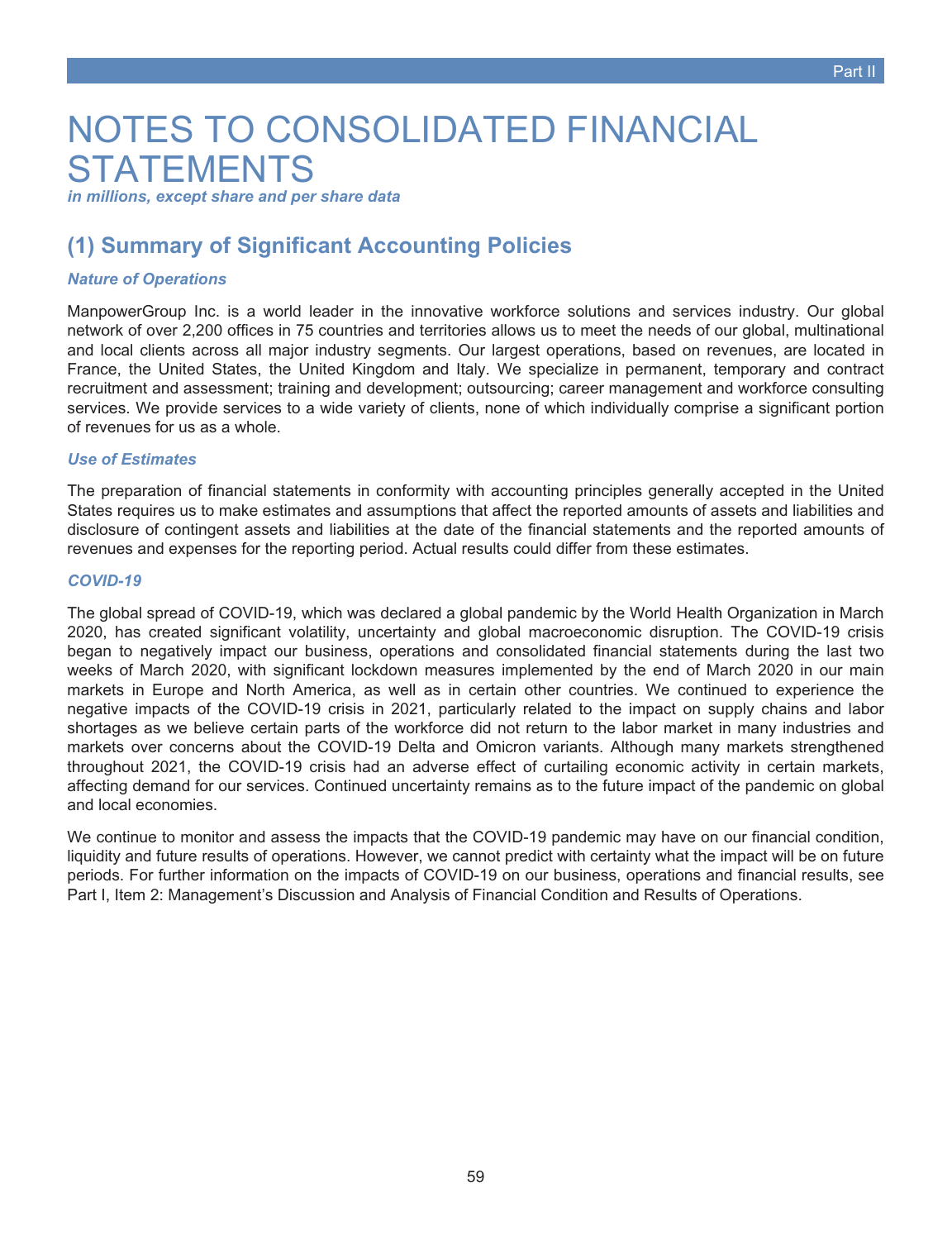### *Basis of Consolidation*

The Consolidated Financial Statements include our operating results and the operating results of all of our majorityowned subsidiaries and entities in which we have a controlling financial interest. We have a controlling financial interest if we own a majority of the outstanding voting common stock and the noncontrolling shareholders do not have substantive participating rights, or we have significant control over an entity through contractual or economic interests in which we are the primary beneficiary. We account for equity investments in companies over which we have the ability to exercise significant influence, but not control, using the equity method of accounting. We recognize our ownership share of earnings of these equity method investments, amortization of basis differences, and related gains or losses in the Consolidated Financial Statements. These investments, as well as certain other relationships, are also evaluated for consolidation under the accounting guidance on consolidation of variable interest entities. These investments were \$114.2 and \$106.6 as of December 31, 2021 and 2020, respectively, and are included in other assets in the Consolidated Balance Sheets. Included in shareholders' equity as of December 31, 2021 and 2020 are \$11.8 and \$8.0, respectively, of unremitted earnings from investments accounted for using the equity method. The amounts relate to accounting for our remaining interest in ManpowerGroup Greater China under the equity method subsequent to deconsolidation (see Note 4 for further information). All significant intercompany accounts and transactions have been eliminated in consolidation.

### *Revenues*

We recognize revenues when control of the promised services is transferred to our clients, in an amount that reflects the consideration we expect to be entitled to receive in exchange for those services. Our revenues are recorded net of any sales, value added, or other taxes collected from our clients.

A performance obligation is a promise in a contract to transfer a distinct service to the client, and it is the unit of account in the accounting guidance for revenue recognition. The majority of our contracts have a single performance obligation as the promise to transfer the individual services is not separately identifiable from other promises in our contracts and, therefore, is not distinct. However, we have multiple performance obligations within our Recruitment Process Outsourcing (RPO) contracts as discussed below. For performance obligations that we satisfy over time, revenues are recognized by consistently applying a method of measuring progress toward satisfaction of that performance obligation. We generally utilize an input measure of time (e.g., hours, weeks, months) of service provided, which most accurately depicts the progress toward completion of each performance obligation.

We generally determine standalone selling prices based on the prices included in the client contracts, using expected costs plus margin, or other observable prices. The price as specified in our client contracts is generally considered the standalone selling price as it is an observable input that depicts the price as if sold to a similar client in similar circumstances. Certain client contracts have variable consideration, including credits, sales allowances, rebates or other similar items that generally reduce the transaction price. We estimate variable consideration using whichever method, either the expected value method or most likely amount method, better predicts the amount of consideration to which we will become entitled based on the terms of the client contract and historical evidence. These amounts may be constrained and are only included in revenues to the extent we do not expect a significant reversal when the uncertainty associated with the variable consideration is resolved. Our variable consideration amounts are not material, and we do not believe that there will be significant changes to our estimates.

Our client contracts generally include standard payment terms acceptable in each of the countries and territories in which we operate. The payment terms vary by the type and location of our clients and services offered. Client payments are typically due approximately 60 days after invoicing but may be a shorter or longer term depending on the contract. Our client contracts are generally short-term in nature with a term of one year or less. The timing between satisfaction of the performance obligation, invoicing and payment is not significant. For certain services and client types, we may require payment prior to delivery of services to the client, for which deferred revenue is recorded.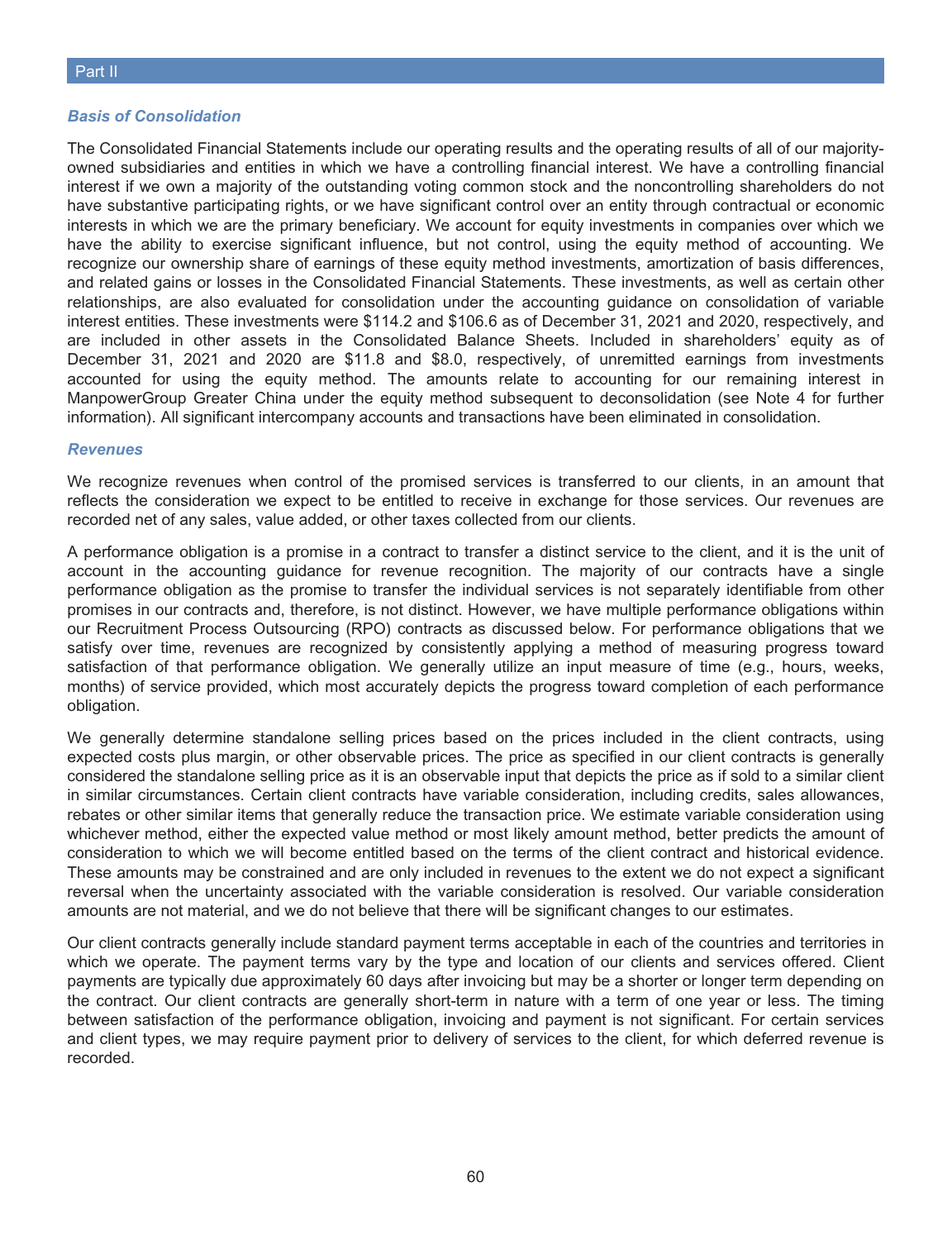In certain scenarios where a third-party vendor is involved in our revenue transactions with our clients, we evaluate whether we are the principal or the agent in the transaction. In situations where we act as principal in the transaction, we control the performance obligation prior to transfer to the client, and we report the related amounts as gross revenues and cost of services. When we act as agent in the transaction, we do not control the performance obligation prior to transfer to the client, and we report the related amounts as revenues on a net basis.

A majority of these agent transactions occur within our TAPFIN—Managed Service Provider (MSP) programs where our performance obligation is to manage our client's contingent workforce, and we earn a commission based on the amount of staffing services that are managed through the program. We are the agent in these transactions as we do not control the third-party providers' staffing services provided to the client through our MSP program prior to those services being transferred to the client.

For certain client contracts where we recognize revenues over time, we recognize the amount that we have the right to invoice, which corresponds directly to the value provided to the client of our performance to date.

As allowed under the guidance, we do not disclose the amount of unsatisfied performance obligations for client contracts with an original expected length of one year or less and those client contracts for which we recognize revenues at the amount to which we have the right to invoice for services performed. We have other contracts with revenues expected to be recognized subsequent to December 31, 2021 related to remaining performance obligations, which are not material.

### *Accounts Receivable, Contract Assets and Contract Liabilities*

We record accounts receivable when our right to consideration becomes unconditional. Contract assets primarily relate to our rights to consideration for services provided that they are conditional on satisfaction of future performance obligations. We record contract liabilities (deferred revenue) when payments are made or due prior to the related performance obligations being satisfied. The current portion of our contract liabilities is included in accrued liabilities in our Consolidated Balance Sheets. We do not have any material contract assets or long-term contract liabilities.

Our deferred revenue was \$34.8 and \$34.9 as of December 31, 2021 and 2020, respectively. We recognized the entire amount of the deferred revenue balance as of December 31, 2020 as revenue during the year ended December 31, 2021. We expect to recognize the entire amount of deferred revenue balance as of December 31, 2021 as revenue in 2022.

### *Allowance for Doubtful Accounts*

We have an allowance for doubtful accounts recorded as an estimate of the accounts receivable balance that may not be collected. This allowance is calculated on an entity-by-entity basis with consideration for historical write-off experience, the current aging of receivables, market conditions and a specific review for potential bad debts. Items that affect this balance mainly include bad debt expense and the write-off of accounts receivable balances.

|      | <b>Balance at</b><br><b>Beginning</b><br>of Year | <b>Provisions</b><br><b>Charged to</b><br><b>Earnings</b> | <b>Write-Offs</b> | Translation<br><b>Adiustments</b> | <b>Reclassifications</b><br>and Other | <b>Balance</b><br>at End<br>of Year |
|------|--------------------------------------------------|-----------------------------------------------------------|-------------------|-----------------------------------|---------------------------------------|-------------------------------------|
| 2021 | \$128.1                                          | \$17.9                                                    | \$(17.7)          | \$(6.5)                           | \$(0.2)                               | \$121.6                             |
| 2020 | 113.5                                            | 20.3                                                      | (17.8)            | 8.1                               | 4.0                                   | 128.1                               |
| 2019 | 115.7                                            | 21.8                                                      | (19.1)            | (5.0)                             | 0.1                                   | 113.5                               |

Bad debt expense is recorded as selling and administrative expenses in our Consolidated Statements of Operations. Factors that would cause this provision to increase primarily relate to increased bankruptcies by our clients and other difficulties collecting amounts billed. On the other hand, an improved write-off experience and aging of receivables would result in a decrease to the provision.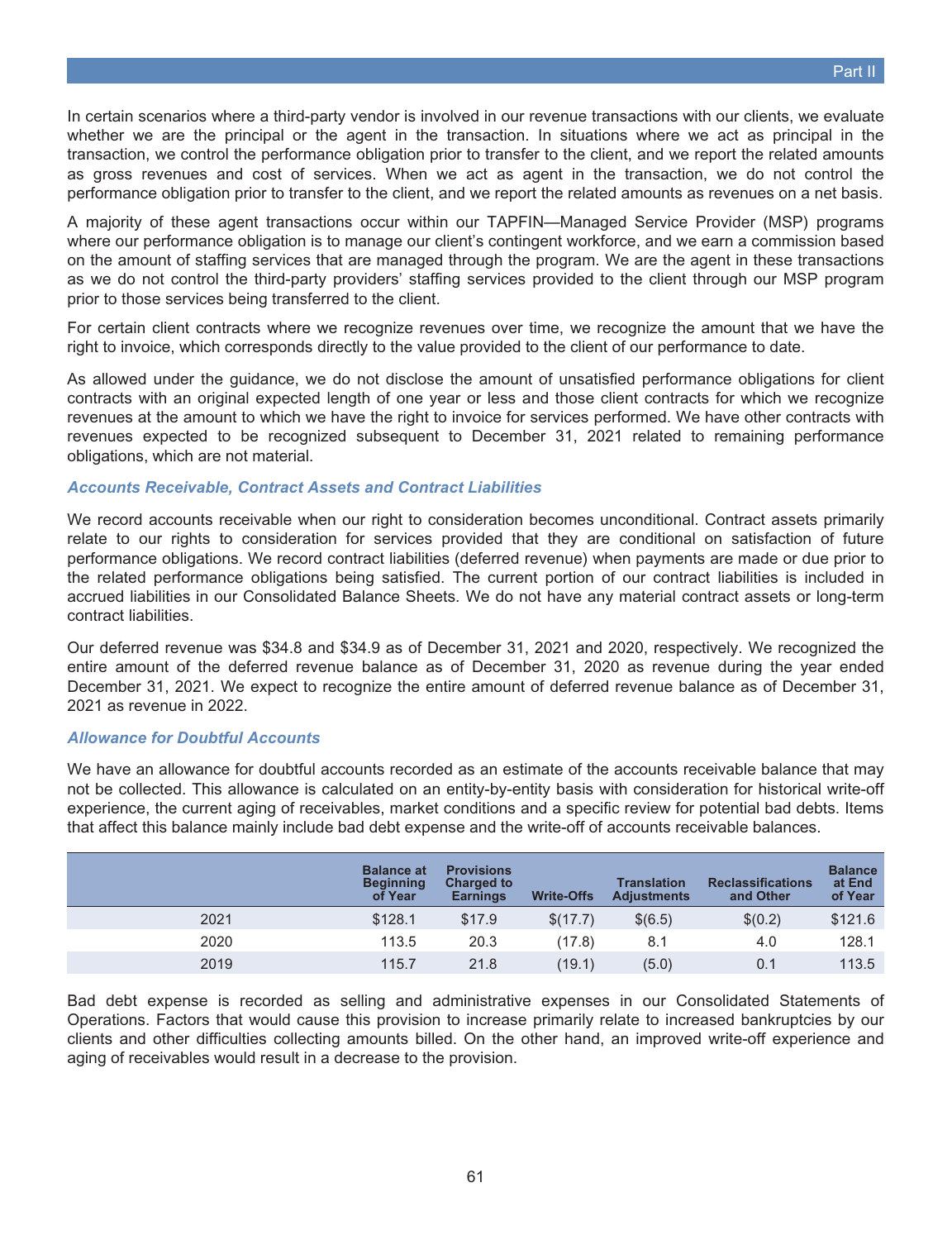### *Advertising Costs*

We expense production costs of advertising as they are incurred. Advertising expenses were \$28.1, \$22.2, and \$25.7 in 2021, 2020 and 2019, respectively.

#### *Restructuring Costs*

We recorded net restructuring costs of \$15.2, \$110.7 and \$42.0 in 2021, 2020 and 2019, respectively, in selling and administrative expenses, primarily related to severances and office closures and consolidations in multiple countries and territories. As a result of the adoption of the new accounting guidance on leases as of January 1, 2019, the office closure costs of \$27.3 during 2020 were recorded as an impairment to the operating lease right-of-use asset and, thus, are not included in the restructuring reserve balance as of December 31, 2020. The costs paid, utilized or transferred out of our restructuring reserve were \$38.0 and \$71.9 in 2021 and 2020, respectively. We expect a majority of the remaining \$23.3 reserve will be paid by the end of 2022.

Changes in the restructuring reserve by reportable segment and Corporate are shown below:

|                                         | Americas $(1)$ | <b>Southern</b><br>Europe <sup>(2)</sup> | <b>Northern</b><br><b>Europe</b> | <b>APME</b> | Corporate | <b>Total</b> |
|-----------------------------------------|----------------|------------------------------------------|----------------------------------|-------------|-----------|--------------|
| Balance, December 31, 2019              | \$<br>0.4      | \$0.7                                    | 6.2<br>S.                        | S.          | S         | 7.3<br>\$.   |
| Severance costs                         | 5.5            | 16.2                                     | 49.8                             | 2.5         | 0.2       | 74.2         |
| Office closure costs                    | 19.6           | 5.1                                      | 2.1                              | 0.5         |           | 27.3         |
| Other costs                             | 4.4            | 3.2                                      | 0.5                              | 1.1         |           | 9.2          |
| Costs paid, utilized or transferred out | (28.0)         | (21.7)                                   | (17.9)                           | (4.1)       | (0.2)     | (71.9)       |
| Balance, December 31, 2020              | \$<br>1.9      | \$<br>3.5                                | \$40.7                           | \$          |           | \$46.1       |
| Severance costs                         | 5.2            |                                          | 10.0                             |             |           | 15.2         |
| Costs paid or utilized                  | (6.1)          | (2.7)                                    | (29.2)                           |             |           | (38.0)       |
| Balance, December 31, 2021              | \$<br>1.0      | $\mathcal{S}$<br>0.8                     | \$21.5                           | \$          |           | \$23.3       |

(1) Balance related to United States was \$0.3 as of December 31, 2019. In 2020, United States incurred \$3.8 for severance costs, \$17.8 for office closure costs and \$4.2 for other costs, and paid/utilized \$24.7, leaving a \$1.4 liability as of December 31, 2020. In 2021, United States paid/utilized \$1.2, leaving a \$0.2 liability as of December 31, 2021.

(2) France had no liability as of December 31, 2019. In 2020, France incurred \$2.6 for office closure costs and \$1.2 for other costs, and paid/ utilized \$3.2, leaving a \$0.6 liability as of December 31, 2020 and 2021. Balance related to Italy was \$0.3 as of December 31, 2019. In 2020, Italy incurred \$1.9 for severance costs and \$0.5 for office closure costs, and paid/utilized \$2.3, leaving a \$1.4 liability as of December 31, 2020. In 2021, Italy paid/utilized \$1.1, leaving a \$0.3 liability as of December 31, 2021.

#### *Income Taxes*

Deferred tax assets and liabilities are recognized for the future tax consequences attributable to differences between financial statement carrying amounts of existing assets and liabilities and their respective tax basis, and net operating loss and tax credit carryforwards. Deferred tax assets and liabilities are measured using enacted tax rates expected to apply to taxable income in the years in which those temporary differences are expected to be recovered or settled. We record a valuation allowance against deferred tax assets to reduce the assets to the amounts more likely than not to be realized.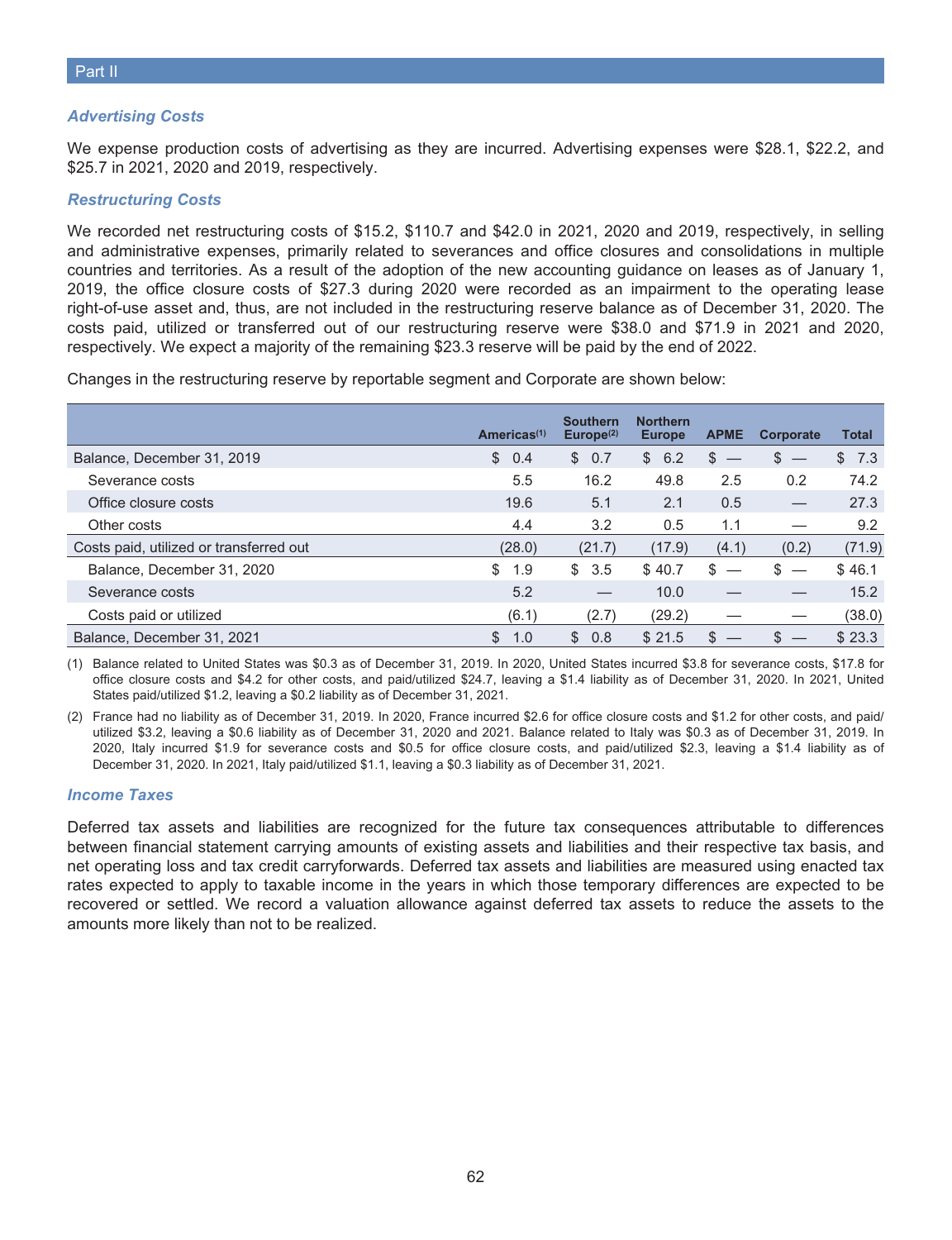### *Fair Value Measurements*

|                                          |                      | <b>Fair Value Measurements Using</b>                                                                      |                                                           |                                                                                    | <b>Fair Value Measurements Using</b> |                                                                                                           |                                                           |                                                                                    |  |  |  |
|------------------------------------------|----------------------|-----------------------------------------------------------------------------------------------------------|-----------------------------------------------------------|------------------------------------------------------------------------------------|--------------------------------------|-----------------------------------------------------------------------------------------------------------|-----------------------------------------------------------|------------------------------------------------------------------------------------|--|--|--|
|                                          | December 31.<br>2021 | <b>Quoted Prices</b><br>in Active<br><b>Markets for</b><br><b>Identical</b><br><b>Assets</b><br>(Level 1) | <b>Significant</b><br>Other<br><b>Inputs</b><br>(Level 2) | <b>Significant</b><br><b>Observable Unobservable</b><br><b>Inputs</b><br>(Level 3) | December 31.<br>2020                 | <b>Quoted Prices</b><br>in Active<br><b>Markets for</b><br><b>Identical</b><br><b>Assets</b><br>(Level 1) | <b>Significant</b><br>Other<br><b>Inputs</b><br>(Level 2) | <b>Significant</b><br><b>Observable Unobservable</b><br><b>Inputs</b><br>(Level 3) |  |  |  |
| <b>Assets</b>                            |                      |                                                                                                           |                                                           |                                                                                    |                                      |                                                                                                           |                                                           |                                                                                    |  |  |  |
| Deferred<br>compensation<br>plan assets  | \$138.0              | \$138.0                                                                                                   | \$                                                        | \$—                                                                                | \$119.4                              | \$119.4                                                                                                   | \$                                                        |                                                                                    |  |  |  |
| Cross-currency<br>swaps                  | 24.7                 |                                                                                                           | 24.7                                                      |                                                                                    | 12.1                                 |                                                                                                           | 12.1                                                      |                                                                                    |  |  |  |
| Foreign currency<br>forward<br>contracts |                      |                                                                                                           |                                                           |                                                                                    | 1.0                                  |                                                                                                           | 1.0                                                       |                                                                                    |  |  |  |
|                                          | \$162.7              | \$138.0                                                                                                   | \$24.7                                                    | $s-$                                                                               | \$132.5                              | \$119.4                                                                                                   | \$13.1                                                    | $S-$                                                                               |  |  |  |
| Liabilities                              |                      |                                                                                                           |                                                           |                                                                                    |                                      |                                                                                                           |                                                           |                                                                                    |  |  |  |
| Cross-currency<br>swaps                  | \$24.2               | $\mathbb{S}$                                                                                              | \$24.2                                                    | $s-$                                                                               | \$30.5                               | $\mathcal{L}$                                                                                             | \$30.5                                                    |                                                                                    |  |  |  |
| Foreign currency<br>forward<br>contracts | 5.5                  |                                                                                                           | 5.5                                                       |                                                                                    |                                      |                                                                                                           |                                                           |                                                                                    |  |  |  |
|                                          | \$29.7               | $\mathbb{S}$                                                                                              | \$29.7                                                    | $s-$                                                                               | \$30.5                               | $\mathbb{S}$                                                                                              | \$30.5                                                    | $s-$                                                                               |  |  |  |

The assets and liabilities measured and recorded at fair value on a recurring basis were as follows:

We determine the fair value of our deferred compensation plan assets, comprised of publicly traded securities, by using market quotes as of the last day of the period. The fair value of the cross-currency swaps and foreign currency forward contracts are measured at the value based on a third party valuation model that performs a discounted cash flow analysis based on the terms of the contracts and market observable inputs such as current and forward interest rates and current and forward foreign exchange rates

The carrying values of cash and cash equivalents, accounts receivable, accounts payable, and other current assets and liabilities approximate their fair values because of the short-term nature of these instruments. The carrying value of our variable-rate long-term debt and revolving debt facility approximates fair value. The fair value of the Euro-denominated notes, as observable at commonly quoted intervals (Level 2 inputs), was \$1,064.0 and \$1,159.1 as of December 31, 2021 and 2020, respectively, compared to a carrying value of \$1,019.6 and \$1,094.5, respectively.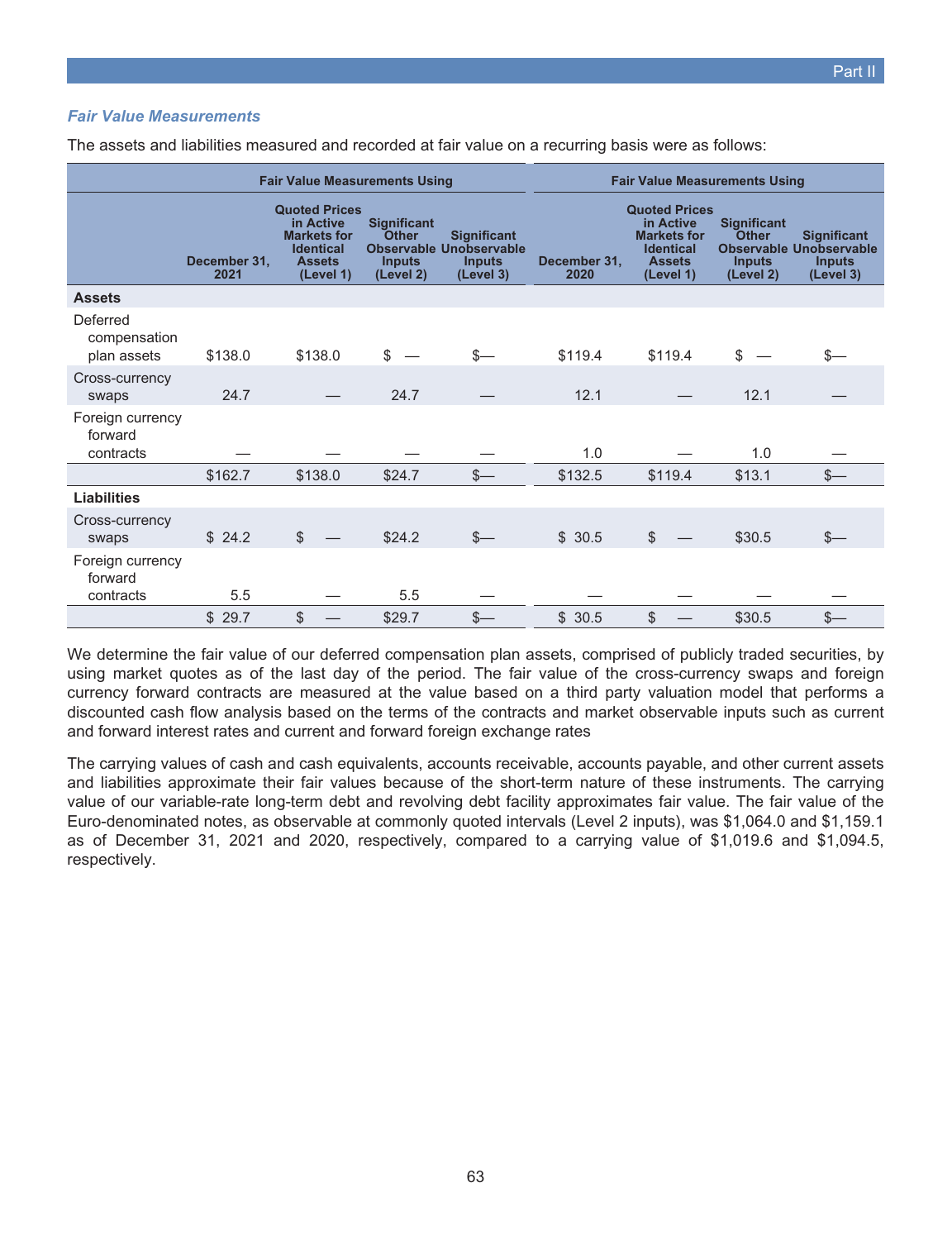### *Goodwill and Other Intangible Assets*

|                             |              | <b>December 31, 2021</b>                  |              | <b>December 31, 2020</b> |                                           |              |  |
|-----------------------------|--------------|-------------------------------------------|--------------|--------------------------|-------------------------------------------|--------------|--|
|                             | <b>Gross</b> | <b>Accumulated</b><br><b>Amortization</b> | <b>Net</b>   | <b>Gross</b>             | <b>Accumulated</b><br><b>Amortization</b> | <b>Net</b>   |  |
| Goodwill <sup>(1)</sup>     | \$1,722.2    | \$                                        | \$1,722.2    | \$1,225.8                | \$                                        | \$1,225.8    |  |
| Intangible assets:          |              |                                           |              |                          |                                           |              |  |
| Finite-lived:               |              |                                           |              |                          |                                           |              |  |
| Customer relationships      | \$<br>823.4  | \$421.6                                   | \$<br>401.8  | \$<br>473.0              | \$403.8                                   | \$<br>69.2   |  |
| Other                       | 23.2         | 19.7                                      | 3.5          | 21.9                     | 21.6                                      | 0.3          |  |
|                             | 846.6        | 441.3                                     | 405.3        | 494.9                    | 425.4                                     | 69.5         |  |
| Indefinite-lived:           |              |                                           |              |                          |                                           |              |  |
| Tradenames <sup>(2)</sup>   | 52.0         |                                           | 52.0         | 52.0                     |                                           | 52.0         |  |
| Reacquired franchise rights | 126.3        |                                           | 126.3        | 127.1                    |                                           | 127.1        |  |
|                             | 178.3        |                                           | 178.3        | 179.1                    |                                           | 179.1        |  |
| Total intangible assets     | \$1.024.9    | \$441.3                                   | 583.6<br>\$. | 674.0<br>\$              | \$425.4                                   | 248.6<br>\$. |  |

We had goodwill, finite-lived intangible assets and indefinite-lived intangible assets as follows:

(1) Balances were net of accumulated impairment loss of \$644.2 as of both December 31, 2021 and 2020.

(2) Balances were net of accumulated impairment loss of \$139.5 as of both December 31, 2021 and 2020.

The consolidated amortization expense related to intangibles was \$24.2, \$27.2 and \$29.8 in 2021, 2020 and 2019, respectively. Amortization expense expected in each of the next five years related to acquisitions completed as of December 31, 2021 is as follows: 2022 - \$37.6, 2023 - \$34.2, 2024 - \$32.0, 2025 - \$30.0 and 2026 - \$26.2. The weighted-average useful lives of the customer relationships and other are approximately 14 and 3 years, respectively. The tradenames have been assigned an indefinite life based on our expectation of renewing the tradenames, as required, without material modifications and at a minimal cost, and our expectation of positive cash flows beyond the foreseeable future. Indefinite-lived reacquired franchise rights resulted from our franchise acquisitions in the United States, Switzerland and Canada. These rights entitled the franchisees with unilateral control to operate perpetually in particular territories, and have therefore been assigned an indefinite life. (See Note 4 to the Consolidated Financial Statements for further information on our acquisition of the remaining controlling interest in Manpower Switzerland.)

In accordance with the accounting guidance on goodwill and other intangible assets, we perform an annual impairment test of goodwill at our reporting unit level and indefinite-lived intangible assets at our unit of account level during the third quarter, or more frequently if events or circumstances change that would more likely than not reduce the fair value of our reporting units below their carrying value. We performed our annual impairment test of our goodwill and indefinite-lived intangible assets during the third quarter of 2021, 2020 and 2019, and determined that there was no impairment of our goodwill or indefinite-lived intangible as a result of our annual tests.

The fair value of each reporting unit was at least 20% in excess of the respective reporting unit's carrying value with the exception of the Netherlands reporting unit, which is part of the Northern Europe segment. The Netherlands reporting unit had a fair value that exceeded its carrying value by approximately 5.5%. Key assumptions included in the Netherlands discounted cash flow valuation performed during the third quarter of 2021 were a discount rate of 10.4%, revenue growth for the next three years ranging from 3.0%-5.0%, a terminal value revenue growth rate of 2.0%, and a terminal value OUP margin of 3.5%. If the Netherlands reporting cannot meet its operating targets and/or recover from the deteriorated macroeconomic, industry, and market conditions, it may not achieve the growth and margin assumptions noted above and some or all of the recorded goodwill for the Netherlands reporting unit, which was \$112.2 as of December 31, 2021, could be subject to impairment.

We evaluate the recoverability of goodwill utilizing an income approach that estimates the fair value of the future discounted cash flows to which the goodwill relates. This approach reflects management's internal outlook of the reporting units, which is believed to be the best determination of value due to management's insight and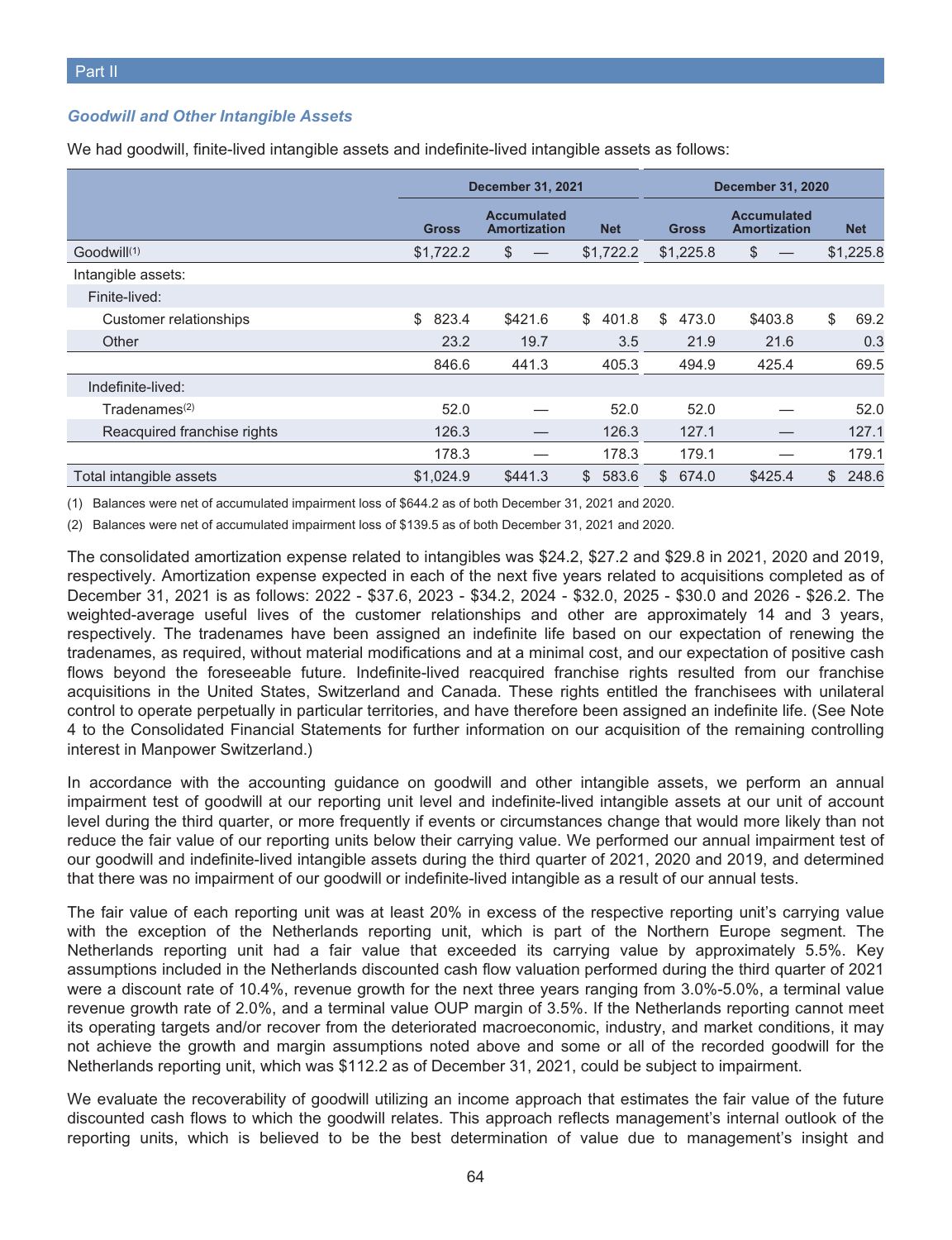experience with the reporting units. Significant assumptions used in our goodwill impairment test during the third quarter of 2021 included: expected future revenue growth rates, operating unit profit margins, working capital levels, discount rates, and a terminal value multiple. The expected future revenue growth rates and operating unit profit margins were determined after taking into consideration our historical revenue growth rates and operating unit profit margins, our assessment of future market potential, and our expectations of future business performance.

We believe that the future discounted cash flow valuation model provides the most reasonable and meaningful fair value estimate based on the reporting units' projections of future operating results and cash flows and is consistent with our view of how market participants would value the company's reporting units in an orderly transaction.

In the event the fair value of a reporting unit is less than the carrying value, including goodwill, we would record an impairment charge based on the excess of a reporting units' carrying amount over its fair value.

For the second quarter of 2020, in connection with the preparation of our quarterly financial statements, we assessed the changes in circumstances that occurred during the quarter to determine if it was more likely than not that the fair value of any reporting unit was below its carrying amount. We identified several factors related to our Germany reporting unit that led us to conclude that it was more likely than not that the fair value of the reporting unit was below its carrying amount. These factors included sustained operating losses resulted from the ongoing decline and increased uncertainty in the outlook of the manufacturing sector, particularly the automotive sector in Germany, coupled with the significant implications of COVID-19.

As we determined that it was more likely than not that the fair value of the Germany reporting unit was below its carrying amount, we performed an interim impairment test on this reporting unit as of June 30, 2020. As a result of our interim test, we recognized a non-cash impairment loss of \$66.8, which resulted in full impairment of the remaining goodwill in the Germany reporting unit. The Germany reporting unit is included in the Northern Europe segment. The goodwill impairment charge resulted from reductions in the estimated fair value for our Germany reporting unit based on lower expectations for future revenue, profitability and cash flows as compared to the expectations of the 2019 annual goodwill impairment test and our quarterly assessments in the intervening periods due to the factors discussed above.

During the second quarter of 2019, we determined that it was more likely than not that the fair value of the Germany reporting unit was below its carrying amount and performed an interim goodwill impairment test. As a result of the interim test, we wrote down the carrying value of the Germany reporting unit to its estimated fair value and recognized a non-cash impairment charge loss of \$60.2 during the second quarter of 2019.

In addition, during the second quarter of 2019, we recorded a goodwill impairment charge of \$3.8 related to our New Zealand operations as a result of it not meeting profitability expectations. The New Zealand reporting unit is included in the APME segment.

### *Marketable Securities*

Until April 2019, when we acquired the remaining 51% controlling interest in our Swiss franchise to obtain full ownership of the entity, we accounted for our 49% interest in our Swiss franchise under the equity method of accounting. The Swiss franchise maintained an investment portfolio with a market value of \$219.9 as of December 31, 2018. The portfolio was comprised of a wide variety of European and United States debt and equity securities and various professionally-managed funds, all of which were classified as available-for-sale, as well as cash and cash equivalents. We recognized all the changes in fair value on the investment portfolio in the current period earnings. Our share of net unrealized gains and unrealized losses that were determined to be temporary related to these investments was included in accumulated other comprehensive loss, with the offsetting amount increasing or decreasing our investment in the franchise. Realized gains and losses were immaterial for all periods presented. Other-than-temporary impairment amounts were insignificant.

### *Capitalized Software for Internal Use*

We capitalize purchased software as well as internally developed software. Internal software development costs are capitalized from the time when the internal-use software is considered probable of completion until the software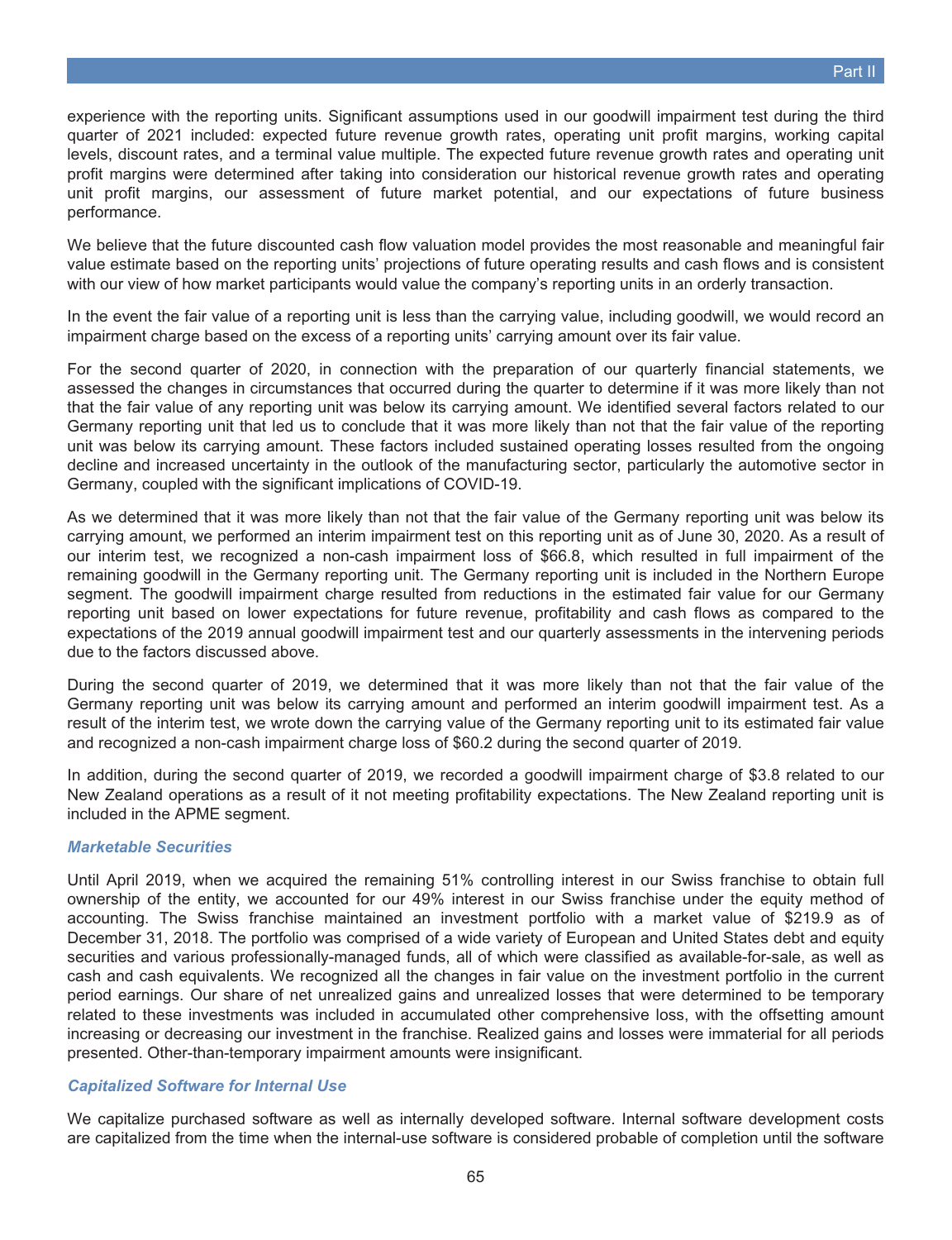is ready for use. Business analysis, system evaluation, selection and software maintenance costs are expensed as incurred. Capitalized software costs are amortized using the straight-line method over the estimated useful life of the software which ranges from 3 to 10 years. The net capitalized software balance of \$38.2 and \$19.2 as of December 31, 2021 and 2020, respectively, is included in other assets in the Consolidated Balance Sheets. The higher balance as of December 31, 2021 is primarily due to additional technology investments. Amortization expense related to the capitalized software costs was \$5.5, \$1.8 and \$2.0 for 2021, 2020 and 2019, respectively.

### *Property and Equipment*

A summary of property and equipment as of December 31 is as follows:

|                                | 2021      |    | 2020    |
|--------------------------------|-----------|----|---------|
| Land                           | 0.5<br>S. | -S | 0.5     |
| <b>Buildings</b>               | 6.7       |    | 7.1     |
| Furniture, fixtures, and autos | 166.5     |    | 167.1   |
| Computer equipment             | 132.7     |    | 133.8   |
| Leasehold improvements         | 288.5     |    | 306.2   |
| Property and equipment         | \$594.9   |    | \$614.7 |

Property and equipment are stated at cost and are depreciated using primarily the straight-line method over the following estimated useful lives: buildings - up to 40 years; furniture, fixtures, autos and computer equipment - 2 to 16 years; leasehold improvements - lesser of life of asset or expected lease term. Expenditures for renewals and betterments are capitalized whereas expenditures for repairs and maintenance are charged to income as incurred. Upon sale or disposition of property and equipment, the difference between the unamortized cost and the proceeds is recorded as either a gain or a loss and is included in our Consolidated Statements of Operations. Long-lived assets are evaluated for impairment in accordance with the provisions of the accounting guidance on the impairment or disposal of long-lived assets.

#### *Leases*

As of January 1, 2019, we adopted the accounting guidance on leases, which requires a lessee to recognize right-of-use ("ROU") assets and lease liabilities of the balance sheet for leases with lease terms longer than 12 months. The recognition, measurement and presentation of lease expenses and cash flows depend on the classification by the lessee as a finance or operating lease.

We have operating leases for real estate, vehicles, and equipment. Our leases have remaining lease terms of 1 month to 11 years. Our lease agreements may include renewal or termination options for varying periods that are generally at our discretion. In our lease term, we only include those periods related to renewal options we are reasonably certain to exercise. However, we generally do not include these renewal options as we are not reasonably certain to renew at the lease commencement date. This determination is based on our consideration of certain economic, strategic and other factors that we evaluate at lease commencement date and reevaluate throughout the lease term. Some leases also include options to terminate the leases and we only include those periods beyond the termination date if we are reasonably certain not to exercise the termination option.

Some leasing arrangements require variable payments that are dependent on usage or may vary for other reasons, such as payments for insurance and tax payments. The variable portion of lease payments is not included in our ROU assets or lease liabilities. Rather, variable payments, other than those dependent upon an index or rate, are expensed when the obligation for those payments is incurred and are included in lease expenses recorded in selling and administrative expenses on the Consolidated Statements of Operations.

We have lease agreements with both lease and non-lease components that are treated as a single lease component for all underlying asset classes. Accordingly, all expenses associated with a lease contract are accounted for as lease expenses.

Leases with a term of 12 months or less are not recognized on the balance sheet, but rather expensed on a straight-line basis over the lease term. We do not include significant restrictions or covenants in our lease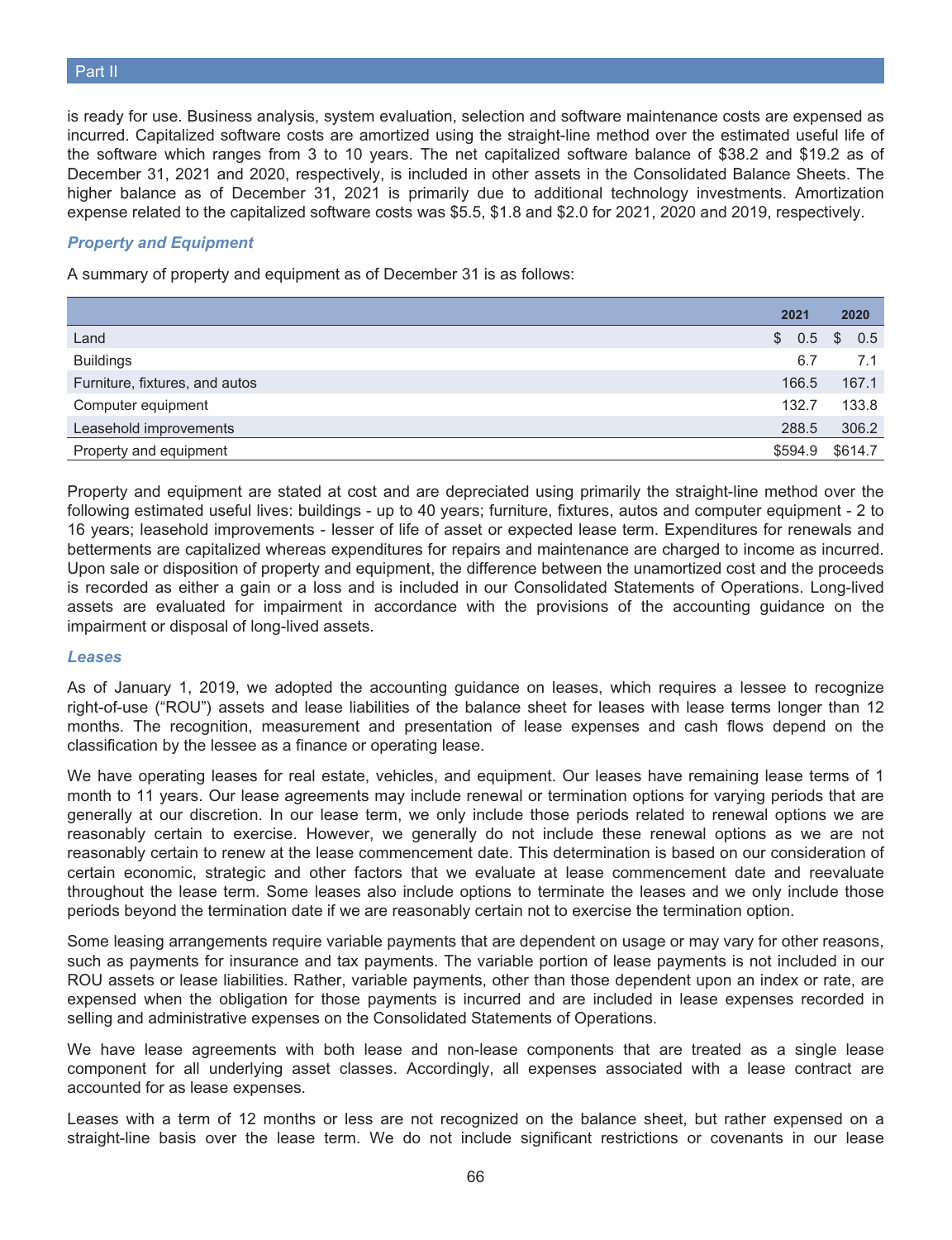agreements, and residual value guarantees are generally not included within our operating leases. As of December 31, 2021, we did not have any material additional operating leases that have not yet commenced.

### *Derivative Financial Instruments*

Derivative instruments are recorded on the balance sheet as either an asset or liability measured at their fair value. If the derivative is designated as a fair value hedge, the changes in the fair value of the derivative and of the hedged item attributable to the hedged risk are recognized in earnings. If the derivative is designated as a cash flow hedge, the effective portions of the changes in the fair value of the derivative are recorded as a component of accumulated other comprehensive loss and recognized in the Consolidated Statements of Operations when the hedged item affects earnings. The ineffective portions of the changes in the fair value of cash flow hedges are recognized in earnings.

### *Foreign Currency Translation*

Asset and liability accounts are translated at the current exchange rates and income statement items are translated at the average exchange rates each month. The resulting translation adjustments are recorded as a component of accumulated other comprehensive loss, which is included in shareholders' equity.

As of July 1, 2018, the Argentina economy was designated as highly-inflationary and was treated as such for accounting purposes.

A portion of our Euro-denominated notes is accounted for as a hedge of our net investment in our subsidiaries with a Euro-functional currency. For this portion of the Euro-denominated notes, since our net investment in these subsidiaries exceeds the amount of the related borrowings, net of tax, the related translation gains or losses are included as a component of accumulated other comprehensive loss.

### *Shareholders' Equity*

The Board of Directors authorized the repurchase of 4.0 million, 6.0 million and 6.0 million shares of our common stock in August 2021, August 2019 and August 2018. Share repurchases may be made from time to time through a variety of methods, including open market purchases, block transactions, privately negotiated transactions or similar facilities. In 2021, we repurchased a total of 2.1 million shares under the 2019 authorization at a total cost of \$210.0. In 2020, we repurchased a total of 3.4 million shares comprised of 0.8 million shares under the 2018 authorization and 2.6 million shares under the 2019 authorization, at a total cost of \$264.7. In 2019, we repurchased a total of 2.4 million shares at a total cost of \$203.0 under the 2018 authorization. As of December 31, 2021, there were 4.0 million and 1.2 million shares remaining authorized for repurchase under the 2021 authorization and 2019 authorization, respectively, and no shares remaining authorized for repurchase under the 2018 authorization.

During 2021, 2020 and 2019, the Board of Directors declared total cash dividends of \$2.52, \$2.26 and \$2.18 per share, respectively, resulting in total dividend payments of \$136.6, \$129.1 and \$129.3, respectively.

Noncontrolling interests, included in total shareholders' equity in our Consolidated Balance Sheets, represent amounts related to majority-owned subsidiaries in which we have a controlling financial interest. Net earnings attributable to these noncontrolling interests are recorded in interest and other expenses in our Consolidated Statements of Operations. We recorded income of \$0.7 and \$4.7 for 2021 and 2020, respectively, and expense of \$1.8 for 2019.

### *Cash and Cash Equivalents*

Cash and cash equivalents comprise cash on hand, term deposits with banks and short-term highly-liquid financial investments that are readily convertible to known amounts of cash which are subject to insignificant risk of changes in value; and have a maturity of three months or less from the date of acquisition.

### *Payroll Tax Credit*

In January 2013, the French government passed legislation, Credit d'Impôt pour la Compétitivité et l'Emploi ("CICE"), that provided payroll tax credits based on a percentage of wages paid to employees receiving less than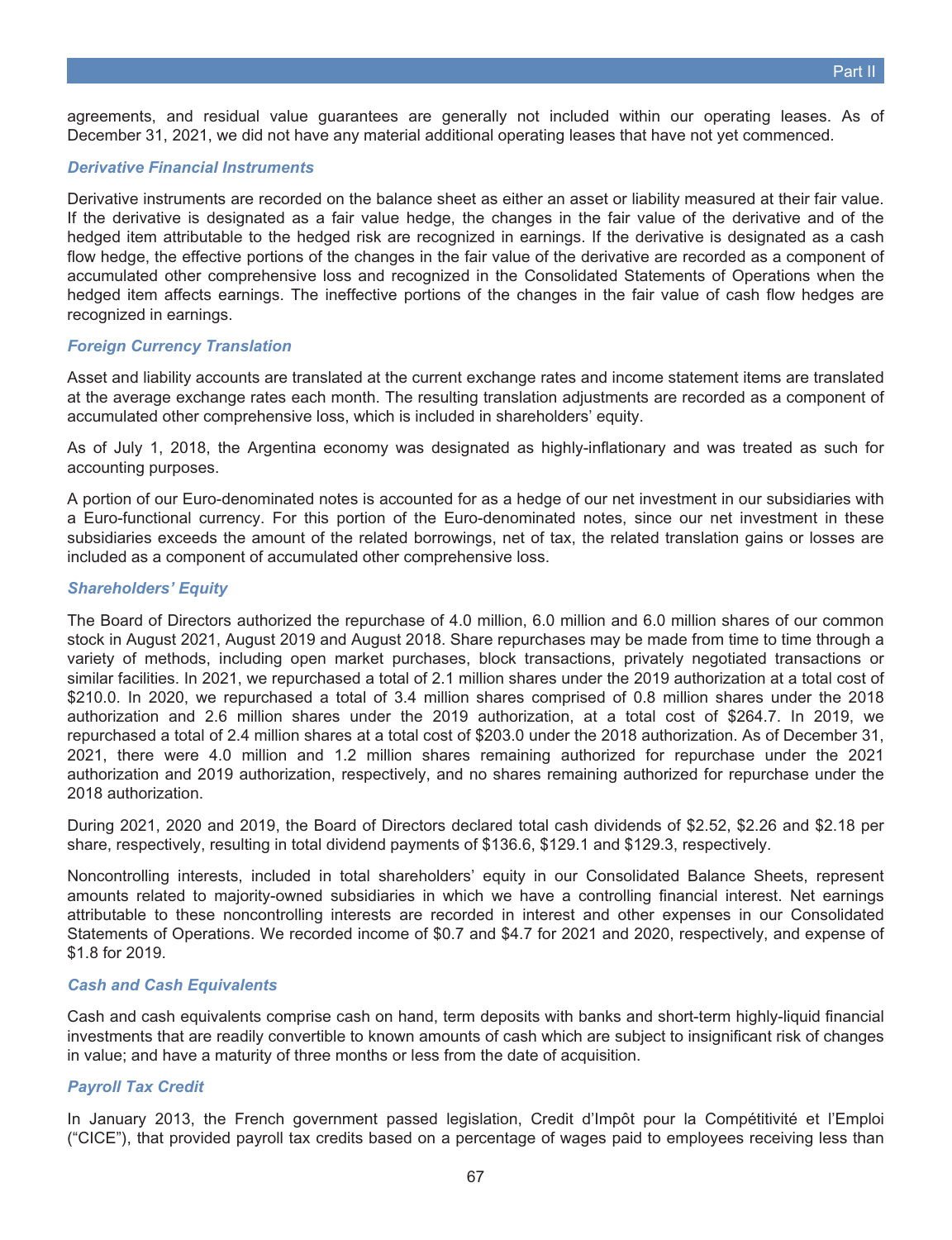two-and-a-half times the French minimum wage. The payroll tax credit was equal to 4% of eligible wages in 2013, 6% of eligible wages in 2014 to 2016, 7% of eligible wages in 2017, and 6% of eligible wages in 2018. The CICE payroll tax credit was accounted for as a reduction of our cost of services in the period earned. In January 2019, the French government replaced the CICE program with a new subsidy program.

The payroll tax credit was creditable against our current French income tax payable, with any remaining amount being paid after three years. Given the amount of our current income taxes payable, we would generally receive the vast majority of these payroll tax credits after the three-year period. In April 2019 and April 2018, we entered into agreements to sell the credits earned in 2018 and 2017, respectively, for net proceeds of \$103.5 (€92.0) and \$234.5 (€190.9), respectively, which represented approximately half of the credits earned in 2018 and substantially all the credits earned in 2017. We derecognized these receivables upon the sale as the terms of the agreement were such that the transaction qualified for sale treatment according to the accounting guidance on the transfer and servicing of assets. The discount on the sale of these receivables was recorded in cost of services as a reduction of the payroll tax credits earned in the respective year.

### *Accounting Standards Effective as of January 1, 2021*

In December 2019, the FASB issued new guidance on income taxes. The guidance removes certain exceptions to the general income tax accounting principles and clarifies and amends existing guidance to facilitate consistent application of the accounting principles. The new guidance was effective for us as of January 1, 2021. The adoption of this guidance did not have a material impact on our Consolidated Financial Statements.

In January 2020, the FASB issued new guidance on equity method investments. The guidance clarifies the interactions between the existing accounting standards on equity securities, equity method and joint ventures, and derivatives and hedging. The new guidance addresses accounting for the transition into and out of the equity method and measuring certain purchased options and forward contracts to acquire investments. The new guidance was effective for us as of January 1, 2021. The adoption of this guidance did not have a material impact on our Consolidated Financial Statements.

### *Recently Issued Accounting Standards*

In March 2020, the FASB issued new guidance on accounting for contract modifications, including hedging relationships, due to the transition from LIBOR and other interbank offerings related to alternative reference interest rates. The guidance is effective upon issuance and can be applied to applicable contract modifications through December 31, 2022. The adoption of this guidance has not had any impact on our Consolidated Financial Statements, and we do not expect it to have a material impact going forward.

In November 2021, the FASB issued new guidance on disclosures by business entities about government assistance. The guidance requires business entities to disclose, in notes to their financial statements, information about certain types of government assistance they receive. The new guidance is effective for us as of January 1, 2022. We do not expect the adoption of this guidance to have an impact on our Consolidated Financial Statements.

In November 2021, the FASB issued new guidance on business combinations. The guidance added the contract assets and contract liabilities to the list of exceptions to the recognition and measurement principles that apply to business combinations and requires that an acquirer recognize and measure contract assets and contract liabilities acquired in a business combination in accordance with the revenue recognition standard. The new guidance is effective for us as of January 1, 2023. We do not expect the adoption of this guidance to have a material impact on our Consolidated Financial Statements.

### *Subsequent Events*

On January 17, 2022, we disposed of our Russia business in our Northern Europe segment for \$4.0, consisting of upfront cash proceeds received of \$3.2 and \$0.8 of deferred consideration. We simultaneously entered into a franchise agreement with the new ownership of the Russia business. In connection with the disposition, we anticipate recognizing a one-time loss on disposition of approximately \$8.0 during the first quarter of 2022. We will finalize our accounting for the disposition during the first quarter of 2022.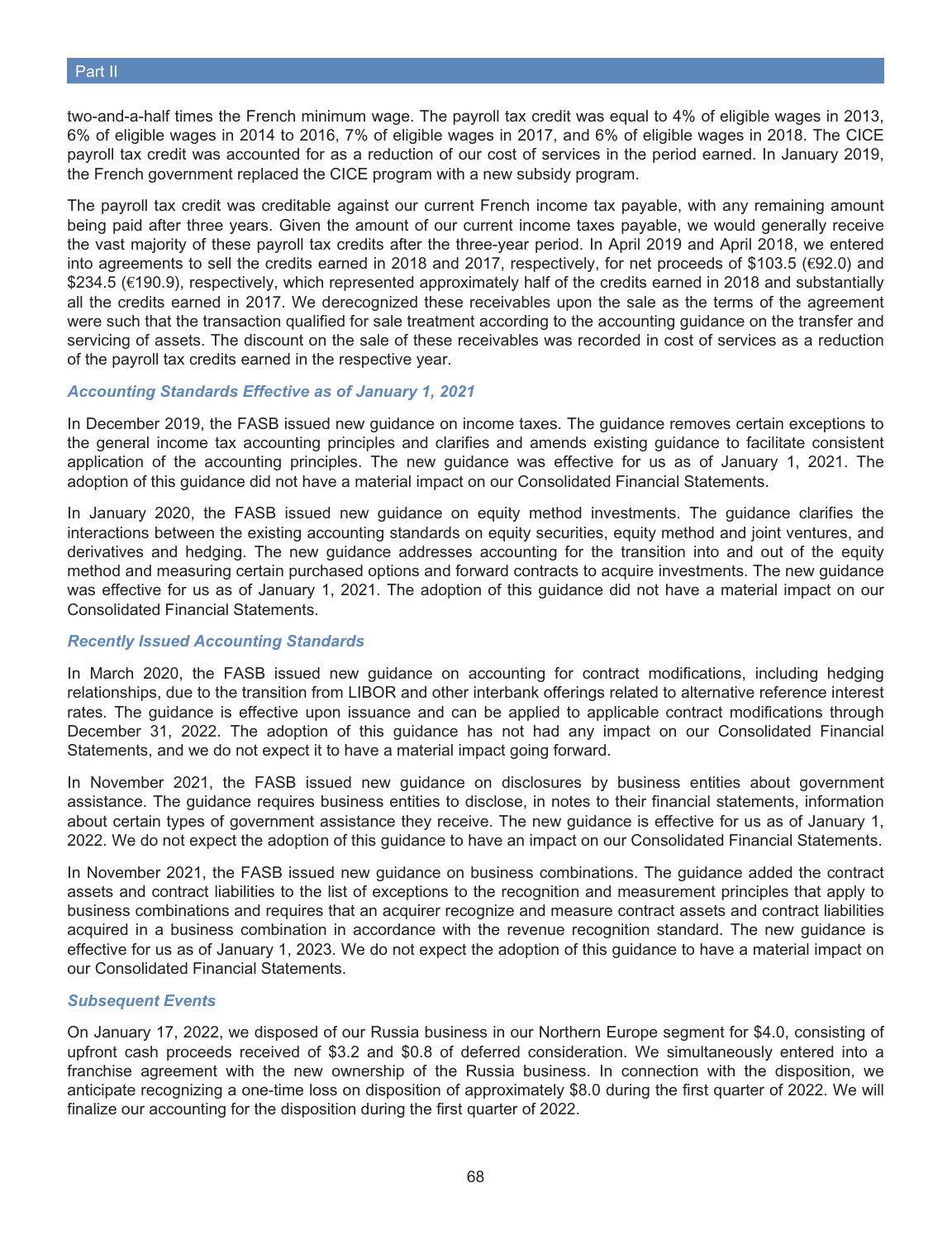## **(2) Revenue Recognition**

### *Revenue Service Types*

The following is a description of our revenue service types, including Staffing and Interim, Outcome-Based Solutions and Consulting, Permanent Recruitment and Other services.

### *Staffing and Interim*

Staffing and Interim services include the augmentation of clients' workforce with our contingent employees performing services under the client's supervision, which provides our clients with a source of flexible labor. Staffing and Interim client contracts are generally short-term in nature, and we generally enter into contracts that include only a single performance obligation. We recognize revenues over time based on a fixed amount for each hour of Staffing and Interim service provided as our clients benefit from our services as we provide them.

### *Outcome-Based Solutions and Consulting*

Our Outcome-Based Solutions and Consulting services include utilizing consultants and contingent employees who are generally experts in a specific field advising the client to help find strategic solutions to specific matters or achieve a particular outcome. Our services may also include managing certain processes and functions within the client's organization. We recognize revenues over time based on (i) our clients benefiting from our services as we are providing them, (ii) our clients controlling an asset as it is created or enhanced, or (iii) our performance not creating an asset with an alternative use and having an enforceable right to payment for the services we have provided to date. We generally utilize an input measure of time for the service provided, which most accurately depicts the progress toward completion of these performance obligations. The price as specified in our client contracts is generally considered the standalone selling price as it is an observable input that depicts the price as if sold to a similar client in similar circumstances.

### *Permanent Recruitment*

Permanent Recruitment services include providing qualified candidates to our clients to hire on a permanent basis. We recognize revenues for our Permanent Recruitment services at a point in time when we place the qualified candidate, because we have determined that control of the performance obligation has transferred to the client (i.e., service performed) as we have the right to payment for our service and the client has accepted our service of providing a qualified candidate to fill a permanent position. Revenues recognized from our Permanent Recruitment services are based upon either a fixed fee per placement or as a percentage of the candidate's salary.

Our RPO services are also included in our Permanent Recruitment revenues. RPO services include the various activities of managing a client's permanent workforce, which can include candidate assessments, screening, conducting candidate interviews, providing sourcing technology, and providing our marketing and recruiting expertise. We perform these activities to fulfill the overall obligation to provide permanent workforce management services, so they are not individually distinct and, therefore, we account for them as a single performance obligation. We generally utilize an input measure of time in months, but we do have a few contracts for which we use labor hours of management services provided as this more accurately depicts the progress toward completion of the performance obligation. We recognize revenues over time for each month of management services provided, as each month of management services is distinct and the client benefits from each month of management services as we provide them. For those contracts for which we use labor hours as the input measure, we recognize revenues over time based on a fixed amount for each labor hour of management services provided as our clients benefit from our services as we provide them.

We consider the RPO management services and placement services to be distinct and, therefore, separate performance obligations within our RPO contracts as (i) our clients can benefit from each service on its own, and (ii) each service is separately identifiable within the client contract. The prices as specified in our contracts will generally be broken out between management fees and placement fees, which we consider the standalone selling price of each service as they are the observable inputs which depict the prices as if they were sold to a similar client in similar circumstances. The consideration from our client contracts is allocated to each performance obligation based on the relative standalone selling price.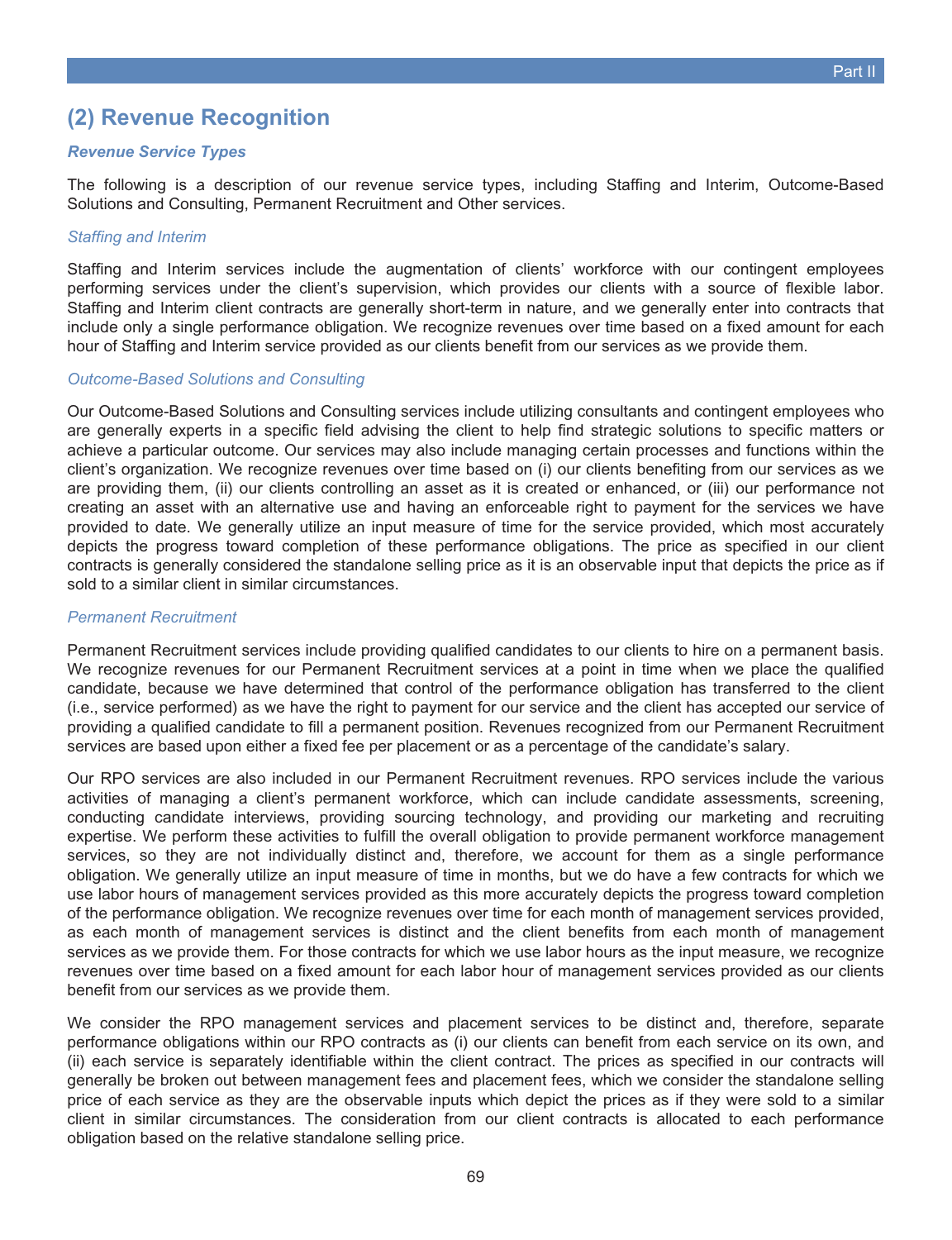### *Other Services*

Other services include revenues from outplacement services, MSP services, training services and franchise fees.

- Outplacement services include assisting our clients in managing their workforce transitions and their employees in managing career changes by developing additional skills and finding new employment. We recognize revenues over time as we provide the service (i.e., transfer control of the performance obligation) using the input measure of hours of service to measure progress toward completion of the performance obligation.
- MSP services include overall program management of our clients' contingent workforce and generally include various activities such as reporting and tracking, supplier selection and management and order distribution, depending on each client contract. We provide these services to fulfill the overall obligation of contingent workforce management services so the individual activities are not distinct and therefore we account for them as a single performance obligation. We recognize revenues over time for each month of MSP services provided, as each month of MSP services is distinct and the client benefits from each month of MSP services as we provide them.
- Training services include teaching skills that relate to specific competencies in order for our client's workforce to acquire knowledge and develop skills proficiencies. We recognize revenues over time for each hour of training service provided as our clients benefit from our services as we provide them.
- Our franchise fees include the performance obligation of providing the right to use our intellectual property in a specifically defined exclusive territory as defined in a franchise agreement. Our franchise agreements generally state that franchise fees are calculated based on a percentage of revenues earned by the franchise operations and are payable on a monthly basis. As such, we record franchise fee revenues monthly over time calculated based on the specific fee percentage and the monthly revenues of the franchise operations. Franchise fees were \$15.3, \$14.1 and \$18.4 for the years ended December 31, 2021, 2020 and 2019, respectively.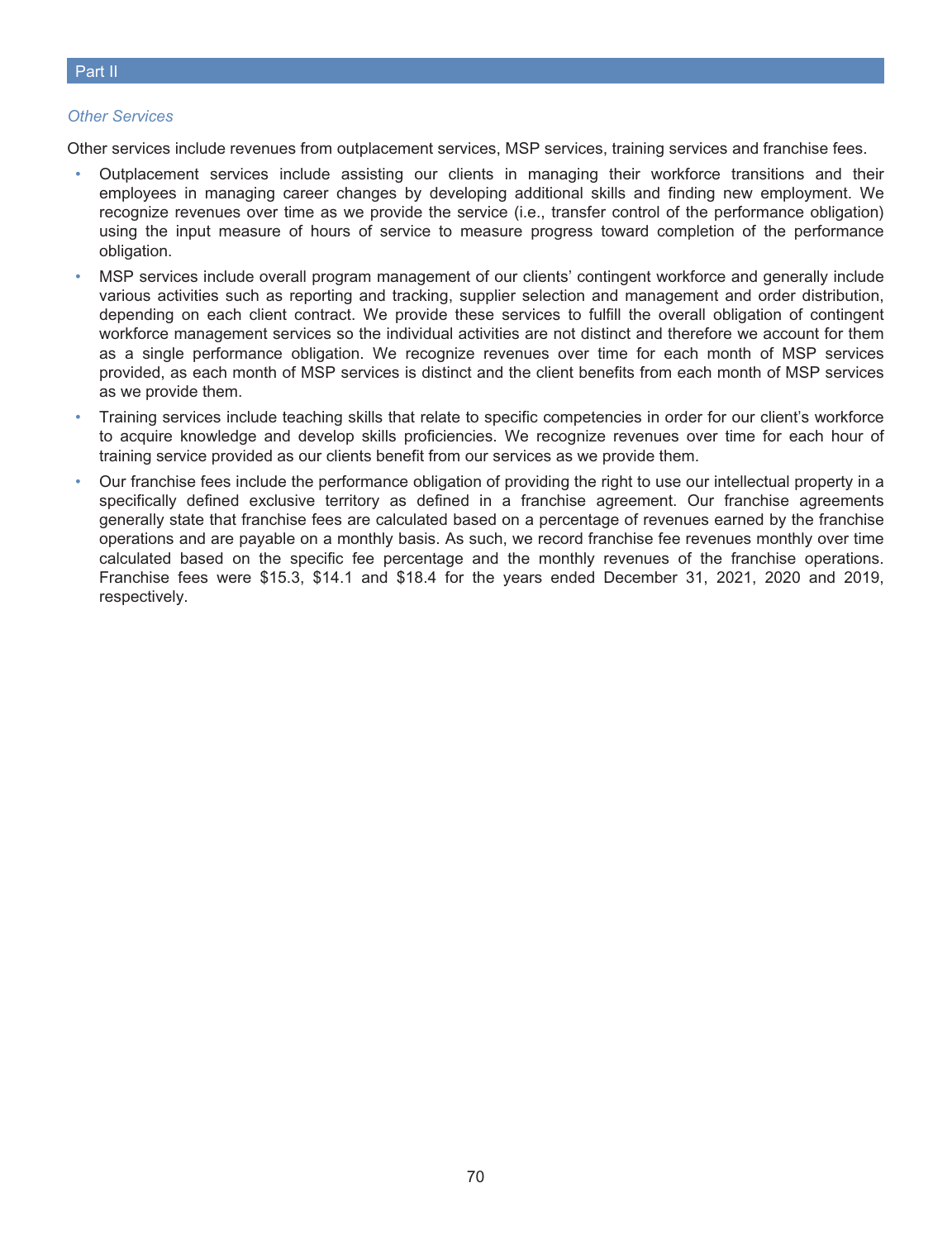### *Disaggregation of Revenues*

In the following table, revenue is disaggregated by service types and timing of revenue recognition and includes a reconciliation of the disaggregated revenues by reportable segment.

|                              | <b>Year Ended December 31,</b>           |    |                                                     |                                                         |       |                      |                                          |    |                                                     |                                                         |       |                   |  |
|------------------------------|------------------------------------------|----|-----------------------------------------------------|---------------------------------------------------------|-------|----------------------|------------------------------------------|----|-----------------------------------------------------|---------------------------------------------------------|-------|-------------------|--|
|                              |                                          |    |                                                     | 2021                                                    |       |                      | 2020                                     |    |                                                     |                                                         |       |                   |  |
|                              | <b>Staffing</b><br>and<br><b>Interim</b> |    | Outcome-<br><b>Based</b><br><b>Solutions</b><br>and | <b>Permanent</b><br><b>Consulting Recruitment Other</b> |       | <b>Total</b>         | <b>Staffing</b><br>and<br><b>Interim</b> |    | Outcome-<br><b>Based</b><br><b>Solutions</b><br>and | <b>Permanent</b><br><b>Consulting Recruitment Other</b> |       | <b>Total</b>      |  |
| Americas:                    |                                          |    |                                                     |                                                         |       |                      |                                          |    |                                                     |                                                         |       |                   |  |
| <b>United States</b>         | \$2,292.1                                | \$ | 154.9                                               | \$147.8                                                 |       | \$148.5 \$2,743.3 \$ | 1,942.9                                  | S. | 125.3                                               | \$88.4                                                  |       | \$170.6 \$2,327.2 |  |
| <b>Other Americas</b>        | 1,430.3                                  |    | 45.9                                                | 34.5                                                    | 9.7   | 1,520.4              | 1,393.0                                  |    | 41.8                                                | 17.8                                                    | 12.6  | 1,465.2           |  |
|                              | 3,722.4                                  |    | 200.8                                               | 182.3                                                   | 158.2 | 4,263.7              | 3,335.9                                  |    | 167.1                                               | 106.2                                                   | 183.2 | 3,792.4           |  |
| Southern Europe:             |                                          |    |                                                     |                                                         |       |                      |                                          |    |                                                     |                                                         |       |                   |  |
| France                       | 4,765.1                                  |    | 329.8                                               | 53.5                                                    | 22.9  | 5,171.3              | 3,985.6                                  |    | 295.7                                               | 39.7                                                    | 17.1  | 4,338.1           |  |
| Italy                        | 1,695.6                                  |    | 33.9                                                | 45.6                                                    | 20.3  | 1,795.4              | 1,296.7                                  |    | 30.1                                                | 27.0                                                    | 16.9  | 1,370.7           |  |
| Other Southern<br>Europe     | 1,945.0                                  |    | 369.4                                               | 52.6                                                    | 13.1  | 2,380.1              | 1,752.0                                  |    | 341.5                                               | 39.9                                                    | 13.0  | 2,146.4           |  |
|                              | 8,405.7                                  |    | 733.1                                               | 151.7                                                   | 56.3  | 9,346.8              | 7,034.3                                  |    | 667.3                                               | 106.6                                                   | 47.0  | 7,855.2           |  |
| Northern Europe              | 4,191.4                                  |    | 255.5                                               | 145.9                                                   | 77.7  | 4.670.5              | 3.545.7                                  |    | 264.9                                               | 100.3                                                   | 65.8  | 3,976.7           |  |
| <b>APME</b>                  | 1,886.6                                  |    | 408.1                                               | 143.2                                                   | 43.2  | 2,481.1              | 1,876.3                                  |    | 340.7                                               | 121.6                                                   | 38.1  | 2,376.7           |  |
|                              | 18,206.1                                 |    | 1,597.5                                             | 623.1                                                   | 335.4 | 20,762.1             | 15,792.2                                 |    | 1,440.0                                             | 434.7                                                   | 334.1 | 18,001.0          |  |
| Intercompany<br>Eliminations |                                          |    |                                                     |                                                         |       | (37.7)               |                                          |    |                                                     |                                                         |       |                   |  |
| Total                        |                                          |    |                                                     |                                                         |       | \$20,724.4           |                                          |    |                                                     |                                                         |       | \$18,001.0        |  |

|                           | <b>Year Ended December 31,</b>              |                                                         |              |                                             |                                                         |              |  |  |  |
|---------------------------|---------------------------------------------|---------------------------------------------------------|--------------|---------------------------------------------|---------------------------------------------------------|--------------|--|--|--|
|                           |                                             | 2021                                                    |              |                                             |                                                         |              |  |  |  |
|                           | <b>Services</b><br>transferred<br>over time | <b>Services</b><br>transferred<br>at a point<br>in time | <b>Total</b> | <b>Services</b><br>transferred<br>over time | <b>Services</b><br>transferred<br>at a point<br>in time | <b>Total</b> |  |  |  |
| Americas:                 |                                             |                                                         |              |                                             |                                                         |              |  |  |  |
| <b>United States</b>      | \$2,663.9                                   | \$79.4                                                  | \$2,743.3    | \$2,281.7                                   | \$45.5                                                  | \$2,327.2    |  |  |  |
| <b>Other Americas</b>     | 1,498.6                                     | 21.8                                                    | 1,520.4      | 1,453.6                                     | 11.6                                                    | 1,465.2      |  |  |  |
|                           | 4,162.5                                     | 101.2                                                   | 4,263.7      | 3,735.3                                     | 57.1                                                    | 3,792.4      |  |  |  |
| Southern Europe:          |                                             |                                                         |              |                                             |                                                         |              |  |  |  |
| France                    | 5,122.4                                     | 48.9                                                    | 5,171.3      | 4,301.8                                     | 36.3                                                    | 4,338.1      |  |  |  |
| Italy                     | 1,752.8                                     | 42.6                                                    | 1,795.4      | 1,345.4                                     | 25.3                                                    | 1,370.7      |  |  |  |
| Other Southern Europe     | 2,337.1                                     | 43.0                                                    | 2,380.1      | 2,113.0                                     | 33.4                                                    | 2,146.4      |  |  |  |
|                           | 9,212.3                                     | 134.5                                                   | 9,346.8      | 7,760.2                                     | 95.0                                                    | 7,855.2      |  |  |  |
| Northern Europe           | 4,545.0                                     | 125.5                                                   | 4,670.5      | 3,889.2                                     | 87.5                                                    | 3,976.7      |  |  |  |
| <b>APME</b>               | 2,401.1                                     | 80.0                                                    | 2,481.1      | 2,310.0                                     | 66.7                                                    | 2,376.7      |  |  |  |
|                           | 20,320.9                                    | 441.2                                                   | 20,762.1     | 17,694.7                                    | 306.3                                                   | 18,001.0     |  |  |  |
| Intercompany Eliminations |                                             |                                                         | (37.7)       |                                             |                                                         |              |  |  |  |
| Total                     |                                             |                                                         | \$20,724.4   |                                             |                                                         | \$18,001.0   |  |  |  |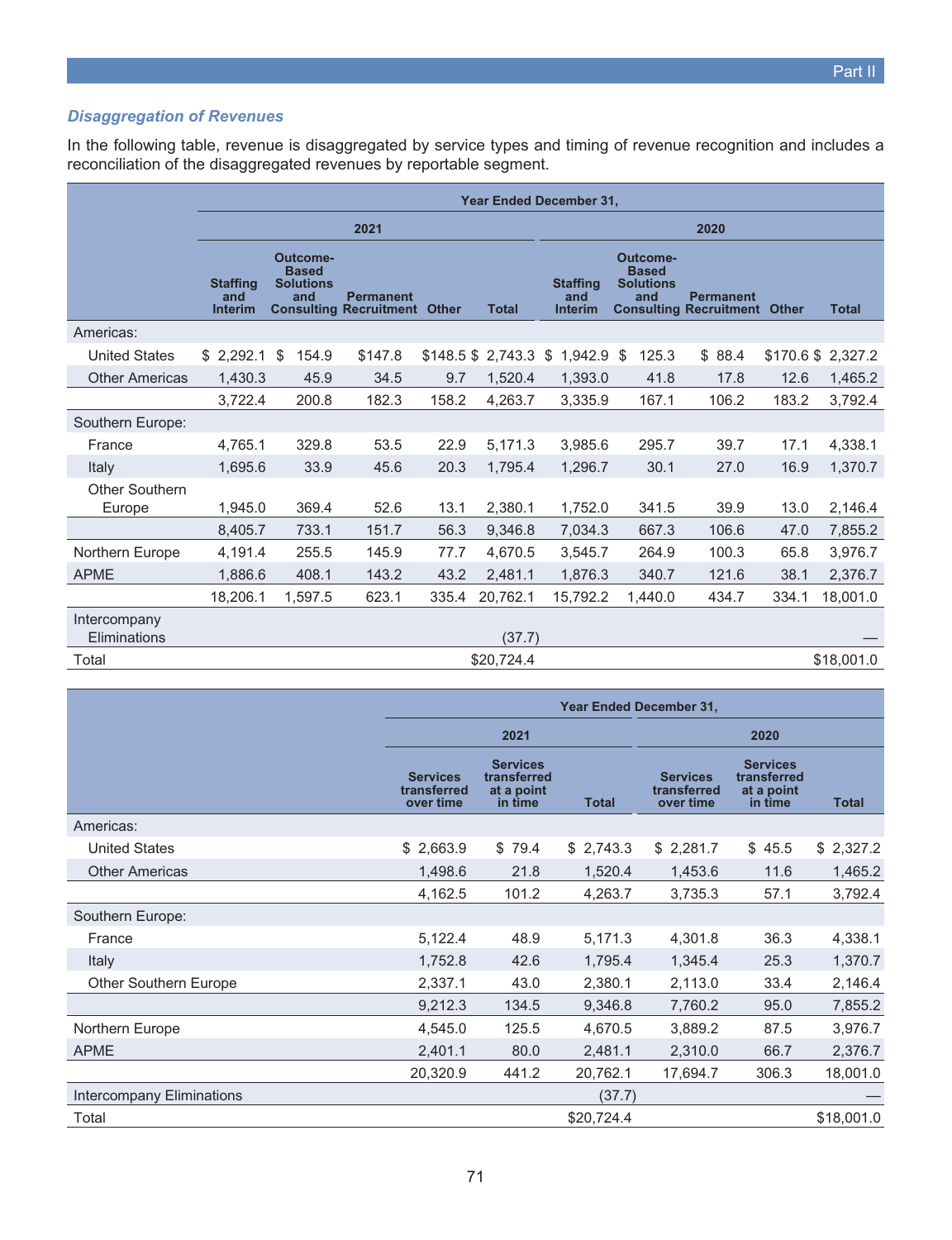### **(3) Share-Based Compensation Plans**

During 2021, 2020 and 2019, we recognized \$36.8, \$24.2 and \$26.3, respectively, in share-based compensation expense related to stock options, deferred stock, restricted stock and performance share units, all of which is recorded in selling and administrative expenses. Consideration received from share-based awards for 2021, 2020 and 2019 was \$5.1, \$7.4 and \$7.0, respectively. The income tax benefit recognized during 2021, 2020 and 2019 was \$1.6, \$1.7 and \$1.8, respectively, for the United States share-based compensation and \$1.6, \$1.3 and \$1.3, respectively, for non-United States share-based compensation. We recognize compensation expense on grants of share-based compensation awards on a straight-line basis over the vesting period of each award.

### *Stock Options*

All share-based compensation is granted under the 2011 Equity Incentive Plan of ManpowerGroup Inc. ("2011 Plan"). Options and stock appreciation rights are granted at a price not less than 100% of the fair market value of the common stock at the date of grant. Generally, options are granted with a ratable vesting period of up to four years and expire ten years from date of grant. No stock appreciation rights had been granted or were outstanding as of December 31, 2021 or 2020. A summary of stock option activity is as follows:

|                                | <b>Shares</b><br>(000) | Wtd. Avg.<br><b>Exercise Price</b><br><b>Per Share</b> | Wtd. Avg.<br><b>Remaining</b><br><b>Contractual</b><br>Term (years) | <b>Aggregate</b><br><b>Intrinsic Value</b><br>(in millions) |
|--------------------------------|------------------------|--------------------------------------------------------|---------------------------------------------------------------------|-------------------------------------------------------------|
| Outstanding, January 1, 2019   | 672                    | \$85                                                   |                                                                     |                                                             |
| Granted                        | 174                    | 84                                                     |                                                                     |                                                             |
| Exercised                      | (79)                   | 65                                                     |                                                                     | \$2                                                         |
| Expired or cancelled           | (44)                   | 91                                                     |                                                                     |                                                             |
| Outstanding, December 31, 2019 | 723                    | \$87                                                   | 6.1                                                                 | \$10                                                        |
| Exercisable, December 31, 2019 | 426                    | \$82                                                   | 4.5                                                                 | \$8                                                         |
| Outstanding, January 1, 2020   | 723                    | \$87                                                   |                                                                     |                                                             |
| Granted                        | 156                    | 93                                                     |                                                                     |                                                             |
| Exercised                      | (90)                   | 59                                                     |                                                                     | \$3                                                         |
| Expired or cancelled           | (1)                    | 54                                                     |                                                                     |                                                             |
| Outstanding, December 31, 2020 | 788                    | \$91                                                   | 6.2                                                                 | \$4                                                         |
| Exercisable, December 31, 2020 | 455                    | \$90                                                   | 4.5                                                                 | \$3                                                         |
| Outstanding, January 1, 2021   | 788                    | \$91                                                   |                                                                     |                                                             |
| Granted                        | 130                    | 92                                                     |                                                                     |                                                             |
| Exercised                      | (38)                   | 93                                                     |                                                                     | $s-$                                                        |
| Expired or cancelled           | (28)                   | 123                                                    |                                                                     |                                                             |
| Outstanding, December 31, 2021 | 852                    | \$90                                                   | 6.1                                                                 | \$8                                                         |
| Exercisable, December 31, 2021 | 510                    | \$89                                                   | 4.8                                                                 | \$<br>6                                                     |

Options outstanding and exercisable as of December 31, 2021 were as follows:

|                       |                        | <b>Options Outstanding</b>                                                            | <b>Options Exercisable</b>                                            |                        |                                                      |
|-----------------------|------------------------|---------------------------------------------------------------------------------------|-----------------------------------------------------------------------|------------------------|------------------------------------------------------|
| <b>Exercise Price</b> | <b>Shares</b><br>(000) | <b>Weighted-</b><br>Average<br><b>Remaining</b><br><b>Contractual</b><br>Life (years) | <b>Weighted-</b><br><b>Average</b><br><b>Exercise</b><br><b>Price</b> | <b>Shares</b><br>(000) | <b>Weighted-</b><br>Average<br><b>Exercise Price</b> |
| \$75-\$80             | 200                    | 3.3                                                                                   | \$76                                                                  | 200                    | \$76                                                 |
| \$81-\$89             | 179                    | 6.4                                                                                   | 84                                                                    | 103                    | 84                                                   |
| \$90-\$95             | 286                    | 8.6                                                                                   | 93                                                                    | 39                     | 93                                                   |
| \$96-\$123            | 187                    | 5.1                                                                                   | 109                                                                   | 168                    | 107                                                  |
|                       | 852                    | 6.1                                                                                   | \$90                                                                  | 510                    | \$89                                                 |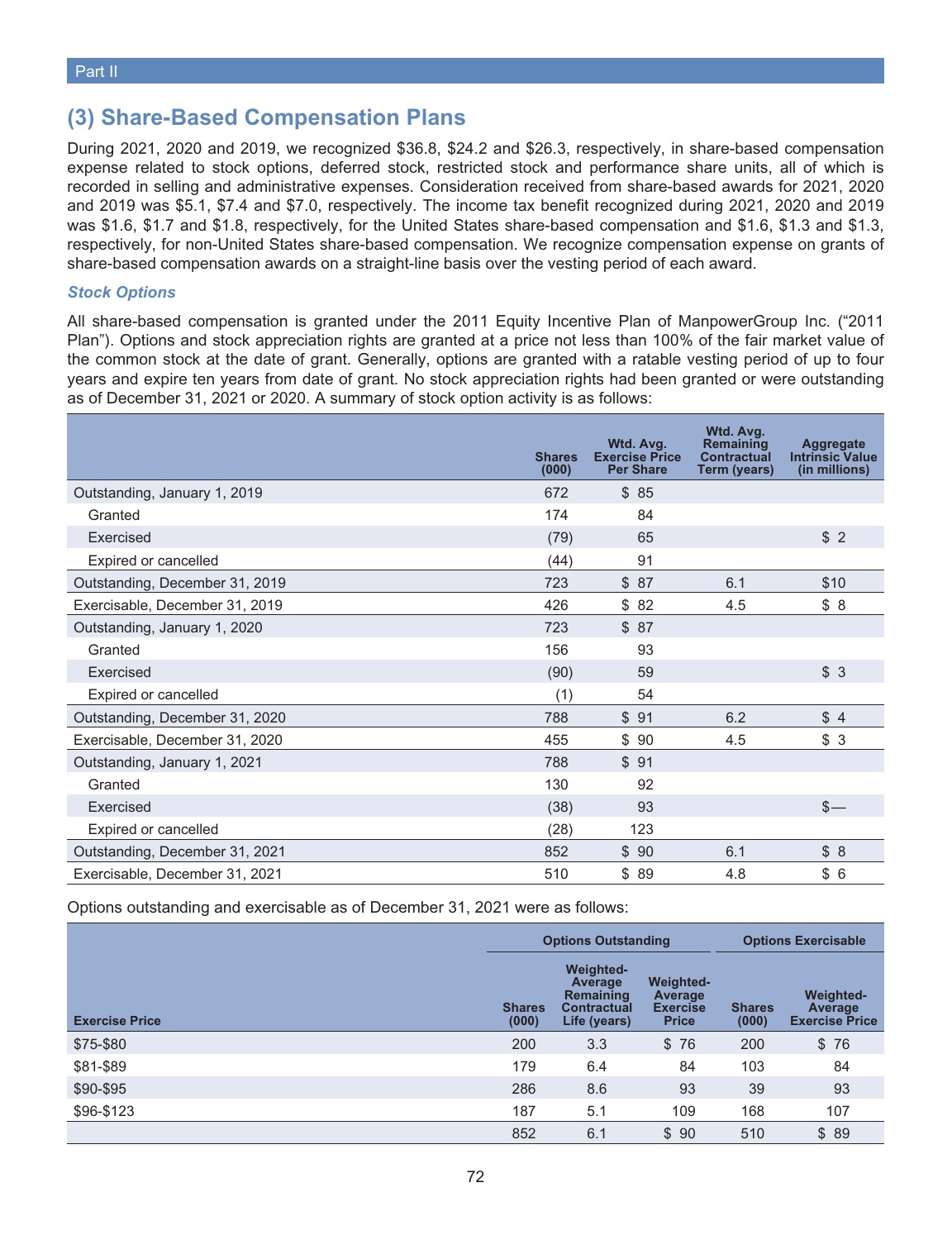We recognized expense of \$2.9, \$3.3 and \$4.0 related to stock options for the years ended December 31, 2021, 2020 and 2019, respectively. The total fair value of options vested during the same periods was \$2.6, \$2.3 and \$2.3, respectively. As of December 31, 2021, total unrecognized compensation cost was \$1.5, net of estimated forfeitures, which we expect to recognize over a weighted-average period of approximately 2.0 years.

We estimated the fair value of each stock option on the date of grant using the Black-Scholes option pricing model and the following assumptions:

| <b>Year Ended December 31</b>   | 2021    | 2020    | 2019  |
|---------------------------------|---------|---------|-------|
| Average risk-free interest rate | $0.7\%$ | $1.5\%$ | 2.5%  |
| Expected dividend yield         | $2.7\%$ | $2.5\%$ | 2.9%  |
| <b>Expected volatility</b>      | 35.0%   | 27.0%   | 27.0% |
| Expected term (years)           | 6.0     | 6.0     | 6.0   |

The average risk-free interest rate is based on United States Treasury security rates corresponding to the expected term in effect as of the grant date. The expected dividend yield is based on the expected annual dividend as a percentage of the market value of our common stock as of the grant date. We determined expected volatility using a weighted average of daily historical volatility (weighted 75%) of our stock price over the past five years and implied volatility (weighted 25%) based upon exchange traded options for our common stock. We believe that a blend of historical volatility and implied volatility better reflects future market conditions and better indicates expected volatility than considering purely historical volatility. We determined the expected term of the stock options using historical data. The weighted-average grant-date fair value per option granted during the year was \$22.83, \$18.95 and \$17.78 in 2021, 2020 and 2019, respectively.

### *Deferred Stock*

Our non-employee directors may elect to receive deferred stock in lieu of part or all of their annual cash retainer otherwise payable to them. The number of shares of deferred stock is determined pursuant to a formula set forth in the terms and conditions adopted under the 2011 Plan; the deferred stock is settled in shares of common stock according to these terms and conditions. During December 31, 2021, 2020 and 2019, there were 1,086, 1,432 and 1,275, respectively, shares of deferred stock awarded under this arrangement, all of which are vested.

Non-employee directors also receive an annual grant of deferred stock (or restricted stock, if they so elect) as additional compensation for board service. The award vests in equal quarterly installments over one year and the vested portion of the deferred stock is settled in shares of common stock either upon a director's termination of service or three years after the date of grant (which may in most cases be extended at the directors' election) in accordance with the terms and conditions under the 2011 Plan. During 2021, 2020 and 2019, there were 15,528, 11,004 and 18,172, respectively, shares of deferred stock awarded under this arrangement, all of which are vested. We recognized expense of \$1.7, \$1.3 and \$1.4 related to deferred stock in 2021, 2020 and 2019, respectively.

## *Restricted Stock*

We grant restricted stock and restricted stock unit awards to certain employees and to non-employee directors who may elect to receive restricted stock rather than deferred stock as described above. Restrictions lapse over periods ranging up to six years, and in some cases upon retirement. We value restricted stock awards at the closing market value of our common stock on the date of grant.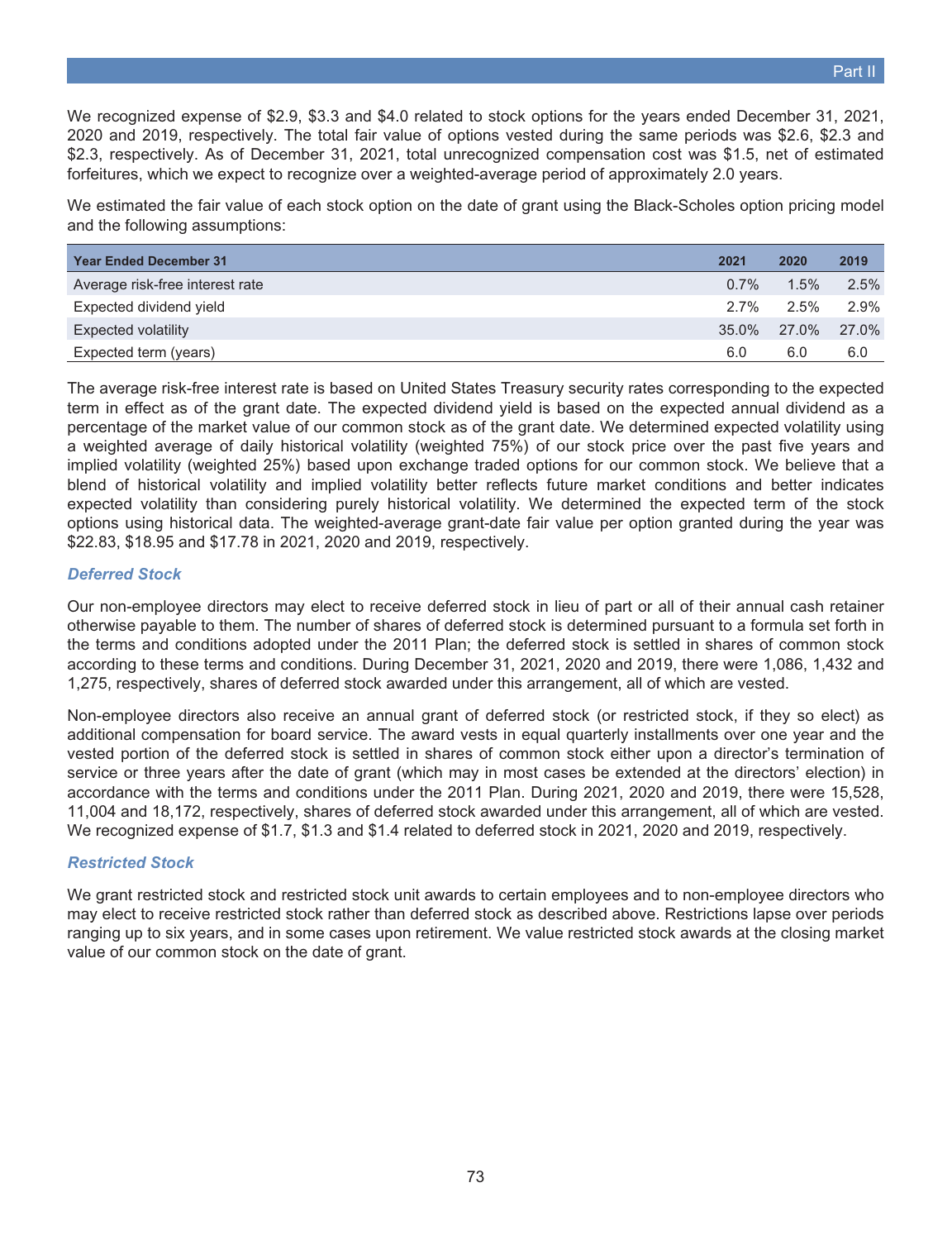A summary of restricted stock activity is as follows:

|                             | <b>Shares (000)</b> | Wtd. Avg.<br><b>Price Per Share</b> | Wtd. Avg.<br><b>Remaining</b><br><b>Contractual</b><br>Term (years) | Aggregate<br><b>Intrinsic</b><br>Value<br>(in millions) |
|-----------------------------|---------------------|-------------------------------------|---------------------------------------------------------------------|---------------------------------------------------------|
| Unvested, January 1, 2019   | 396                 | \$92                                | 1.3                                                                 |                                                         |
| Granted                     | 236                 | 84                                  |                                                                     |                                                         |
| Vested                      | (150)               | 76                                  |                                                                     |                                                         |
| Forfeited                   | (36)                | 93                                  |                                                                     |                                                         |
| Unvested, December 31, 2019 | 446                 | \$97                                | 1.5                                                                 |                                                         |
| Granted                     | 200                 | \$92                                |                                                                     |                                                         |
| Vested                      | (145)               | 95                                  |                                                                     |                                                         |
| Forfeited                   | (17)                | 93                                  |                                                                     |                                                         |
| Unvested, December 31, 2020 | 484                 | \$94                                | 1.4                                                                 |                                                         |
| Granted                     | 208                 | \$87                                |                                                                     |                                                         |
| Vested                      | (124)               | 106                                 |                                                                     |                                                         |
| Forfeited                   | (23)                | 84                                  |                                                                     |                                                         |
| Unvested, December 31, 2021 | 545                 | \$85                                | 1.3                                                                 | \$53                                                    |

During 2021, 2020 and 2019, there were 7,764, 7,208 and 7,407, respectively, shares of restricted stock granted to our non-employee directors, all of which are vested except for 1,258 shares granted in 2021 that were cancelled. During 2021, 2020 and 2019, we recognized \$15.6, \$15.7 and \$15.5, respectively, of expense related to restricted stock awards. As of December 31, 2021, there was \$13.1 of total unrecognized compensation cost related to unvested restricted stock, which we expect to recognize over a weighted-average period of approximately 2.0 years.

## *Performance Share Units*

Our 2011 Plan allows us to grant performance share units. We grant performance share units with a performance period ranging from one to three years. Vesting of units occurs at the end of the performance period or after a subsequent holding period, except in the case of termination of employment where the units are forfeited immediately. Upon retirement, a prorated number of units vest depending on the period worked from the grant date to retirement date or in certain cases all of the units vest. In the case of death or disability, the units immediately vest at the Target Award level if the death or disability date is during the performance period, or at the level determined by the performance criteria met during the performance period if the death or disability occurs during the subsequent holding period. The units are settled in shares of our common stock. A payout multiple may be applied to the units awarded based on the performance criteria determined by the People, Culture and Compensation Committee (formerly the Executive Compensation and Human Resources Committee) of the Board of Directors at the time of grant.

In the event the performance criteria exceeds the Target Award level, an additional number of shares, up to the Outstanding Award level, may be granted. In the event the performance criteria falls below the Target Award level, a reduced number of shares, as low as the Threshold Award level, may be granted. If the performance criteria falls below the Threshold Award level, no shares will be granted.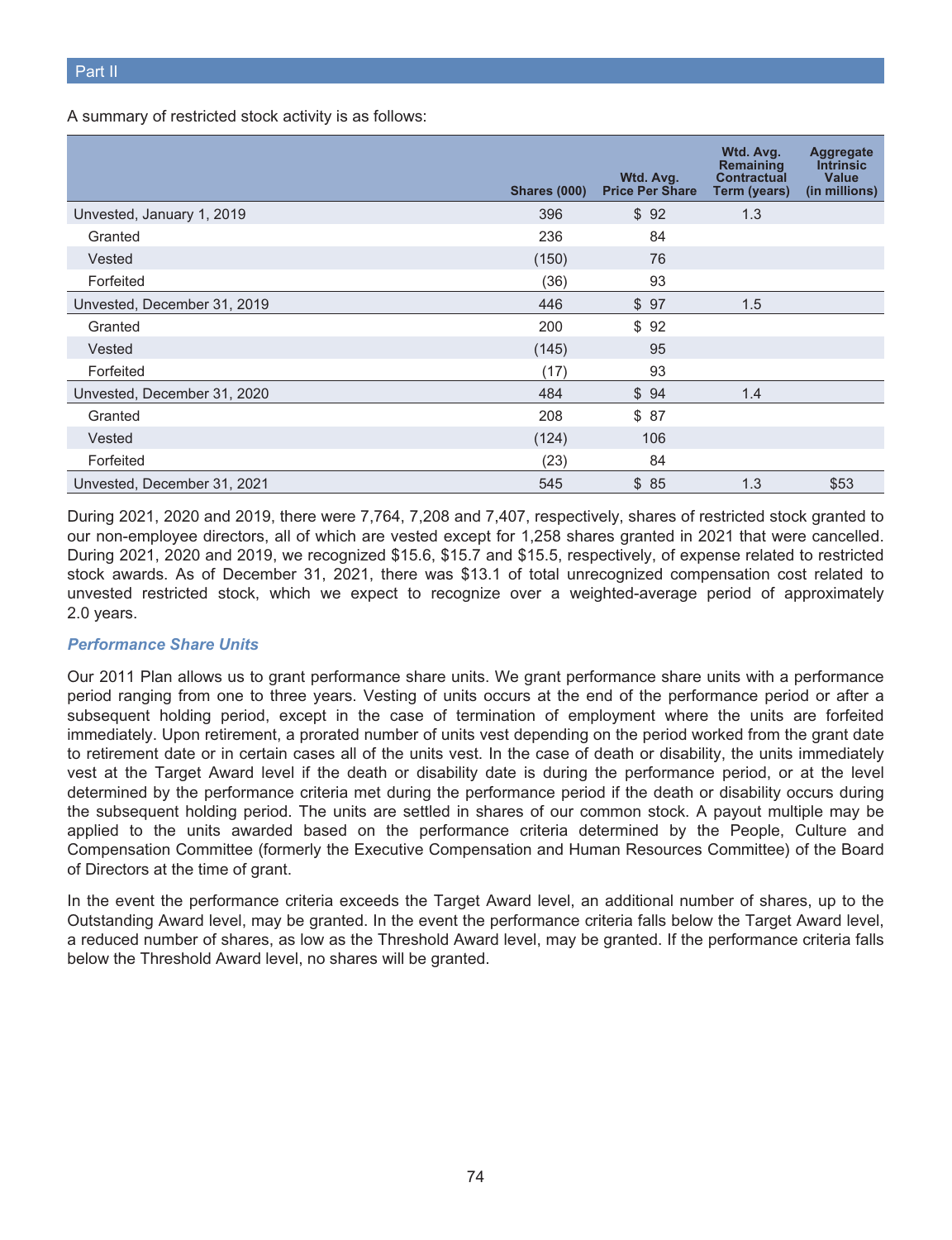A summary of the performance share units detail by grant year is as follows:

|                                            | 2018          | 2019          | 2020                                                                                      | 2021          | 2021          |
|--------------------------------------------|---------------|---------------|-------------------------------------------------------------------------------------------|---------------|---------------|
| Grant Date(s)                              |               |               | February 15, 2018 February 15, 2019 February 14, 2020 February 12, 2021 February 12, 2021 |               |               |
| Performance Period (years)                 | 2018-2020     | 2019-2021     | 2020-2022                                                                                 | 2021-2022     | 2021          |
| Vesting Date <sup>(1)</sup>                | February 2021 | February 2022 | February 2023                                                                             | February 2023 | February 2024 |
| Payout Levels (in units):                  |               |               |                                                                                           |               |               |
| <b>Threshold Award</b>                     | 42.361        | 61.381        | 59.698                                                                                    | 39.882        | 61,076        |
| <b>Target Award</b>                        | 84.726        | 122.761       | 119.395                                                                                   | 79.763        | 122,152       |
| <b>Outstanding Award</b>                   | 169,452       | 245,522       | 238,790                                                                                   | 159,526       | 244,304       |
| Shares Issued in 2021                      | 42.365        |               |                                                                                           |               |               |
| Payout Achieved Over<br>Performance Period |               | 81,700        |                                                                                           |               |               |

(1) Awards are scheduled to vest after the People, Culture and Compensation Committee of the Board of Directors determines the achievement of the performance criteria.

We recognize and adjust compensation expense based on the likelihood of the performance criteria specified in the award being achieved. The compensation expense is recognized over the performance and holding periods and is recorded in selling and administrative expenses. We have recognized total compensation expense of \$16.3, \$3.7 and \$5.2 in 2021, 2020 and 2019, respectively, related to the performance share units. The higher expense in 2021 resulted from a combination of higher estimated payout levels and an additional special grant issued in 2021.

## **(4) Acquisitions and Dispositions**

#### *ettain group Acquisition*

On October 1, 2021, we acquired ettain group, one of the largest privately held IT resourcing and services providers in North America. Effective that date, ettain group became part of our Experis business in the Americas segment. The acquisition is intended to accelerate our strategy of diversifying our business mix into higher growth and higher value services. The aggregate cash consideration paid was \$930.9. Of the total consideration paid, \$925.0 was for the acquired interests and the remaining \$5.9 was for excess working capital and cash. The transaction was funded through cash on hand and a \$150.0 draw on our revolving credit facility on October 1, 2021. We expect to finalize the net working capital adjustments in 2022.

The acquisition of ettain group was accounted for as a business combination, and the assets and liabilities of ettain group were included in the Consolidated Balance Sheets as of the acquisition date and the results of its operations have been included in the Consolidated Statements of Operations subsequent to the acquisition date.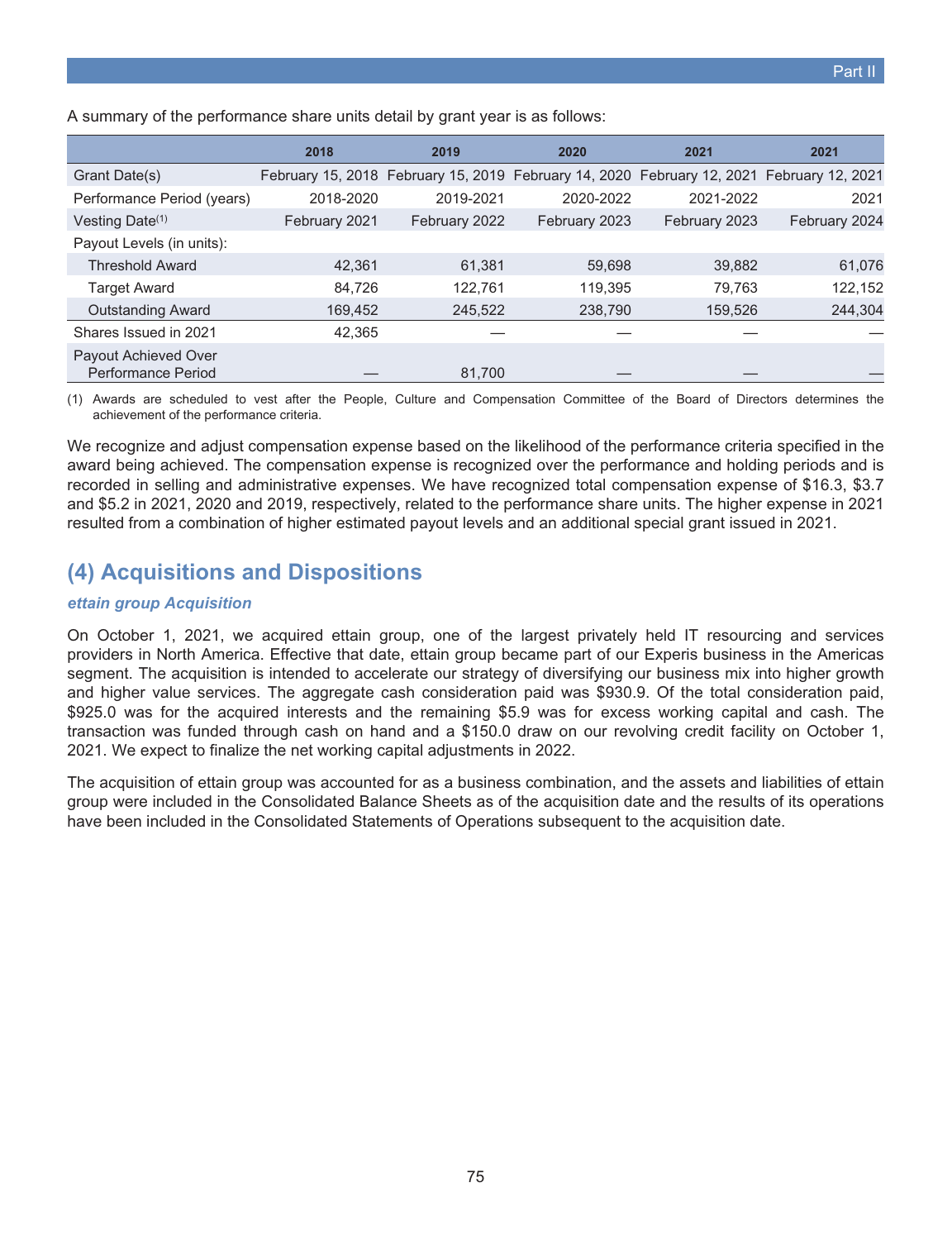The following table summarizes the preliminary fair value of the assets and liabilities as of the acquisition date of October 1, 2021:

| Cash and cash equivalents                                        | \$14.6  |
|------------------------------------------------------------------|---------|
| Accounts receivable                                              | 132.2   |
| Prepaid expenses and other assets                                | 6.3     |
| Operating lease right-of-use asset                               | 8.7     |
| Goodwill                                                         | 519.6   |
| Intangible assets subject to amortization, customer relationship | 360.0   |
| Accounts payable                                                 | (40.5)  |
| Employee compensation payable                                    | (15.0)  |
| <b>Accrued liabilities</b>                                       | (7.9)   |
| Accrued payroll taxes and insurance                              | (11.2)  |
| Value added taxes payable                                        | (12.2)  |
| Long-term operating lease liability                              | (5.9)   |
| Other long-term liabilities                                      | (17.8)  |
| Total assets and liabilities                                     | \$930.9 |

The customer relationship intangible asset will be amortized over a 15 year useful life. The customer relationship intangible asset and goodwill from the acquisition are partially deductible for income tax purposes. As of December 31, 2021, the carrying value of intangible assets and goodwill was \$354.0 and \$519.6, respectively. The goodwill is included within the United States reporting unit and is attributable to the workforce of the acquired business and expected synergies to occur post-acquisition as a result of diversifying the business into higher growth and higher value services.

ettain group contributed revenues from services of \$182.7 since the acquisition. Our consolidated unaudited proforma historical revenues from services and net earnings, as if ettain group had been acquired at the beginning of 2020, are estimated as follows:

|                        |       | Year Ended December 31, |
|------------------------|-------|-------------------------|
|                        | 2021  | 2020                    |
| Revenues from services |       |                         |
| Net earnings           | 425.4 | 40.1                    |

The proforma amounts have been calculated after applying our accounting policies and adjusting the results of ettain group to reflect the additional amortization that would have been charged assuming fair value adjustment to intangible assets had been applied from January 1, 2020, with the consequential tax effects.

In 2021, we incurred \$18.8 of acquisition and integration costs. These expenses are included in selling and administrative expenses on the Consolidated Statements of Operations for the year ended December 31, 2021 and are reflected in proforma earnings for the year ended December 31, 2020 in the table above.

We expect to finalize our accounting for the ettain group acquisition during the first half of 2022, upon finalization of the accounting for income tax related items and working capital adjustments.

## *Switzerland Acquisitions*

On April 3, 2019, we acquired the remaining 51% controlling interest in our Swiss franchise ("Manpower Switzerland") to obtain full ownership of the entity. Additionally, as part of the purchase agreement we acquired the remaining 20% interest in Experis AG. Manpower Switzerland provides contingent staffing services under our Manpower brand in the four main language regions in Switzerland. Both Manpower Switzerland and Experis AG are reported in our Southern Europe segment. The aggregate cash consideration paid was \$219.5 and was funded through cash on hand. Of the total consideration paid, \$58.3 was for the acquired interests and the remaining \$161.2 was for cash and cash equivalents. The acquisition of the remaining interest of Experis AG was accounted for as an equity transaction as we previously consolidated the entity.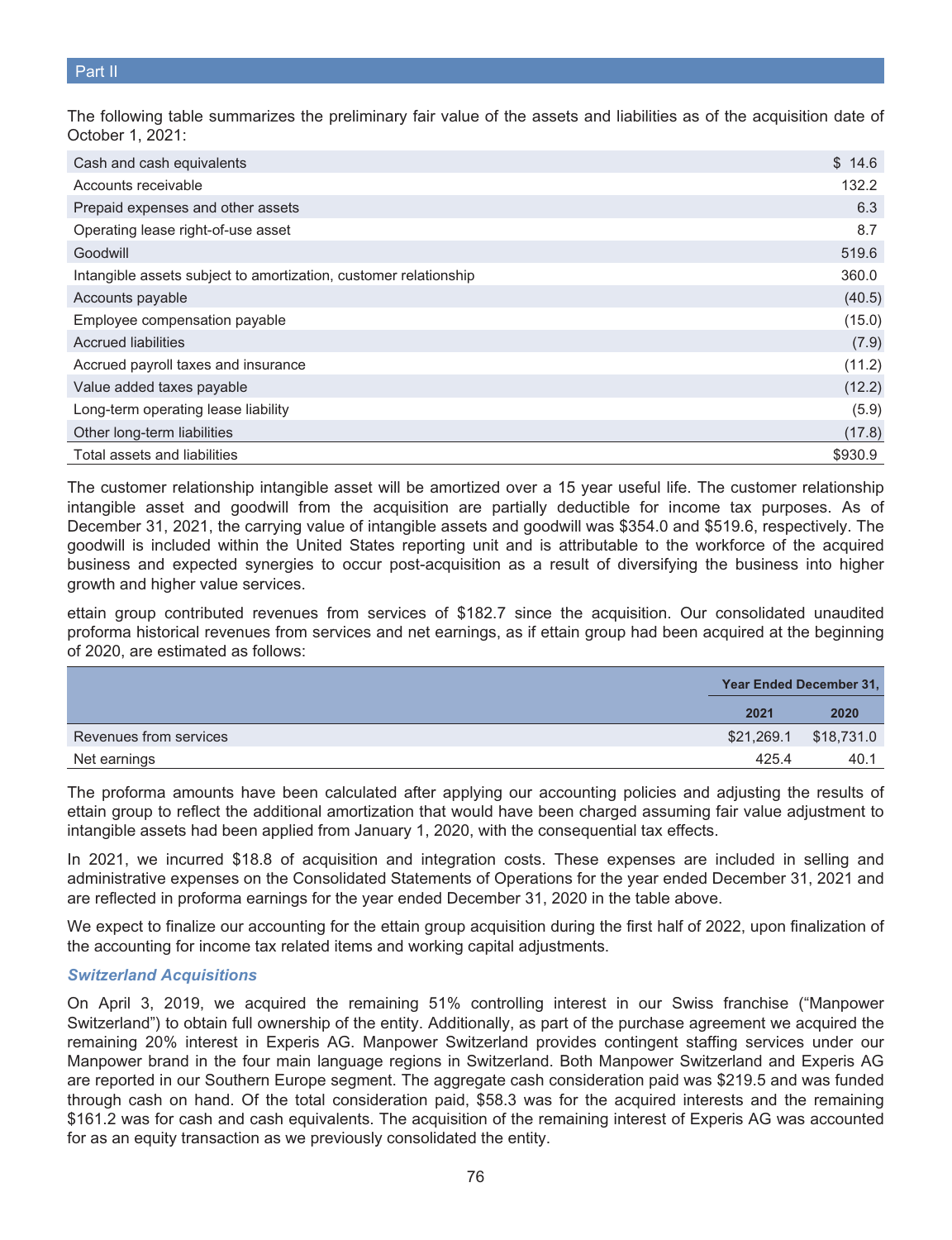Our investment in Manpower Switzerland prior to the acquisition was accounted for under the equity method of accounting and we recorded our share of equity income or loss in interest and other expenses (income), net on the Consolidated Statements of Operations. The acquisition of the remaining controlling interest in Manpower Switzerland was accounted for as a business combination, and the assets and liabilities of Manpower Switzerland were included in the Consolidated Balance Sheets as of the acquisition date and the results of its operations have been included in the Consolidated Statements of Operations subsequent to the acquisition date.

The total cash impact of the acquisition was an inflow of \$98.0, net of cash acquired of \$317.5. In connection with the business combination, we recognized a one-time, non-cash gain on the disposition of our previously held equity interest in Manpower Switzerland of \$80.4, which is included within interest and other expenses (income), net on the Consolidated Statements of Operations. Of the \$80.4, \$32.5 represented foreign currency translation adjustments related to the previously held equity interest from accumulated other comprehensive loss.

The following table summarizes the fair value of the assets and liabilities as of the acquisition date of April 3, 2019:

| Cash and cash equivalents                                                  | \$317.5 |
|----------------------------------------------------------------------------|---------|
| Accounts receivable                                                        | 60.4    |
| Prepaid expenses and other assets                                          | 31.4    |
| Goodwill                                                                   | 33.8    |
| Intangible assets subject to amortization, customer relationship           | 19.6    |
| Intangible assets not subject to amortization, reacquired franchise rights | 25.5    |
| Property and equipment                                                     | 0.4     |
| Accounts payable                                                           | (21.6)  |
| Employee compensation payable                                              | (2.5)   |
| <b>Accrued liabilities</b>                                                 | (9.9)   |
| Accrued payroll taxes and insurance                                        | (7.5)   |
| Value added taxes payable                                                  | (7.4)   |
| Other long-term liabilities                                                | (24.6)  |
| Total assets and liabilities                                               | \$415.1 |

## *Other Acquisitions*

From time to time, we acquire and invest in companies throughout the world, including franchises. The total cash consideration paid for acquisitions excluding ettain group, Manpower Switzerland and Experis AG, net of cash acquired, for the years ended December 31, 2021, 2020 and 2019 was \$8.1, \$2.6 and \$47.7, respectively. The 2021, 2020 and 2019 balances include consideration payments for franchises in the United States and contingent consideration payments related to previous acquisitions, of which \$6.3, \$1.9 and \$13.0, respectively, had been recognized as a liability at the acquisition date.

As of December 31, 2021, goodwill and intangible assets resulting from the 2021 acquisitions, excluding ettain group, were \$3.1 and \$0.6. No goodwill and intangible assets resulted from acquisitions in 2020. As of December 31, 2019, goodwill and intangible assets resulting from the 2019 acquisitions, excluding Manpower Switzerland, were \$14.2 and \$9.0, respectively.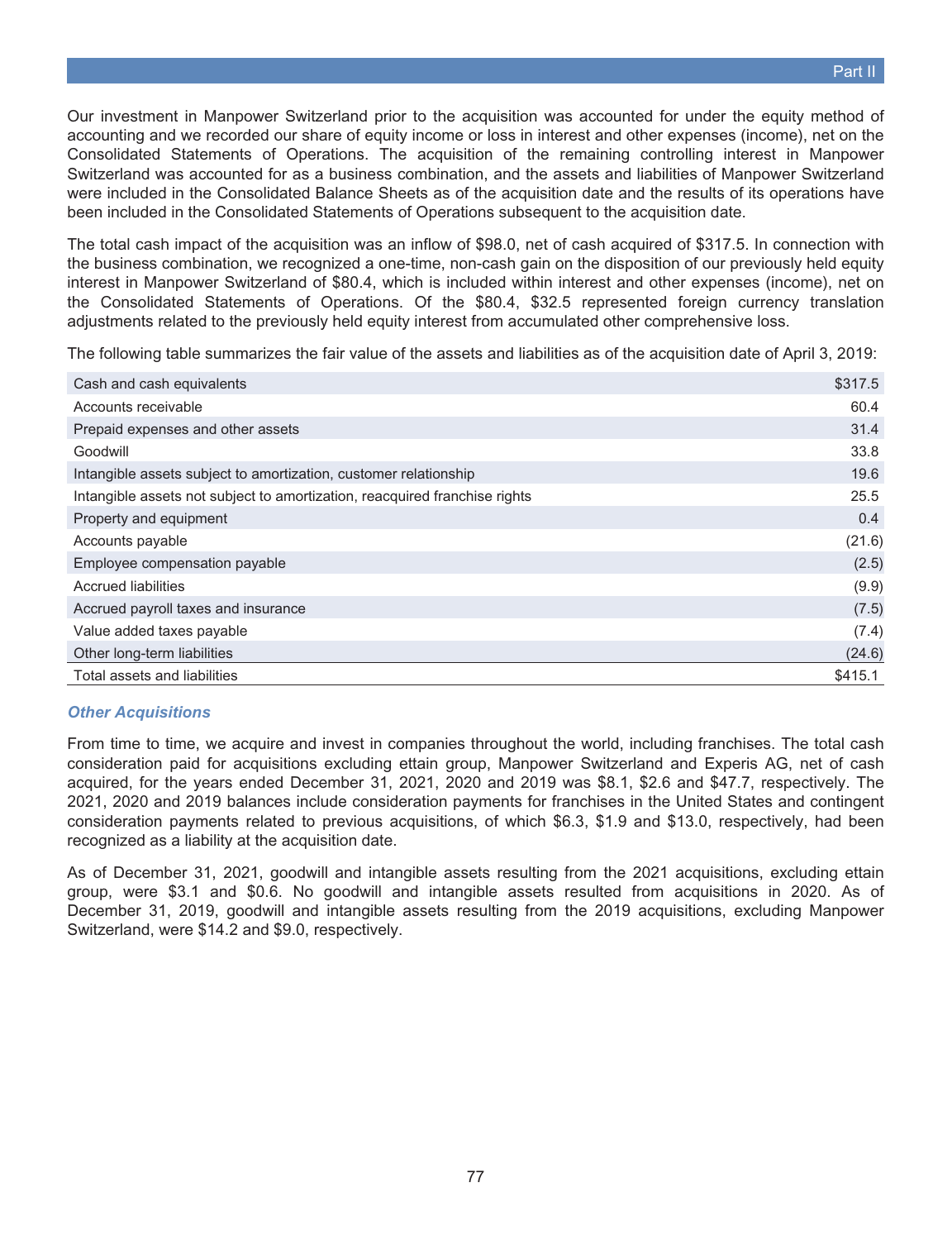#### *ManpowerGroup Greater China Limited Disposition*

On July 10, 2019, our joint venture in Greater China, ManpowerGroup Greater China Limited, became listed on the Main Board of the Stock Exchange of Hong Kong Limited through an initial public offering. Prior to the initial public offering, we owned a 51% controlling interest in the joint venture and consolidated the financial position and results of its operations into our Consolidated Financial Statements as part of our APME segment. As a result of the offering, in which ManpowerGroup Greater China Limited issued new shares representing 25% of the equity of the company, our ownership interest was diluted to 38.25%, and then further diluted to 36.87% as the underwriters exercised their overallotment option in full on August 7, 2019. As a result, we deconsolidated the joint venture as of the listing date and account for our remaining interest under the equity method of accounting and record our share of equity income or loss in interest and other expenses (income), net in the Consolidated Statements of Operations. In connection with the deconsolidation of the joint venture, we recognized a one-time non-cash gain of \$30.4, which was included in selling and administrative expenses in the Consolidated Statements of Operations in the year ended December 31, 2019. Included in the \$30.4 was foreign currency translation adjustment losses of \$6.2 related to the joint venture from accumulated other comprehensive loss.

#### *Other Dispositions*

Occasionally, we dispose of parts of our operations in order to optimize our global strategic and geographic footprint and synergies.

In November 2021, we disposed of our Tunisia business in our Southern Europe segment and recognized a one-time loss on disposition of \$1.2, which was included in selling and administrative expenses in the Consolidated Statements of Operations in the year ended December 31, 2021.

On September 30, 2020, we disposed of four businesses (Serbia, Croatia, Slovenia, Bulgaria) in our Southern Europe segment for \$5.8 subject to normal post close working capital adjustments, and simultaneously entered into franchise agreements with the new ownership of these businesses. In connection with the disposition, we recognized a one-time loss on disposition of \$5.8, which was included in selling and administrative expenses in the Consolidated Statements of Operations in the year ended December 31, 2020.

## **(5) Income Taxes**

The provision for income taxes was as follows:

| <b>Year Ended December 31</b> | 2021    | 2020           | 2019    |
|-------------------------------|---------|----------------|---------|
| <b>Current</b>                |         |                |         |
| <b>United States</b>          |         |                |         |
| Federal                       |         | $$20.2$ \$ 5.2 | \$16.7  |
| State                         | 3.3     | 4.5            | 2.5     |
| <b>Non-United States</b>      | 163.5   | 124.6          | 243.6   |
| <b>Total current</b>          | 187.0   | 134.3          | 262.8   |
| <b>Deferred</b>               |         |                |         |
| <b>United States</b>          |         |                |         |
| Federal                       | 5.8     | (11.0)         | (22.1)  |
| State                         | 2.4     | (4.9)          | 1.1     |
| <b>Non-United States</b>      | (9.5)   | 5.5            | (22.0)  |
| Total deferred                | (1.3)   | (10.4)         | (43.0)  |
| Total provision               | \$185.7 | \$123.9        | \$219.8 |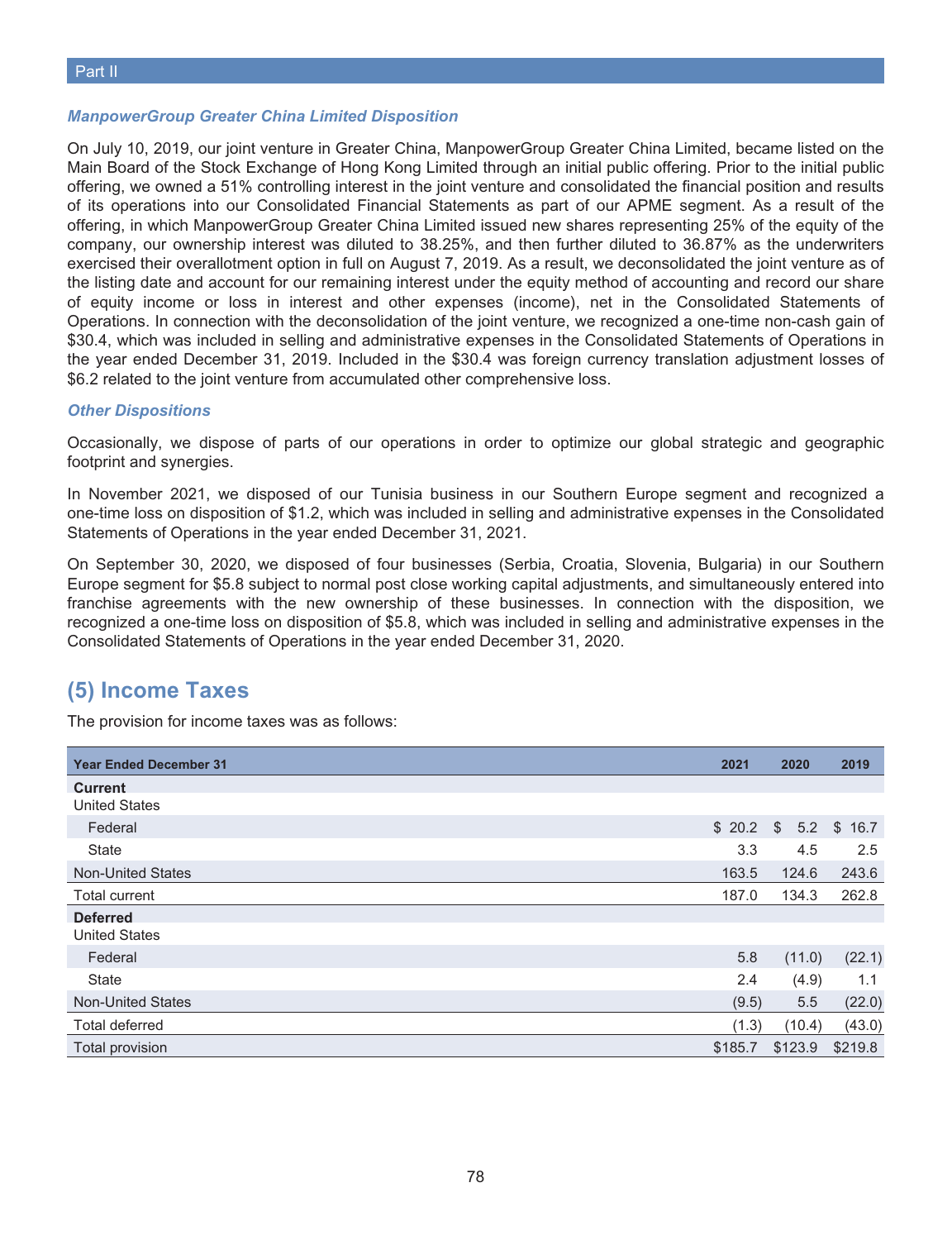A tax reconciliation between taxes computed at the United States federal statutory rate of 21% and the consolidated effective tax rate is as follows:

| <b>Year Ended December 31</b>                                                      | 2021    | 2020    | 2019    |
|------------------------------------------------------------------------------------|---------|---------|---------|
| Income tax based on statutory rate                                                 | \$119.3 | \$31.0  | \$143.9 |
| Increase (decrease) resulting from:                                                |         |         |         |
| Non-United States tax rate difference:                                             |         |         |         |
| French business tax(1)                                                             | 26.7    | 43.7    | 54.9    |
| Other $(2)$                                                                        | 22.2    | 9.7     | 37.3    |
| Repatriation of non-United States earnings                                         | 5.7     | (2.0)   | (17.8)  |
| State income taxes, net of federal benefit                                         | 5.0     | (1.3)   | 3.1     |
| Change in valuation allowance <sup>(3)</sup>                                       | 22.0    | 48.5    | 20.0    |
| Work Opportunity Tax Credit <sup>(4)</sup>                                         | (10.9)  | (4.9)   | (10.4)  |
| Foreign-Derived Intangible Income deduction                                        | (10.7)  | (8.8)   | (11.9)  |
| Goodwill impairment <sup>(5)</sup>                                                 |         | 13.4    | 11.9    |
| Gain related to Manpower Switzerland and Greater China transactions <sup>(6)</sup> |         |         | (22.8)  |
| Other, net                                                                         | 6.4     | (5.4)   | 11.6    |
| Tax provision                                                                      | \$185.7 | \$123.9 | \$219.8 |

(1) The French business tax is allowed as a deduction for French income tax purposes. The gross amount of the French business tax was \$33.7, \$55.3 and \$69.5 for 2021, 2020 and 2019, respectively. The amounts in the table above of \$26.7, \$43.7 and \$54.9 for 2021, 2020 and 2019, respectively, represent the French business tax expense net of the French tax benefit using the United States federal rate of 21%. In December 2020, the French Parliament approved the Finance Bill for 2021 which lowered the business tax rate from 1.5% to 0.75%. The benefit of this tax rate reduction is reflected in our 2021 Consolidated Financial Statements.

- (2) Included in Other Non-United States tax rate differences is the impact of all Non-United States pre-tax earnings and permanent tax differences at the local statutory tax rate versus the United States federal rate of 21%. This includes benefits of \$2.5, \$6.1 and \$9.3 for 2021, 2020 and 2019, respectively, related to the difference between the United States federal rate and the French tax rate applied to the respective gross amounts of the French business tax deduction previously mentioned.
- (3) In 2020, we determined that it was more likely than not that certain deferred tax assets in Germany and the Netherlands would not be realized and recorded income tax expense of \$36.9 and \$8.1, respectively, to establish valuation allowances. Additional losses incurred in 2021 in Germany resulted in an increase in valuation allowance of \$20.1.
- (4) The Work Opportunity Tax Credit is currently authorized until December 31, 2025.
- (5) Non-deductible portion of the goodwill impairment charges recorded in Germany in June 2020 and 2019.
- (6) Non-taxable gains on the disposition of our previously held equity interest in Manpower Switzerland in April 2019 and the deconsolidation of ManpowerGroup Greater China Limited in July 2019.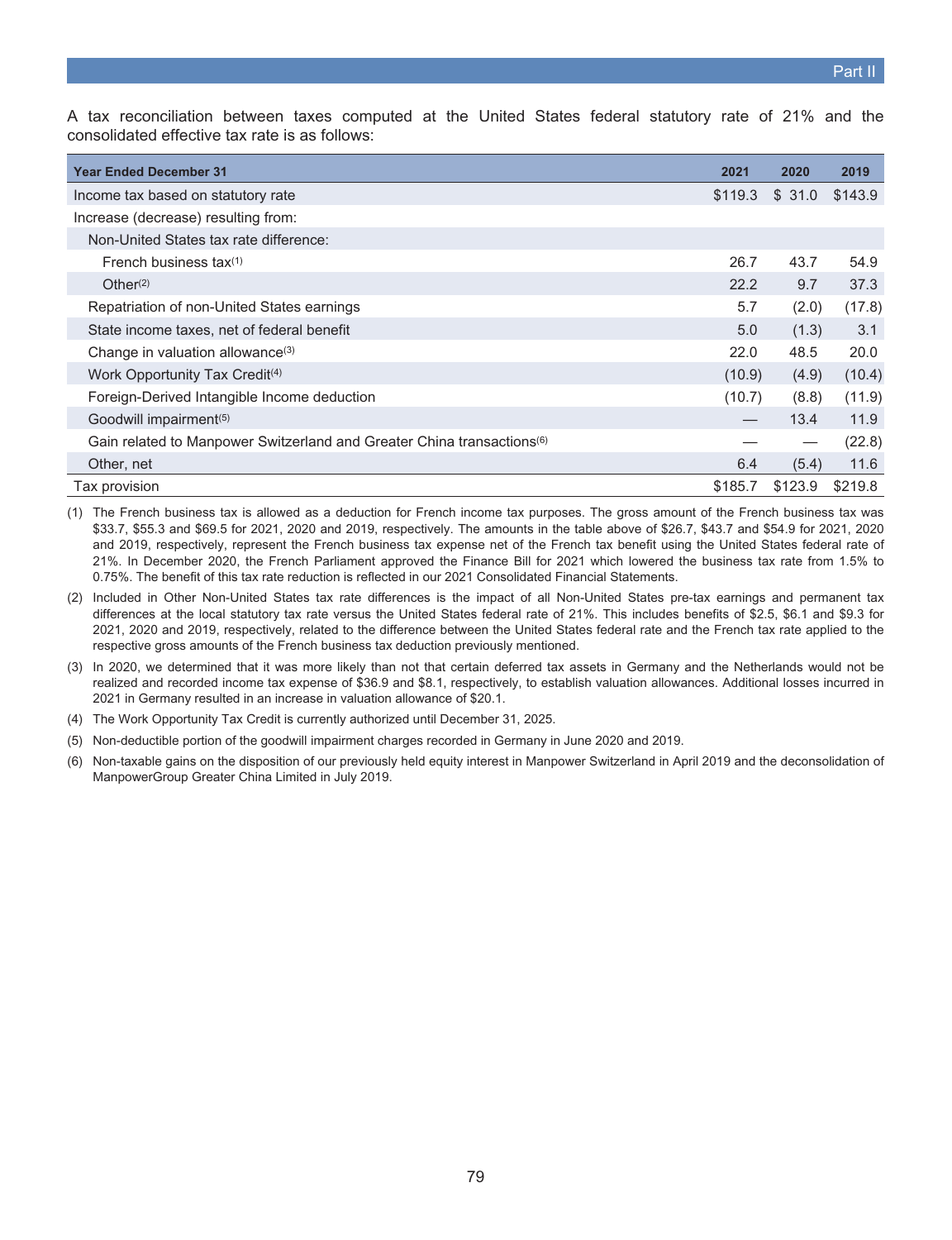Deferred income taxes are recorded based on temporary differences at the tax rate expected to be in effect when the temporary differences reverse. Temporary differences, which give rise to the deferred taxes, are as follows:

| December 31                                 | 2021                 | 2020       |
|---------------------------------------------|----------------------|------------|
| <b>Future Income Tax Benefits (Expense)</b> |                      |            |
| Accrued payroll taxes and insurance         | $\mathbb{S}$<br>22.5 | 32.2<br>\$ |
| Employee compensation payable               | 38.9                 | 26.2       |
| Pension and postretirement benefits         | 77.9                 | 79.1       |
| Intangible assets                           | (135.7)              | (113.6)    |
| Repatriation of non-United States earnings  | (16.1)               | (10.0)     |
| Loans denominated in foreign currencies     |                      | 13.5       |
| Operating lease ROU assets                  | (96.3)               | (106.2)    |
| Operating lease liabilities                 | 99.5                 | 112.0      |
| Net operating losses                        | 129.4                | 136.2      |
| Other                                       | 163.9                | 127.9      |
| Valuation allowance                         | (167.1)              | (149.4)    |
| Total future tax benefits                   | \$116.9              | \$147.9    |
| Deferred tax asset                          | \$135.0              | \$165.7    |
| Deferred tax liability                      | (18.1)               | (17.8)     |
| Total future tax benefits                   | \$116.9              | \$147.9    |

Pre-tax earnings of non-United States operations were \$433.6, \$86.3 and \$416.6 in 2021, 2020 and 2019, respectively. We have not provided deferred taxes on \$343.8 of unremitted earnings of non-United States subsidiaries that are considered permanently invested. We have not estimated the deferred tax liability on these earnings as such estimation is not practicable to determine or immaterial to the financial statements. As of December 31, 2021, deferred taxes for non-United States withholding and other taxes were provided on \$1,473.3 of unremitted earnings of non-United States subsidiaries that may be remitted to the United States. As of December 31, 2021 and 2020, we have recorded a deferred tax liability of \$16.1 and \$10.0, respectively, related to these non-United States earnings that may be remitted.

We had United States federal and non-United States net operating loss carryforwards and United States state net operating loss carryforwards totaling \$644.7 and \$161.9, respectively, as of December 31, 2021. The net operating loss carryforwards expire as follows:

|                                        | <b>United States</b><br><b>Federal</b><br>and Non-United<br><b>States</b> | <b>United States</b><br><b>State</b> |
|----------------------------------------|---------------------------------------------------------------------------|--------------------------------------|
| 2022                                   | $\mathcal{L}$<br>2.7                                                      | $\frac{1}{2}$<br>5.4                 |
| 2023                                   | 2.7                                                                       | 8.5                                  |
| 2024                                   | 5.3                                                                       | 38.6                                 |
| 2025                                   | 5.5                                                                       | 5.3                                  |
| 2026                                   | 1.0                                                                       | 9.9                                  |
| Thereafter                             | 7.5                                                                       | 70.6                                 |
| No expirations                         | 620.0                                                                     | 23.6                                 |
| Total net operating loss carryforwards | \$644.7                                                                   | \$161.9                              |

We have recorded a deferred tax asset of \$129.4 as of December 31, 2021, for the benefit of these net operating losses. Realization of this asset is dependent on generating sufficient taxable income prior to the expiration of the loss carryforwards. A related valuation allowance of \$115.1 was recorded as of December 31, 2021, as management believes that realization of certain net operating loss carryforwards is unlikely.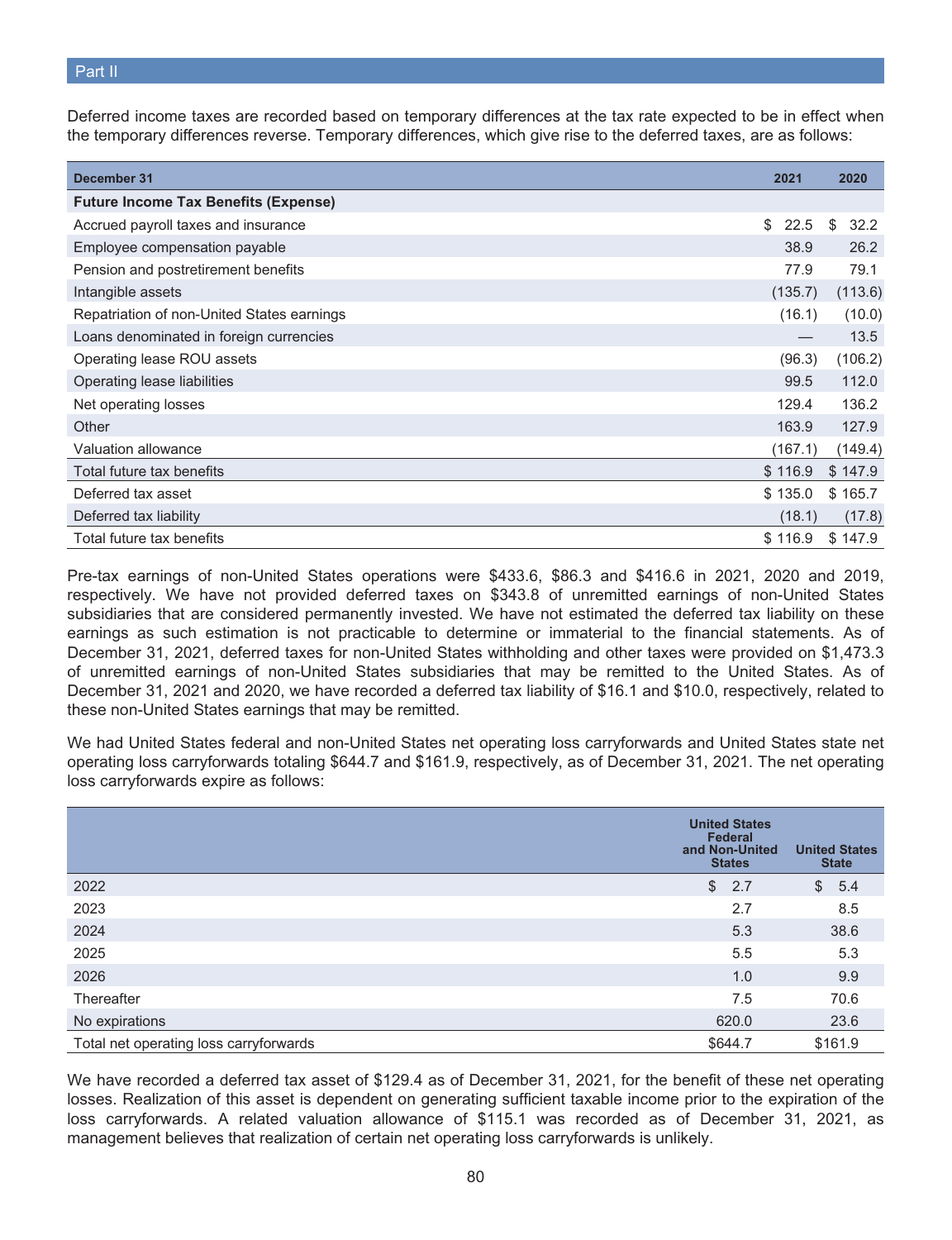We had gross unrecognized tax benefits related to various tax jurisdictions, including interest and penalties, of \$71.8, \$64.5 and \$69.5 in 2021, 2020 and 2019, respectively. If recognized, the entire amount would favorably affect the effective tax rate except for \$6.0. We do not expect our unrecognized tax benefits to change significantly over the next year.

We recognize accrued interest and penalties related to unrecognized tax benefits in income tax expense. We accrued net interest and penalties of \$0.9, \$0.0 and \$1.6 in 2021, 2020 and 2019, respectively.

The following table summarizes the activity related to our unrecognized tax benefits during 2021, 2020 and 2019:

|                                                            | 2021   | 2020   | 2019   |
|------------------------------------------------------------|--------|--------|--------|
| Gross unrecognized tax benefits, beginning of year         | \$60.9 | \$65.9 | \$32.2 |
| Increases in prior year tax positions                      | 4.6    | 1.4    | 35.7   |
| Decreases in prior year tax positions                      | (0.4)  | (4.1)  | (2.6)  |
| Increases for current year tax positions                   | 9.0    | 3.2    | 4.7    |
| Expiration of statute of limitations and audit settlements | (6.8)  | (5.5)  | (4.1)  |
| Gross unrecognized tax benefits, end of year               | \$67.3 | \$60.9 | \$65.9 |
| Potential interest and penalties                           | 4.5    | 3.6    | 3.6    |
| Balance, end of year                                       | \$71.8 | \$64.5 | \$69.5 |

We conduct business globally in various countries and territories. We are routinely audited by the tax authorities of the various tax jurisdictions in which we operate. Generally, the tax years that could be subject to examination are 2014 through 2021 for our major operations in France, Italy, the United Kingdom and the United States. As of December 31, 2021, we were subject to tax audits in Austria, France, Germany, Israel, Japan, Portugal, Spain and the United States. We believe that the resolution of these audits will not have a material impact on earnings.

## **(6) Net Earnings Per Share**

The calculation of net earnings per share — basic and net earnings per share — diluted were as follows:

| <b>Year Ended December 31</b>                             | 2021    | 2020   | 2019    |
|-----------------------------------------------------------|---------|--------|---------|
| Net earnings available to common shareholders:            | \$382.4 | \$23.8 | \$465.7 |
| Weighted-average common shares outstanding (in millions): |         |        |         |
| Weighted-average common shares outstanding - basic        | 54.5    | 58.0   | 59.9    |
| Effect of dilutive securities - stock options             | 0.2     |        |         |
| Effect of other share-based awards                        | 0.7     | 0.3    | 0.4     |
| Weighted-average common shares outstanding - diluted      | 55.4    | 58.3   | 60.3    |
| Net earnings per share - basic                            | \$7.01  | \$0.41 | \$7.78  |
| Net earnings per share - diluted                          | \$6.91  | \$0.41 | \$7.72  |

There were 0.1 million, 0.6 million and 0.4 million share-based awards excluded from the calculation of net earnings per share — diluted for the years ended December 31, 2021, 2020 and 2019, respectively, because their impact was anti-dilutive.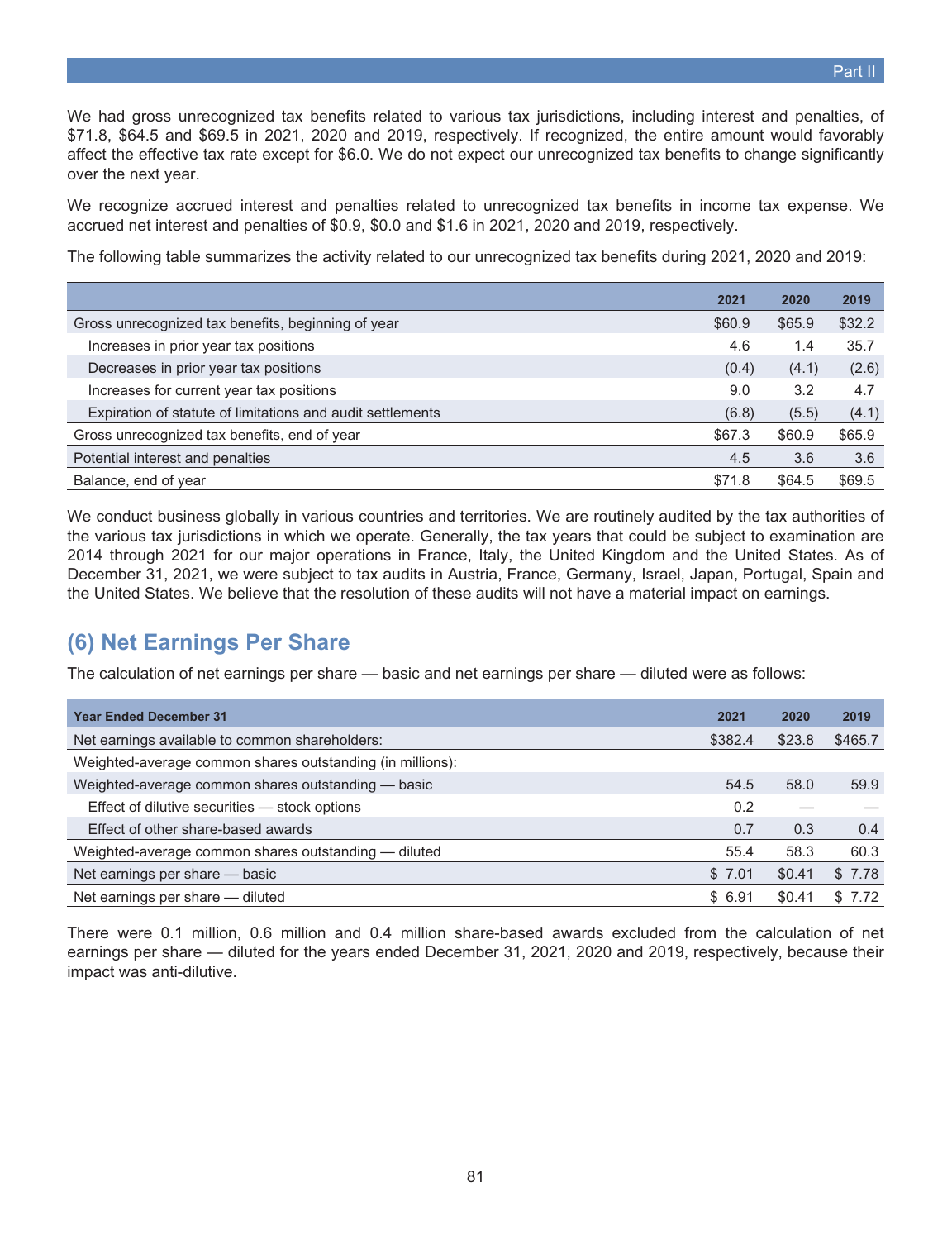# **(7) Goodwill**

Changes in the carrying value of goodwill by reportable segment and Corporate were as follows:

|                                  | Americas <sup>(1)</sup> | <b>Southern</b><br>Europe <sup>(2)</sup> | <b>Northern</b><br><b>Europe</b> | <b>APME</b> | Corporate <sup>(3)</sup> | Total(4)  |
|----------------------------------|-------------------------|------------------------------------------|----------------------------------|-------------|--------------------------|-----------|
| Balance, January 1, 2020         | 535.6<br>\$.            | \$144.8                                  | \$374.6                          | \$79.1      | \$126.0                  | \$1,260.1 |
| Impairment charge <sup>(5)</sup> |                         |                                          | (66.8)                           |             |                          | (66.8)    |
| Currency impact and other        | 1.0                     | 10.1                                     | 18.8                             | 2.6         |                          | 32.5      |
| Balance, December 31, 2020       | 536.6                   | 154.9                                    | 326.6                            | 81.7        | 126.0                    | 1,225.8   |
| Acquisitions                     | 522.7                   |                                          |                                  |             |                          | 522.7     |
| Currency impact and other        | (0.4)                   | (8.2)                                    | (12.9)                           | (4.8)       |                          | (26.3)    |
| Balance, December 31, 2021       | \$1.058.9               | \$146.7                                  | \$313.7                          | \$76.9      | \$126.0                  | \$1,722.2 |

(1) Balances related to United States were \$490.3, \$490.2 and \$1,013.0 as of January 1, 2020, December 31, 2020 and December 31, 2021, respectively. The increase in 2021 is related to the ettain acquisition.

(2) Balances related to France were \$67.3, \$73.3 and \$68.2 as of January 1, 2020, December 31, 2020 and December 31, 2021, respectively. Balances related to Italy were \$4.6, \$4.2 and \$3.9 as of January 1, 2020, December 31, 2020 and December 31, 2021, respectively.

(3) The majority of the Corporate balance as of December 31, 2020 and 2021 relates to goodwill attributable to our acquisitions of Right Management (\$62.1) and Jefferson Wells (\$55.5). Jefferson Wells is part of the United States reporting unit. Right Management is allocated to the reporting units of the countries in which Right Management operates. For purposes of monitoring our total assets by segment, we do not allocate the Corporate balance to the respective reportable segments as this is commensurate with how we operate our business. We do, however, include these balances within the appropriate reporting units for our goodwill impairment testing. See table below for the breakout of goodwill balances by reporting unit.

- (4) Balances were net of accumulated impairment loss of \$577.4 (\$60.2 related to Northern Europe, \$3.8 related to APME, \$235.2 related to Right Management and \$278.2 related to Corporate) as of January 1, 2020, \$644.2 (\$127.0 related to Northern Europe, \$3.8 related to APME, \$235.2 related to Right Management and \$278.2 related to Corporate) as of both December 31, 2020 and December 31, 2021.
- (5) The 2020 impairment charge of \$66.8 relates to our Germany reporting unit, which was recorded during the second quarter of 2020. See Note 1 to the Consolidated Financial Statements for further information.

Goodwill balances by reporting unit were as follows:

| December 31                          | 2021      | 2020      |
|--------------------------------------|-----------|-----------|
| <b>United States</b>                 | \$1,091.7 | \$545.7   |
| <b>Netherlands</b>                   | 112.2     | 119.3     |
| United Kingdom                       | 110.7     | 100.2     |
| France                               | 74.3      | 73.3      |
| Sweden                               | 41.4      | 43.6      |
| Other reporting units <sup>(1)</sup> | 291.9     | 343.7     |
| Total goodwill                       | \$1,722.2 | \$1,225.8 |

(1) As of July 1, 2021, balances pertaining to Right Management were allocated to corresponding reporting units.

# **(8) Debt**

Information concerning short-term borrowings is as follows:

| December 31                     | 2021   | 2020   |
|---------------------------------|--------|--------|
| Short-term borrowings           | \$16.8 | \$20.4 |
| Weighted-average interest rates | 7.6%   | 7.9%   |

We maintain separate bank credit lines with financial institutions to meet working capital needs of our subsidiary operations. As of December 31, 2021, such uncommitted credit lines totaled \$338.6, of which \$314.9 was unused. Under our revolving credit agreement, total subsidiary borrowings cannot exceed \$300.0 in the first, second and fourth quarters, and \$600.0 in the third quarter of each year. Due to these limitations, additional borrowings of \$276.3 could have been made under these lines as of December 31, 2021.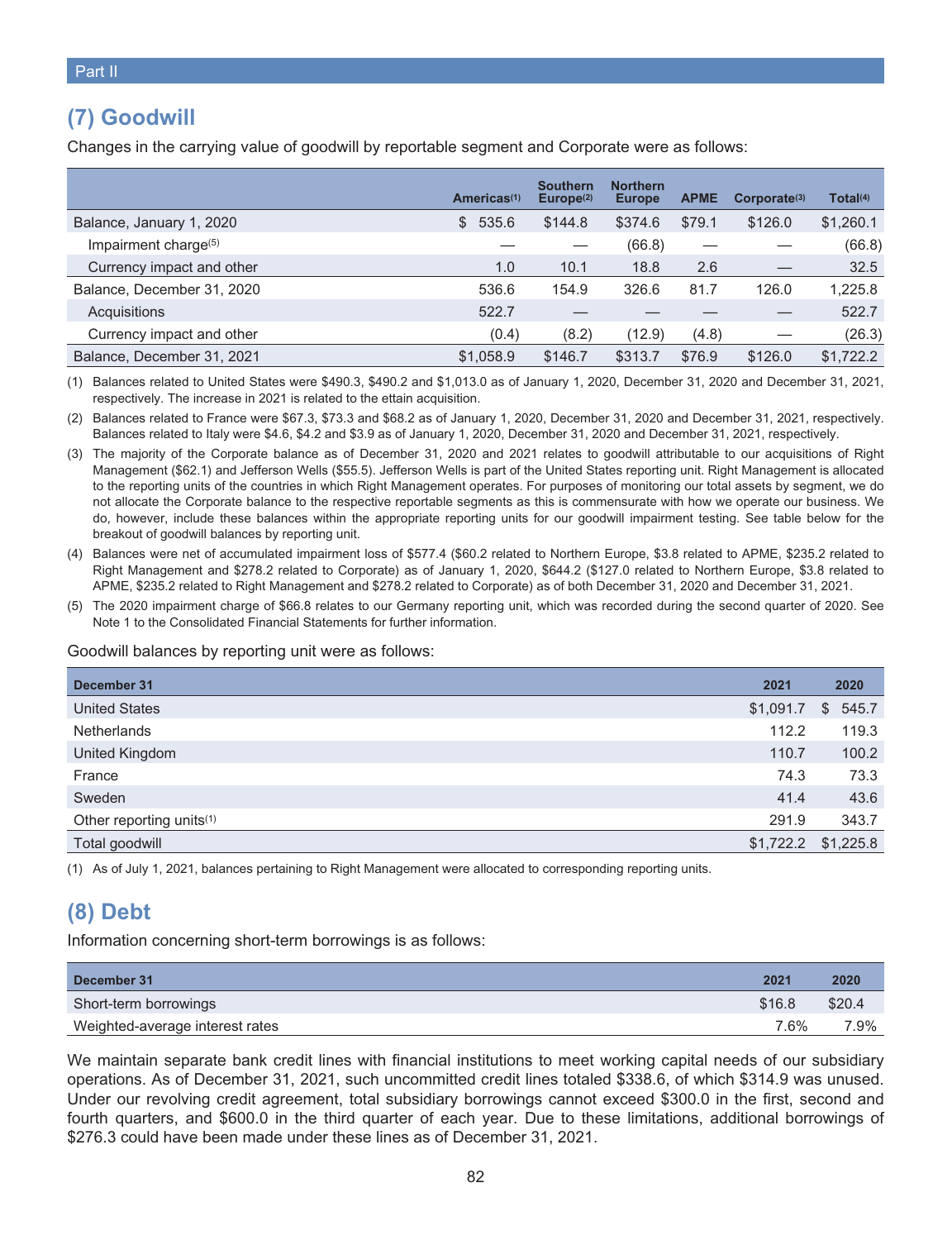A summary of long-term debt is as follows:

| December 31                | 2021    | 2020                 |
|----------------------------|---------|----------------------|
| Euro-denominated notes:    |         |                      |
| €500.0 due June 2026       |         | $$565.2$ \$<br>606.7 |
| €400.0 due September 2022  |         | 487.8<br>454.4       |
| Revolving Credit Agreement |         | 75.0                 |
| Other                      |         | 9.0<br>6.9           |
|                            | 1,101.5 | 1,103.5              |
| Less current maturities    |         | 535.8                |
| Long-term debt             | \$      | \$1,103.5<br>565.7   |

### *Euro Notes*

On June 22, 2018, we offered and sold €500.0 aggregate principal amount of the Company's 1.750% notes due June 2026 (the "€500.0 notes"). The net proceeds from the €500.0 notes of €495.7 were used to repay our €350.0 notes due June 22, 2018, with the remaining balance used for general corporate purposes, which included share repurchases. The €500.0 notes were issued at a price of 99.564% to yield an effective interest rate of 1.809%. Interest on the €500.0 notes is payable in arrears on June 22 of each year. The €500.0 notes are unsecured senior obligations and will rank equally with all of the Company's existing and future senior unsecured debt and other liabilities.

Our €400.0 aggregate principal amount 1.875% notes (the "€400.0 notes") are due September 2022. When the notes mature, we plan to repay the amounts with available cash, borrowings under our \$600.0 revolving credit facility or a new borrowing. The credit terms, including interest rate and facility fees, of any replacement borrowings will be dependent upon the condition of the credit markets at that time. We currently do not anticipate any problems accessing the credit markets upon replacement of either the  $\epsilon$ 500.0 notes or the  $\epsilon$ 400.0 notes.

Both the €500.0 notes and €400.0 notes contain certain customary non-financial restrictive covenants and events of default and are unsecured senior obligations and rank equally with all of our existing and future senior unsecured debt and other liabilities. These notes have been designated as a hedge of our net investment in subsidiaries with a Euro-functional currency as of December 31, 2021. Since our net investment in these subsidiaries exceeds the respective amount of the designated borrowings, the related translation gains or losses are included as a component of accumulated other comprehensive loss. (See Note 12 to the Consolidated Financial Statements for further information.)

#### *Revolving Credit Agreement*

We have a Five Year Credit Agreement with a syndicate of commercial banks with a termination date of June 18, 2023. The Credit Agreement allows for borrowing of \$600.0 in various currencies, and up to \$150.0 may be used for the issuance of stand-by letters of credit. We had \$75.0 in borrowings under this facility as of December 31, 2021 and no borrowings as of December 31, 2020. Outstanding letters of credit issued under the Credit Agreement totaled \$0.5 as of both December 31, 2021 and 2020. Additional borrowings of \$524.5 and \$599.5 were available to us under the facility as of December 31, 2021 and 2020, respectively.

Under the Credit Agreement, a credit ratings-based pricing grid determines the facility fee and the credit spread that we add to the applicable interbank borrowing rate on all borrowings. At our current credit rating, the annual facility fee is 12.5 basis points paid on the entire facility and the credit spread is 100.0 basis points on any borrowings.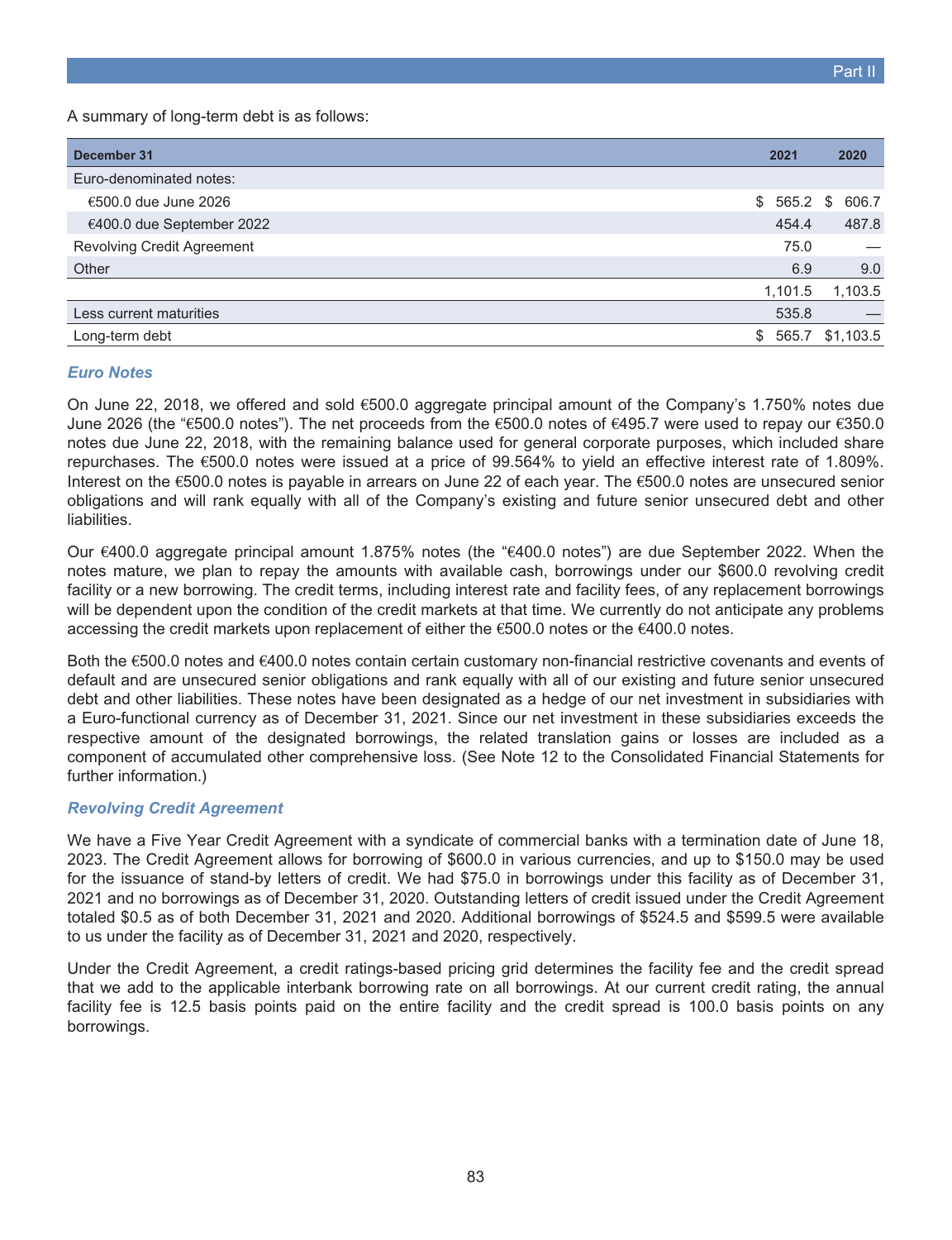The Credit Agreement contains customary restrictive covenants pertaining to our management and operations, including limitations on the amount of subsidiary debt that we may incur and limitations on our ability to pledge assets, as well as financial covenants requiring, among other things, that we comply with a leverage ratio (Net Debt-to-Net Earnings before interest and other expenses, provision for income taxes, intangible asset amortization expense, depreciation and amortization expense ("EBITDA")) of not greater than 3.5 to 1 and a fixed charge coverage ratio of not less than 1.5 to 1. The Credit Agreement also contains customary events of default, including, among others, payment defaults, material inaccuracy of representations and warranties, covenant defaults, bankruptcy or involuntary proceedings, certain monetary and non-monetary judgments, change of control and customary ERISA defaults.

#### *Debt Maturities*

The maturities of long-term debt payable within each of the four years subsequent to December 31, 2022 are as follows:  $2023 - 0.0$ ,  $2024 - 0.0$ ,  $2025 - 0.0$ ,  $2026 - 0.5565$ .2.

## **(9) Retirement and Deferred Compensation Plans**

For all of our United States defined benefit and retiree health care plans, we adopted the Society of Actuaries' Pri-2012 Mortality Table with MP-2021 Mortality Improvement Scale in determining the plans' benefit obligations as of December 31, 2021.

#### *Defined Benefit Pension Plans*

We sponsor several qualified and nonqualified pension plans covering permanent employees.

In 2020, we fully settled our United States Qualified Retirement Plan (the "Plan") liability. We purchased annuities of \$19.2 and settled lump sum payments of \$3.2 from the Plan in January and February 2020, respectively. The completion of lump sum payments in February and transfer of remaining participants to the Pension Benefit Guarantee Corporation ("PBGC") in March triggered final settlement of the plan. Upon settlement of the pension liability, we reclassified the related pension losses of \$6.6, net of tax, recorded in accumulated other comprehensive loss to the Consolidated Statements of Comprehensive Income (Loss). The total amount of the required payout to plan participants was determined based on employee elections and market conditions at the time of settlement. The standard PBGC audit was completed in March 2021, and the remaining plan assets of \$16.6 which were in excess of the pension liability upon settlement are being utilized to fund qualified 401(k) plan contributions in current and future years.

In our Switzerland pension plan, we recognized a partial settlement as a result of local regulations and turnover common to our industry and reclassified pension losses of \$1.0 and \$2.7 in 2021 and 2020, respectively, net of tax, recorded in accumulated other comprehensive loss to the Consolidated Statements of Comprehensive Income (Loss).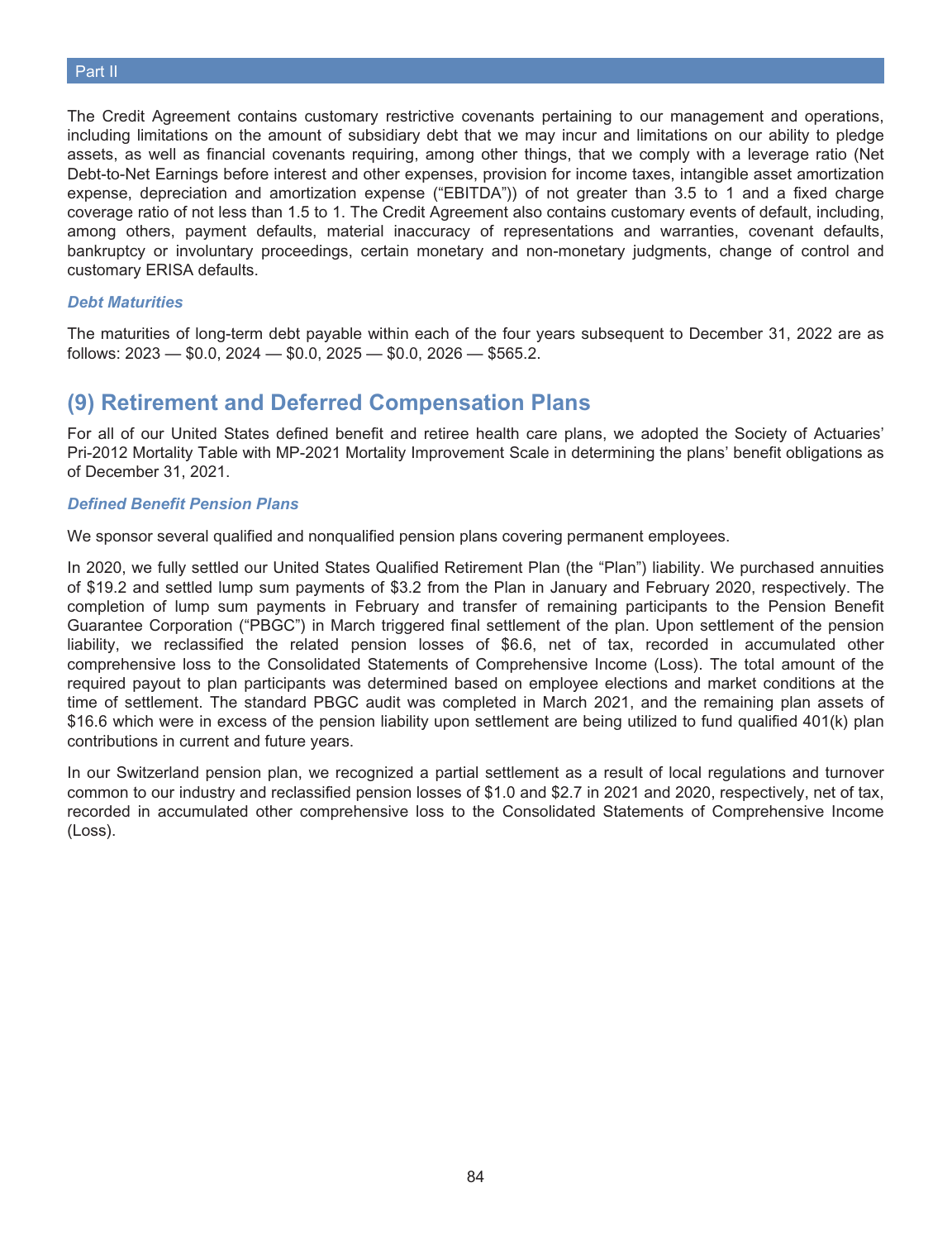The reconciliation of the changes in the plans' benefit obligations, the fair value of plan assets and the funded status of the plans are as follows. The actuarial (gain) loss related to the non-United States plans' benefit obligation as of December 31, 2021 was primarily related to changes in discount rates. The settlements and transfers of the non-United States plans in 2021 represent transfers in and out of temporary associates within our Switzerland plan.

|                                       | <b>Plans</b> | <b>United States</b> | <b>Non-United States</b><br><b>Plans</b> |         |
|---------------------------------------|--------------|----------------------|------------------------------------------|---------|
| <b>Year Ended December 31</b>         | 2021         | 2020                 | 2021                                     | 2020    |
| <b>Change in Benefit Obligation</b>   |              |                      |                                          |         |
| Benefit obligation, beginning of year | \$28.5       | \$52.8               | \$965.6                                  | \$794.8 |
| Service cost                          |              |                      | 22.0                                     | 21.0    |
| Interest cost                         | 0.4          | 0.8                  | 5.7                                      | 8.6     |
| <b>Settlements</b>                    |              | (22.3)               | (61.7)                                   | (42.2)  |
| Transfers                             |              |                      | 52.8                                     | 27.0    |
| Actuarial (gain) loss                 | (0.6)        | (0.4)                | (47.3)                                   | 90.9    |
| Plan participant contributions        |              |                      | 14.1                                     | 11.6    |
| Benefits paid                         | (2.3)        | (2.4)                | (12.8)                                   | (13.2)  |
| Currency exchange rate changes        |              |                      | (40.5)                                   | 67.1    |
| Benefit obligation, end of year       | \$26.0       | \$28.5               | \$897.9                                  | \$965.6 |

|                                              | <b>United States</b><br><b>Plans</b> |          | <b>Non-United States</b><br><b>Plans</b> |            |  |  |  |      |
|----------------------------------------------|--------------------------------------|----------|------------------------------------------|------------|--|--|--|------|
| <b>Year Ended December 31</b>                | 2021                                 | 2020     |                                          | 2021       |  |  |  | 2020 |
| <b>Change in Plan Assets</b>                 |                                      |          |                                          |            |  |  |  |      |
| Fair value of plan assets, beginning of year | \$                                   | \$38.8   | \$753.6                                  | \$655.4    |  |  |  |      |
| Actual return on plan assets                 |                                      | 0.1      | 24.3                                     | 49.7       |  |  |  |      |
| <b>Settlements</b>                           |                                      | (22.3)   | (61.7)                                   | (42.2)     |  |  |  |      |
| <b>Transfers</b>                             |                                      |          | 52.8                                     | 26.2       |  |  |  |      |
| Plan participant contributions               |                                      |          | 14.1                                     | 11.6       |  |  |  |      |
| Company contributions                        | 2.3                                  | (14.2)   | 18.7                                     | 16.1       |  |  |  |      |
| Benefits paid                                | (2.3)                                | (2.4)    | (12.8)                                   | (13.2)     |  |  |  |      |
| Currency exchange rate changes               |                                      |          | (26.5)                                   | 50.0       |  |  |  |      |
| Fair value of plan assets, end of year       | \$                                   | \$.      | \$762.5                                  | \$753.6    |  |  |  |      |
| <b>Funded Status at End of Year</b>          |                                      |          |                                          |            |  |  |  |      |
| Funded status, end of year                   | \$(26.0)                             | \$(28.5) | \$(135.4)                                | \$(211.9)  |  |  |  |      |
| <b>Amounts Recognized</b>                    |                                      |          |                                          |            |  |  |  |      |
| Noncurrent assets                            | \$                                   | \$       | \$<br>51.2                               | \$<br>32.1 |  |  |  |      |
| <b>Current liabilities</b>                   | (2.3)                                | (2.4)    | (0.8)                                    | (1.2)      |  |  |  |      |
| Noncurrent liabilities                       | (23.7)                               | (26.1)   | (185.8)                                  | (242.8)    |  |  |  |      |
| Net amount recognized                        | \$(26.0)                             | \$(28.5) | \$(135.4)                                | \$(211.9)  |  |  |  |      |

Amounts recognized in accumulated other comprehensive loss, net of tax, consisted of:

|                               |       | <b>United States</b><br><b>Plans</b> |        | <b>Non-United States</b><br><b>Plans</b> |
|-------------------------------|-------|--------------------------------------|--------|------------------------------------------|
| <b>Year Ended December 31</b> | 2021  | 2020                                 | 2021   | 2020                                     |
| Net loss                      | \$7.8 | \$8.6                                | \$41.8 | \$95.2                                   |
| Prior service cost            |       |                                      | 7.1    | 7.6                                      |
| Total                         | \$7.8 | \$8.6                                | \$48.9 | \$102.8                                  |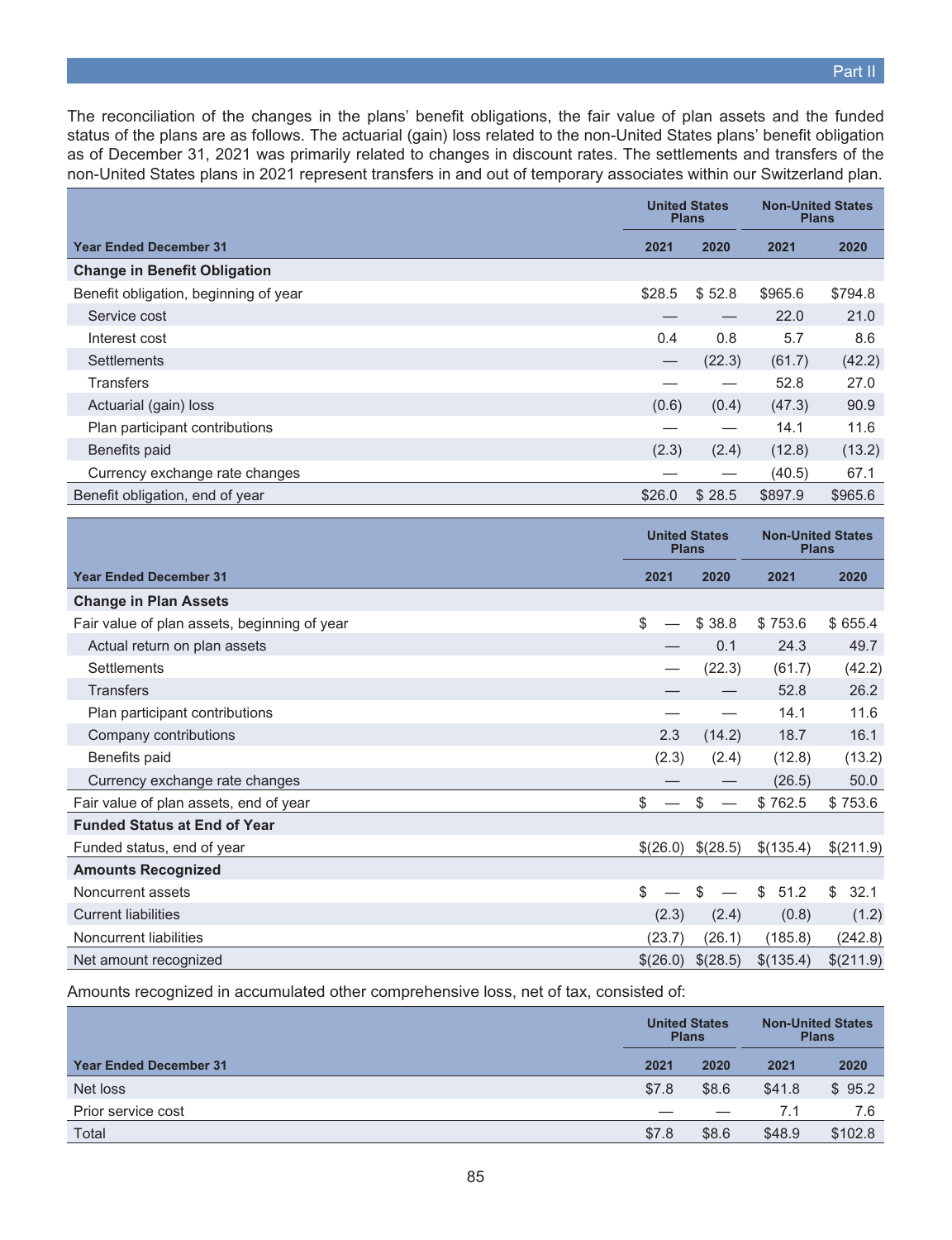The accumulated benefit obligation (ABO) for all qualified defined benefit pension plans was \$891.7 and \$957.0 as of December 31, 2021 and 2020, respectively. The ABO for plans that have plan assets was \$787.5 and \$841.6 as of December 31, 2021 and 2020, respectively. The accumulated benefit obligation for some of our plans exceeded the fair value of plan assets as follows:

| December 31                    | 2021 | 2020            |
|--------------------------------|------|-----------------|
| Accumulated benefit obligation |      | \$181.8 \$491.5 |
| Plan assets                    | 99.4 | 368.8           |

In 2021, one of our larger plans became additionally funded and its plan assets exceeded its accumulated benefit obligation as of December 31, 2021. As a result, this plan was included in the amounts disclosed above for 2020 but not for 2021.

The projected benefit obligation (PBO) for all qualified defined benefit pension plans was \$923.9 and \$994.1 as of December 31, 2021 and 2020, respectively. The PBO for some of our plans exceeded the fair value of plan assets as follows:

| December 31                  | 2021 | 2020            |
|------------------------------|------|-----------------|
| Projected benefit obligation |      | \$188.3 \$503.2 |
| Plan assets                  | 99.4 | 368.8           |

By their nature, certain of our plans do not have plan assets. The accumulated benefit obligation for these plans was \$104.2 and \$115.4 as of December 31, 2021 and 2020, respectively.

The components of the net periodic benefit cost and other amounts recognized in other comprehensive income (loss) for all plans were as follows:

| <b>Year Ended December 31</b>                                                                        | 2021     | 2020   | 2019          |
|------------------------------------------------------------------------------------------------------|----------|--------|---------------|
| <b>Net Periodic Benefit Cost</b>                                                                     |          |        |               |
| Service cost                                                                                         | \$22.0   | \$21.0 | \$15.1        |
| Interest cost                                                                                        | 6.1      | 9.4    | 12.7          |
| Expected return on assets                                                                            | (12.2)   | (13.5) | (12.9)        |
| <b>Settlements</b>                                                                                   | 1.0      | 13.8   | $0.4^{\circ}$ |
| Net loss                                                                                             | 4.6      | 2.7    | 1.2           |
| Prior service cost                                                                                   | 0.7      | 0.7    | 0.7           |
| Net periodic benefit cost                                                                            | 22.2     | 34.1   | 17.2          |
| Other Changes in Plan Assets and Benefit Obligation Recognized in Other Comprehensive<br>Income/Loss |          |        |               |
| Net (gain) loss                                                                                      | (60.0)   | 44.1   | 45.5          |
| Prior service cost                                                                                   |          | 0.4    | 1.0           |
| Amortization of net loss                                                                             | (5.6)    | (6.3)  | (1.6)         |
| Amortization of prior service cost                                                                   | (0.7)    | (0.7)  | (0.7)         |
| Total recognized in other comprehensive income/loss                                                  | (66.3)   | 37.5   | 44.2          |
| Total recognized in net periodic benefit cost and other comprehensive income/loss                    | \$(44.1) | \$71.6 | \$61.4        |

The weighted-average assumptions used in the measurement of the benefit obligation were as follows:

|                               | <b>United</b><br><b>States</b><br><b>Plans</b> |      | <b>Non-United</b><br><b>States</b><br><b>Plans</b> |      |
|-------------------------------|------------------------------------------------|------|----------------------------------------------------|------|
| <b>Year Ended December 31</b> | 2021                                           | 2020 | 2021                                               | 2020 |
| Discount rate                 |                                                |      | 2.6% 2.1% 1.0% 0.6%                                |      |
| Rate of compensation increase |                                                |      | $1.3\%$ $-$ % $1.7\%$ 1.7%                         |      |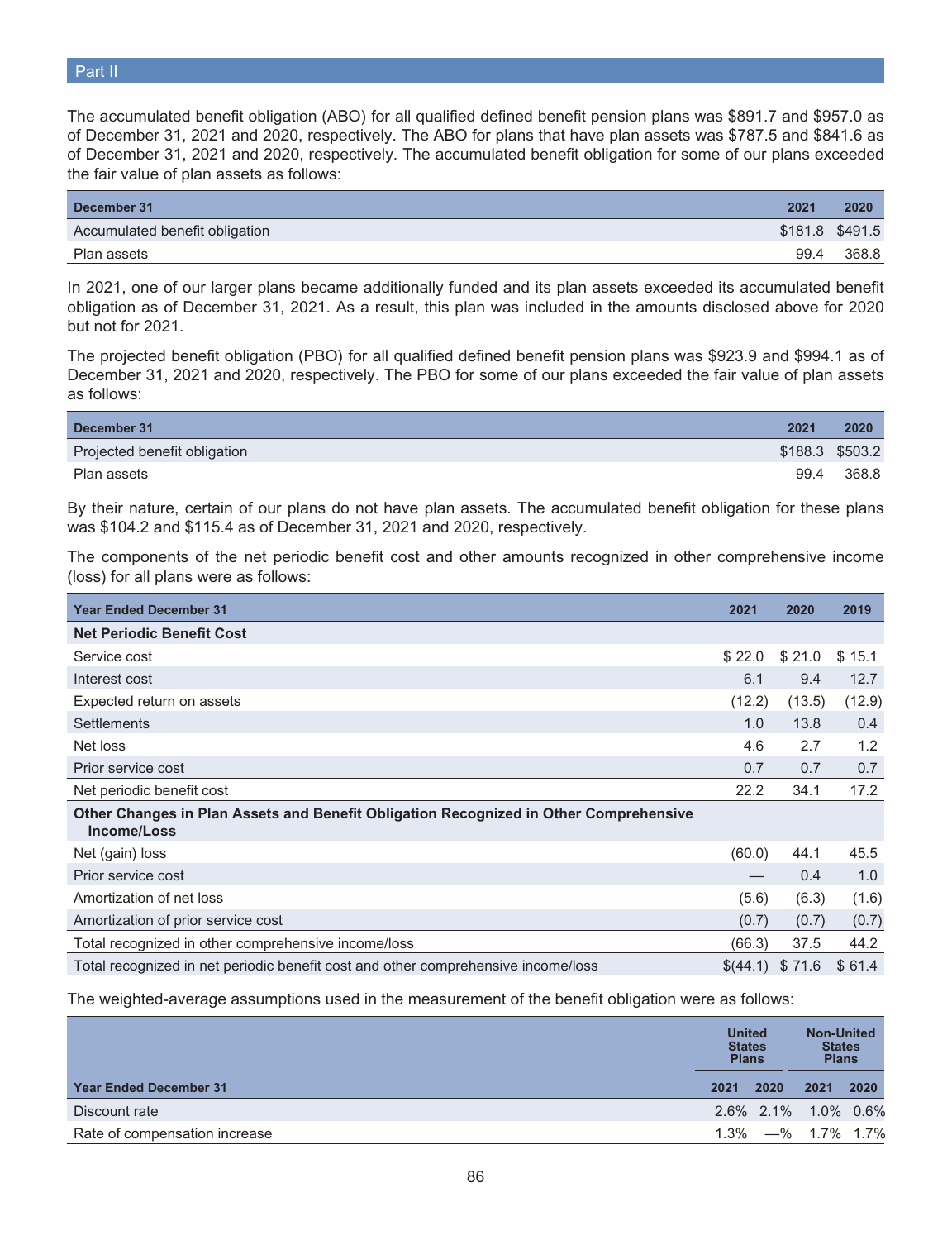The weighted-average assumptions used in the measurement of the net periodic benefit cost were as follows:

|                                                 | <b>United States</b><br><b>Plans</b> |      |                          | <b>Non-United States</b><br><b>Plans</b> |                |      |
|-------------------------------------------------|--------------------------------------|------|--------------------------|------------------------------------------|----------------|------|
| <b>Year Ended December 31</b>                   | 2021                                 | 2020 | 2019                     | 2021                                     | 2020           | 2019 |
| Discount rate                                   |                                      |      |                          | 2.1% 2.5% 4.2% 0.6% 1.1% 1.8%            |                |      |
| Expected long-term return on plan assets        | N/A                                  |      | 4.3%                     |                                          | 1.8% 2.2% 2.7% |      |
| Rate of compensation increase                   |                                      |      | $-$ % $-$ % 3.0%         |                                          | 1.7% 1.7% 1.7% |      |
| Interest crediting rates for cash balance plans | N/A                                  | N/A  | $\overline{\phantom{m}}$ |                                          | 1.9% 2.0% 2.0% |      |

We determine our assumption for the discount rate based on an index of high-quality corporate bond yields and matched-funding yield curve analysis as of the end of each fiscal year.

Our overall expected long-term rate of return used in the measurement of the 2021 net periodic benefit cost on non-United States plans varied by country and ranged from (0.1)% to 3.0%. For a majority of our plans, a building block approach has been employed to establish this return. Historical markets are studied and long-term historical relationships between equity securities and fixed income instruments are preserved consistent with the widely accepted capital market principle that assets with higher volatility generate a greater return over time. Current market factors such as inflation and interest rates are evaluated before long-term capital market assumptions are determined. The long-term portfolio return is established with proper consideration of diversification and rebalancing. We also use guaranteed insurance contracts for four of our foreign plans. Peer data and historical returns are reviewed to check for reasonableness and appropriateness of our expected rate of return. None of our United States plans had plan assets as of December 31, 2020 and 2021 due to the settlement of the Qualified Retirement Plan liability during the first quarter of 2020.

Projected salary levels utilized in the determination of the projected benefit obligation for the pension plans are based upon historical experience and the future expectations for each respective country.

Our plans' investment policies are to optimize the long-term return on plan assets at an acceptable level of risk and to maintain careful control of the risk level within each asset class. Our long-term objective is to minimize plan expenses and contributions by outperforming plan liabilities. We have historically used a balanced portfolio strategy based primarily on a target allocation of equity securities and fixed-income instruments, which vary by location. These target allocations, which are similar to the 2021 allocations, are determined based on the favorable risk tolerance characteristics of the plan and, at times, may be adjusted within a specified range to advance our overall objective.

The fair values of our Level 1 and Level 2 pension plan assets are primarily determined by using market quotes and other relevant information that is generated by market transactions involving identical or comparable assets. Insurance contracts and annuity contracts are measured at the present value of expected future benefit payments primarily using associated interest curves. Hedge funds consist of a number of diversified funds including those investing in international securities, equity and private partnership interests valued using market available data and various models and assumptions.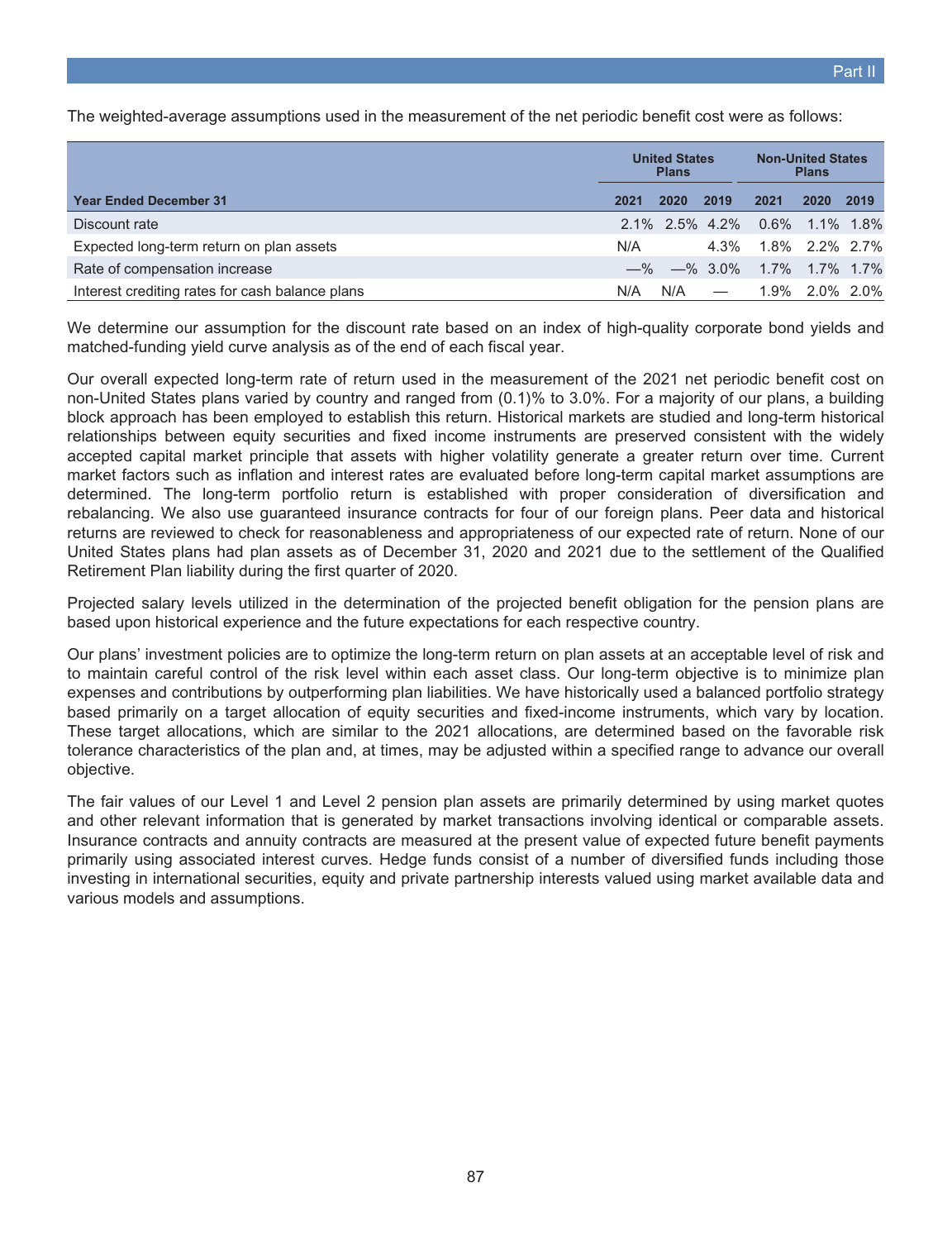The fair value of our pension plan assets by asset category was as follows:

|                                |                      | <b>Fair Value Measurements Using</b>                                                                         |                                                                                       |                                                                  |  |
|--------------------------------|----------------------|--------------------------------------------------------------------------------------------------------------|---------------------------------------------------------------------------------------|------------------------------------------------------------------|--|
|                                | December 31,<br>2021 | Quoted<br><b>Prices</b><br>in Active<br><b>Markets for</b><br><b>Identical</b><br><b>Assets</b><br>(Level 1) | <b>Significant</b><br><b>Other</b><br><b>Observable</b><br><b>Inputs</b><br>(Level 2) | <b>Significant</b><br>Unobservable<br><b>Inputs</b><br>(Level 3) |  |
| <b>Asset Category</b>          |                      |                                                                                                              |                                                                                       |                                                                  |  |
| Cash and cash equivalents      | \$<br>18.8           | \$18.8                                                                                                       | \$                                                                                    | \$                                                               |  |
| Equity securities:             |                      |                                                                                                              |                                                                                       |                                                                  |  |
| Mutual funds                   | 141.5                | 141.5                                                                                                        |                                                                                       |                                                                  |  |
| Common stock                   | 37.7                 | 37.7                                                                                                         |                                                                                       |                                                                  |  |
| Fixed income instruments:      |                      |                                                                                                              |                                                                                       |                                                                  |  |
| Fixed income funds             | 175.0                |                                                                                                              | 175.0                                                                                 |                                                                  |  |
| Annuity contract               | 51.7                 |                                                                                                              |                                                                                       | 51.7                                                             |  |
| <b>Bonds</b>                   | 44.9                 |                                                                                                              | 44.9                                                                                  |                                                                  |  |
| Guaranteed insurance contracts | 21.3                 |                                                                                                              | 21.3                                                                                  |                                                                  |  |
| Other types of investments:    |                      |                                                                                                              |                                                                                       |                                                                  |  |
| Insurance contracts            | 129.6                |                                                                                                              |                                                                                       | 129.6                                                            |  |
| Real estate funds              | 102.1                |                                                                                                              | 100.8                                                                                 | 1.3                                                              |  |
| Hedge funds                    | 29.2                 |                                                                                                              | 12.6                                                                                  | 16.6                                                             |  |
| Other                          | 10.7                 |                                                                                                              | 3.4                                                                                   | 7.3                                                              |  |
|                                | \$762.5              | \$198.0                                                                                                      | \$358.0                                                                               | \$206.5                                                          |  |

|                                |                      | <b>Fair Value Measurements Using</b>                                                                         |                                                           |                                                                             |  |
|--------------------------------|----------------------|--------------------------------------------------------------------------------------------------------------|-----------------------------------------------------------|-----------------------------------------------------------------------------|--|
|                                | December 31,<br>2020 | Quoted<br><b>Prices</b><br>in Active<br><b>Markets for</b><br><b>Identical</b><br><b>Assets</b><br>(Level 1) | <b>Significant</b><br>Other<br><b>Inputs</b><br>(Level 2) | <b>Significant</b><br>Observable Unobservable<br><b>Inputs</b><br>(Level 3) |  |
| <b>Asset Category</b>          |                      |                                                                                                              |                                                           |                                                                             |  |
| Cash and cash equivalents      | \$16.1               | \$16.1                                                                                                       | \$                                                        | \$                                                                          |  |
| Equity securities:             |                      |                                                                                                              |                                                           |                                                                             |  |
| Mutual funds                   | 116.1                | 116.1                                                                                                        |                                                           |                                                                             |  |
| Common stock                   | 25.4                 | 25.4                                                                                                         |                                                           |                                                                             |  |
| Fixed income instruments:      |                      |                                                                                                              |                                                           |                                                                             |  |
| Fixed income funds             | 185.6                |                                                                                                              | 185.6                                                     |                                                                             |  |
| Annuity contract               | 56.2                 |                                                                                                              |                                                           | 56.2                                                                        |  |
| <b>Bonds</b>                   | 41.4                 |                                                                                                              | 41.4                                                      |                                                                             |  |
| Guaranteed insurance contracts | 21.0                 |                                                                                                              | 21.0                                                      |                                                                             |  |
| Other types of investments:    |                      |                                                                                                              |                                                           |                                                                             |  |
| Insurance contracts            | 157.8                |                                                                                                              |                                                           | 157.8                                                                       |  |
| Real estate funds              | 92.1                 |                                                                                                              | 90.8                                                      | 1.3                                                                         |  |
| Hedge funds                    | 32.0                 |                                                                                                              | 11.4                                                      | 20.6                                                                        |  |
| Other                          | 9.9                  |                                                                                                              | 3.2                                                       | 6.7                                                                         |  |
|                                | \$753.6              | \$157.6                                                                                                      | \$353.4                                                   | \$242.6                                                                     |  |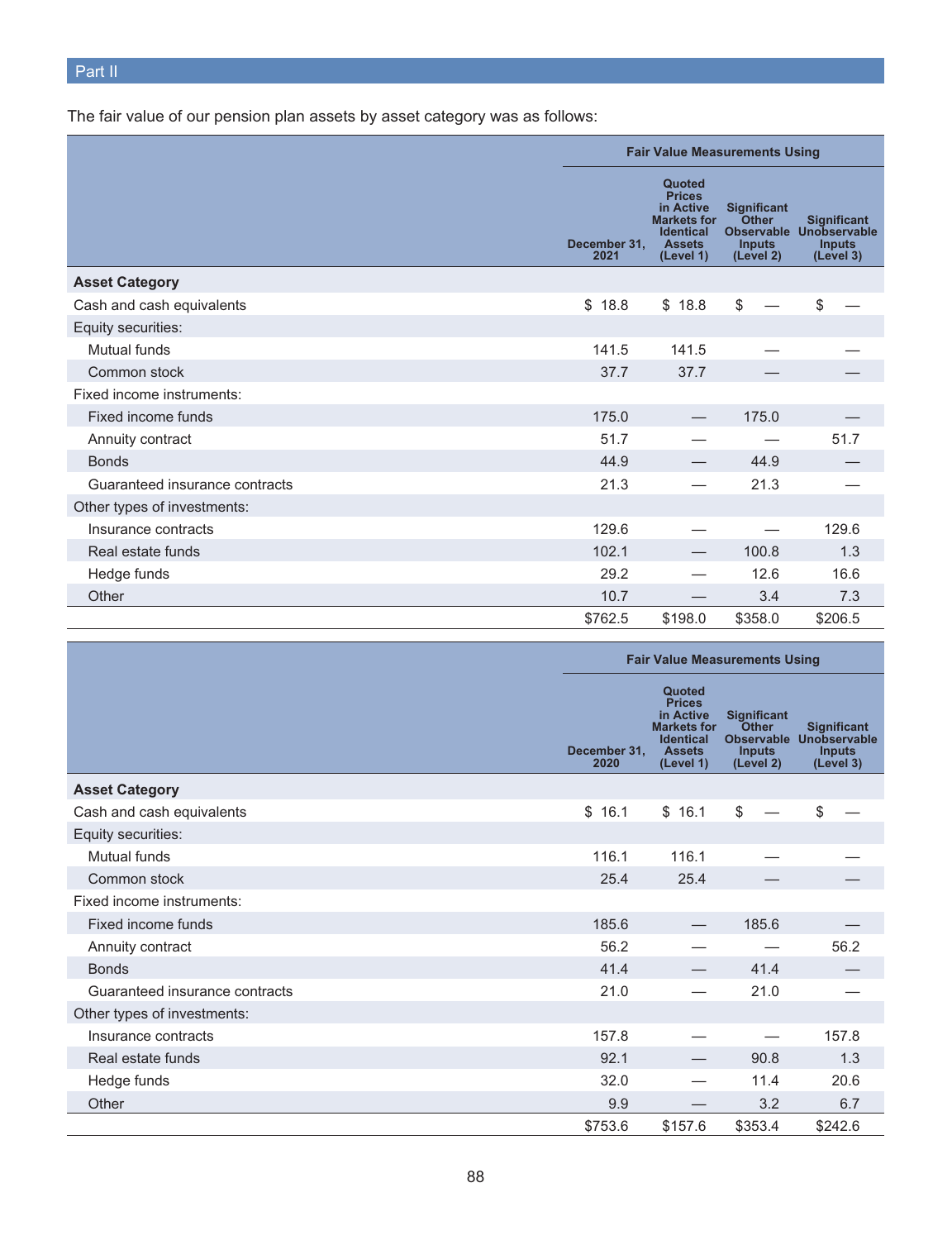The following table summarizes the changes in fair value of the pension assets that are measured using Level 3 inputs. We determined that transfers between fair-value-measurement levels occurred on the date of the event that caused the transfer.

| <b>Year Ended December 31</b>         | 2021   | 2020              |
|---------------------------------------|--------|-------------------|
| Balance, beginning of year            |        | \$242.6 \$214.8   |
| Actual return on plan assets          | (21.6) | 16.4              |
| Purchases, sales and settlements, net | (4.1)  | (6.3)             |
| Currency exchange rate changes        | (11.4) | 17.7              |
| Balance, end of year                  |        | $$206.5$ $$242.6$ |

#### *Retiree Health Care Plan*

We provide medical and dental benefits to certain eligible retired employees in the United States. Due to the nature of the plan, there are no plan assets. The reconciliation of the changes in the plan's benefit obligation and the statement of the funded status of the plan were as follows:

| <b>Year Ended December 31</b>         | 2021     | 2020            |
|---------------------------------------|----------|-----------------|
| <b>Change in Benefit Obligation</b>   |          |                 |
| Benefit obligation, beginning of year | \$14.6   | \$14.1          |
| Interest cost                         | 0.2      | 0.4             |
| <b>Actuarial loss</b>                 | 0.1      | 1.0             |
| Benefits paid                         | (0.8)    | (0.9)           |
| Benefit obligation, end of year       | \$14.1   | \$14.6          |
| <b>Funded Status at End of Year</b>   |          |                 |
| Funded status, end of year            | \$(14.1) | \$(14.6)        |
| <b>Amounts Recognized</b>             |          |                 |
| <b>Current liabilities</b>            |          | \$(1.2) \$(1.1) |
| Noncurrent liabilities                | (12.9)   | (13.5)          |
| Net amount recognized                 | \$(14.1) | \$(14.6)        |

The amount recognized in accumulated other comprehensive loss, net of tax, consists of a net loss of \$2.2 and \$2.3 as of December 31, 2021 and 2020, respectively, and a prior service credit of \$2.3 and \$2.9 as of December 31, 2021 and 2020, respectively.

The discount rate used in the measurement of the benefit obligation was 2.6% and 2.2% in 2021 and 2020, respectively. The discount rate used in the measurement of net periodic benefit cost was 2.2%, 3.0% and 4.2% in 2021, 2020, and 2019, respectively.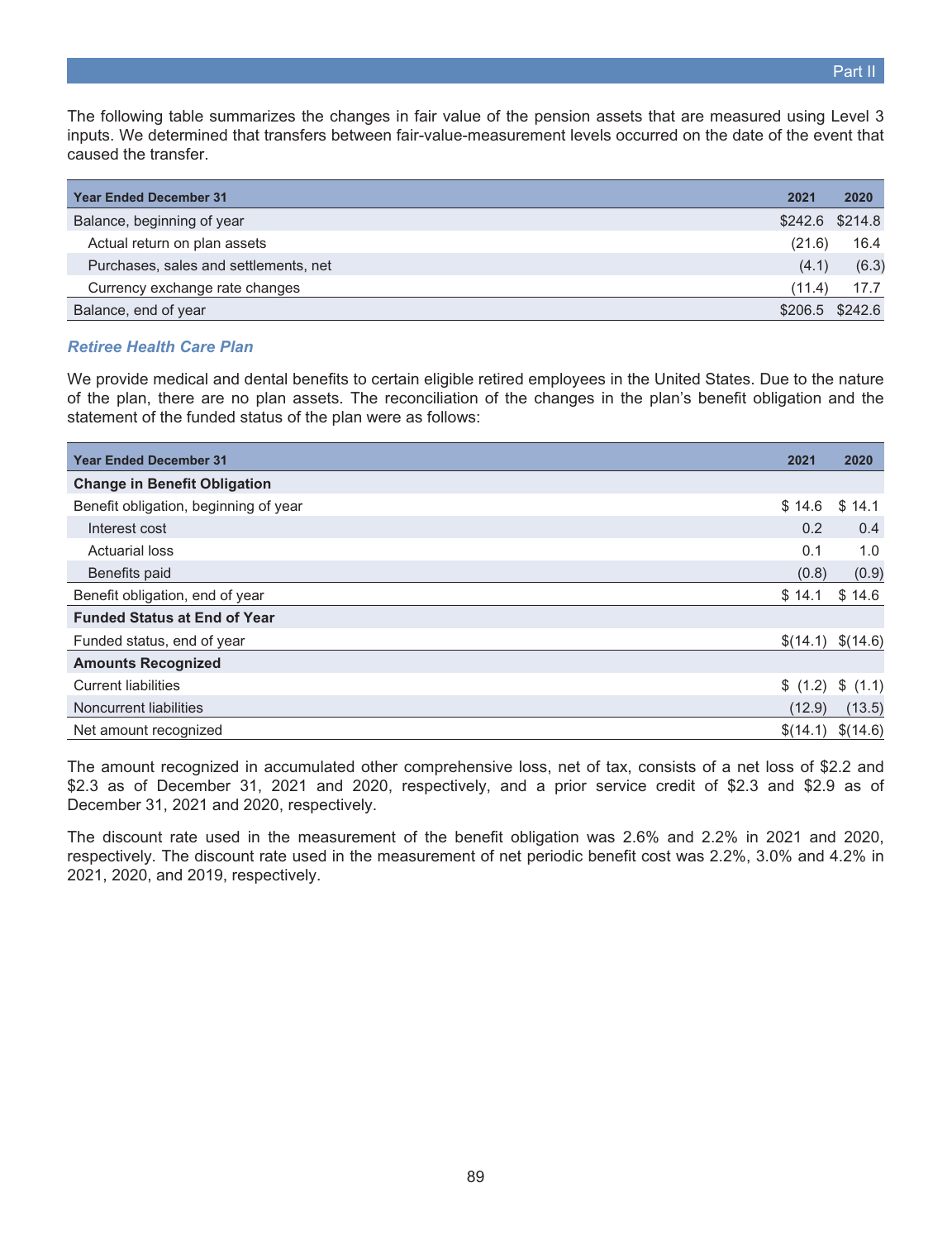The components of net periodic benefit cost and other amounts recognized in other comprehensive loss for this plan were as follows:

| <b>Year Ended December 31</b>                                                                         | 2021   | 2020                     | 2019  |
|-------------------------------------------------------------------------------------------------------|--------|--------------------------|-------|
| <b>Net Periodic Benefit Credit</b>                                                                    |        |                          |       |
| Interest cost                                                                                         | \$0.2  | \$0.4                    | \$0.5 |
| Net loss                                                                                              | 0.2    | 0.1                      |       |
| Prior service credit                                                                                  | (0.8)  | (0.8)                    | (0.8) |
| Net periodic benefit credit                                                                           |        | $$(0.4) \$(0.3) \$(0.3)$ |       |
| Other Changes in Plan Assets and Benefit Obligations Recognized in Other Comprehensive<br>Income/Loss |        |                          |       |
| Net loss                                                                                              |        | $$0.2$ $$1.1$            | \$0.8 |
| Amortization of net loss                                                                              | (0.2)  | (0.1)                    |       |
| Amortization of prior service credit                                                                  | 0.8    | 0.8                      | 0.8   |
| Total recognized in other comprehensive income/loss                                                   | 0.8    | 1.8                      | 1.6   |
| Total recognized in net periodic benefit cost and other comprehensive income/loss                     | \$ 0.4 | \$1.5                    | \$1.3 |

The estimated net loss and prior service credit for the retiree health care plan that will be amortized from accumulated other comprehensive income/loss into net periodic benefit cost during 2022 are \$0.2 and \$0.8, respectively.

The health care cost trend rate is assumed to be 6.4% for 2022, decreasing gradually to an ultimate rate of 4.5% in 2030. Assumed health care cost trend rates are not expected to have a material effect on the amounts reported.

### *Future Contributions and Payments*

During 2022, we plan to contribute approximately \$15.0 to our pension plans and to fund our retiree health care payments as incurred. Projected benefit payments from the plans as of December 31, 2021 were estimated as follows:

| Year                             | <b>Pension Plans</b> | <b>Retiree Health</b><br><b>Care Plan</b> |
|----------------------------------|----------------------|-------------------------------------------|
| 2022                             | \$71.8               | \$1.1                                     |
| 2023                             | 45.0                 | 1.1                                       |
| 2024                             | 34.2                 | 1.1                                       |
| 2025                             | 29.1                 | 1.0                                       |
| 2026                             | 29.5                 | 1.1                                       |
| 2027-2030                        | 158.1                | 4.7                                       |
| Total projected benefit payments | \$367.7              | \$10.1                                    |

## *Defined Contribution Plans and Deferred Compensation Plans*

We have defined contribution plans covering substantially all permanent United States employees and various other employees throughout the world. With our company-sponsored plans, employees may elect to contribute a portion of their salary to the plans and we match a portion of their contributions up to a maximum percentage of the employee's salary. In addition, profit sharing contributions are made if a targeted earnings level is reached at management's discretion. The total expense for our match and any profit sharing contributions was \$17.3, \$16.6 and \$16.9 for the years ended December 31, 2021, 2020 and 2019, respectively. In certain countries with statutory defined contribution plans, we pay a percentage of the employees' salary in pension premiums. The total expense for the statutory defined contribution plans was \$32.2, \$27.5 and \$32.1 for the years ended December 31, 2021, 2020 and 2019, respectively.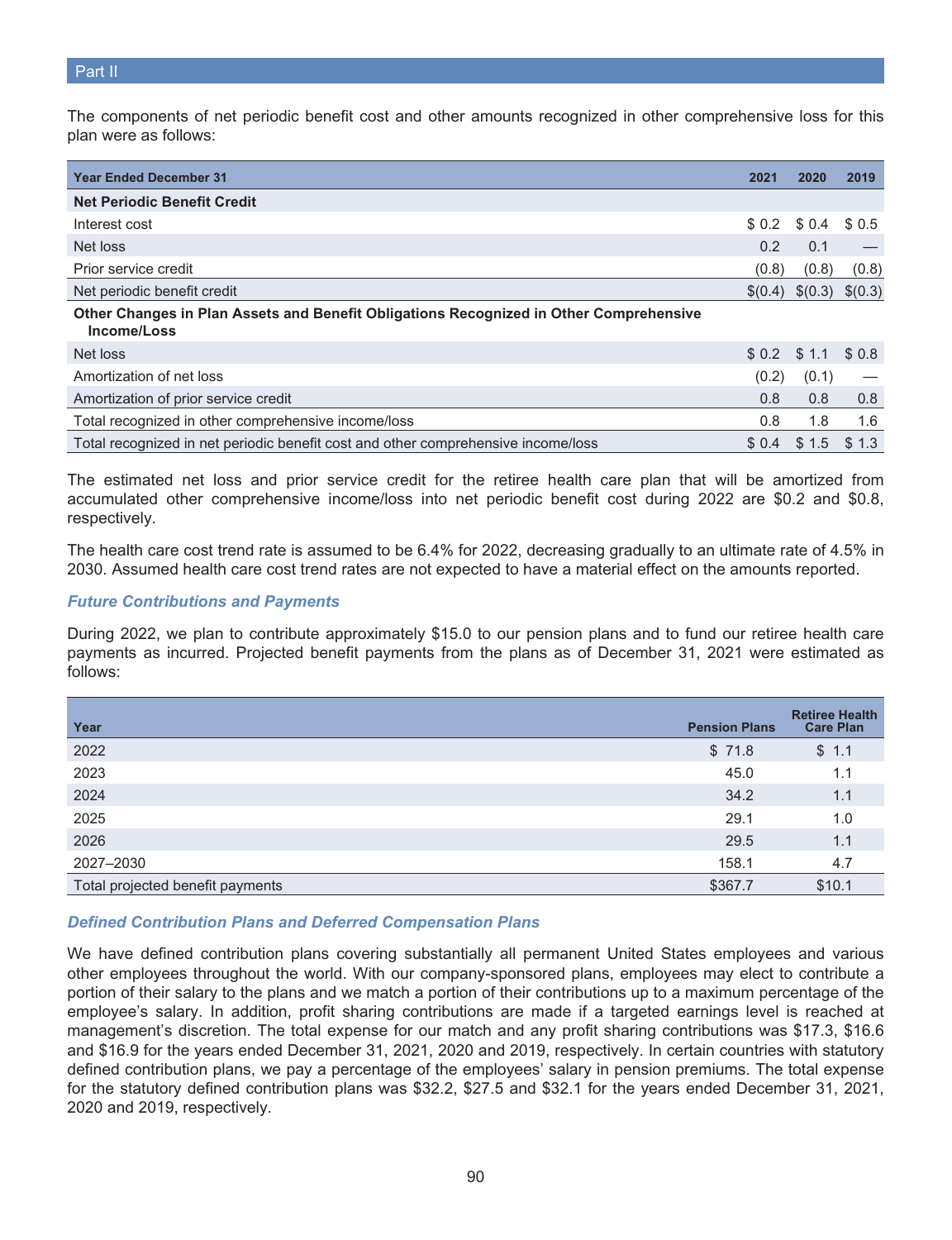We also have deferred compensation plans in the United States. One of the plans had an asset and liability of \$136.9 and \$118.4 as of December 31, 2021 and 2020, respectively, with the remaining plans holding immaterial amounts of assets and liabilities.

## **(10) Accumulated Other Comprehensive Loss**

The components of accumulated other comprehensive loss, net of tax, were as follows:

| December 31                                                                                                  | 2021      | 2020                  |
|--------------------------------------------------------------------------------------------------------------|-----------|-----------------------|
| Foreign currency translation                                                                                 |           | \$(180.8) \$ (\$72.1) |
| Translation loss on derivative instruments, net of income tax benefit of \$(16.4) and \$(34.9), respectively | (18.4)    | (81.2)                |
| Translation loss on long-term intercompany loans                                                             | (133.6)   | (133.3)               |
| Defined benefit pension plans, net of income benefit of $(22.8)$ and $(38.2)$ , respectively                 | (56.7)    | (111.4)               |
| Retiree health care plan, net of income taxes of \$1.6 and \$1.8, respectively                               | 0.1       | 0.7                   |
| Accumulated other comprehensive loss                                                                         | \$(389.4) | \$(397.3)             |

# **(11) Interest and Other Expenses (Income), Net**

Interest and other expenses (income), net consisted of the following:

| <b>Year Ended December 31</b>             | 2021   | 2020   | 2019     |
|-------------------------------------------|--------|--------|----------|
| Interest expense                          | \$38.8 | \$43.3 | \$44.4   |
| Interest income                           | (12.0) | (13.1) | (6.0)    |
| Foreign exchange loss                     | 5.2    | 4.9    | 6.7      |
| Miscellaneous (income) expenses, net (1)  | (14.7) | 4.8    | (85.7)   |
| Interest and other expenses (income), net | \$17.3 | \$39.9 | \$(40.6) |

(1) Included in 2019 is an \$80.4 gain related to our acquisition of the remaining controlling interest in Manpower Switzerland. See Note 4 to the Consolidated Financial Statements for further information.

# **(12) Derivative Financial Instruments**

We are exposed to various market risks relating to our ongoing business operations. The primary market risks, which are managed using derivative instruments, are foreign currency exchange rate risk and interest rate risk. In certain circumstances, we enter into cross-currency swaps and foreign currency forward exchange contracts ("forward contracts") to reduce the effects of fluctuating foreign currency exchange rates on our cash flows denominated in foreign currencies. Our exposure to market risk for changes in interest rates relates primarily to our long-term debt obligations. We have historically managed interest rate risk through the use of a combination of fixed and variable rate borrowings.

## *Net Investment Hedges*

We use cross-currency swaps, forward contracts and a portion of our foreign currency denominated debt, a non-derivative financial instrument, to protect the value of our net investments in certain of our foreign subsidiaries. For derivative instruments that are designated and qualify as hedges of our net investments in foreign operations, the changes in fair values of the derivative instruments are recognized in foreign currency translation adjustments, a component of accumulated other comprehensive loss ("AOCL"), to offset the changes in the values of the net investments being hedged. For non-derivative financial instruments that are designated and qualify as hedges of net investments in foreign operations, the change in the carrying value of the designated portion of the non-derivative financial instrument due to changes in foreign currency exchange rates is recorded in foreign currency translation adjustments.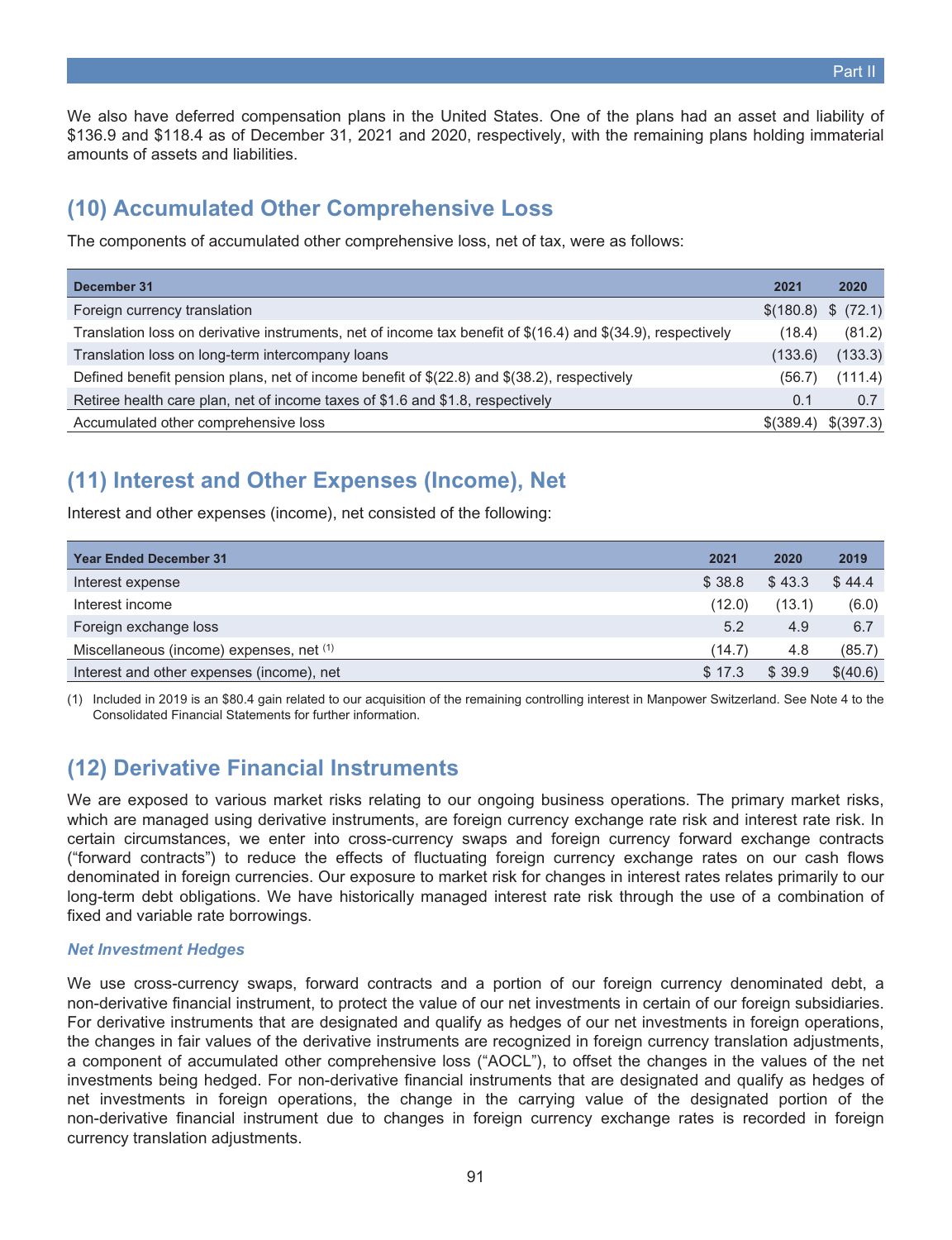The €400.0 (\$454.4) notes due September 2022 and the €500.0 (\$565.2) notes due June 2026 were designated as a hedge of our net investment in our foreign subsidiaries with a Euro-functional currency as of December 31, 2021.

In September 2019, we entered into a cross-currency swap agreement that net converts fixed-rate Swiss franc ("CHF") payments to fixed-rate United States dollar payments. This swap was designated as a net investment hedge of our foreign subsidiary with CHF functional currency.

The effect of our net investment hedges on OCI for the year ended December 31, 2021, and 2020 was as follows:

|                      |        | (Loss) Gain Recognized in Other Comprehensive Income |
|----------------------|--------|------------------------------------------------------|
|                      |        | <b>Year Ended December 31,</b>                       |
| <b>Instrument</b>    | 2021   | 2020                                                 |
| Euro Notes           | \$76.1 | \$(90.3)                                             |
| Cross-currency swaps | 6.7    | (23.0)                                               |

#### *Cash Flow Hedges*

We use cross-currency swaps to hedge the changes in cash flows of certain of our foreign currency denominated debt due to changes in foreign currency exchange rates. For our cross-currency swaps, we record the change in carrying value of the foreign currency denominated debt due to changes in exchange rates into earnings each period. The changes in fair value of the cross-currency swap derivatives are recorded in other comprehensive income ("OCI") with an immediate reclassification into earnings for the change in fair value attributable to fluctuations in foreign currency exchange rates.

In April 2019, we entered into a cross-currency swap agreement to convert our intercompany fixed-rate, CHF denominated note, including the annual interest payment and the payment of remaining principal at maturity, to a fixed-rate Euro denominated note. The economic effect of the swap agreement is to eliminate the uncertainty of cash flows in CHF associated with the note by fixing the principal at  $\epsilon$ 202.3 with a fixed annual interest rate of 1.256%. This hedging arrangement has been designated as a cash flow hedge. The swap matures in April 2022, which matches the term of the intercompany note. Gains and losses from the hedge offset the changes in the value of principal and interest payments as a result of changes in foreign exchange rates. In September 2019, we entered into to a cross-currency swap agreement to convert an additional intercompany fixed-rate CHF note, including the annual interest payment and the payment of remaining principal at maturity, to a fixed-rate Euro denominated note. The economic effect of the swap is identical to the original April 2019 swap, and fixes the principal of €55.4 with a fixed interest rate of 1.143%. The swap matures in September 2022, which matches the term of the intercompany note.

We assessed the hedging relationship at the inception of the hedge in order to determine whether the derivatives that are used in the hedging transaction are highly effective in offsetting the cash flows of the hedged item and will continue to assess the relationship on an ongoing basis. We apply the hypothetical derivative method in conjunction with regression analysis using a third-party valuation to measure effectiveness of our cross-currency swap agreement.

The following tables present the impact that changes in the fair values of derivatives designated as cash flow hedges had on OCI, AOCL and earnings for the year ended December 31, 2021, and 2020:

|                |        | <b>Gain Recognized in OCI</b>  |                                                               | (Loss) Gain Reclassified<br>from AOCL into Income |       |
|----------------|--------|--------------------------------|---------------------------------------------------------------|---------------------------------------------------|-------|
|                |        | <b>Year Ended December 31,</b> |                                                               | <b>Year Ended December 31.</b>                    |       |
| Instrument     | 2021   | 2020                           | <b>Location of Gain Reclassified</b><br>from AOCL into Income | 2021                                              | 2020  |
| Cross-currency |        |                                |                                                               |                                                   |       |
| swaps          | \$11.8 | \$1.4                          | Interest and other expenses (income), net                     | \$(13.7)                                          | \$1.1 |

We expect the net amount of pre-tax derivative gains and losses included in AOCL at December 31, 2021 to be reclassified into earnings to approximate \$10.0 over the next 12 months. The actual amount that will be reclassified to earnings will vary due to future currency exchange rates.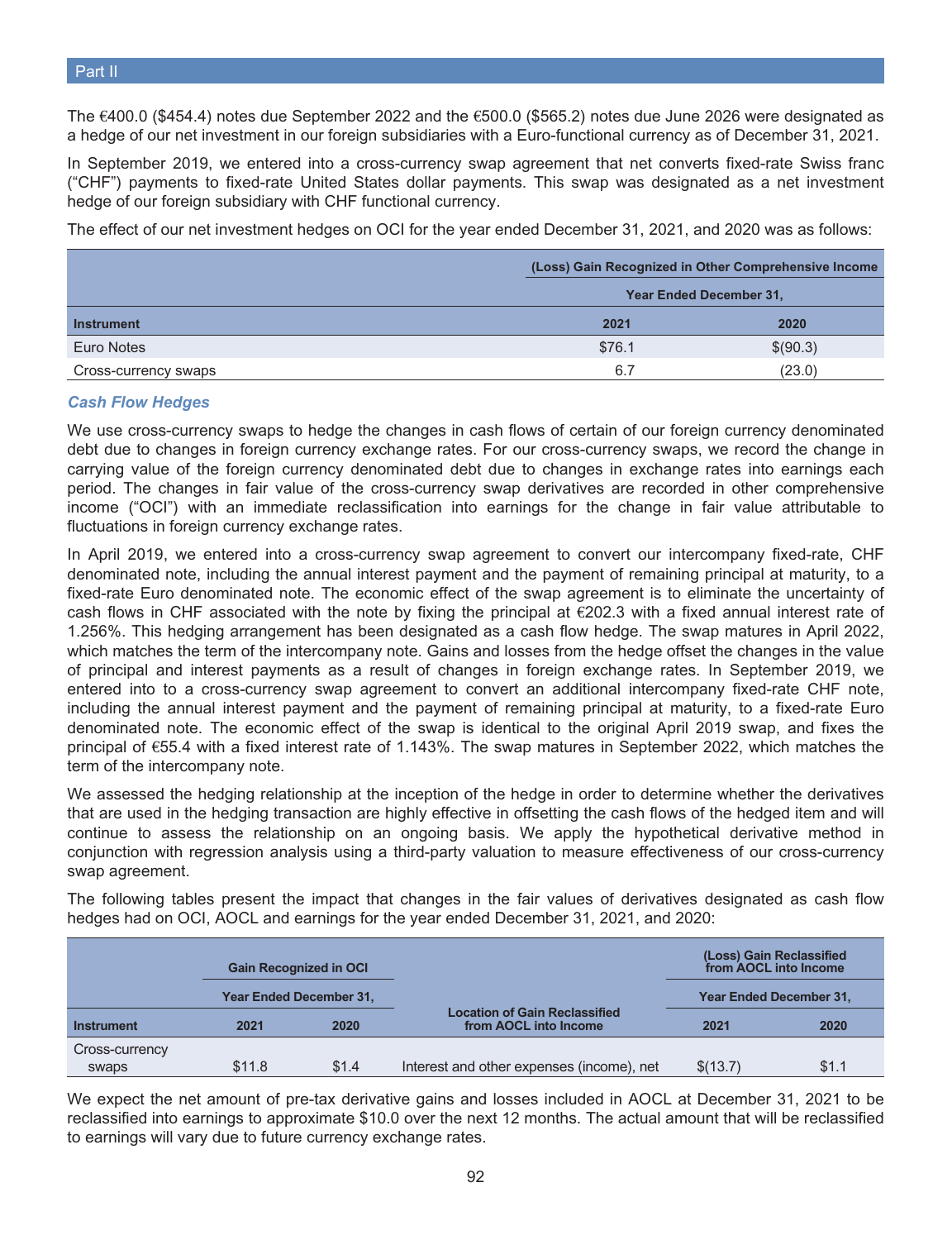#### *Non-Designated Instruments*

We also use certain derivatives, which are not designated as hedging instruments, as economic hedges of foreign currency and interest rate exposure. For our forward contracts that are not designated as hedges, any gain or loss resulting from the change in fair value is recognized in current period earnings. These gains or losses are offset by the exposure related to receivables and payables with our foreign subsidiaries and to interest due on our Eurodenominated notes, which is paid annually in June and September. The effect of our forward contracts that are not designated as hedging instruments on the consolidated statements of operations for the year ended December 31, 2021 was as follows:

|                                    |                                                        | <b>Amount of Gain Recognized in Income</b> |       |
|------------------------------------|--------------------------------------------------------|--------------------------------------------|-------|
| <b>Instrument</b>                  | <b>Location of Gain</b><br><b>Recognized in Income</b> | <b>Year Ended December 31,</b>             |       |
|                                    |                                                        | 2021                                       | 2020  |
| Foreign currency forward contracts | Interest and other expenses (income), net              | \$(11.6)                                   | \$1.1 |

### *Derivative and Non-Derivative Assets and Liabilities*

The following tables present the fair value of derivative and non-derivative assets and liabilities on the Consolidated Balance Sheets as of December 31, 2021, and 2020:

| <b>Assets</b>                     |        |        |
|-----------------------------------|--------|--------|
| December 31,                      |        |        |
| <b>Balance Sheet Location</b>     | 2021   | 2020   |
|                                   |        |        |
| Prepaid expenses and other assets | \$24.7 | \$12.1 |
|                                   |        |        |
| Accounts receivable, net          |        | 1.0    |
|                                   | \$24.7 | \$13.1 |
|                                   |        |        |

|                                                  | <b>Liabilities</b>                                                |              |           |
|--------------------------------------------------|-------------------------------------------------------------------|--------------|-----------|
|                                                  |                                                                   | December 31, |           |
|                                                  | <b>Balance Sheet Location</b>                                     | 2021         | 2020      |
| Instruments designated as net investment hedges: |                                                                   |              |           |
| Euro Notes due in 2022                           | Short-term borrowings and current maturities of<br>long-term debt | 454.4<br>S.  | \$1,094.5 |
| Euro Notes due in 2026                           | Long-term debt                                                    | \$565.2      |           |
| Cross-currency swaps                             | Accrued liabilities                                               | 24.2         | 30.5      |
| Instruments not designated as hedges:            |                                                                   |              |           |
| Foreign currency forward contracts               | Accrued liabilities                                               | 5.5          |           |
| <b>Total instruments</b>                         |                                                                   | \$1.049.3    | \$1.125.0 |

The fair value measurements of these items recorded in our Consolidated Balance Sheets for the years ended December 31, 2021 and 2020 are disclosed in Note 1 to the Consolidated Financial Statements.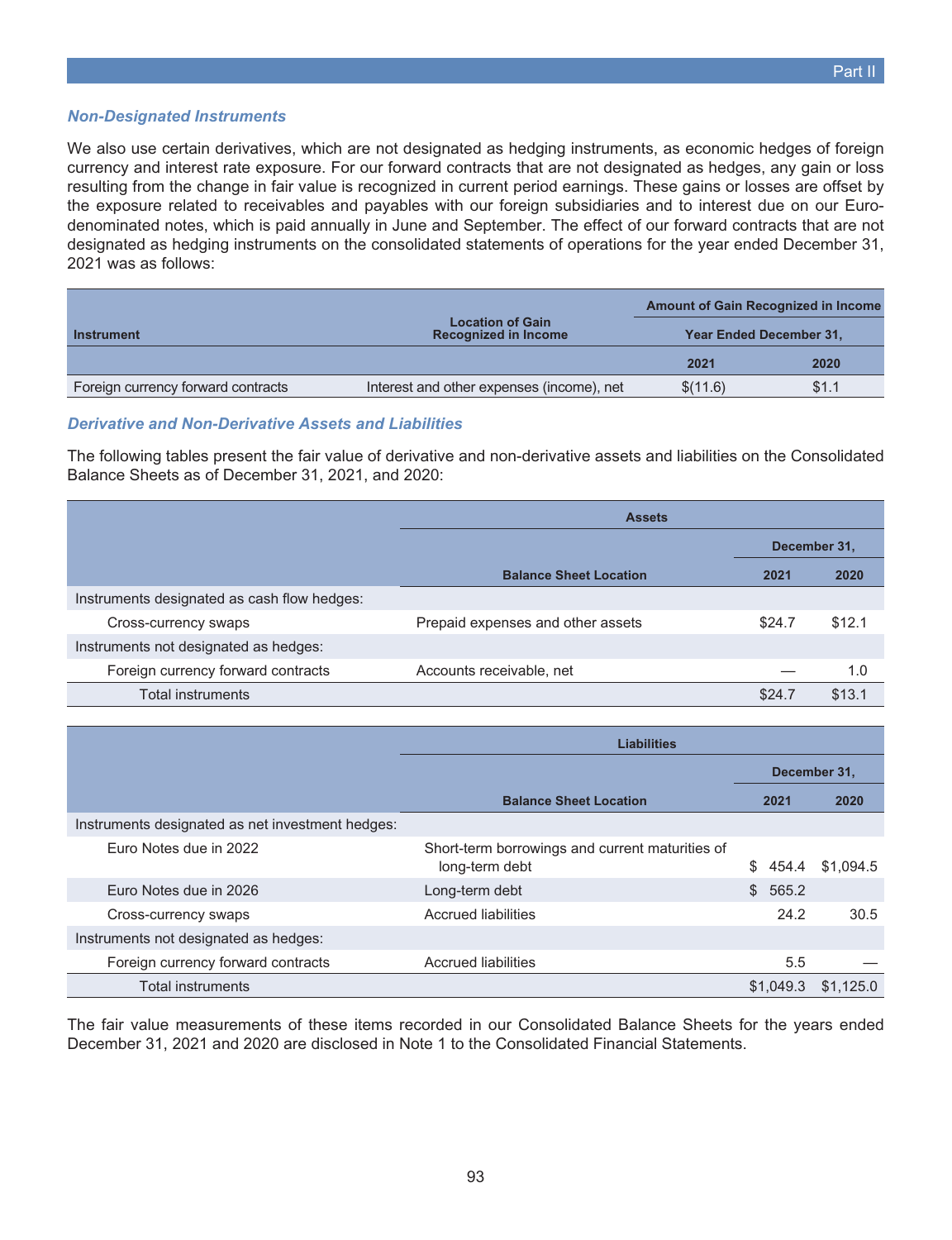# **(13) Leases**

The components of lease expense were as follows:

|                                    | <b>Year Ended December 31,</b> |         |         |
|------------------------------------|--------------------------------|---------|---------|
|                                    | 2021                           | 2020    | 2019    |
| Operating lease expense            | \$140.8                        | \$143.1 | \$153.5 |
| Short-term lease expense           | 6.0                            | 11.3    | 17.6    |
| Other lease expense <sup>(1)</sup> | 20.4                           | 16.7    | 15.8    |
| Total lease expense                | \$167.2                        | \$171.1 | 186.9   |

(1) Other lease expense includes variable lease expense and sublease income.

Other information related to leases was as follows:

|                                                                                  | <b>Year Ended December 31,</b> |         |         |
|----------------------------------------------------------------------------------|--------------------------------|---------|---------|
| <b>Supplemental Cash Flow Information</b>                                        | 2021                           | 2020    | 2019    |
| Cash paid for amounts included in the measurement of operating lease liabilities | \$139.6                        | \$142.0 | \$150.1 |
| Operating ROU assets obtained in exchange for lease obligations                  | 70.2                           | 63.6    | 129.3   |

|                                                      | December 31. |         |
|------------------------------------------------------|--------------|---------|
| <b>Supplemental Balance Sheet Information</b>        | 2021         | 2020    |
| <b>Operating Leases</b>                              |              |         |
| Operating lease ROU assets                           | \$373.4      | \$400.7 |
| Operating lease liabilities — current <sup>(1)</sup> | \$110.0      | \$119.3 |
| Operating lease liabilities - long-term              | 275.8        | 305.1   |
| Total operating lease liabilities                    | \$385.8      | \$424.4 |

(1) Operating lease liabilities — current are included in accrued expenses on our Consolidated Balance Sheets.

|                                              | December 31. |                               |      |
|----------------------------------------------|--------------|-------------------------------|------|
|                                              | 2021         | 2020                          | 2019 |
| <b>Weighted Average Remaining Lease Term</b> |              |                               |      |
| Operating leases                             |              | 5.1 years 5.2 years 5.6 years |      |
| <b>Weighted Average Discount Rate</b>        |              |                               |      |
| Operating leases                             | 2.6%         | 2.9%                          | 3.1% |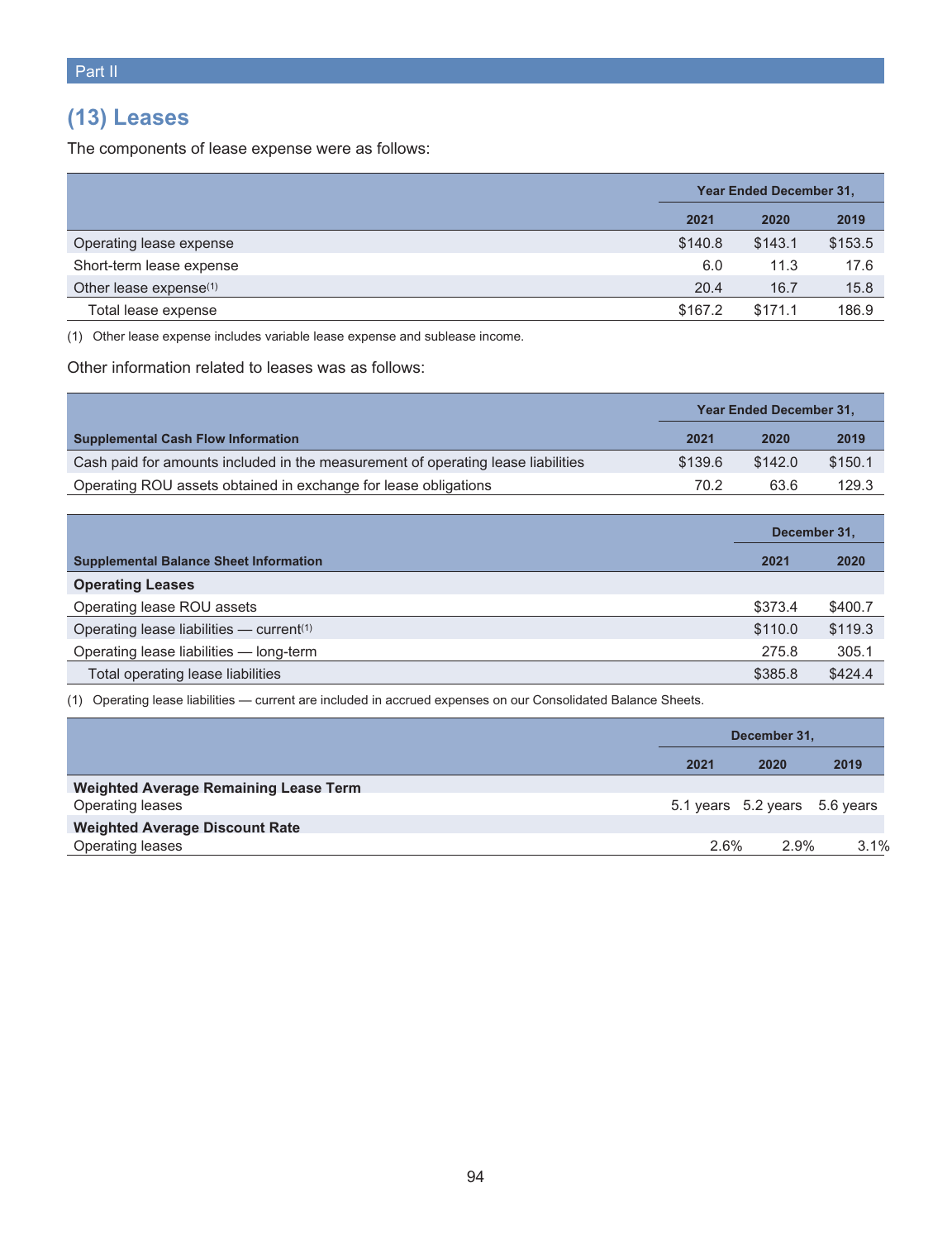Maturities of operating lease liabilities as of December 31, 2021 were as follows:

| <b>Period Ending December 31, 2021</b>   | <b>Operating Leases</b> |
|------------------------------------------|-------------------------|
| 2022                                     | \$119.0                 |
| 2023                                     | 91.7                    |
| 2024                                     | 64.9                    |
| 2025                                     | 41.9                    |
| 2026                                     | 31.5                    |
| Thereafter                               | 67.7                    |
| Total future undiscounted lease payments | \$416.7                 |
| Less imputed interest                    | \$ (30.9)               |
| Total operating lease liabilities        | \$385.8                 |

## **(14) Segment Data**

Effective January 1, 2020, our segment reporting was realigned due to our Right Management business being combined with each of our respective country business units. Accordingly, our former reportable segment, Right Management, is now reported within each of our respective reportable segments. All previously reported results have been restated to conform to the current year presentation.

We are organized and managed primarily on a geographic basis. Each country and business unit generally has its own distinct operations and management team, providing services under our global brands, and maintains its own financial reports. We have an executive sponsor for each global brand who is responsible for ensuring the integrity and consistency of delivery locally. Each operation reports directly or indirectly through a regional manager, to a member of executive management. Given this reporting structure, we operate using the following reporting segments: Americas, which includes United States and Other Americas; Southern Europe, which includes France, Italy and Other Southern Europe; Northern Europe; and APME.

The segments derive a significant majority of their revenues from our staffing and interim services. The remaining revenues within these segments are derived from our outcome-based solutions and consulting services, permanent recruitment services, outplacement services, talent management services, and other services. Segment revenues represent sales to external clients. We provide services to a wide variety of clients, none of which individually comprise a significant portion of revenues for us as a whole. Due to the nature of our business, we generally do not have export sales.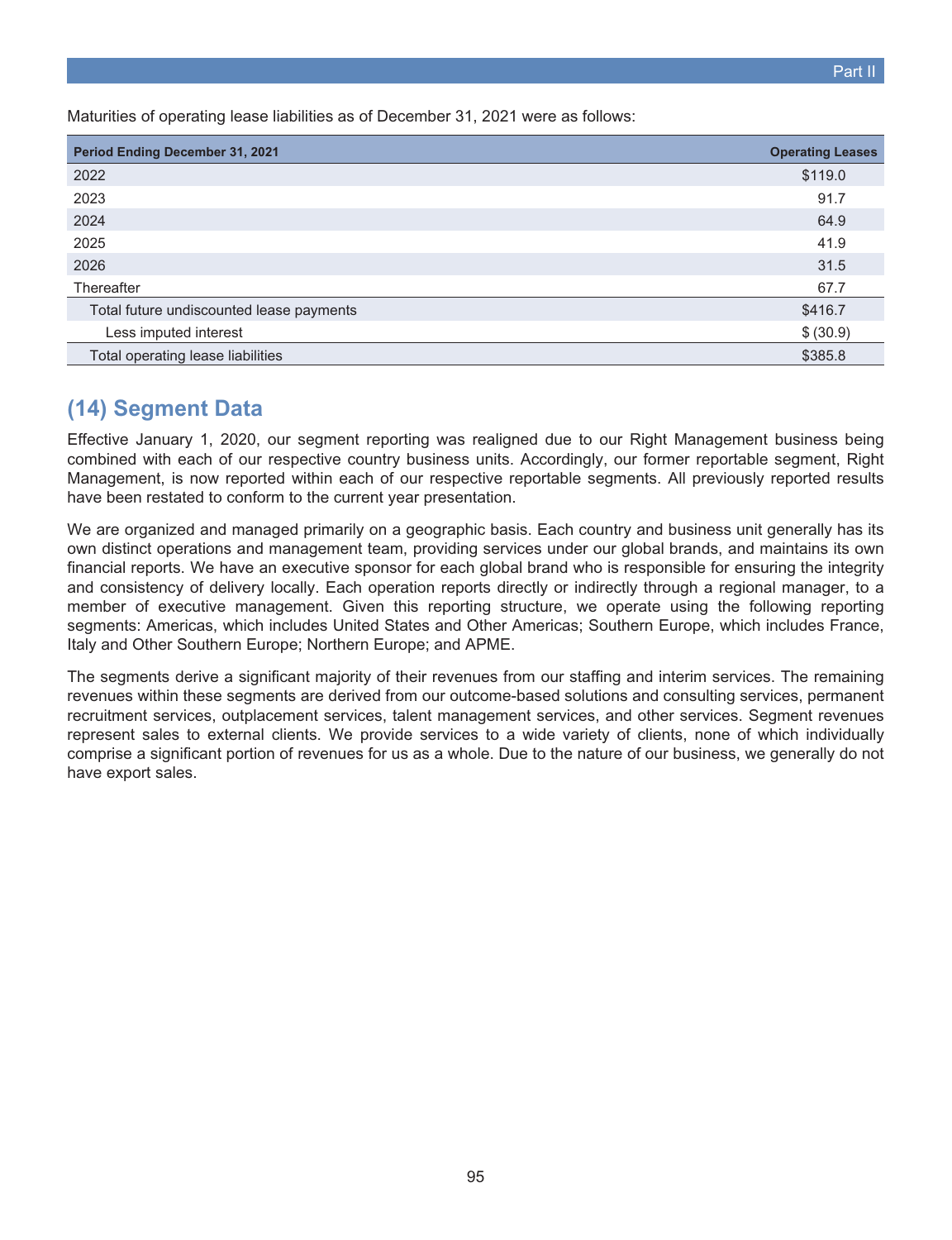Total assets for the segments are reported after the elimination of investments in subsidiaries and intercompany accounts.

| <b>Year Ended December 31</b>                                                          | 2021        | 2020       | 2019                  |
|----------------------------------------------------------------------------------------|-------------|------------|-----------------------|
| Revenues from Services <sup>(a)</sup>                                                  |             |            |                       |
| Americas:                                                                              |             |            |                       |
| United States <sup>(b)</sup>                                                           | \$2,743.3   | \$2,327.2  | \$2,590.6             |
| <b>Other Americas</b>                                                                  | 1,520.4     | 1,465.2    | 1,688.0               |
|                                                                                        | 4,263.7     | 3,792.4    | 4,278.6               |
| Southern Europe:                                                                       |             |            |                       |
| France                                                                                 | 5,171.3     | 4,338.1    | 5,479.6               |
| Italy                                                                                  | 1,795.4     | 1,370.7    | 1,508.3               |
| Other Southern Europe                                                                  | 2,380.1     | 2,146.4    | 2,206.5               |
|                                                                                        | 9,346.8     | 7,855.2    | 9,194.4               |
| Northern Europe                                                                        | 4,670.5     | 3,976.7    | 4,735.5               |
| <b>APME</b>                                                                            | 2,481.1     | 2,376.7    | 2,655.0               |
|                                                                                        | 20,762.1    | 18,001.0   | 20,863.5              |
| <b>Intercompany Eliminations</b>                                                       | (37.7)      |            |                       |
| Consolidated <sup>(b)</sup>                                                            | 20,724.4    | 18,001.0   | 20,863.5              |
| <b>Operating Unit Profit (Loss)</b>                                                    |             |            |                       |
| Americas:                                                                              |             |            |                       |
| <b>United States</b>                                                                   | \$<br>136.0 | \$<br>60.9 | $\mathbb{S}$<br>128.0 |
| <b>Other Americas</b>                                                                  | 59.2        | 55.1       | 75.4                  |
|                                                                                        | 195.2       | 116.0      | 203.4                 |
| Southern Europe:                                                                       |             |            |                       |
| France                                                                                 | 233.5       | 149.0      | 284.9                 |
| Italy                                                                                  | 115.3       | 64.2       | 102.5                 |
| Other Southern Europe                                                                  | 67.5        | 23.8       | 67.9                  |
|                                                                                        | 416.3       | 237.0      | 455.3                 |
| Northern Europe                                                                        | 67.8        | (27.6)     | 74.4                  |
| <b>APME</b>                                                                            | 84.6        | 70.1       | 127.5                 |
|                                                                                        | 763.9       | 395.5      | 860.6                 |
| Corporate expenses                                                                     | (154.3)     | (113.9)    | (121.9)               |
| Goodwill impairment charges                                                            |             | (66.8)     | (64.0)                |
| Intangible asset amortization expense <sup>(c)</sup>                                   | (24.2)      | (27.2)     | (29.8)                |
| Operating profit                                                                       | 585.4       | 187.6      | 644.9                 |
| Interest and other (expenses) income, net                                              | (17.3)      | (39.9)     | 40.6                  |
| Earnings before income taxes                                                           | 568.1       | 147.7      | 685.5                 |
| (a) Further breakdown of revenues from services by geographical region was as follows: |             |            |                       |

| <b>Revenues from Services</b> | 2021     | 2020                             | 2019     |
|-------------------------------|----------|----------------------------------|----------|
| <b>United States</b>          |          | $$2,743.3$ $$2,327.2$ $$2,590.6$ |          |
| France                        | 5.171.3  | 4.338.1                          | 5.479.6  |
| Italy                         | 1.795.4  | 1.370.7                          | 1,508.3  |
| United Kingdom                | 1.733.0  | 1.402.9                          | 1,598.6  |
| <b>Total Foreign</b>          | 17.981.1 | 15,673.8                         | 18.272.9 |

(b) The United States revenues above represent revenues from our company-owned branches and franchise fees received from our franchise operations, which were \$12.8, \$12.6 and \$15.6 for 2021, 2020 and 2019, respectively.

(c) Intangible asset amortization related to acquisitions is excluded from operating costs within the reportable segments and corporate expenses, and shown separately.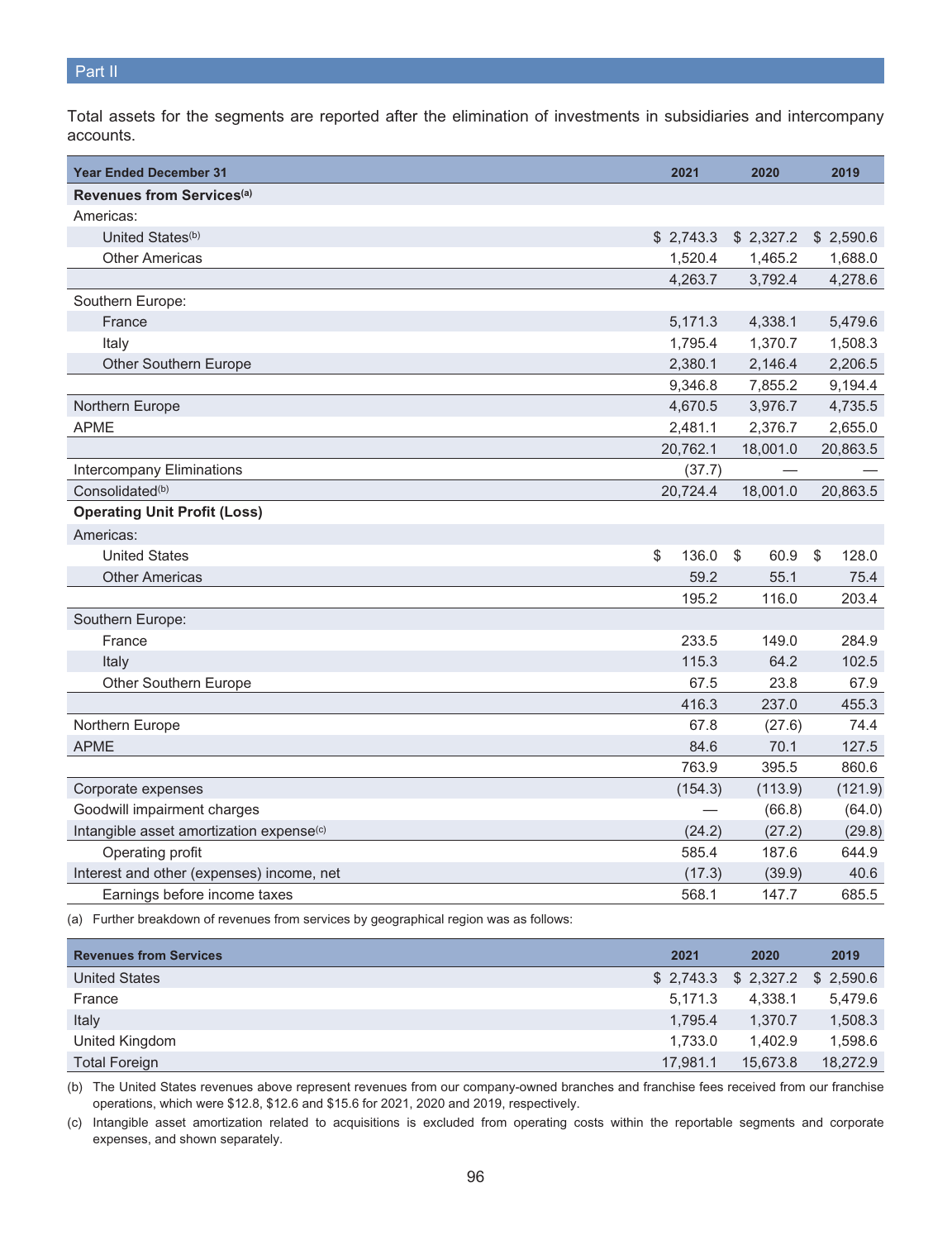|                                                      |                                          |                          | Part II                  |
|------------------------------------------------------|------------------------------------------|--------------------------|--------------------------|
|                                                      |                                          |                          |                          |
| <b>Year Ended December 31</b>                        | 2021                                     | 2020                     | 2019                     |
| <b>Depreciation and Amortization Expense</b>         |                                          |                          |                          |
| Americas:                                            |                                          |                          |                          |
| <b>United States</b>                                 | \$6.9                                    | \$7.8                    | \$8.6                    |
| <b>Other Americas</b>                                | 2.4                                      | 2.3                      | 2.4                      |
|                                                      | 9.3                                      | 10.1                     | 11.0                     |
| Southern Europe:                                     |                                          |                          |                          |
| France                                               | 12.5                                     | 14.4                     | 13.9                     |
| Italy                                                | 2.5                                      | 2.1                      | 1.8                      |
| Other Southern Europe                                | 5.0                                      | 5.3                      | 4.9                      |
|                                                      | 20.0                                     | 21.8                     | 20.6                     |
| Northern Europe                                      | 10.9                                     | 8.9                      | 9.8                      |
| <b>APME</b>                                          | 8.3                                      | 8.2                      | 5.9                      |
| Corporate expenses                                   | 0.7                                      | 0.1                      | 0.1                      |
| Intangible asset amortization expense <sup>(a)</sup> | 24.2                                     | 27.2                     | 29.8                     |
|                                                      | \$73.4                                   | \$76.3                   | \$77.2                   |
| <b>Earnings from Equity Investments</b>              |                                          |                          |                          |
| Americas:                                            |                                          |                          |                          |
| <b>United States</b>                                 | $\mathbb{S}$<br>$\overline{\phantom{0}}$ | $$ - $$                  | $\overline{\phantom{0}}$ |
| <b>Other Americas</b>                                |                                          |                          |                          |
|                                                      |                                          |                          |                          |
| Southern Europe:                                     |                                          |                          |                          |
| France                                               |                                          |                          |                          |
| Italy                                                |                                          | (0.1)                    | (0.1)                    |
| Other Southern Europe                                |                                          |                          | 47.5                     |
|                                                      |                                          | (0.1)                    | 47.4                     |
| Northern Europe                                      |                                          |                          |                          |
| <b>APME</b>                                          |                                          | $\overline{\phantom{0}}$ |                          |
| Corporate                                            | 11.8                                     | 4.7                      | 3.1                      |
|                                                      | \$11.8                                   | \$4.6                    | \$50.5                   |

(a) Intangible asset amortization related to acquisitions is excluded from operating costs within the reportable segments and corporate expenses, and shown separately.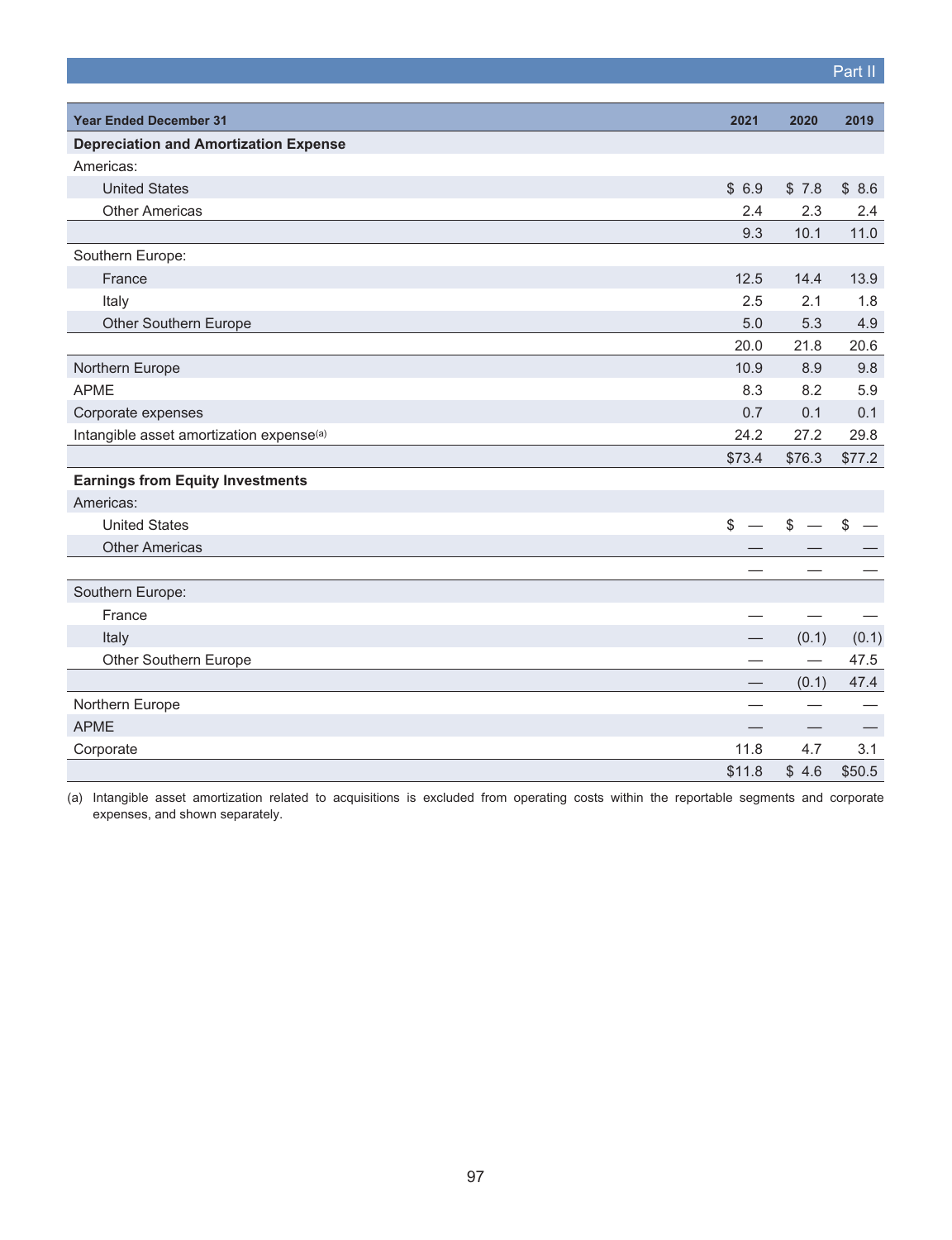## Part II

| As of December 31         | 2021                    | 2020                                       | 2019                            |
|---------------------------|-------------------------|--------------------------------------------|---------------------------------|
| <b>Total Assets</b>       |                         |                                            |                                 |
| Americas:                 |                         |                                            |                                 |
| <b>United States</b>      | \$3,434.6               | \$2,103.8                                  | \$2,153.8                       |
| <b>Other Americas</b>     | 397.0                   | 381.3                                      | 382.4                           |
|                           | 3,831.6                 | 2,485.1                                    | 2,536.2                         |
| Southern Europe:          |                         |                                            |                                 |
| France                    | 2,353.3                 | 2,778.3                                    | 2,732.6                         |
| Italy                     | 509.7                   | 540.4                                      | 464.2                           |
| Other Southern Europe     | 828.2                   | 848.5                                      | 778.7                           |
|                           | 3,691.2                 | 4,167.2                                    | 3,975.5                         |
| Northern Europe           | 1,095.7                 | 1,366.7                                    | 1,478.5                         |
| <b>APME</b>               | 813.8                   | 806.0                                      | 744.2                           |
| Corporate <sup>(a)</sup>  | 396.6                   | 503.2                                      | 489.4                           |
|                           | \$9,828.9               |                                            | \$9,328.2 \$9,223.8             |
| <b>Equity Investments</b> |                         |                                            |                                 |
| Americas:                 |                         |                                            |                                 |
| <b>United States</b>      | \$<br>$\qquad \qquad -$ | $$\mathbb{S}$$<br>$\overline{\phantom{0}}$ | $\sqrt[6]{\frac{1}{2}}$         |
| <b>Other Americas</b>     |                         |                                            |                                 |
|                           |                         |                                            |                                 |
| Southern Europe:          |                         |                                            |                                 |
| France                    |                         |                                            |                                 |
| Italy                     | 0.1                     | 0.1                                        | 0.3                             |
| Other Southern Europe     |                         |                                            |                                 |
|                           | 0.1                     | 0.1                                        | 0.3                             |
| Northern Europe           |                         |                                            |                                 |
| <b>APME</b>               | 0.1                     |                                            |                                 |
| Corporate                 | 114.0                   | 106.5                                      | 97.5                            |
|                           | \$<br>114.2             | \$<br>106.6                                | 97.8<br>$\sqrt[6]{\frac{1}{2}}$ |

(a) Corporate assets include assets that were not used in the operations of any segment, the most significant of which were purchased intangibles and cash.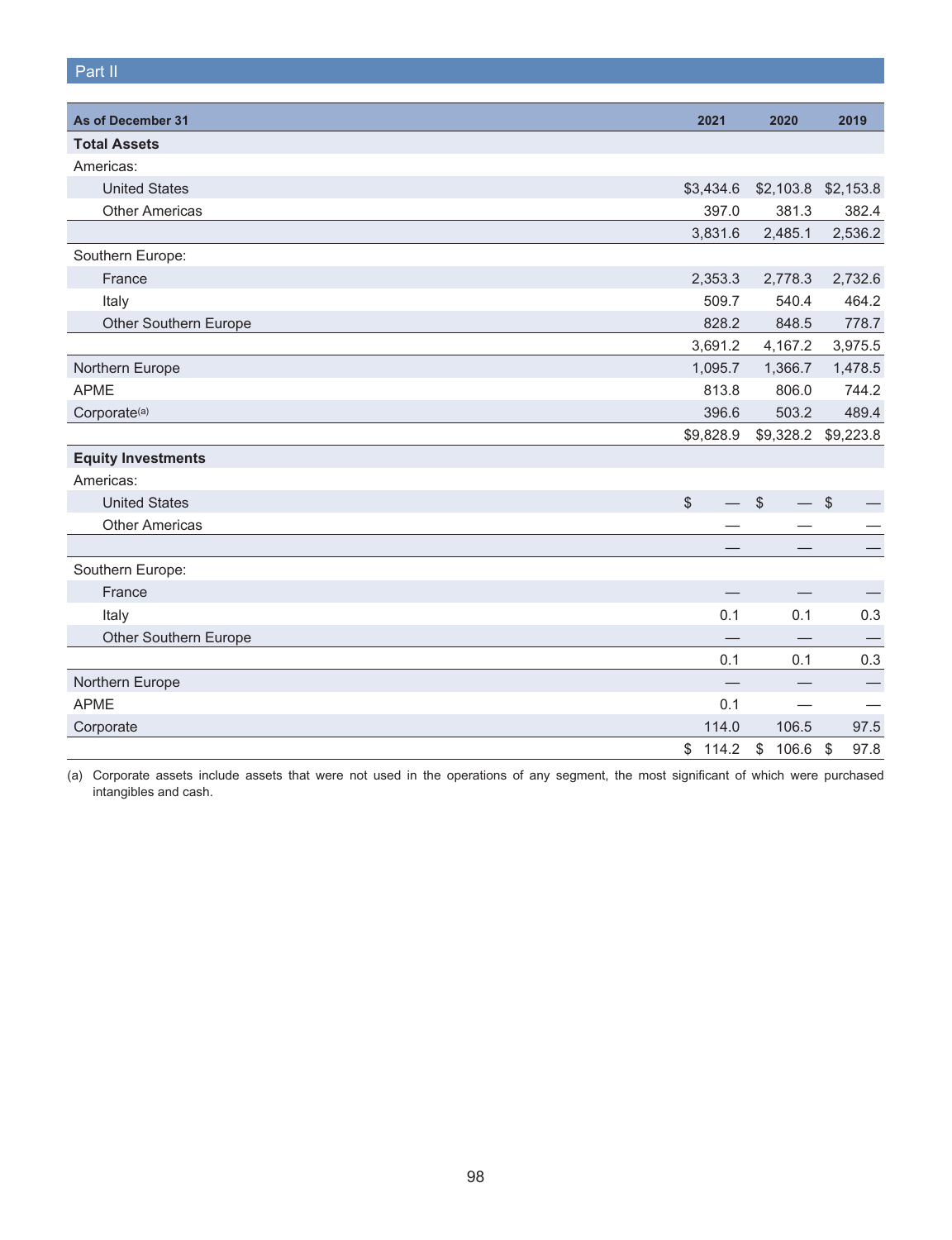|                                  |         |         | Part II |
|----------------------------------|---------|---------|---------|
|                                  |         |         |         |
| As of and Year Ended December 31 | 2021    | 2020    | 2019    |
| Long-lived Assets(a)(b)          |         |         |         |
| Americas:                        |         |         |         |
| <b>United States</b>             | \$76.9  | \$73.9  | \$100.8 |
| <b>Other Americas</b>            | 16.3    | 19.6    | 20.5    |
|                                  | 93.2    | 93.5    | 121.3   |
| Southern Europe:                 |         |         |         |
| France                           | 135.0   | 147.8   | 157.4   |
| Italy                            | 33.6    | 36.0    | 35.1    |
| Other Southern Europe            | 68.7    | 68.0    | 81.3    |
|                                  | 237.3   | 251.8   | 273.8   |
| Northern Europe                  | 106.6   | 127.1   | 141.7   |
| <b>APME</b>                      | 77.3    | 76.1    | 62.4    |
| Corporate                        | 14.0    | 6.5     | 0.2     |
|                                  | \$528.4 | \$555.0 | \$599.4 |

(a) Prior years have been recast to include lease right-of-use assets.

(b) Further breakdown of long-lived assets by geographical region was as follows:

| <b>Long-Lived Assets</b> | 2021  | 2020                     | 2019  |
|--------------------------|-------|--------------------------|-------|
| <b>United States</b>     |       | $$76.9$ $$73.9$ $$100.8$ |       |
| France                   | 135.0 | 147.8                    | 157.4 |
| Italy                    | 33.6  | 36.0                     | 35.1  |
| United Kingdom           | 25.2  | 25.8                     | 30.6  |
| <b>Total Foreign</b>     | 451.5 | 481.1                    | 498.6 |

# **(15) Contingencies**

## *Litigation*

In the normal course of business, the Company is named as a defendant in various legal proceedings in which claims are asserted against the Company. We record accruals for loss contingencies based on the circumstances of each claim, when it is probable that a loss has been incurred as of the balance sheet date and can be reasonably estimated. Although the outcome of litigation cannot be predicted with certainty, we believe the ultimate resolution of these legal proceedings will not have a material effect on our business or financial condition.

#### *Guarantees*

We have entered into certain guarantee contracts and stand-by letters of credit that total \$769.3 as of December 31, 2021 (\$717.7 for guarantees and \$51.6 for stand-by letters of credit). The guarantees primarily relate to staffing license requirements, operating leases and indebtedness. The stand-by letters of credit mainly relate to workers' compensation in the United States. If certain conditions were met under these arrangements, we would be required to satisfy our obligation in cash. Due to the nature of these arrangements and our historical experience, we do not expect to make any significant payments under these arrangements.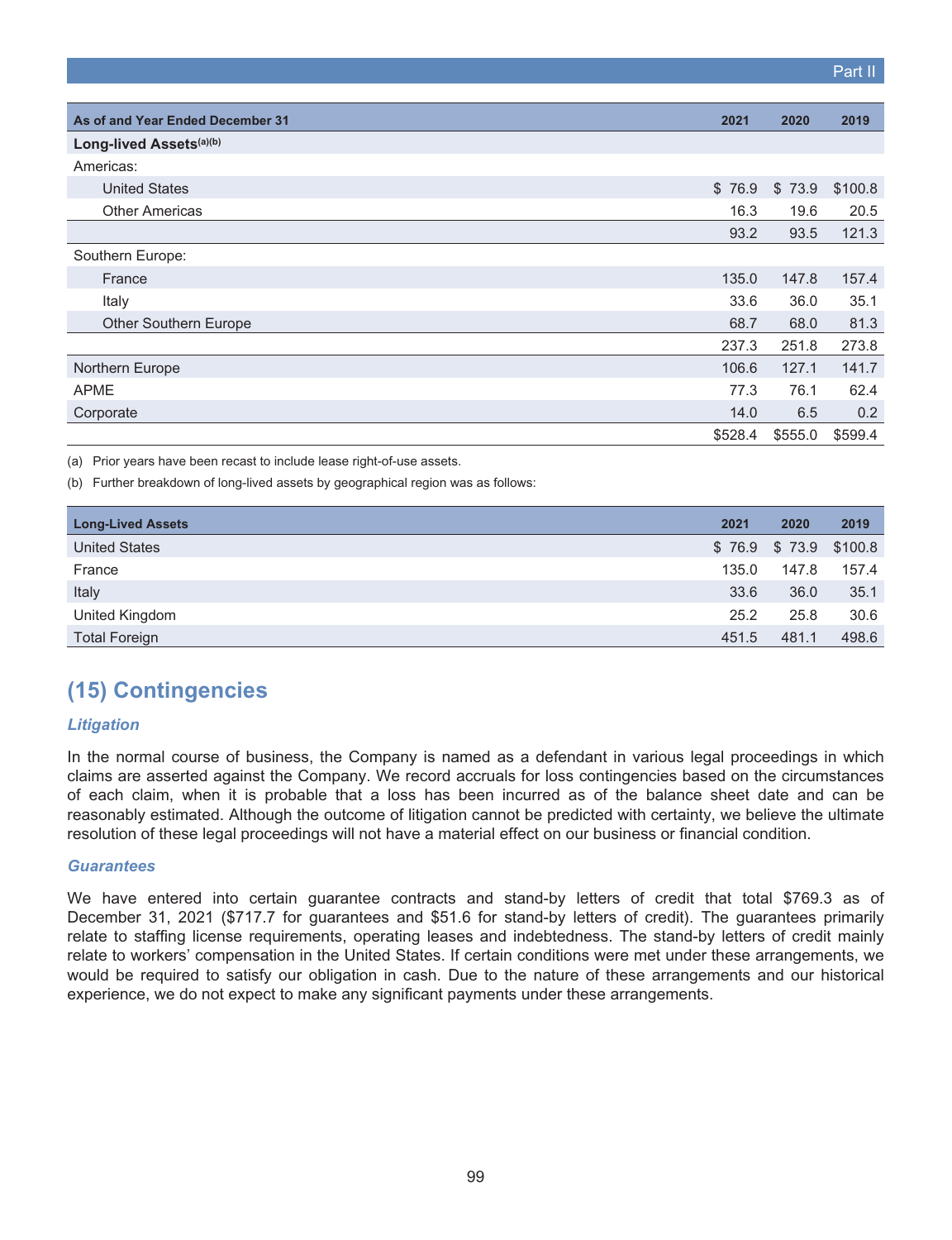## **Item 9. Changes in and Disagreements with Accountants on Accounting and Financial Disclosure**

Not applicable.

## **Item 9A. Controls and Procedures**

## *Disclosure Controls and Procedures*

We maintain a set of disclosure controls and procedures that are designed to ensure that information required to be disclosed by us in the reports filed by us under the Securities Exchange Act of 1934, as amended (the "Exchange Act"), is recorded, processed, summarized and reported within the time periods specified in the SEC's rules and forms. Disclosure controls and procedures means controls and other procedures of an issuer that are designed to ensure that information required to be disclosed by the issuer in the reports that it files or submits under the Exchange Act is recorded, processed, summarized and reported, within the time periods specified in the SEC's rules and forms. Disclosure controls and procedures include, without limitation, controls and procedures designed to ensure that information required to be disclosed by us in the reports we file under the Exchange Act is accumulated and communicated to our management, including our principal executive and principal financial officers, or persons performing similar functions, as appropriate to allow timely decisions regarding required disclosure. We carried out an evaluation, under the supervision and with the participation of our management, including our Chief Executive Officer and our Executive Vice President and Chief Financial Officer, of the effectiveness of the design and operation of our disclosure controls and procedures at a reasonable assurance level pursuant to Rule 13a-15 of the Exchange Act. Based on that evaluation, our Chief Executive Officer and our Executive Vice President and Chief Financial Officer concluded that, as of the end of the period covered by this report, our disclosure controls and procedures were effective at the reasonable assurance level.

The internal control over financial reporting for the ettain group business was excluded from the evaluation the effectiveness of our disclosure controls and procedures as of December 31, 2021 because it was acquired in a purchase business combination on October 1, 2021. The total assets and total revenues acquired in the acquisition of ettain group represent approximately 10% and 1%, respectively, of the related consolidated financial amounts as of and for the fiscal year ended December 31, 2021.

## *Management Report on Internal Control over Financial Reporting*

We are responsible for establishing and maintaining effective internal control over financial reporting as defined in Rule 13a-15(f) under the Exchange Act. Our internal control over financial reporting is a process designed to provide reasonable assurance to management and the Board of Directors regarding the reliability of financial reporting and the preparation of financial statements for external purposes in accordance with generally accepted accounting principles.

Because of its inherent limitations, internal control over financial reporting may not prevent or detect misstatements. Also, projections of any evaluation of effectiveness to future periods are subject to the risk that controls may become inadequate because of changes in conditions, or that the degree of compliance with the policies or procedures may deteriorate.

Under the supervision and with the participation of management, including our Chief Executive Officer and our Executive Vice President and Chief Financial Officer, we conducted an evaluation of the effectiveness of our internal control over financial reporting based on the framework in Internal Control — Integrated Framework (2013) issued by the Committee of Sponsoring Organizations of the Treadway Commission. This evaluation included review of the documentation of controls, evaluation of the design effectiveness of controls, testing of the operating effectiveness of controls and a conclusion on this evaluation. Based on our evaluation we have concluded that our internal control over financial reporting was effective as of December 31, 2021.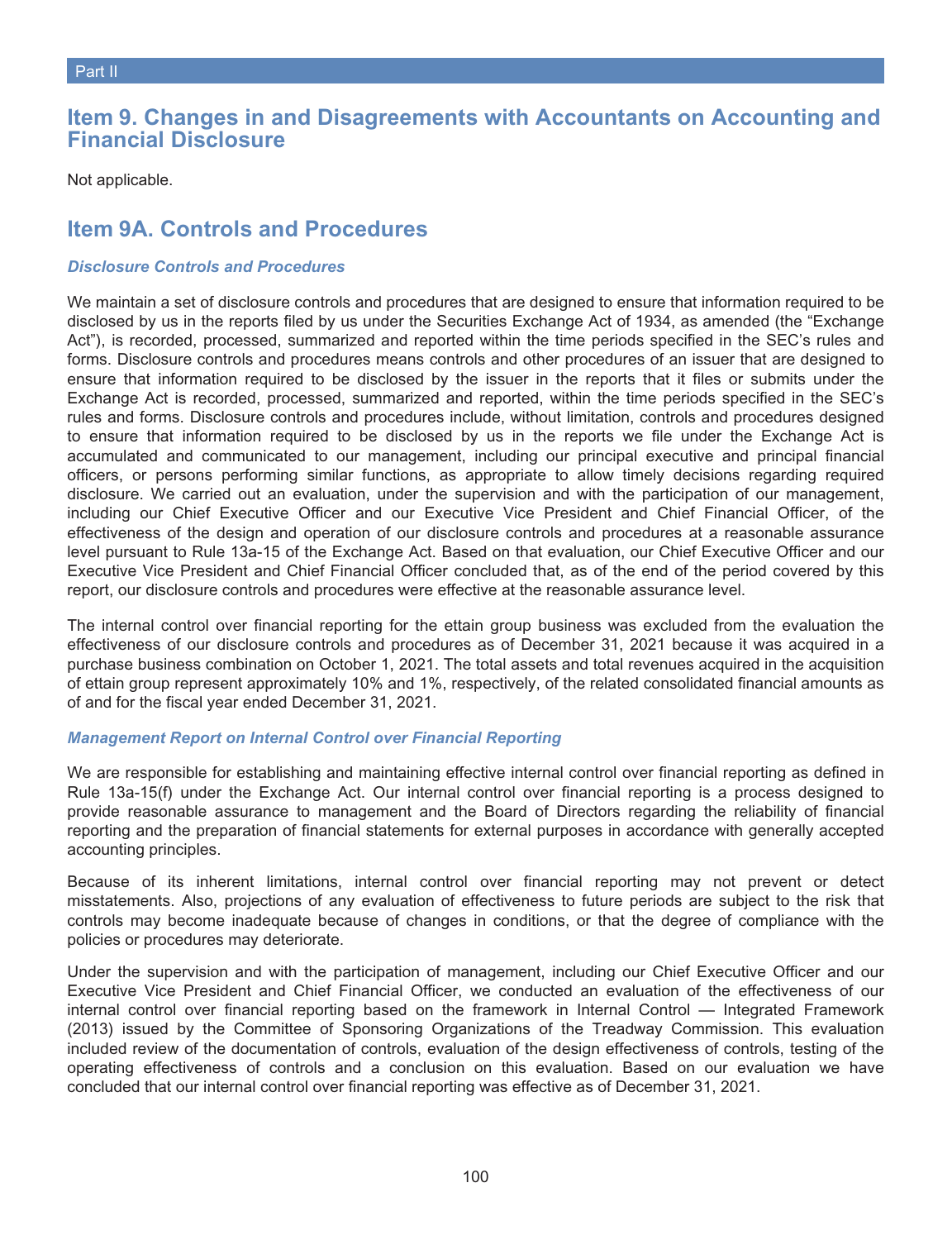Our evaluation of the effectiveness of the internal control over financial reporting as of December 31, 2021 did not include an evaluation of the internal control over financial reporting of the ettain business. We excluded ettain from our assessment of internal control over financial reporting as of December 31, 2021 because it was acquired in a purchase business combination on October 1, 2021. The total assets and total revenues acquired in the acquisition of ettain represent approximately 10% and 1%, respectively, of the related consolidated financial statement amounts as of and for the fiscal year ended December 31, 2021.

The effectiveness of our internal control over financial reporting as of December 31, 2021 has been audited by Deloitte & Touche LLP, an independent registered public accounting firm, as stated in their report which appears herein.

### *Internal Control over Financial Reporting*

There have been no changes in our internal control over financial reporting that occurred during our last fiscal quarter that have materially affected, or are reasonably likely to materially affect, our internal control over financial reporting.

## **Item 9B. Other Information**

Not applicable.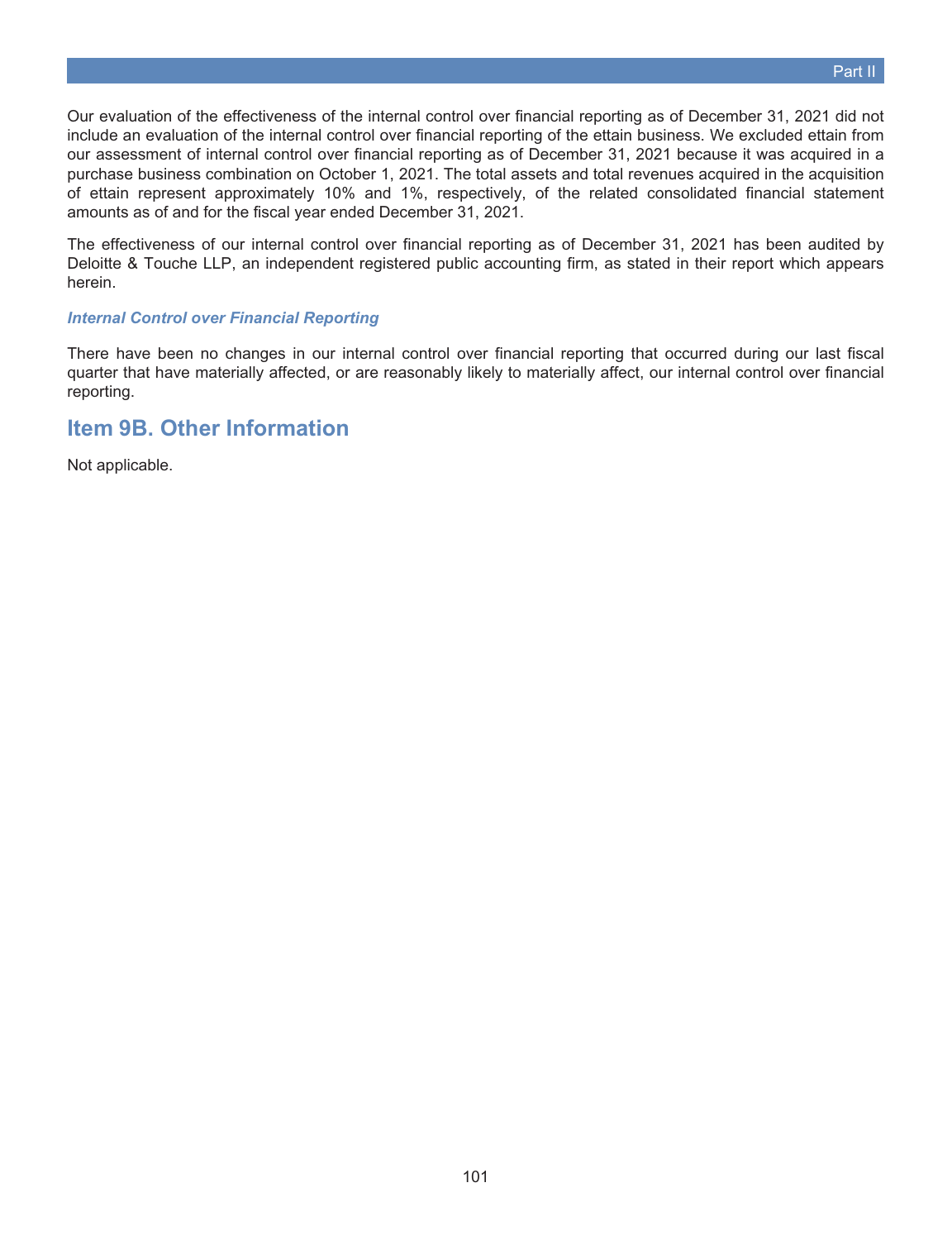# PART III

## **Item 10. Directors, Executive Officers and Corporate Governance**

- (a) Executive Officers. Reference is made to "Executive Officers of ManpowerGroup" in Part I after Item 4.
- (b) Directors. The information required by this Item is set forth in our Proxy Statement for the Annual Meeting of Shareholders to be held on May 6, 2022 under the caption "Election of Directors," which information is hereby incorporated herein by reference.
- (c) The board of directors has determined that each of Gina R. Boswell, John F. Ferraro, and Paul Read, chair of the audit committee, is an "audit committee financial expert." Ms. Boswell, Mr. Ferraro, and Mr. Read are all "independent" as that term is used in Item  $7(d)(3)(iv)$  of Schedule 14A under the Exchange Act.
- (d) Audit Committee. The information required by this Item is set forth in our Proxy Statement for the Annual Meeting of Shareholders to be held on May 6, 2022 under the caption "Election of Directors - Meetings and Committees of the Board," which information is hereby incorporated herein by reference.
- (e) We have adopted a Code of Business Conduct and Ethics that applies to our directors, officers and employees, including our principal executive officer, principal financial officer, principal accounting officer and controller. We have posted the Code on our Internet website at www.manpowergroup.com. We intend to satisfy our disclosure requirements under Item 5.05 of Form 8-K, regarding any amendments to, or waiver of, a provision of our Code of Business Conduct and Ethics that applies to our principal executive officer, principal financial officer, principal accounting officer and controller or our directors by posting such information at this location on our website.

## **Item 11. Executive Compensation**

The information required by this Item is set forth in our Proxy Statement for the Annual Meeting of Shareholders to be held on May 6, 2022, under the captions "Compensation Discussion and Analysis," "Compensation Tables" and "CEO Pay Ratio;" under the caption "Compensation Committee Interlocks and Insider Participation;" and under the caption "Report of the People, Culture and Compensation Committee of the Board of Directors," which information is hereby incorporated herein by reference.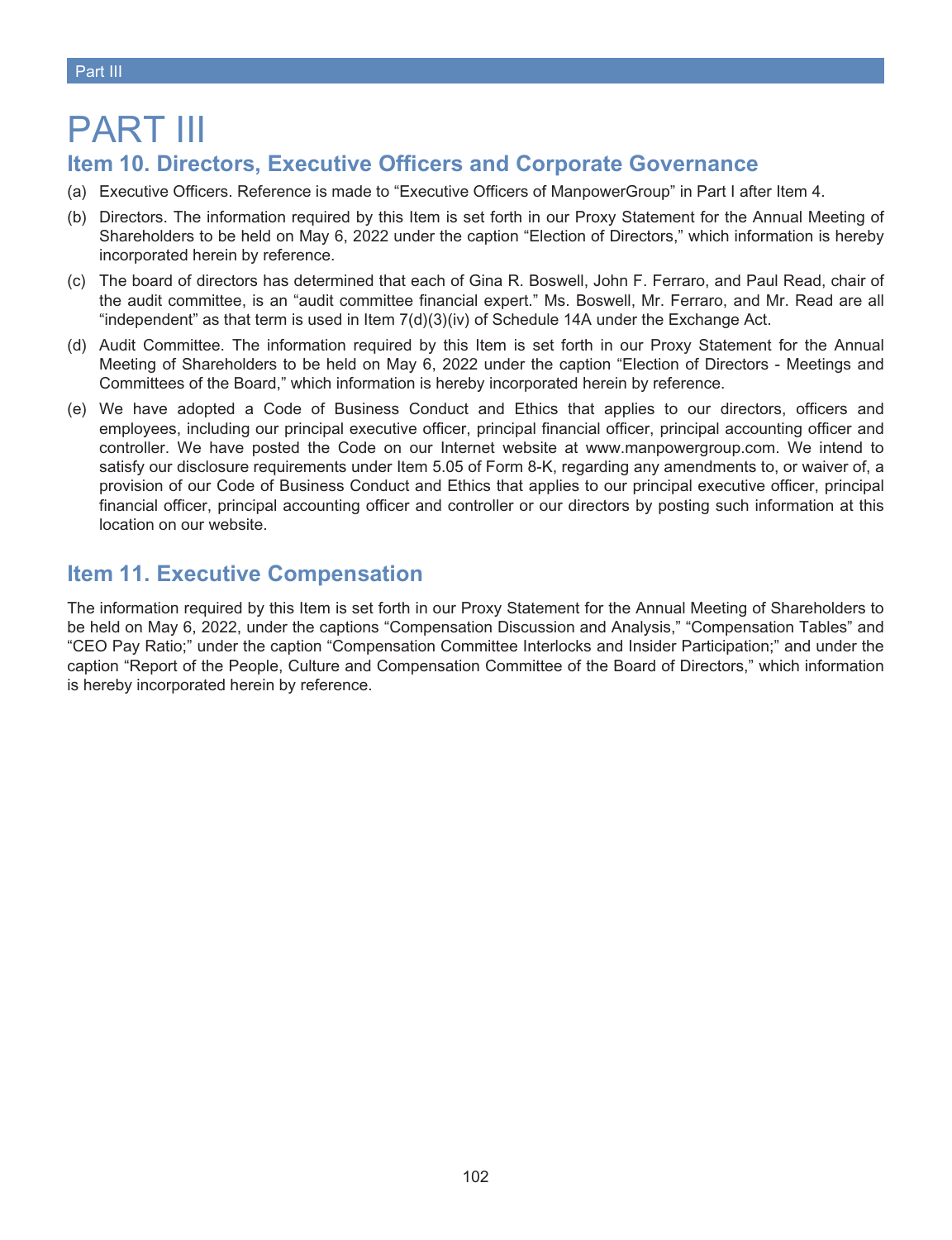## **Item 12. Security Ownership of Certain Beneficial Owners and Management and Related Shareholder Matters**

The information required by this Item is set forth in our Proxy Statement for the Annual Meeting of Shareholders to be held on May 6, 2022, under the caption "Security Ownership of Certain Beneficial Owners," and under the caption "Beneficial Ownership of Directors and Executive Officers," which information is hereby incorporated herein by reference.

The following table sets forth information as of December 31, 2021 about our shares of common stock outstanding and available for issuance under our existing equity compensation plans.

| <b>Plan category</b>                                          | <b>Number of securities</b><br>to be issued upon<br>exercise of<br>outstanding options,<br>warrants and rights<br>as of December 31,<br>2021 | Weighted-average<br>exercise price of<br>outstanding options,<br>warrants and rights<br>as of December 31,<br>$2021($ \$) | <b>Weighted-</b><br>average<br>contractual<br>term of<br>outstanding<br>options,<br>warrants<br>and rights as of<br>December 31.<br><b>2021 (years)</b> | <b>Number of securities</b><br>remaining available<br>for future issuance<br>under equity<br>compensation<br>plans as of<br><b>December 31, 2021</b><br>(excluding securities<br>reflected in the first<br>$column)$ (1) |
|---------------------------------------------------------------|----------------------------------------------------------------------------------------------------------------------------------------------|---------------------------------------------------------------------------------------------------------------------------|---------------------------------------------------------------------------------------------------------------------------------------------------------|--------------------------------------------------------------------------------------------------------------------------------------------------------------------------------------------------------------------------|
| Equity compensation plans approved by<br>security holders     | 2,010,698                                                                                                                                    | 92.32                                                                                                                     | 3.4                                                                                                                                                     | 4,632,297                                                                                                                                                                                                                |
| Equity compensation plans not approved<br>by security holders |                                                                                                                                              |                                                                                                                           |                                                                                                                                                         |                                                                                                                                                                                                                          |
| Total                                                         | 2.010.698                                                                                                                                    | 92.32                                                                                                                     | 3.4                                                                                                                                                     | 4.632.297                                                                                                                                                                                                                |

(1) Includes the number of shares remaining available for future issuance under the following plans: 1990 Employee Stock Purchase Plan – 45,635 shares; Savings Related Share Option Scheme – 586,941 shares; and 2011 Equity Incentive Plan – 3,999,721 shares.

## **Item 13. Certain Relationships and Related Transactions, and Director Independence**

The information required by this Item is set forth in our Proxy Statement for the Annual Meeting of Shareholders to be held on May 6, 2022, under the caption "Board Independence and Related Party Transactions" and "Meetings and Committees of the Board," which information is hereby incorporated herein by reference.

## **Item 14. Principal Accounting Fees and Services**

The information required by this Item is set forth in our Proxy Statement for the Annual Meeting of Shareholders to be held on May 6, 2022, under the captions "Fees Billed by Deloitte & Touche" and "Independent Auditor Services Policy" in the Audit Committee Report, which information is hereby incorporated herein by reference.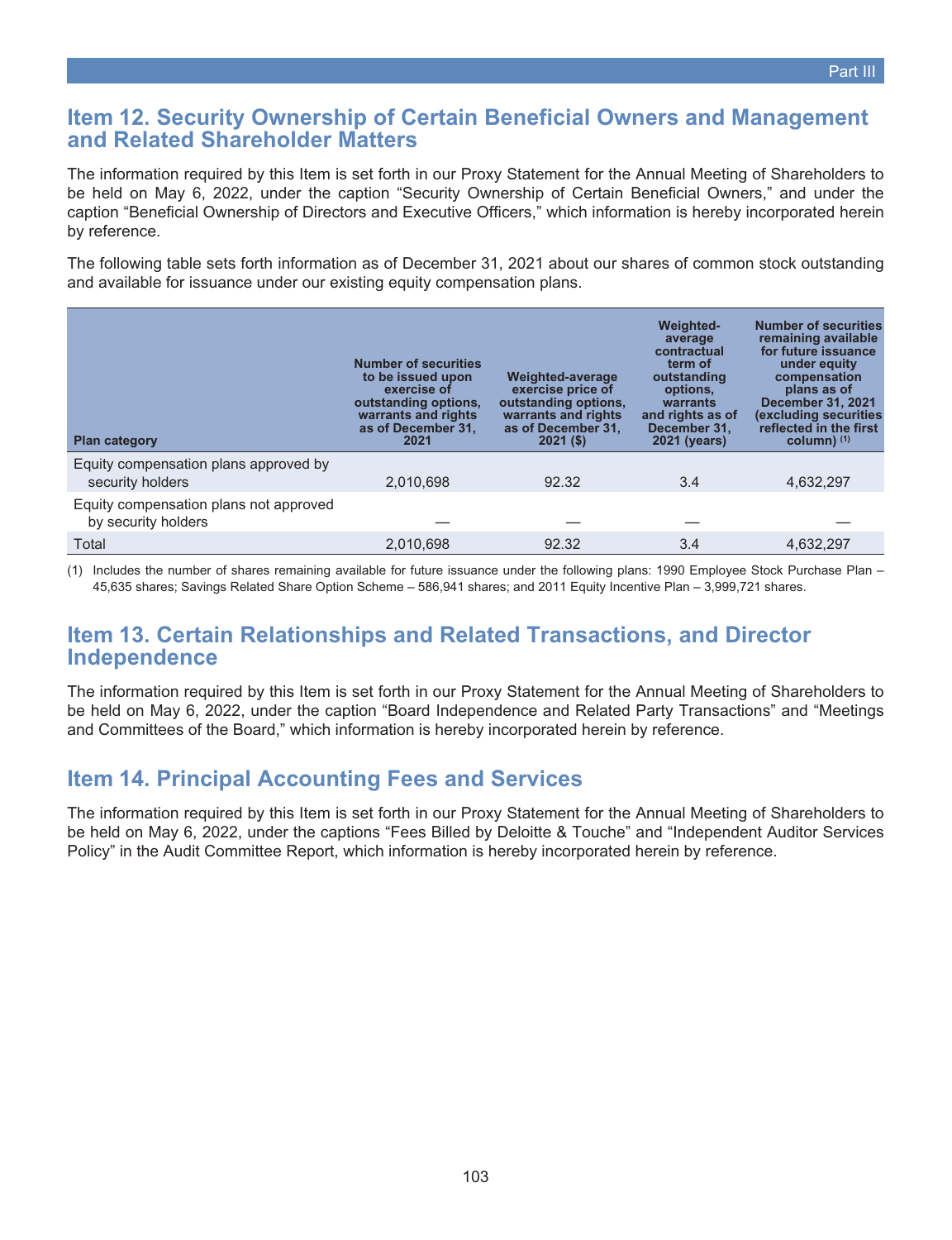# PART IV

# **Item 15. Exhibits and Financial Statement Schedules.**

(a)(1) Financial Statements.

|                                                                                                 | Page<br><b>Number</b> |
|-------------------------------------------------------------------------------------------------|-----------------------|
| Consolidated Financial Statements:                                                              |                       |
| Report of Independent Registered Public Accounting Firm                                         | 51                    |
| Consolidated Statements of Operations for the years ended December 31, 2021, 2020 and 2019      | 55                    |
| Consolidated Statements of Comprehensive Income for the years ended December 31, 2021, 2020     |                       |
| and 2019                                                                                        | 55                    |
| Consolidated Balance Sheets as of December 31, 2021 and 2020                                    | 56                    |
| Consolidated Statements of Cash Flows for the years ended December 31, 2021, 2020 and 2019      | 57                    |
| Consolidated Statements of Shareholders' Equity for the years ended December 31, 2021, 2020 and |                       |
| 2019                                                                                            | 58                    |
| Notes to Consolidated Financial Statements                                                      | 59                    |
|                                                                                                 |                       |

(a)(2) Financial Statement Schedule.

SCHEDULE II—Valuation and Qualifying Accounts

For the years ended December 31, 2021, 2020 and 2019, in millions:

Allowance for Doubtful Accounts:

|      | <b>Balance at</b><br><b>Beginning</b><br>of Year | <b>Provisions</b><br><b>Charged to</b><br><b>Earnings</b> | <b>Write-</b><br><b>Offs</b> | <b>Translation</b><br><b>Adjustments</b> | <b>Reclassifications</b><br>and Other | <b>Balance</b><br>at End<br>of Year |
|------|--------------------------------------------------|-----------------------------------------------------------|------------------------------|------------------------------------------|---------------------------------------|-------------------------------------|
| 2021 | \$128.1                                          | \$17.9                                                    | \$(17.7)                     | \$(6.5)                                  | \$(0.2)                               | \$121.6                             |
| 2020 | 113.5                                            | 20.3                                                      | (17.8)                       | 8.1                                      | 4.0                                   | 128.1                               |
| 2019 | 115.7                                            | 21.8                                                      | (19.1)                       | (5.0)                                    | 0.1                                   | 113.5                               |

(a)(3) Exhibits.

See (c) below.

Pursuant to Regulation S-K, Item 601(b)(4)(iii), ManpowerGroup Inc. hereby agrees to furnish to the Commission, upon request, a copy of each instrument and agreement with respect to long-term debt of ManpowerGroup Inc. and its consolidated subsidiaries which does not exceed 10 percent of the total assets of ManpowerGroup Inc. and its subsidiaries on a consolidated basis.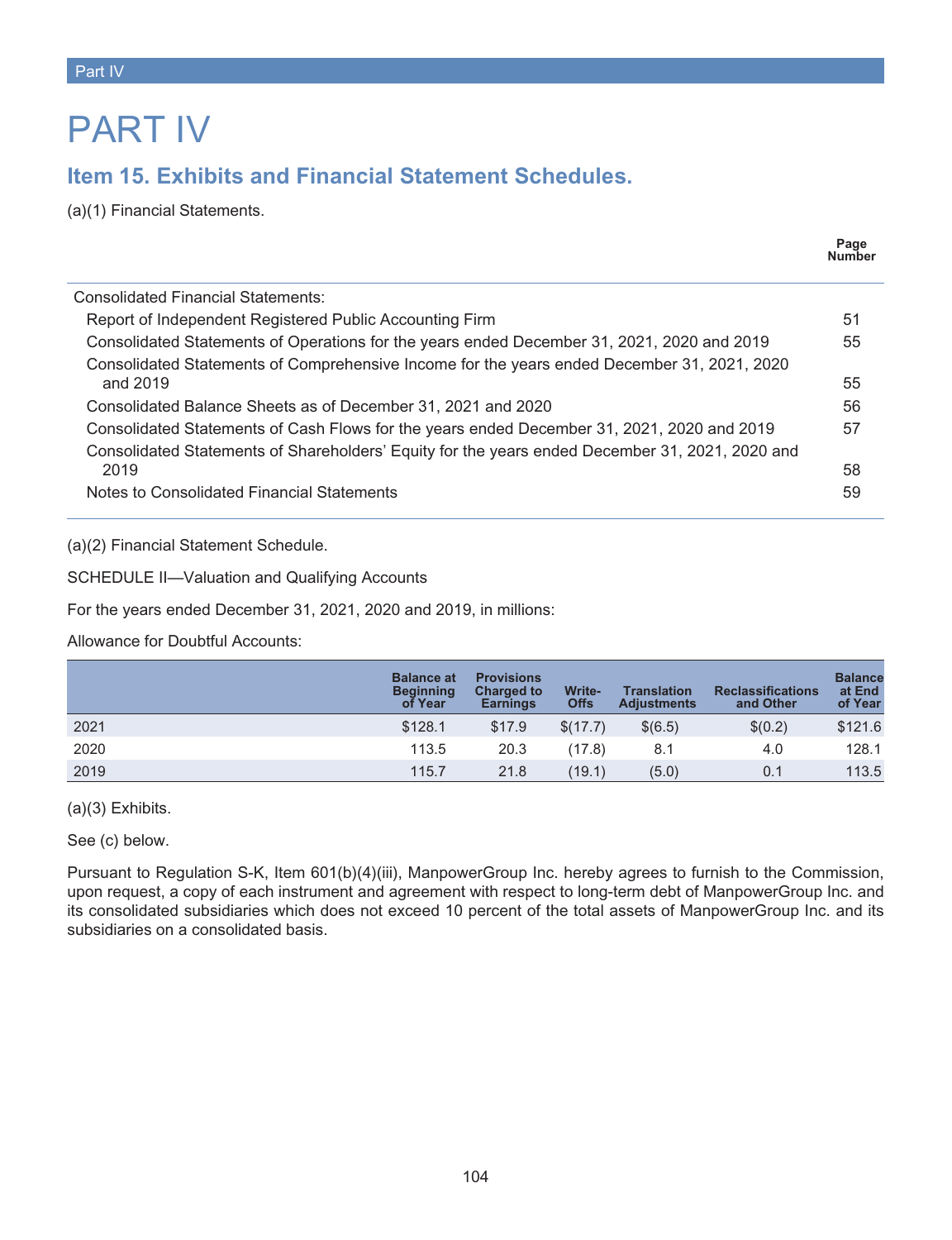### (c) Exhibits.

- 2.1 [Equity Purchase and Merger Agreement, dated as of August 23,2021, by and among AMCP Staffing](https://www.sec.gov/Archives/edgar/data/871763/000119312521254476/d112970dex21.htm) [Holdings, LP, AMCP II Staffing Corp Holdings Holdco, LLC, solely in its capacity as the](https://www.sec.gov/Archives/edgar/data/871763/000119312521254476/d112970dex21.htm) [representative of the seller entities, AMCP Staffing Holdings GP, LLC, ManpowerGroup Global Inc.,](https://www.sec.gov/Archives/edgar/data/871763/000119312521254476/d112970dex21.htm) [Longhorn 2021 LP and solely for the purposes of section 10.20 thereof, ManpowerGroup Inc.,](https://www.sec.gov/Archives/edgar/data/871763/000119312521254476/d112970dex21.htm) [incorporated by reference to the Company's Current Report on Form 8-K dated August 24, 2021.](https://www.sec.gov/Archives/edgar/data/871763/000119312521254476/d112970dex21.htm)
- 3.1 [Amended and Restated Articles of Incorporation of ManpowerGroup Inc., incorporated by reference](https://www.sec.gov/Archives/edgar/data/871763/000087176313000024/exhibit_3-2.htm) [to the Quarterly Report on Form 10-Q for the quarter ended June 30, 2013.](https://www.sec.gov/Archives/edgar/data/871763/000087176313000024/exhibit_3-2.htm)
- 3.2 [Text of Amendments to the ManpowerGroup Inc. Amended and Restated By-laws, incorporated by](https://www.sec.gov/ix?doc=/Archives/edgar/data/871763/000095017021004391/man-20211112.htm) [reference to the Company's Current Report on Form 8-K dated November 12, 2021.](https://www.sec.gov/ix?doc=/Archives/edgar/data/871763/000095017021004391/man-20211112.htm)
- 3.3 [Amended and Restated By-laws of ManpowerGroup Inc., as amended through November 12, 2021](https://www.sec.gov/ix?doc=/Archives/edgar/data/871763/000095017021004391/man-20211112.htm) [\(complete version\).](https://www.sec.gov/ix?doc=/Archives/edgar/data/871763/000095017021004391/man-20211112.htm)
- 4.1 [Fiscal and Paying Agency Agreement between the Company and Citibank, N.A., London Branch as](https://www.sec.gov/Archives/edgar/data/871763/000089271218000301/exhibit41.htm) [Fiscal Agent, Principal Paying Agent and Registrar and Transfer Agent, dated as of June 22, 2018](https://www.sec.gov/Archives/edgar/data/871763/000089271218000301/exhibit41.htm) [\(including the form of Note attached thereto as Schedule I\), incorporated by reference to the](https://www.sec.gov/Archives/edgar/data/871763/000089271218000301/exhibit41.htm) [Company's Current Report on Form 8-K dated June 22, 2018.](https://www.sec.gov/Archives/edgar/data/871763/000089271218000301/exhibit41.htm)
- 4.2 [Fiscal and Paying Agency Agreement between the Company and Citibank, N.A., as Fiscal Agent,](https://www.sec.gov/Archives/edgar/data/871763/000087176315000042/exhibit_41september112015.htm) [Principal Paying Agent and Registrar and Transfer Agent, dated as of September 11, 2015 \(including](https://www.sec.gov/Archives/edgar/data/871763/000087176315000042/exhibit_41september112015.htm) [the form of Note attached thereto as Schedule I\), incorporated by reference to the Company's](https://www.sec.gov/Archives/edgar/data/871763/000087176315000042/exhibit_41september112015.htm) [Current Report on Form 8-K dated September 11, 2015.](https://www.sec.gov/Archives/edgar/data/871763/000087176315000042/exhibit_41september112015.htm)
- 4.3 [Description of Securities Registered Pursuant to Section 12 of the Securities Exchange Act of 1934](https://www.sec.gov/Archives/edgar/data/871763/000156459020005762/man-ex43_525.htm) [incorporated by reference to the Company's Annual Report on Form 10-K for the year-ended](https://www.sec.gov/Archives/edgar/data/871763/000156459020005762/man-ex43_525.htm) [December 31, 2020.](https://www.sec.gov/Archives/edgar/data/871763/000156459020005762/man-ex43_525.htm)
- 10.1 [Amended and Restated Five-Year Credit Agreement dated as of June 18, 2018 among the](https://www.sec.gov/Archives/edgar/data/871763/000089271218000301/exhibit10-1.htm) [Company, a syndicate of lenders and Citibank, N.A., as Administrative Agent, incorporated by](https://www.sec.gov/Archives/edgar/data/871763/000089271218000301/exhibit10-1.htm) [reference to the Company's Current Report on Form 8-K dated June 22, 2018.](https://www.sec.gov/Archives/edgar/data/871763/000089271218000301/exhibit10-1.htm)
- 10.2 [Manpower Savings Related Share Option Scheme incorporated by reference to the Company's](https://www.sec.gov/Archives/edgar/data/871763/000087176311000011/exhibit_10-4.htm) [Annual Report on Form 10-K for the year ended December 31, 2010. \\*\\*](https://www.sec.gov/Archives/edgar/data/871763/000087176311000011/exhibit_10-4.htm)
- 10.3 [Manpower 1990 Employee Stock Purchase Plan \(Amended and Restated effective April 26, 2005\),](https://www.sec.gov/Archives/edgar/data/871763/000119312505051218/ddef14a.htm) [incorporated by reference to the Company's Proxy Statement the 2005 Annual Meeting of](https://www.sec.gov/Archives/edgar/data/871763/000119312505051218/ddef14a.htm) [Shareholders. \\*\\*](https://www.sec.gov/Archives/edgar/data/871763/000119312505051218/ddef14a.htm)
- 10.6(a) [Terms and Conditions Regarding the Grant of Awards to Non-Employee Directors Under the 2011](https://www.sec.gov/Archives/edgar/data/871763/000156459020005762/man-ex106a_524.htm) [Equity Incentive Plan \(Amended and Restated January 1, 2020\), incorporated by reference to the](https://www.sec.gov/Archives/edgar/data/871763/000156459020005762/man-ex106a_524.htm) [Company's Annual Report on Form 10-K for the year ended December 31, 2019 \\*\\*](https://www.sec.gov/Archives/edgar/data/871763/000156459020005762/man-ex106a_524.htm)
- 10.6(b) ManpowerGroup Inc. Compensation for Non-Employee Directors (Amended and Restated Effective January 1, 2022.
- 10.6(c) [Severance Agreement between Jonas Prising and the Company dated as of February 14, 2020,](https://www.sec.gov/Archives/edgar/data/871763/000156459020004814/man-ex101_6.htm) [incorporated by reference to the Company's Quarterly Report on Form 10-Q for the quarter ended](https://www.sec.gov/Archives/edgar/data/871763/000156459020004814/man-ex101_6.htm) [March 31, 2020. \\*\\*](https://www.sec.gov/Archives/edgar/data/871763/000156459020004814/man-ex101_6.htm)
- 10.6(d) [Severance Agreement dated November 12, 2021 between the Company and Richard Buchband,](https://www.sec.gov/Archives/edgar/data/871763/000095017021004391/man-ex10_2.htm) [incorporated by reference to the Company's Current Report on Form 8-K for the quarter ended](https://www.sec.gov/Archives/edgar/data/871763/000095017021004391/man-ex10_2.htm) [November 12, 2021.\\*\\*](https://www.sec.gov/Archives/edgar/data/871763/000095017021004391/man-ex10_2.htm)
- 10.6(e) [2011 Equity Incentive Plan of Manpower Inc. \(Amended and Restated Effective May 8, 2020\),](https://www.sec.gov/Archives/edgar/data/871763/000089271220000224/exhibit41.htm) [incorporated by reference to the Company's Registration Statement on Form S-8 dated May 29,](https://www.sec.gov/Archives/edgar/data/871763/000089271220000224/exhibit41.htm) [2020. \\*\\*](https://www.sec.gov/Archives/edgar/data/871763/000089271220000224/exhibit41.htm)
- 10.6(f) [Form of Indemnification Agreement, incorporated by reference to the Company's Current Report on](https://www.sec.gov/Archives/edgar/data/871763/000119312506224722/dex991.htm) [Form 8-K dated October 31, 2006.](https://www.sec.gov/Archives/edgar/data/871763/000119312506224722/dex991.htm)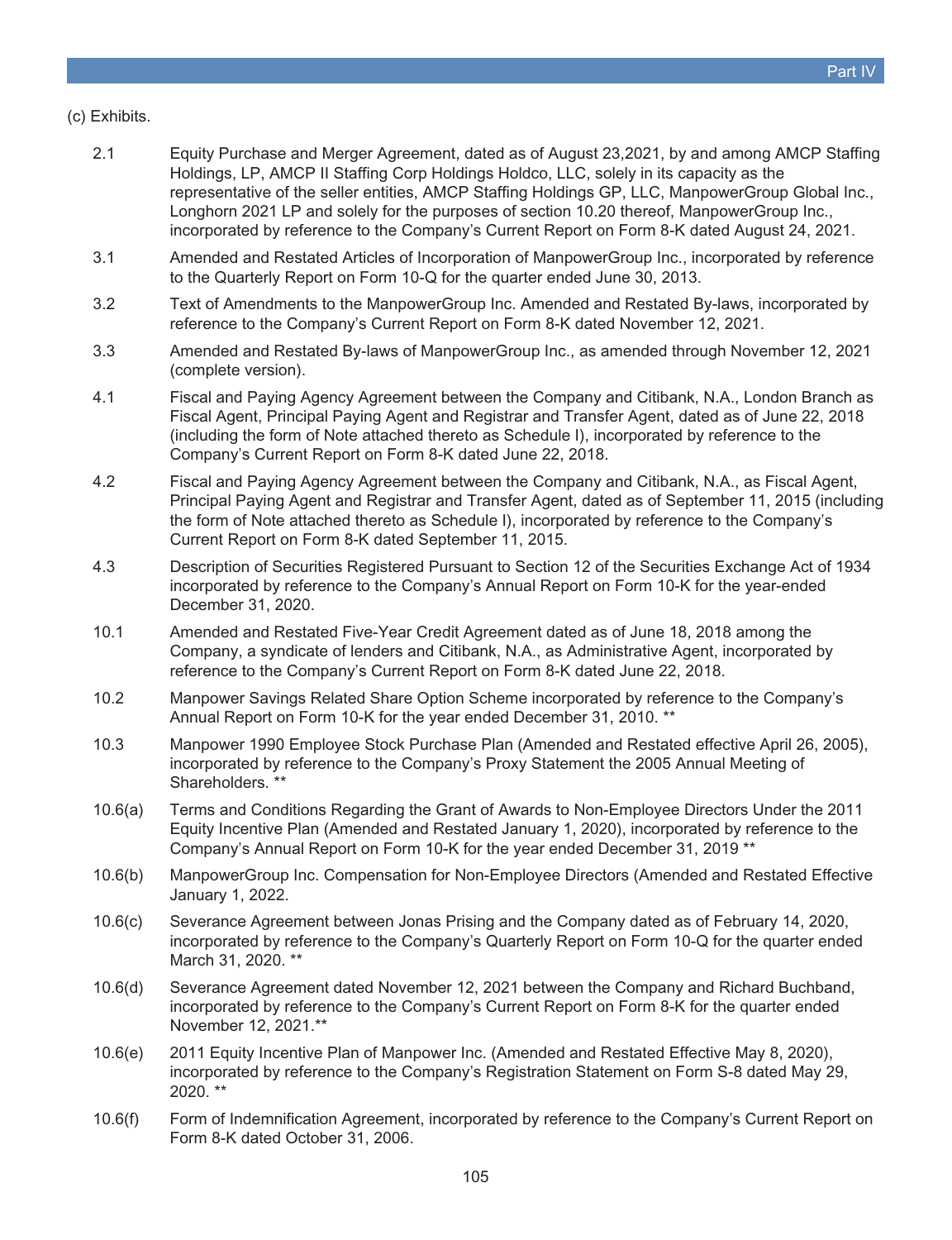#### Part IV

- 10.7(a) [Form of Stock Option Agreement under 2011 Equity Incentive Plan, incorporated by reference to the](https://www.sec.gov/Archives/edgar/data/871763/000087176319000059/q12019exhibit101.htm) [Company's Quarterly Report on Form 10-Q for the quarter ended March 31, 2019. \\*\\*](https://www.sec.gov/Archives/edgar/data/871763/000087176319000059/q12019exhibit101.htm)
- 10.7(b) [Form of Restricted Stock Unit Agreement under 2011 Equity Incentive Plan, incorporated by](https://www.sec.gov/Archives/edgar/data/871763/000087176312000023/exhibit_10-4.htm) [reference to the Company's Quarterly Report on Form 10-Q for the quarter ended March 31, 2012. \\*\\*](https://www.sec.gov/Archives/edgar/data/871763/000087176312000023/exhibit_10-4.htm)
- 10.7(c) [Form of 2014 Career Share Agreement under the 2011 Equity Incentive Plan, incorporated by](https://www.sec.gov/Archives/edgar/data/871763/000087176314000019/exhibit_10-1.htm) [reference to the Company's Quarterly Report on Form 10-Q for the quarter ended March 31, 2014. \\*\\*](https://www.sec.gov/Archives/edgar/data/871763/000087176314000019/exhibit_10-1.htm)
- 10.7 (d) [Form of 2019 Performance Share Unit Agreement under 2011 Equity Incentive Plan of](https://www.sec.gov/Archives/edgar/data/871763/000087176319000059/q12019exhibit102.htm) [ManpowerGroup Inc., incorporated by reference to the Company's Quarterly Report on Form 10-Q](https://www.sec.gov/Archives/edgar/data/871763/000087176319000059/q12019exhibit102.htm) [for the Quarter ended March 31, 2019. \\*\\*](https://www.sec.gov/Archives/edgar/data/871763/000087176319000059/q12019exhibit102.htm)
- 10.7(e) 2019 Restricted Stock Unit Agreement, under the 2011 Equity Incentive Plan of ManpowerGroup Inc., dated as of August 14, 2019 between Michelle S. Nettles and the Company and incorporated by reference to the Company's Annual Report on Form 10-K for the year ended December 31, 2020. \*\*
- 10.7(f) [Form of 2021 Performance Share Unit Agreement Under the 2011 Equity Incentive Plan of](https://www.sec.gov/Archives/edgar/data/871763/000156459021025566/man-ex101_132.htm) [ManpowerGroup Inc., incorporated by reference to the Company's Quarterly Report on Form 10-Q](https://www.sec.gov/Archives/edgar/data/871763/000156459021025566/man-ex101_132.htm) [for the Quarter ended March 31, 2021.](https://www.sec.gov/Archives/edgar/data/871763/000156459021025566/man-ex101_132.htm)
- 10.7(g) [Form of 2021 Special Performance Share Unit Agreement Under the 2011 Equity Incentive Plan of](https://www.sec.gov/Archives/edgar/data/871763/000156459021025566/man-ex102_131.htm) [ManpowerGroup Inc., incorporated by reference to the Company's Quarterly Report on Form 10-Q](https://www.sec.gov/Archives/edgar/data/871763/000156459021025566/man-ex102_131.htm) [for the Quarter ended March 31, 2021.](https://www.sec.gov/Archives/edgar/data/871763/000156459021025566/man-ex102_131.htm)
- 10.8(a) [Severance Agreement between Michelle S. Nettles and the Company dated as of August 14, 2019,](https://www.sec.gov/Archives/edgar/data/871763/000156459021006974/man-ex108a_108.htm) [incorporated by reference to the Company's Current Report on Form 10-K for the year ended](https://www.sec.gov/Archives/edgar/data/871763/000156459021006974/man-ex108a_108.htm) [December 31, 2020.\\*\\*](https://www.sec.gov/Archives/edgar/data/871763/000156459021006974/man-ex108a_108.htm)
- 10.8(b) [Severance Agreement between John T. McGinnis and the Company dated November 12, 2021,](https://www.sec.gov/Archives/edgar/data/871763/000095017021004391/man-ex10_1.htm) [incorporated by reference to the Company's Current Report on Form 8-K dated November 12,](https://www.sec.gov/Archives/edgar/data/871763/000095017021004391/man-ex10_1.htm) [2021. \\*\\*](https://www.sec.gov/Archives/edgar/data/871763/000095017021004391/man-ex10_1.htm)
- 10.8(c) [Letter Agreement between John T. McGinnis and the Company dated as of November 17, 2015,](https://www.sec.gov/Archives/edgar/data/871763/000087176316000113/projectryeofferletterfinal.htm) [incorporated by reference to the Company's Current Report on Form 8-K dated January 28, 2016. \\*\\*](https://www.sec.gov/Archives/edgar/data/871763/000087176316000113/projectryeofferletterfinal.htm)
- 10.9 [ManpowerGroup Inc. Annual Incentive Plan, incorporated by reference to the Company's Current](https://www.sec.gov/Archives/edgar/data/871763/000087176318000054/a02152018ex101manpowergrou.htm) [Report on Form 8-K dated February 15, 2018. \\*\\*](https://www.sec.gov/Archives/edgar/data/871763/000087176318000054/a02152018ex101manpowergrou.htm)
- 21 Subsidiaries of the Company.
- 23.1 Consent of Deloitte & Touche LLP.
- 24 Power of Attorney.
- 31.1 Certification of Jonas Prising, Chief Executive Officer, pursuant to Section 13a-14(a) of the Securities Exchange Act of 1934.
- 31.2 Certification of John T. McGinnis, Executive Vice President and Chief Financial Officer, pursuant to Section 13a-14(a) of the Securities Exchange Act of 1934.
- 32.1 Statement of Jonas Prising, Chief Executive Officer, pursuant to 18 U.S.C. ss. 1350.
- 32.2 Statement of John T. McGinnis, Executive Vice President and Chief Financial Officer, pursuant to 18 U.S.C. ss. 1350.
- 101.INS Inline XBRL Instance Document the instance document does not appear in the Interactive Data File because its XBRL tags are embedded within the Inline XBRL document.
- 101.SCH Inline XBRL Taxonomy Extension Schema Document
- 101.CAL Inline XBRL Taxonomy Extension Calculation Linkbase Document
- 101.DEF Inline XBRL Taxonomy Extension Definition Linkbase Document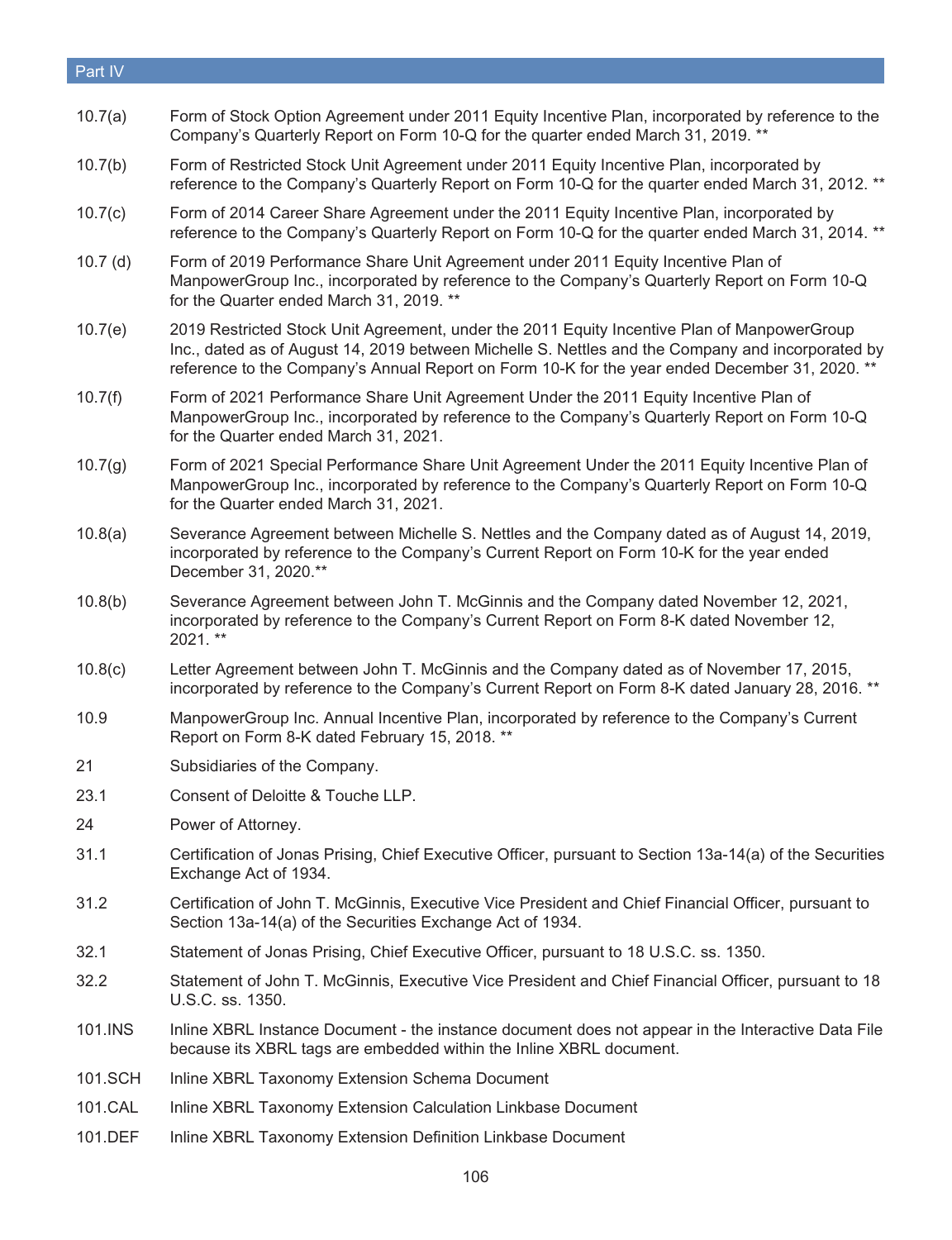- 101.LAB Inline XBRL Taxonomy Extension Label Linkbase Document
- 101.PRE Inline XBRL Taxonomy Extension Presentation Linkbase Document
- 104 The cover page from the Company's Annual Report on Form 10-K for the fiscal year ended December 31, 2021 has been formatted in Inline XBRL (Inline Extensible Business Reporting Language).
- \*\* Management contract or compensatory plan or arrangement.

## **Item 16. Form 10-K summary**

Not applicable.